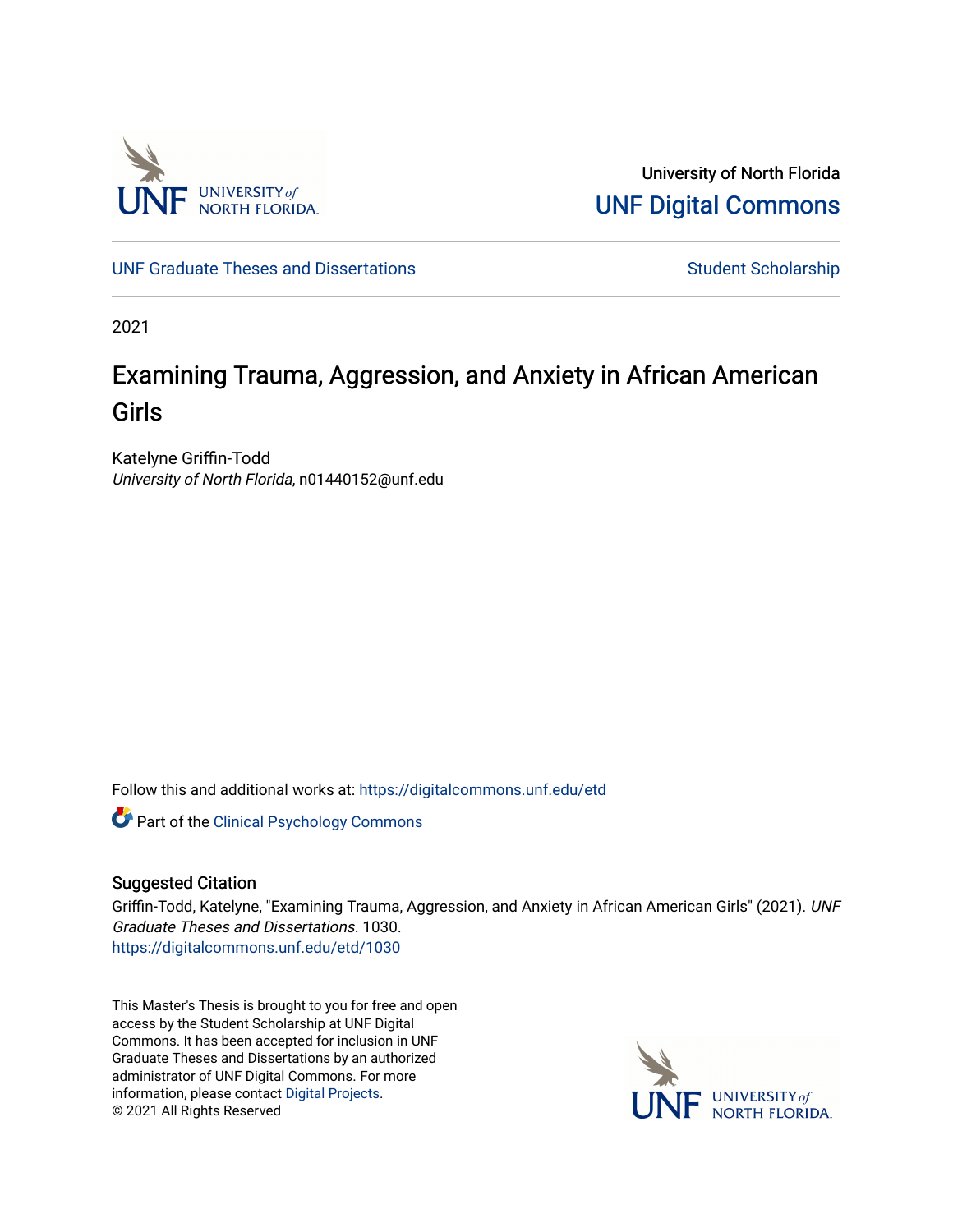Examining Trauma, Aggression, and Anxiety in African American Girls

by

Katelyne J. Griffin-Todd

A Thesis Submitted to the Department of Psychology in partial fulfillment of the requirements for the degree of Master of Science in Psychological Science UNIVERSITY OF NORTH FLORIDA COLLEGE OF ARTS AND SCIENCES April 2021 D. Witherspoon, Ph.D. Unpublished work © Katelyne Griffin-Todd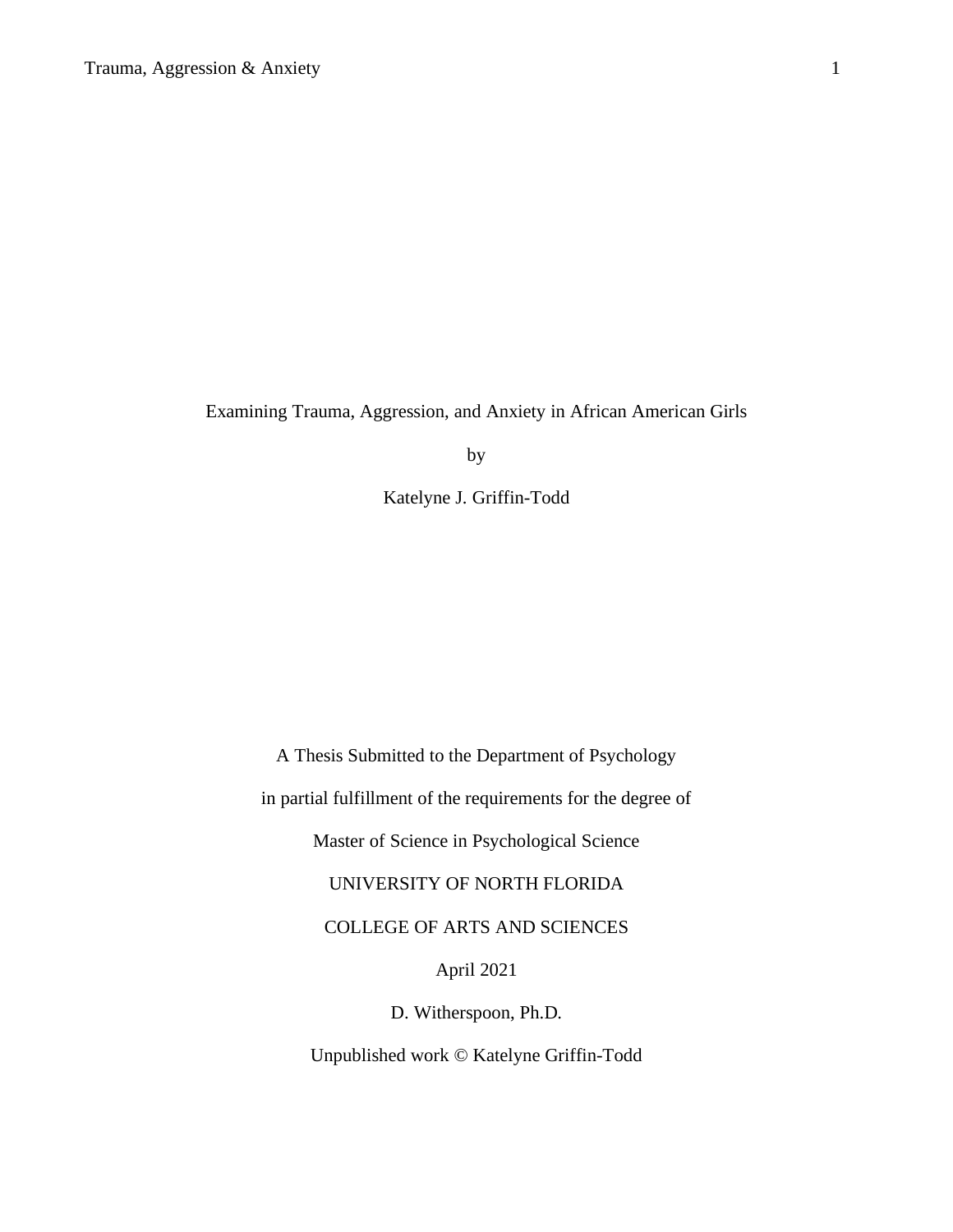## Dedications

*This thesis is dedicated to me, first and foremost, for sitting down and completing it. Secondly, but perhaps most importantly, it is dedicated to my parents and siblings who from a young age pushed me to persevere in the face of all challenges. Also, to my Boyfriend, who continues to push me to be the best version of myself every single day. To my best friend and biggest confidant Daniela, who is also writing her Masters thesis and knows the struggle. To my friends and peers at UNF who have been a constant source of support and joy. Lastly, to my Advisor Dr. Dawn Witherspoon for being a guiding light in the adventure that is writing your own thesis and* 

*Dr. Alloway for taking time to help direct me on the proper path.*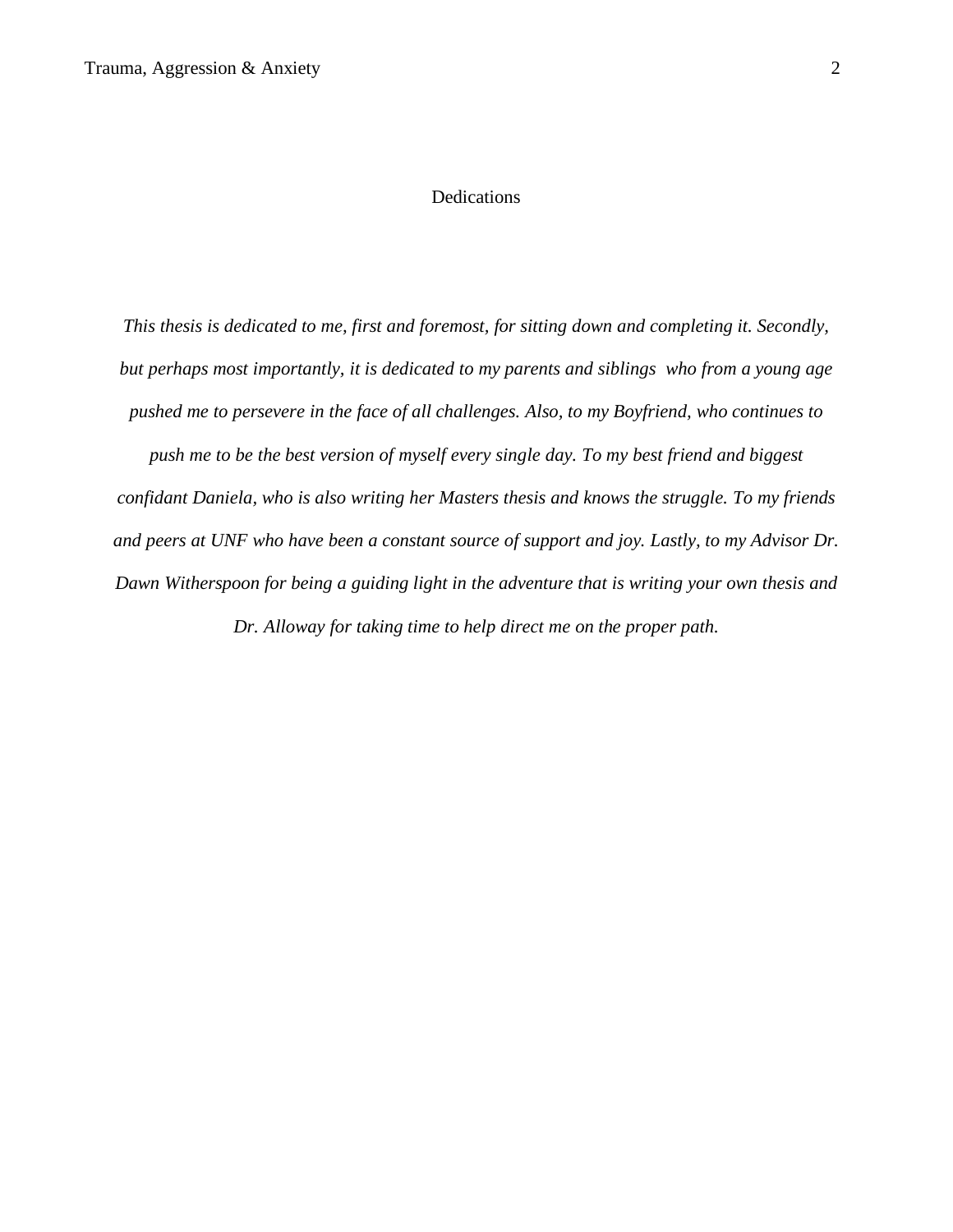## Table of Contents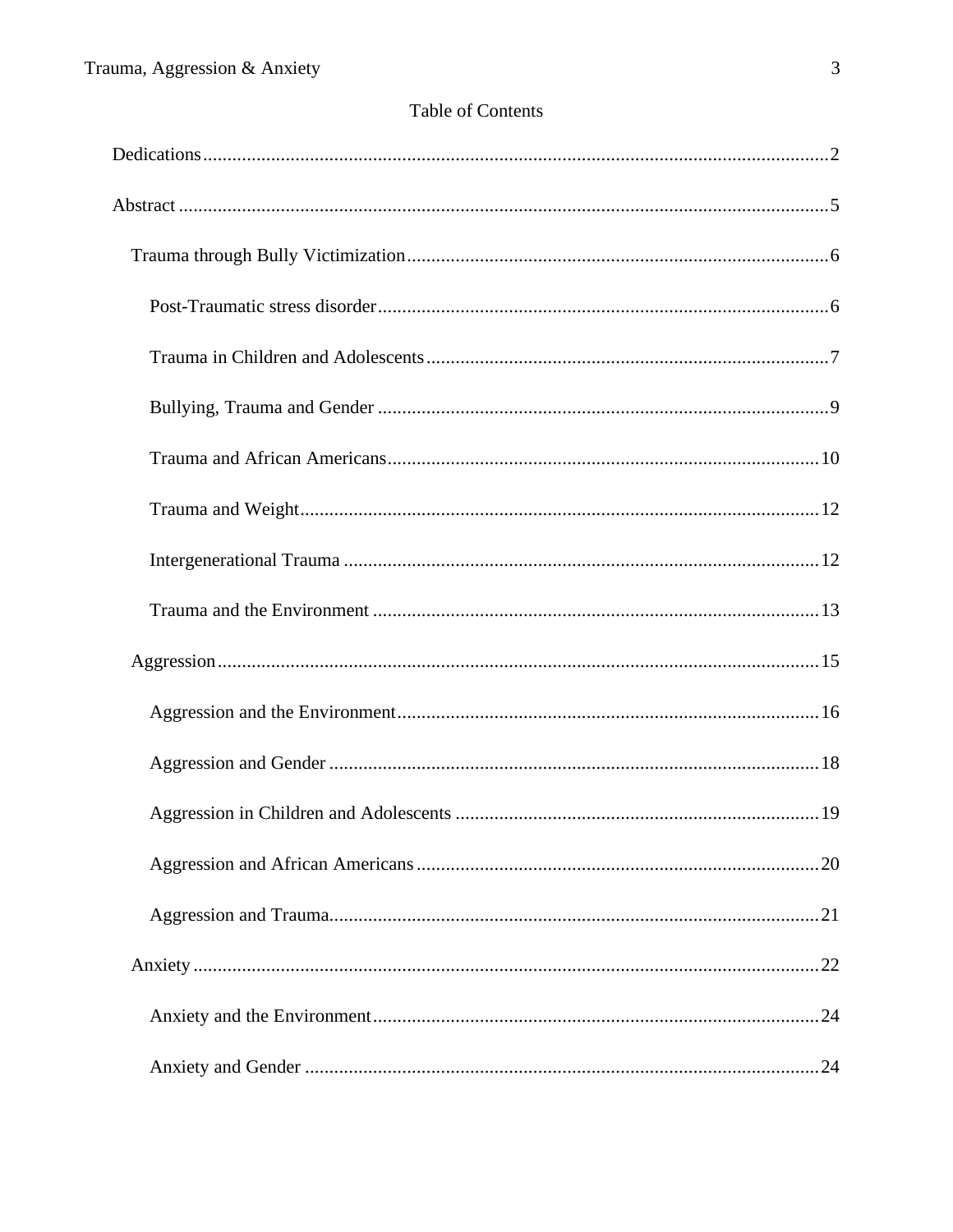| Trauma, Aggression & Anxiety<br>$\overline{4}$ |
|------------------------------------------------|
|                                                |
|                                                |
|                                                |
|                                                |
|                                                |
|                                                |
|                                                |
|                                                |
|                                                |
|                                                |
|                                                |
|                                                |
|                                                |
|                                                |
|                                                |
|                                                |
|                                                |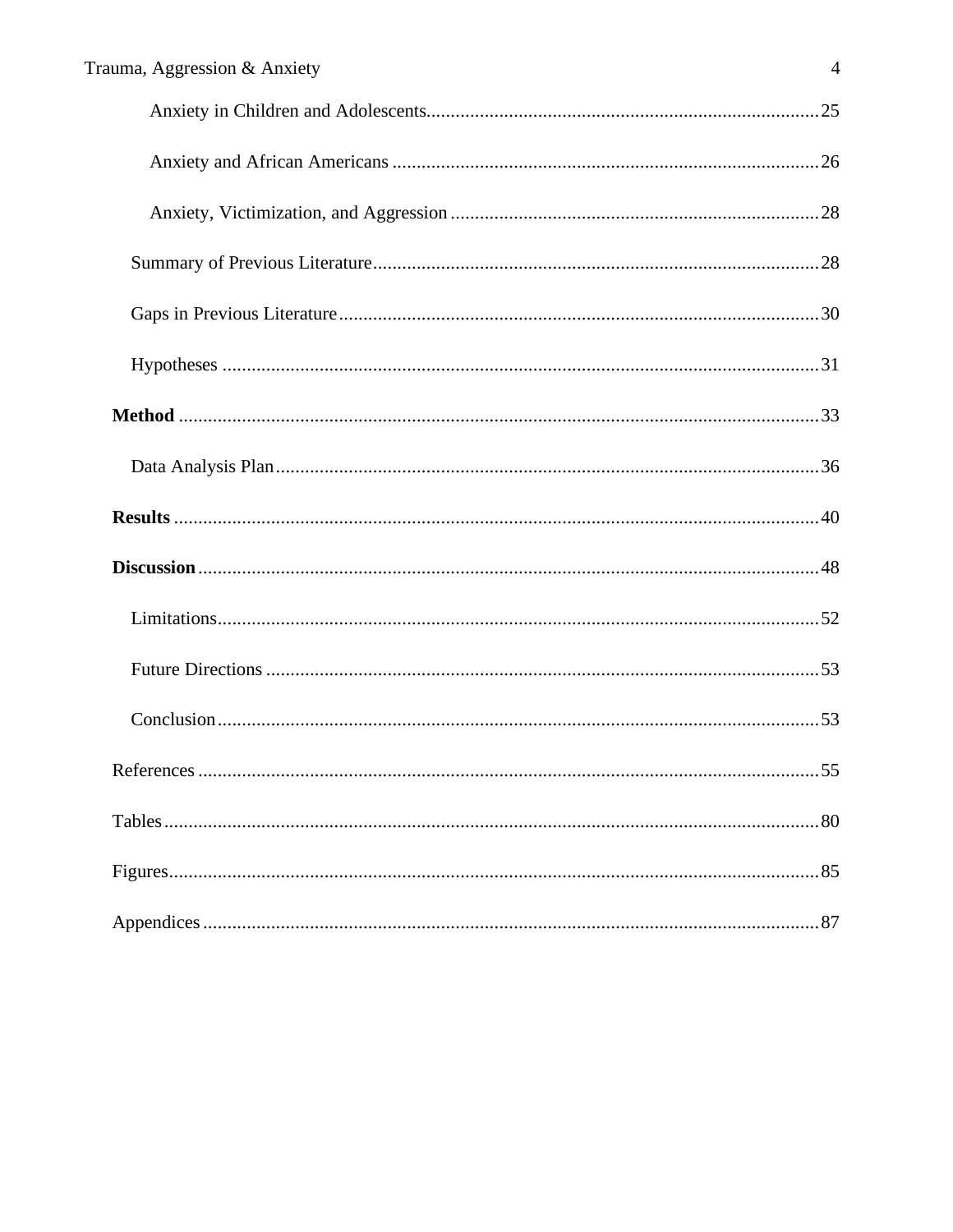The study of trauma through bully victimization, rates of aggression, and anxiety in African Americans (AA) and other minorities, as well as the influence that their weight has on these items is severely understudied. This study had four aims: 1) Evaluate the relationship of anxiety, victimization, and aggression in early adolescent AA females, 2) Observe whether the individuals who are victimized also report being aggressive in early adolescent AA females, 3) Investigate the relationship between weight, victimization, anxiety and aggression, 4) Test mediation effects of poverty ratio, and moderation of poverty level and caregivers education. This study contains 77 AA girl participants (*Mage=*11.81) from a Mid-Atlantic city. Selfadministered questionnaires for the Problem Behavior Frequency Scale and the Revised Children Manifest Anxiety Scale were used to assess rates of bullying victimization, aggression, and anxiety, caregivers answered a questionnaire about household income and education level. Participants use of relational and physical aggression was unrelated to their manifestation of anxiety, however, the use of verbal aggressions was. Participants who were aggressive were often found to be victims of similar forms of victimization (i.e., if a relational aggressor, more likely to be a relational victim). The weight of a participant was related to their relational victimization; however, their weight was unrelated to use of aggression. Individuals who were overweight or obese had higher rates of overall anxiety. The current study strived to bridge the gap between knowledge on trauma, rates of aggression, anxiety, and its pertinence to AA girls.

*Keywords:* Aggression, Anxiety, African American, Trauma, Youth, Weight, Bullying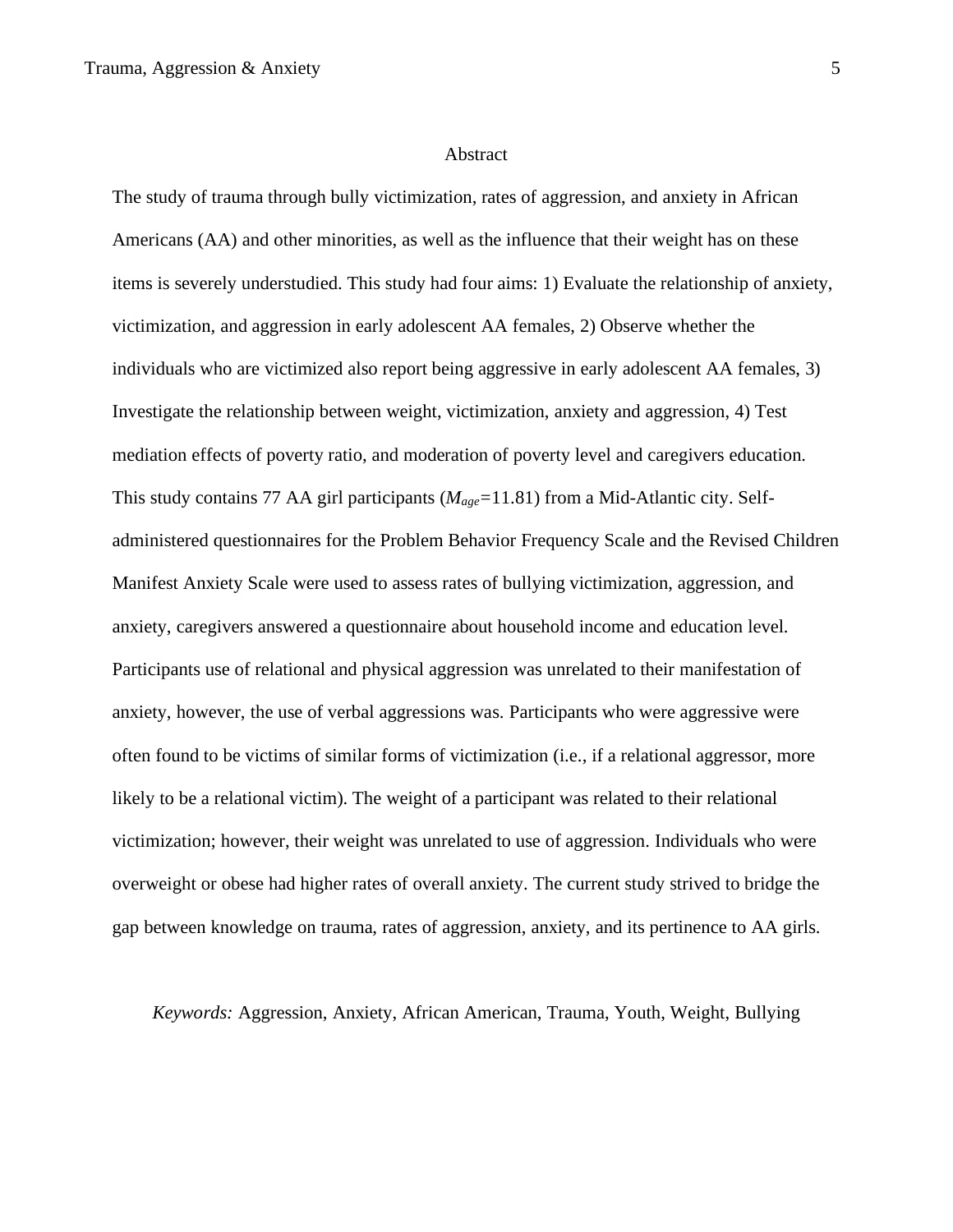Examining Trauma, Aggression, and Anxiety in African American Girls

## **Trauma through Bully Victimization**

Trauma is an emotional response to a horrific event, that event can be directly experienced by an individual or indirectly i.e., happen to a person close to the individual that includes a threat of injury, death, or sexual assault (APA, 2019; DSM-5, 2013). According to a 2008 Presidential *American Psychological Association (APA)* task force on Post-Traumatic Stress Disorder (PTSD) and trauma in children and adolescents, more than two-thirds of children will experience a traumatic event by age 16 (APA, 2008). Examples of trauma include but are not limited to school violence (youth violence that occurs on school property i.e. bullying), domestic violence, sexual abuse, and car accidents (APA, 2008). Children consider bullying to be a traumatic experience (Nielsen et al., 2015). It is significant to discuss bullying as a traumatic and prevailing event for children and adolescents because the rate of victimization can continue for individuals well into older adolescence (Arseneault et al., 2009). Scholte et al. (2007), found that 43% of 11-year old's, from a study in The Netherlands, reported still being bullied 4 years later.

The frequency of traumatic events varies between 28.6% and 84.6% across different countries (Benjet et al., 2015). Nearly everyone at some point in their lifespan will be privy to a situation they perceive as traumatic; however, repeated exposures to traumatic events are considered one of the precursors for later development of Post-Traumatic Stress Disorder (Benjet et al., 2015; Ogle et al., 2013; Veterans Association, 2018).

## **Post-Traumatic stress disorder**

Post-Traumatic stress disorder or PTSD is a disorder that manifests as a result of experiencing a traumatic event such as an unexpected death of a loved one or a threat to one's personal safety or life (DSM-5, 2013; NIMH, 2019, Ogle et al. 2013). Symptoms of PTSD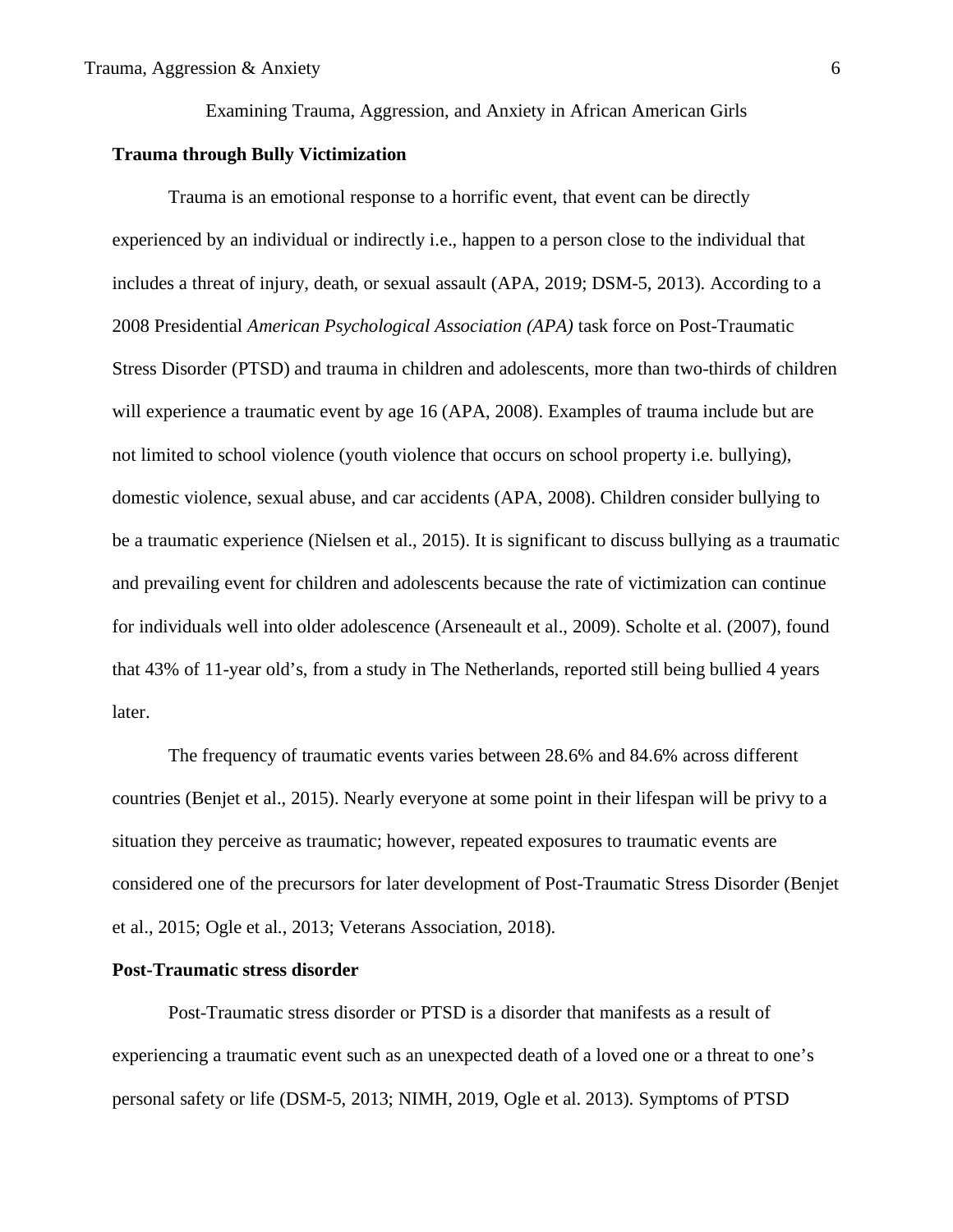include but are not limited to flashbacks of the traumatic event, avoidance of places that remind an individual of the site of the trauma, irritability or anger, easily being startled, and commonly in older children and adolescents' destructive behaviors such as acting out lasting for duration of at least 1 month (APA, 2019; NIMH, 2019). Current diagnostic criteria within the DSM-5 (2013), is focused heavily on adults, adolescents, and children with an age greater than 6. In the United States the prevalence rates of PTSD for adults are around 3.5 %, however, in other countries such as those in Europe or Africa the prevalence rate is seen to be at 0.5%-1.0% in community samples (DSM-5, 2013). A meta-analysis by Nielsen et al. (2015), found that 57% of individuals that were bullied qualified for PTSD above the thresholds that were set for cases.

#### **Trauma in Children and Adolescents**

The nature of the repercussions of a traumatic event on an adolescent can be determined in part by the developmental timing of the event (Marshall, 2016). Young adults are more likely to encounter traumatic events (Benjet et al., 2015). In a study conducted by Benjet et al. (2015) on traumatic events from a cross world study, the younger cohorts had higher changes of interpersonal violence (i.e., being beaten up by someone) and the youngest cohort had the highest chances of causing or witnessing bodily harm as compared to the older cohorts.

Bullying is a form of a traumatic event in which there is a power imbalance between the aggressor and the victim who cannot protect themselves against the bully (Plexousakis et al., 2019). Bullying is particularly prevalent in childhood and adolescence, and with children and adolescents spending the majority of their time at school (about 180 days annually) with the majority of bullying taking place on school grounds, it is incredibly important to address this frequent form of trauma (Hymel & Bonanno, 2014; National Center for Education Statistics, 2004; Plexousakis et al., 2019).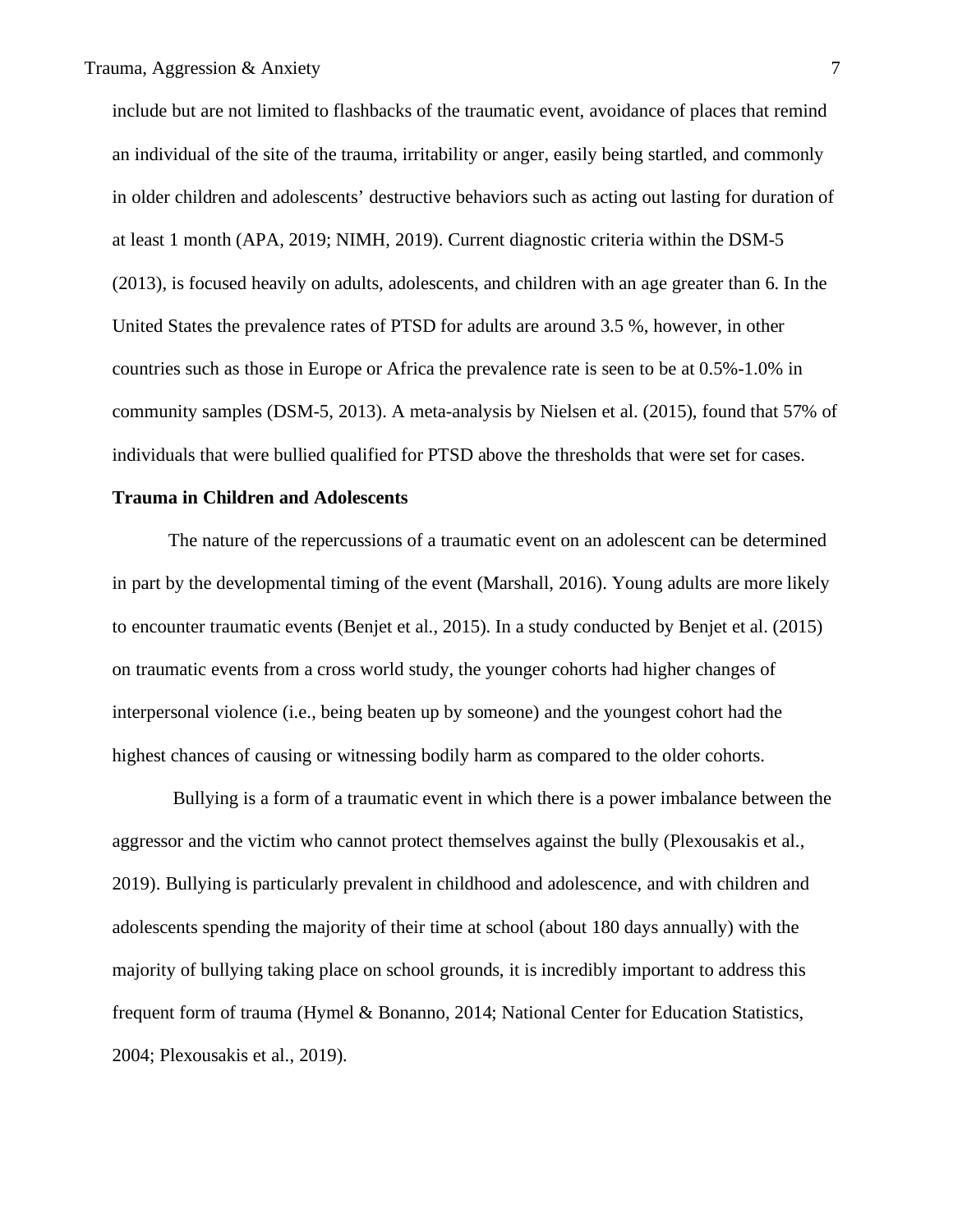Twenty- three percent of children will encounter school violence through a bullying situation (Luxenberg et al., 2014). The impact that child and adolescent bullying can have on an individual can last a lifetime (Wolke et al., 2013; Obrdalj et al., 2013). High encounters of stressful situations, such as bullying, in children that are identified as low SES, has been noted as negatively impactful in their development, as well as their overall view of others (Blitz & Lee, 2015). The fight, flight, or freeze reactions displayed in individuals who experienced varying forms of traumatic or very stressful events are mirrored in bullying interactions (Blitz & Lee, 2015). In response to high stress situations that cause individuals to fear for their safety, a bullied student may become aggressive and perpetuate the trauma they themselves are experiencing upon others (Essex, 2011).

Albeit the effect of bullying on a bullied individual is well researched (Haynie et al., 2001), such as the development of psychopathologies like anxiety, depression, and in some cases PTSD (Plexousakis et al., 2019). It is possible that the adolescents who commit these acts of trauma upon their peers are also victims of trauma themselves. Being a victim of bullying more than two times in one month has been associated with an increased likelihood for further bullying (Solberg & Olweus, 2003).

Trauma symptomology in children may include dreams that seem to have no context or reenactment of the traumatic event they experienced (DSM-5, 2013). Frequent involvement in bullying was found to be associated with sleep disruptions in those individuals (Shaikh, 2013).

However, the overall rate of PTSD in children and adolescents is lower than adults. Yet, this may be due to previous diagnostic criteria that largely ignored the developmental differences in the manifestation of PTSD, in which only 25-40% of children who experienced a traumatic event met the diagnostic criteria for PTSD (DSM-5, 2013; Fletcher, 1996, as cited in Hunt et al., 2011).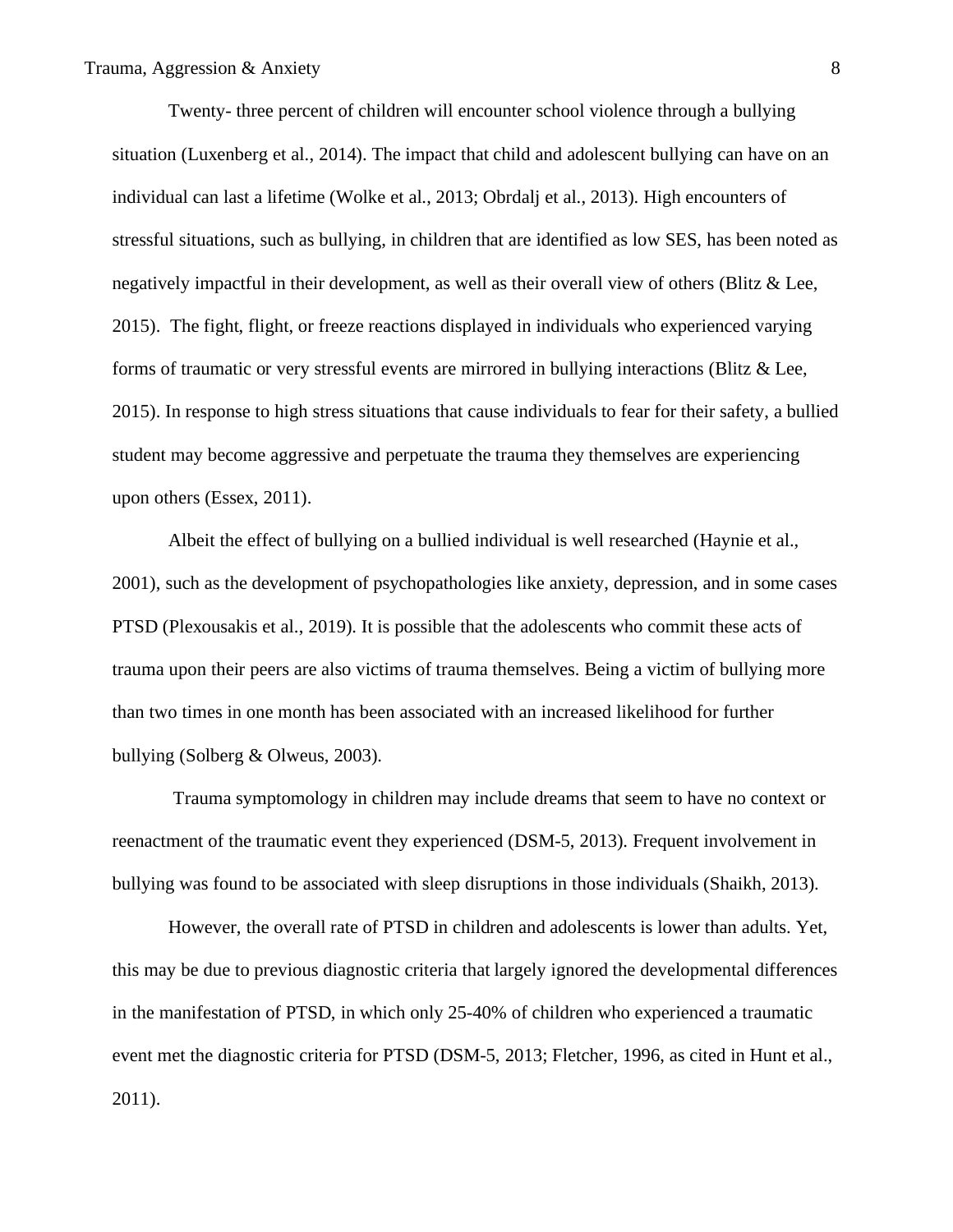In a study conducted by Obrdalj et al. (2013) looking at 1,055 Bosnian and Herzegovina participants ages 12-14, researchers wanted to know if children who have been traumatized were involved in bullying and if so, was it either as victim, bully, or bully-victim. The researchers found that any involvement in bullying was associated with higher trauma symptomology than those not involved in any bullying, and children who were found to be a bully-victim had higher rates of anxiety, anger, and PTSD (Obrdalj et al., 2013). In another study by Turner et al. (2015), involving 3,164 American participants between the ages of 6 to 17, any form of peer victimization (relational, physical, verbal etc.) where there was an imbalance in power among perpetrators and their victims was found to lead to higher trauma symptomology for the victims.

#### **Bullying, Trauma and Gender**

In a study conducted by Blitz and Lee (2015), found that 41.7% of female students in their sample participated in bullying another student, with the highest rates of bully endorsement among older children. Yet, the researchers also found that 81.7% of their female sample endorsed being a victim or bystander of bullying. Evidence has been found in support for the concept that boys and girls have differing experiences when it comes to community violence exposure (Voisin et al., 2010).

While boys and girls equally reported exposure to gun violence, boys frequently reported being directly involved in violence (i.e., fighting), whereas girls typically heard secondhand accounts of the violence (Voisin et al., 2010). In a study conducted by Vidourek et al. (2016), the researchers found that female and junior high students endorsed being victims of bullying more frequently than their peers. Females who endorsed being victims of bullying also reported fear and avoidance of school activities or classes. The characterization of avoidance and fear due to past encounters of trauma events reflects current symptomology individuals attempting to cope with traumatic stress engage in (APA, 2019).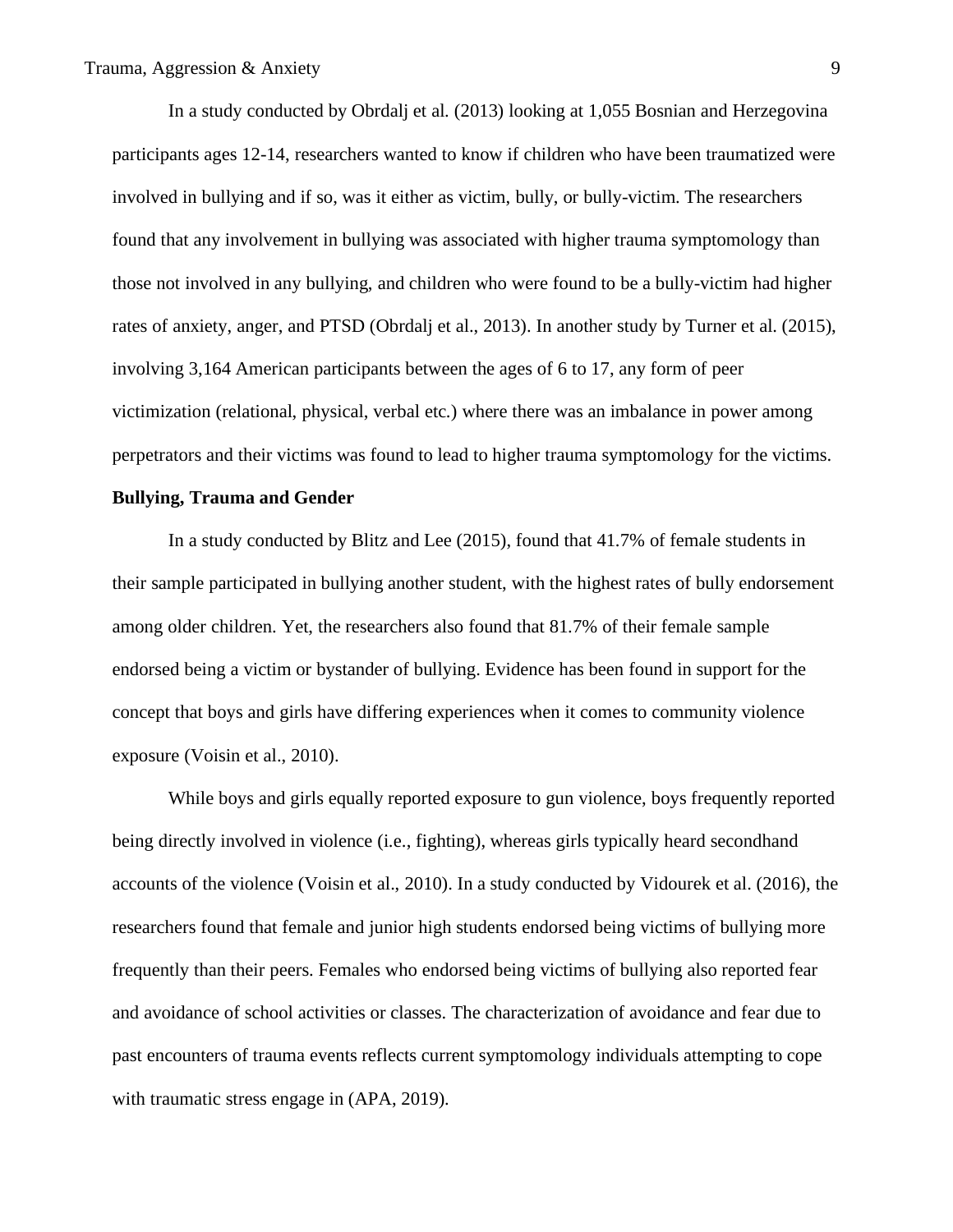Girls are more likely to experience indirect forms of victimization from bullying such as having a rumor spread about them, whereas boys are found to be victims of direct forms of bullying such as punching (Sawyer et al., 2008). Parents and caregivers of girls who have experienced multiple traumatic events reported their girl's trauma symptomology as more complex than for boys (Hodges et al., 2013). Female students report being victims of bullying more often than male students and have higher rates of suicidal ideation because of the trauma (Obrdalj et al., 2013; Vidourek et al., 2016). Boys, however, have been found to be more involved in bullying overall, especially as bully-victims which has been found to have an association with higher trauma symptoms (Obrdalj et al., 2013).

Idsoe et al. (2012), found that in a sample of 963 Norwegian students in grades 8 and 9, that boys were 2.5 more times likely to be bullied on a daily basis. However, even though those who reported being a victim of a bullying event were more often boys, 40.5% of girls were more likely than boys to report clinically significant PTSD symptomology because of bullying. They also found that the more frequent exposures to bullying were related to the rate of PTSD symptomology reported.

## **Trauma and African Americans**

Cultural groups (i.e., race) an individual is a part of can be considered a risk or protective factor for the development and severity of PTSD seen in individuals (DSM-5, 2013). In a study involving AAs and their experiences with discrimination, researchers noted that about 53.13% had experienced discrimination due to their race being AA (Sibrava et al., 2019). This endorsement of racial discrimination was found to have a positive relationship with PTSD diagnosis in AAs (Sibrava et al., 2019). Previous research has found that young AA individuals are more likely to become a victim to violence outside of their school setting (Sawyer et al., 2008). Community trauma exposure in particular is common for some AA youth (Seth et al.,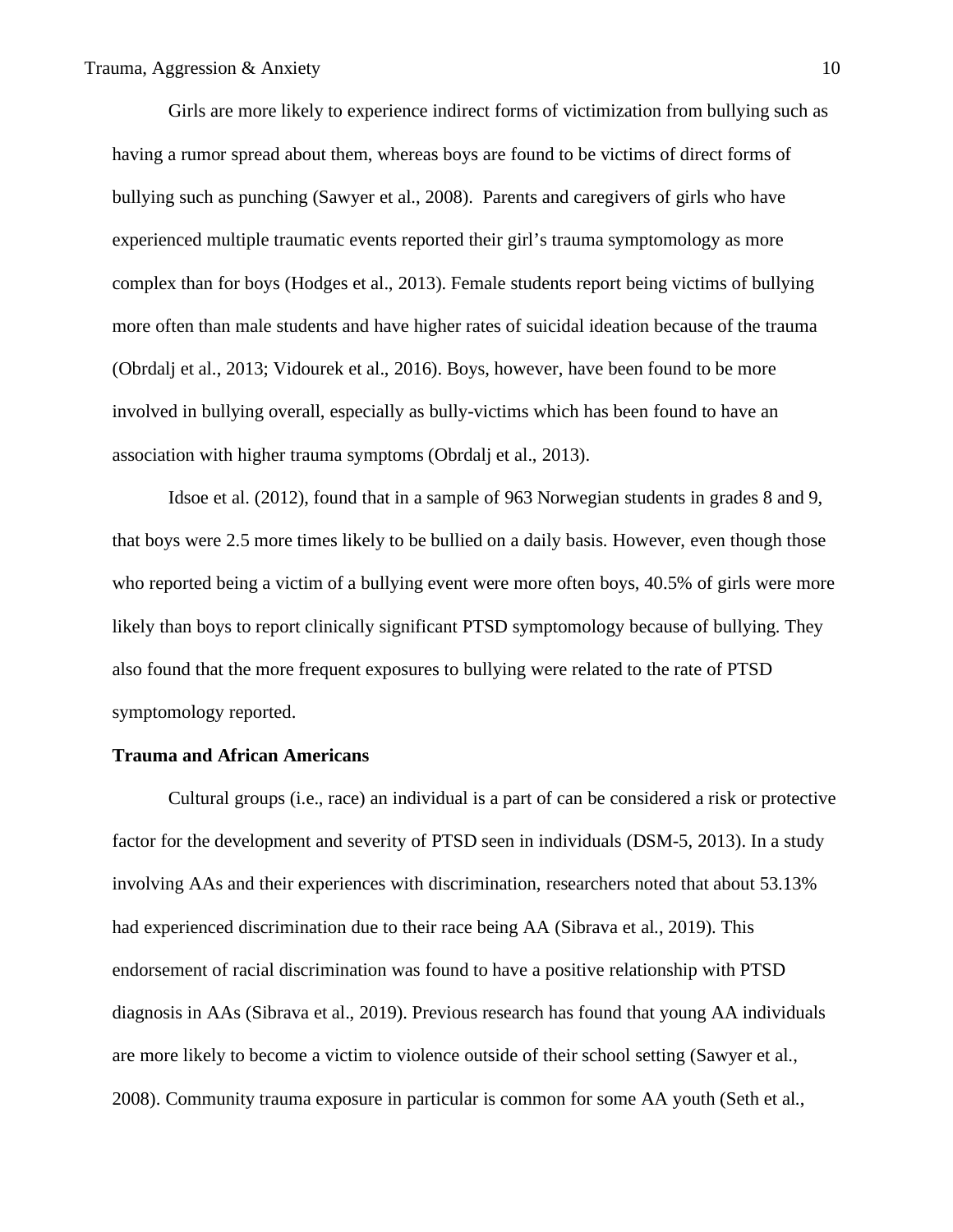2017). Community trauma is seen as aggressive acts (i.e., beating up individuals or robberies) that occur outside of an individual's home (Krug et al., 2002, as cited in Seth et al., 2017). These exposures to community violence for AA have been associated with PTSD symptomology (Krug et al., 2002, as cited in Seth et al., 2017). The SES of AAs was associated with a PTSD symptomology remission, in AAs earning less than \$20,000 a year the remission was only 0.23 in comparison to 0.75 for those who made greater than \$20,000 (Sibrava et al., 2019)

About 20.8% of AA's live in poverty compared to 10.1% of Whites (Poverty USA, 2018). AA children have also been more likely to encounter high rates of interpersonal trauma and are more likely to be victims of homicide (Centers for Disease Control and Prevention, 2009, as cited in Hunt et al., 2011). In a study done by Hunt et al. (2011), with child participants, being an AA female was associated with higher PTSD symptomology.

AA are not only at a higher risker for community violence exposure but also victimization through bullying (Hong et al., 2018). However, despite this finding most of the studies on bullying focus on samples that are majority white and middle class (Goldweber et al., 2013). Hong et al. (2018), found that a sample of AA adolescents from Chicago who were aware of the community violence, were at a higher risk to be victimized by acts of bullying or be the perpetrator of it; however, involvement within the school reduced this overall risk. In a study by Carlyle & Steinman (2007), which had a sample of about 79,000 Ohio adolescent participants, found that the AA and Native American participants were reported as being more heavily involved in acts of perpetration and victimization in bullying situations compared to their peers. The researchers also found that gender differences for AAs and Native Americans were less in rates of perpetration of bullying compared to other races which noted rate differences by gender (Carlyle & Steinman, 2007). In another study with AA, Caucasian, and Hispanic middle school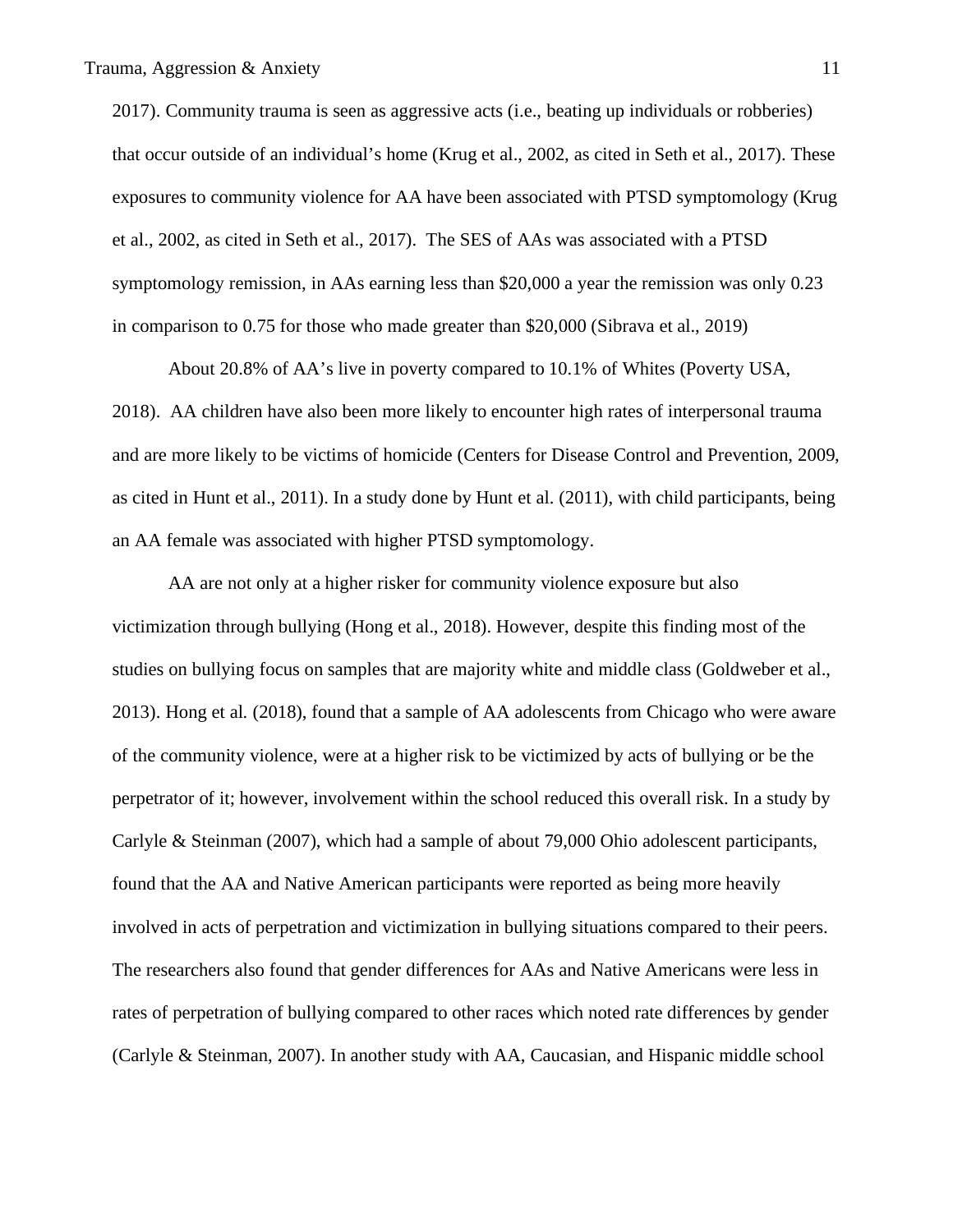students, the AA participants were more likely than other races to be involved in a bullying situation as either a victim or a bully-victim (Goldweber et al., 2013).

#### **Trauma and Weight**

Adolescents who are overweight or obese are more likely to fall victim to trauma from bullying and this form of trauma was found to be the most prevalent in adolescents with higher body mass index (BMI) (Hicks White et al., 2018; Van Den Berg et al., 2008). For overweight and obese adolescents, the most common forms of bullying are teasing, relational victimization, forms of cyber-bullying, and lastly, physical victimization (Puhl & King, 2013). Ogden et al. (2010), found that AA children and adolescents were overweight or obese (35.9%) more often than their white peers (23.9%). The weight of children and adolescents is commonly associated with the high rates of traumatization due to bullying, even more so than race, religion, or disability (Puhl & King, 2013). Yet, the study from Puhl & King (2013), had a relatively small sample of AA participants (18%) compared to their white participants (71%). However, Van Den Berg et al. (2008), found that AA adolescents endorsed preferring a larger body size and reported not being as bothered by teasing about their weight from their peers as compared to other races.

#### **Intergenerational Trauma**

Intergenerational trauma, which is the exploration of the effects of historical and cultural traumas on survivors' children, is also important to consider (Dangelis, 2019). Some cultural groups may have higher instances of trauma across time because of the examples of coping (i.e., not seeking out help) and whom to interact with demonstrated by relatives and close members of their inner circle (Benitiz et al., 2014; Dangelis, 2019). Also, a parental figure's previous experiences of trauma or PTSD can be considered a contributing factor to their own children's potential trauma exposure (Cross et al., 2018).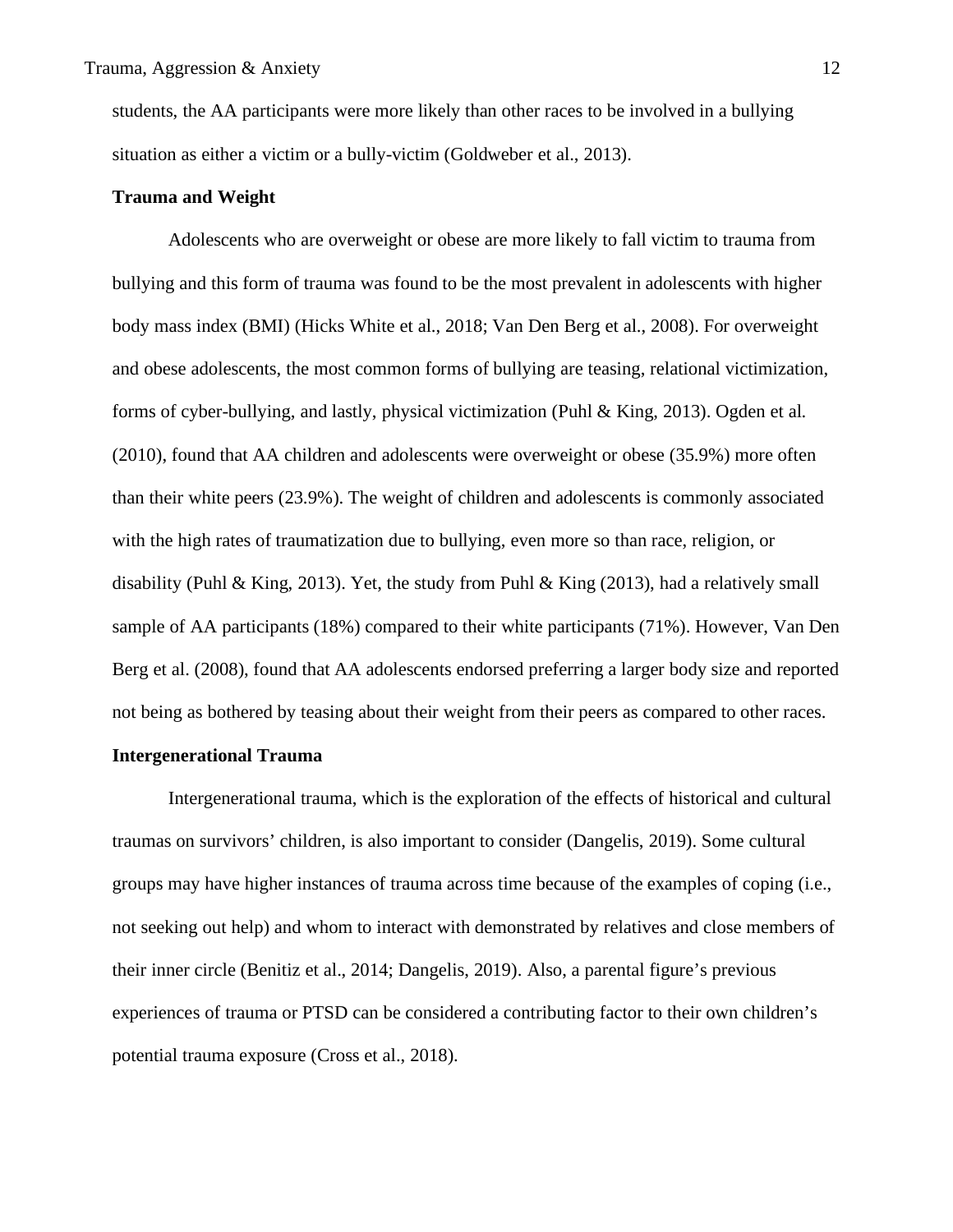The effects of trauma can be presented and dealt with differently depending on the historical period. For instance, if an individual experiences traumatic events during a time-period in which it is taboo or abnormal to discuss such events, that time-period will have a direct effect on their perception and potential recovery (Dyregrov & Yule, 2006).

#### **Trauma and the Environment**

In regard to trauma, from bullying in childhood and adolescence, families of children who are bullied are overprotective and too involved (Canales et al., 2018; Schwartz et al., 2001). Due to this overinvolvement in their child's life, they limit the child's potential ability to interact with others their own age, and their capacity to build the proper social skills necessary to do so (Rigby, 2013).

The children also have fewer abilities to cope with the act of bullying and lack the intuition to avoid harassment (Canales et al., 2018). In the case of cyberbullying, which is repeated and deliberately aggressive behavior towards another via technology i.e. instant text messaging (Buelga et al., 2017), family factors, such as lack of familial cohesion intensify the likelihood of cyber-victimization (Buelga et al., 2017). An example of low familial cohesion, for cyber-victims, would be lower rates of open style communication with their mothers (Buelga et al., 2017). This lack of open communication can lengthen the duration of cyber-bullying because of the lack of parental intervention (Buelga et al., 2017).

Support from peers and individuals who have experienced the same thing are considered protective factors for AA against PTSD (Hunt et al., 2011). Repeated exposure to traumatic events during a person's childhood is related to the complexity of their symptomologies (Hodges et al., 2013).

It has also been found that parental maltreatment and victimization due to bullying have a relationship with one another (Benavides et al., 2018). The presence of a violent household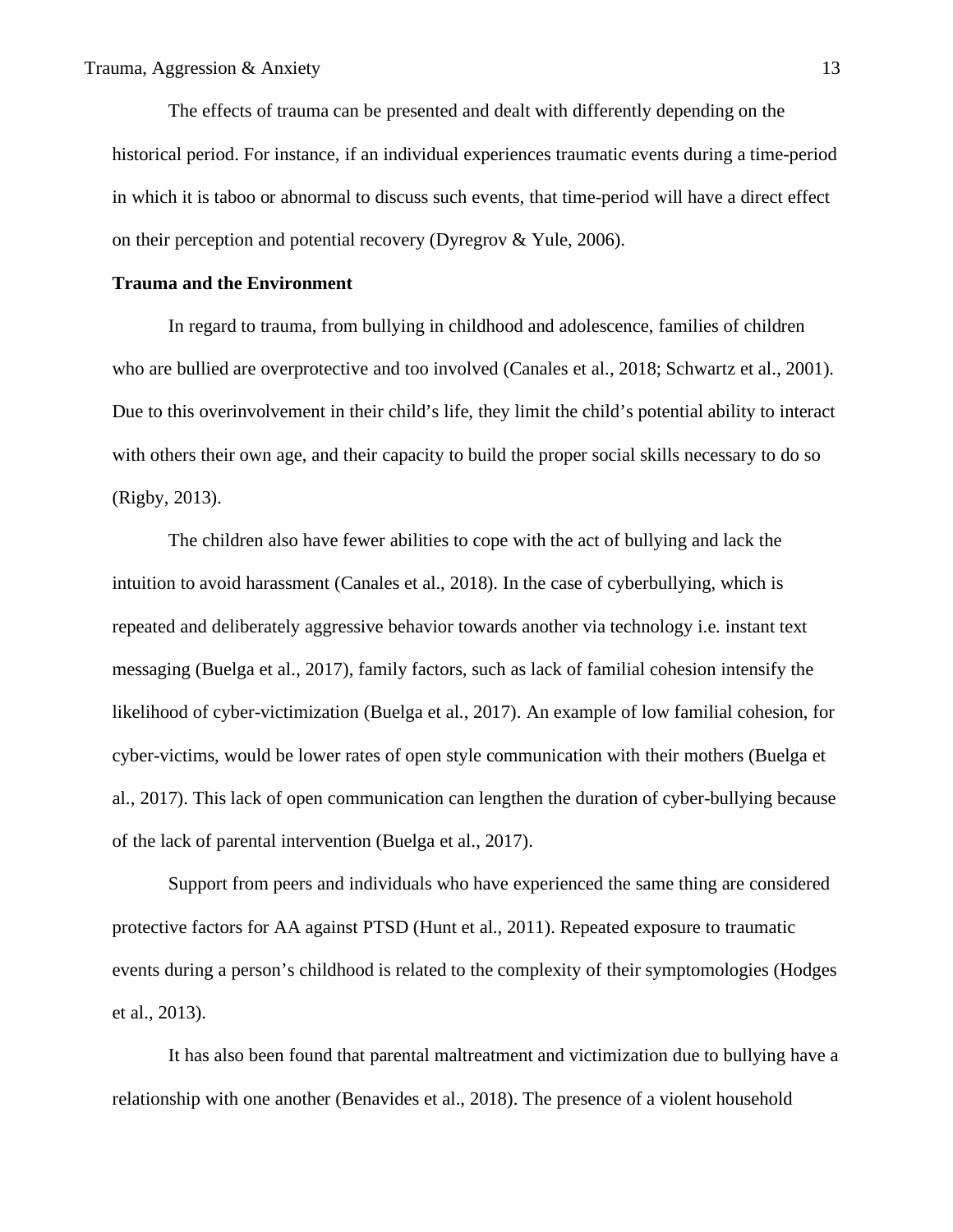increases the risk of victimization by bullies because home violence has lasting effects on the social and emotional well-being of an individual (Benavides et al., 2018) and if a child lacks good social skills, they may be perceived as weird or strange by their peers, which increase the likelihood of being seen as a potential victim (Ball et al., 2008).

Some contextual factors of the environment have a relationship with the rates of mental health problems experienced by individual residents (Gapen et al., 2011). There is a large gap in knowledge regarding environmental context and subsequent PTSD development (Gapen et al. 2011). It has been found that individuals who reside within majority low SES neighborhoods have not only an overall higher risk for PTSD development but also a 65% lifetime prevalence of trauma exposure (Alim et al., 2006; Gapen et al., 2011). Research has found that a buffer of the development of PTSD is having friends because of the social support they provide (Gapen et al. 2011; Linares, 2004). Gapen et al. (2011) conducted a study to investigate the effects community cohesion and perception of neighborhood had on PTSD symptomology of low-income AAs. The participants were gathered via medical offices in Atlanta, Georgia. Community cohesion through social ties was associated with mediating, acting as buffer, for perceived neighborhood disorder and PTSD symptoms (Gapen et al., 2011).

When a traumatic event such as being a victim of bullying in childhood or adolescence occurs, the event itself, the duration of it, the genetic makeup of the individual, their personal resources (parental or school support) and the environment (i.e., neighborhood SES) in which they reside within all work in tandem to determine the severity and reaction to experiencing bullying (Benitiz et al., 2014; Cummings et al., 2000; DSM-5, 2013; Dyregrov & Yule, 2006; Kaufman & Henrich, 2000; Mckay et al., 2005; Meiser-Stedman, 2002; Pine & Cohen, 2002; Scarr & Mccartney, 1983; Sibrava et al., 2019). Without a holistic approach to bullying, there cannot be any understanding to why there are victims (those who are susceptible to being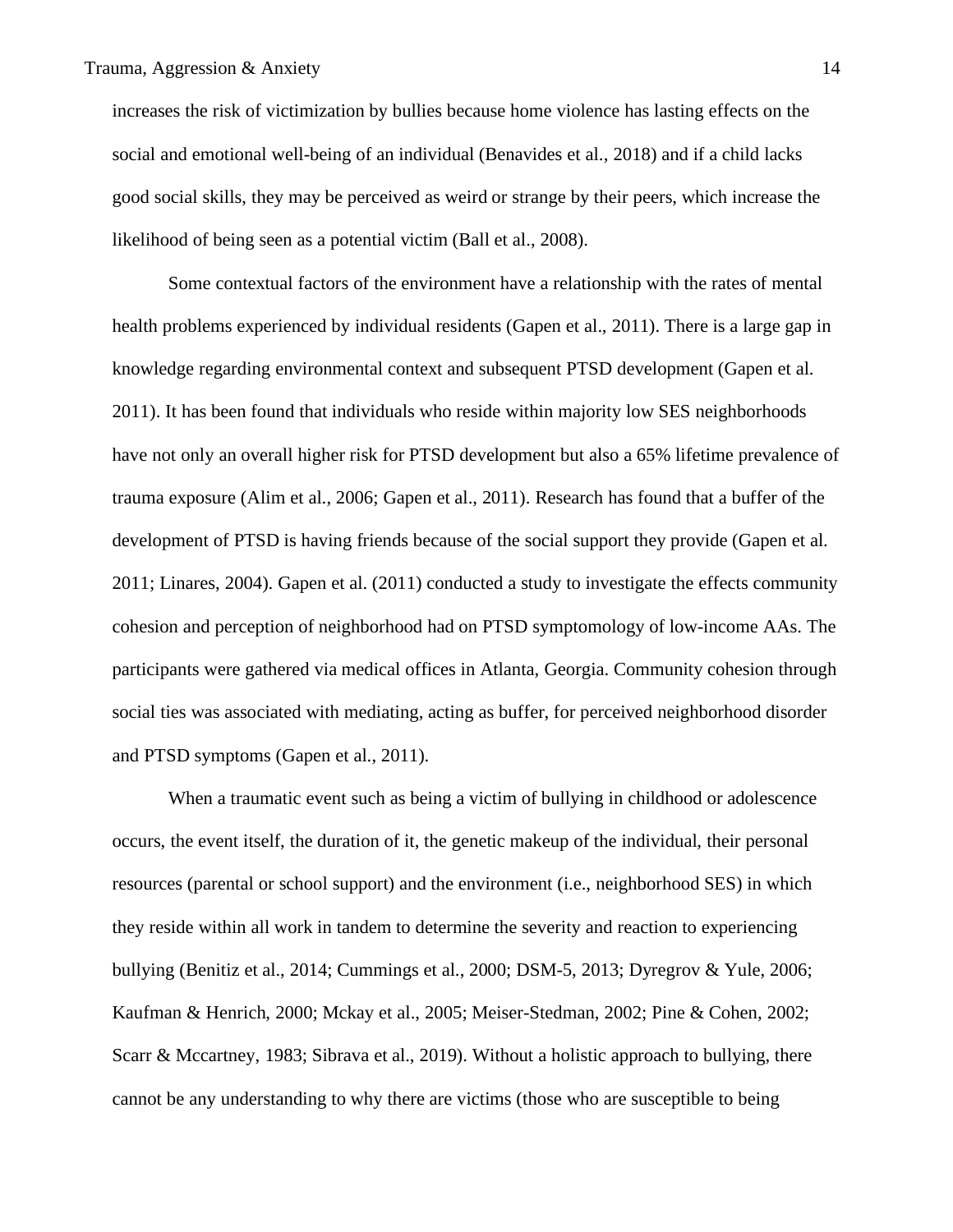traumatized), why there are bullies (those who perpetrate the trauma), and why some individuals seem to have the unfortunate fate of being both a bully and a victim (those who are both the traumatizer and the traumatized).

A more specific view at the genetic makeup of an individual indicates that genetics partly determines the type of responsiveness they will elicit from their environment (Scarr & Mccartney, 1983). That is why a group of people can experience the same exact event simultaneously, yet not everyone will develop PTSD or feel the repercussions of the trauma in light of the event (Scarr & Mccartney, 1983; Yehuda et al., 2005). Inherited differences in specific genes can mitigate the overall effects of trauma or increase sensitivity to it (Ryan et al., 2016; Scarr & Mccartney, 1983; Weaver, 2020). There is debate in regard to whether a genetic factor exists that sets an individual up for more victimization compared to a fellow peer. While previous studies have found that the reasons behind adults victimizing children or others is typically due to the characteristics of said individual and/or the situational factors, the opposite was found in child peer to peer victimization (Ball et al., 2008). For children who traumatize their peers through bullying, there seems to be a genetic factor of the victim that entices the perpetrator child to single out the victim for bullying (Ball et al., 2008).

#### **Aggression**

Aggression is defined as a behavior that has the intention to cause harm to others either physically or psychologically (APA, 2020). There are different forms of aggression such as reactive and instrumental (Liu, 2004; Xie et al., 2003). Reactive, also known as reactionary aggression, usually occurs under circumstances in which a person has a response or reaction that is unplanned (Liu, 2004; Yamasaki & Nishida, 2009). For example, a child having their toy grabbed unexpectedly by a friend may whack the friend on the hand in response. The other form of aggression is instrumental, which can be thought as methodological or planned and is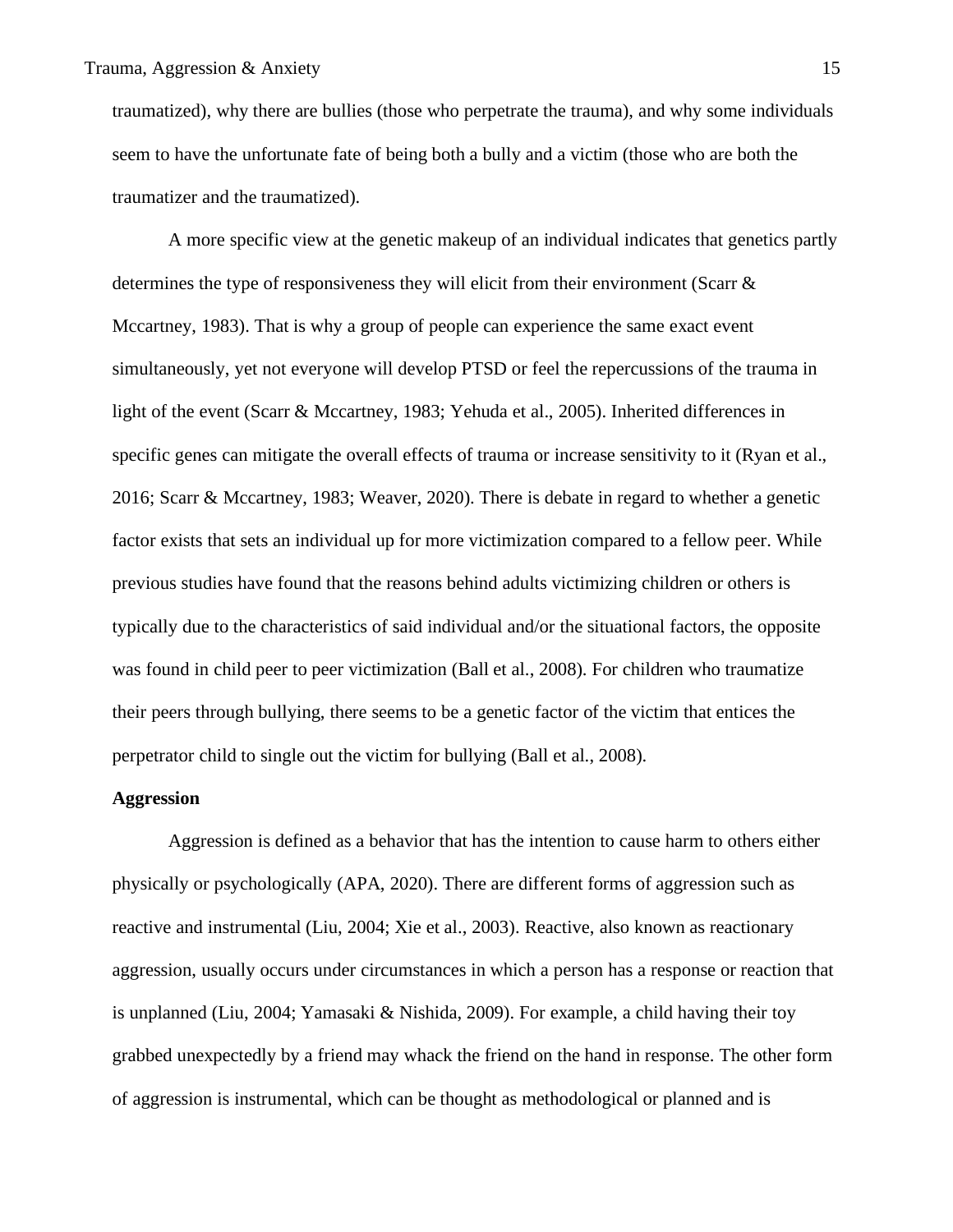considered very advantageous to the individual as it helps them reach a goal (Liu, 2004; Yamasaki & Nishida, 2009). An example of this would be a child planning to hit someone in order to make them cry as punishment for a toy they took the previous day.

Reactive and instrumental aggression is parsed further into three parts to include physical, verbal, and relational aggression (Berk & Meyers, 2015; Mrug et al., 2013). Physical aggression is displayed by acts such as hitting or kicking (Coyne et al., 2008). Verbal aggression manifests in the form of name calling or attacking an individual's character (Coyne et al., 2008). Lastly, relational aggression is an aggressive act that seeks to isolate an individual through rumors or ostracization (Coyne et al., 2008). The display of occasional aggressive behaviors is not considered an anomaly in children as they engage with their siblings or peers, however the frequency of it can become a problem (Berk & Meyers, 2015).

#### **Aggression and the Environment**

Environment has been established as a correlate of aggression rates seen within individuals (Guerra et al.,2003; Kuo & Sullivan, 2001). Dependent on the neighborhood an adolescent resides in or the school they attend, the frequency of aggressive acts can be possibly due to the normalization of aggression within the community (Gorman–Smith & Tolan, 1998; Elsaesser et al. 2012; Henry et al., 2011).

The education and household income level of a child or adolescent's caregiver can have an influence on their tendency to use aggressive responses (Boxer et al., 2012). There are alternating hypotheses for why this may occur; some researchers peg the idea that lack of access to resources like good education or job and career opportunities give differential opportunities to parents i.e., proper parenting techniques, time afforded to child rearing, and living in low SES can exacerbate the exposure to community violence which can lead to a normalization or aggression (Elsaesser et al. 2012; Pachter et al., 2006). In a study involving 512 students who all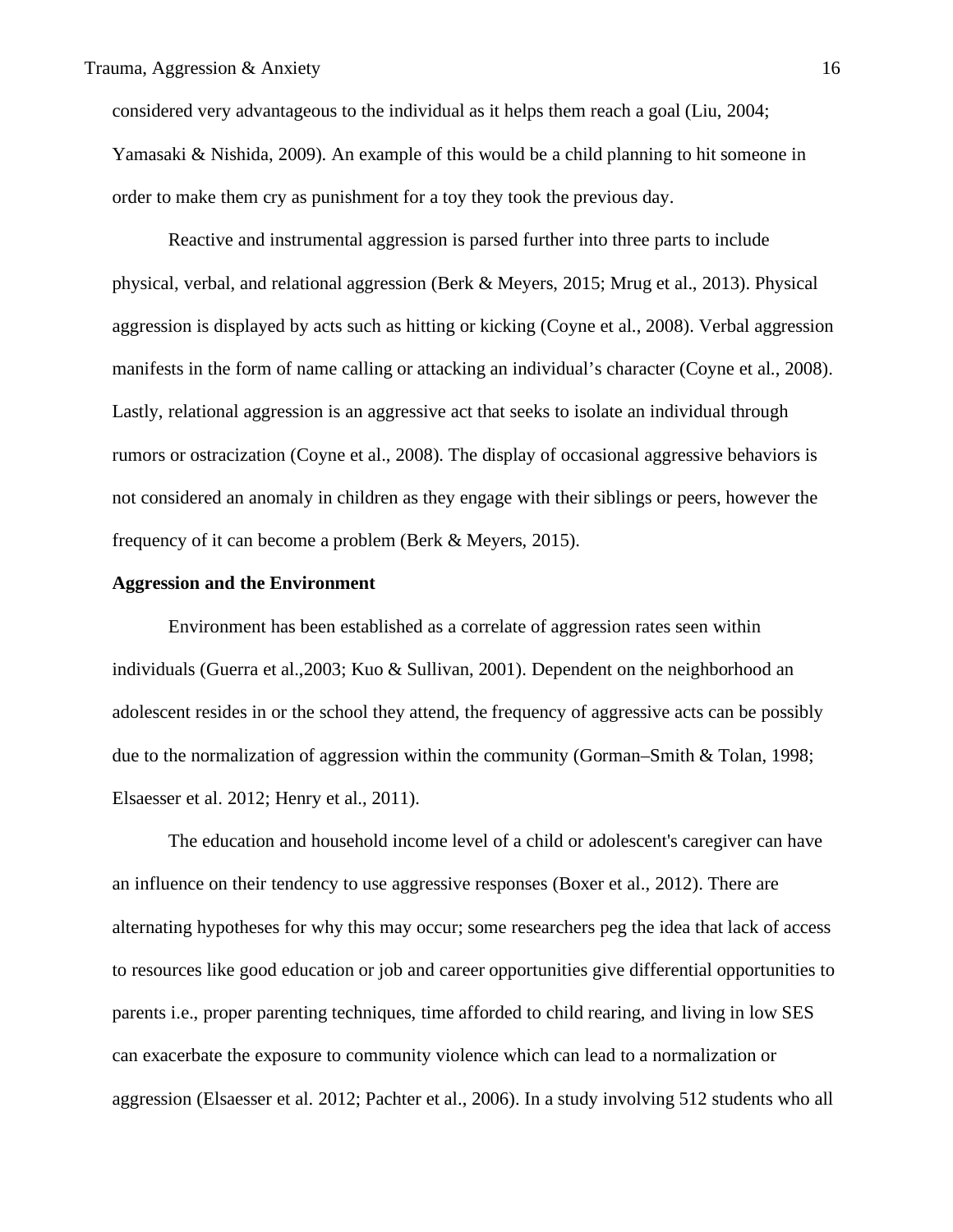identified as ethnically Asian between the ages of 13-19, a reported lower SES was related to higher instances of aggression in adolescents versus those in higher SES families (Fatima & Sheikh, 2014).

While other researchers argue that children and adolescents who take advantage of situations by using aggression is an example of Goode's resource theory which postulates that individuals will use aggressive techniques when they lack resources (Fatima & Sheikh, 2014). There is also the Frustration-aggression hypothesis that argues when an individual is frustrated because they cannot meet their basic needs in a situation like living in poverty, this will ultimately lead to their use of aggression (Fatima & Sheikh, 2014).

Pachter et al. (2006) found from a longitudinal study that had participants (ages 6-9) of different races (White, Black, and Latino) that the primary caregiver was often a single parent with the majority of single parent households being found in black families. They also found that chronic poverty (poverty that lasted for more than 50% of the child's life thus far) had effects on externalizing and internalizing behaviors of children, specifically for black children, chronic poverty was mediated by the neighborhood, the mother's depression, and their parenting (Patcher et al., 2006). Yu et al. (2006) found that maternal education and the parent's occupation had an effect on the aggressive tendencies utilized by children and adolescents.

Individuals who live within less "green" buildings report higher instances of aggression and overall violence (Kuo & Sullivan, 2001). Wen et al. (2013) Found that low income AA and Hispanics in their study had less exposure to green spaces such as a park.

One form of aggressive behavior used by children and adolescents is bullying their peers (Plexousakis et al., 2019). It has also been found that children within home environments that are less emotionally supportive or cognitively stimulating are more likely to bully others (Zimmerman et al., 2005).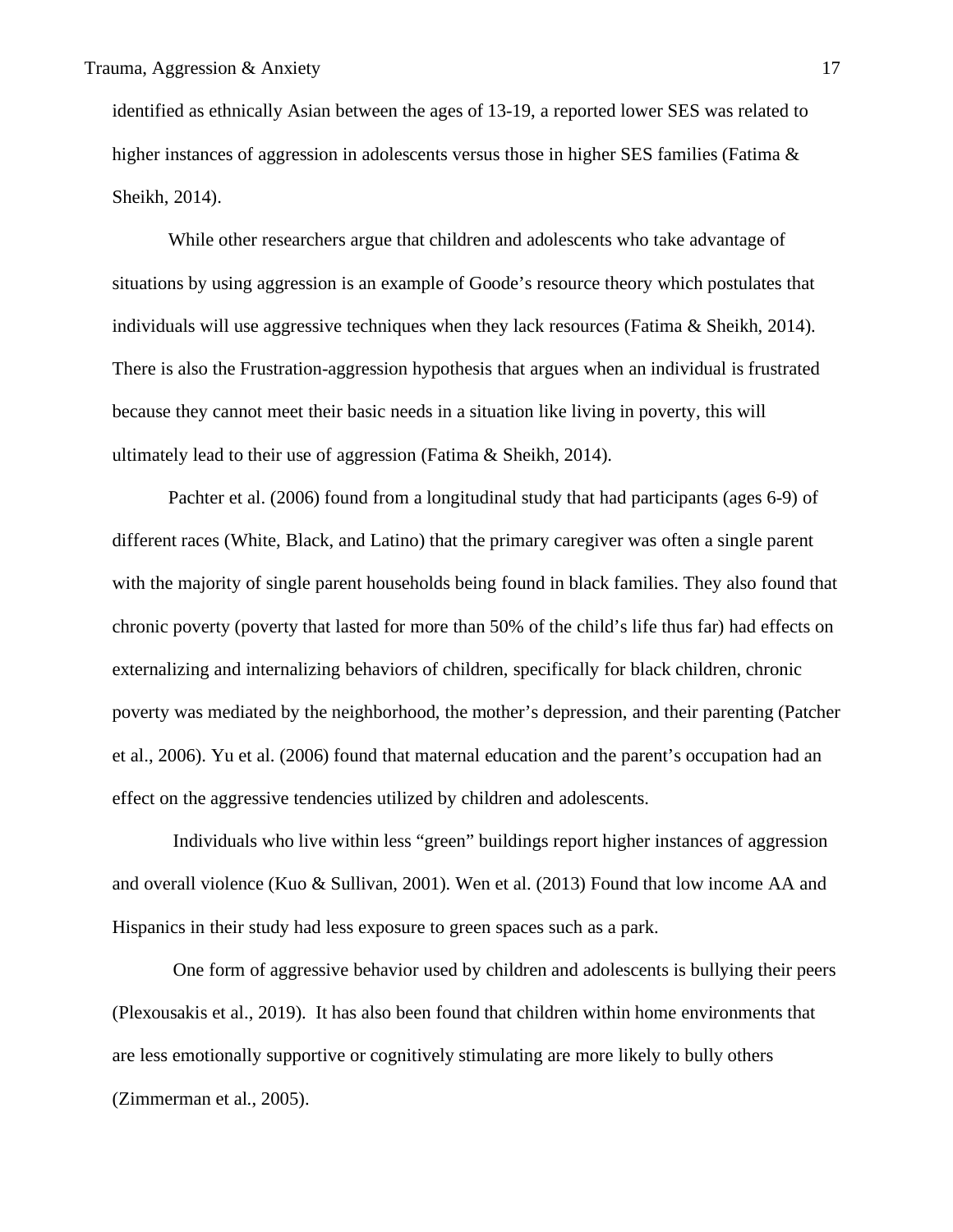Martinez et al. (2014) found a positive relationship between poor family function, amount of time spent online, and being involved in cyberbullying. It has also been found that children within home environments that are less emotionally supportive or cognitively stimulating are more likely to bully others (Zimmerman et al., 2005). Taking these factors into account, from an environmental perspective, it becomes easier to understand how this could lead to a child trying to create an illusion of power through their own personal use of aggression in their lives.

#### **Aggression and Gender**

At the start of preschool, boys begin to display physical aggression more commonly, as well as verbal aggression and girls begin to display verbal and relational aggression (Berk & Meyers, 2015). However, as girls age, they typically do not engage in verbal aggression as much as boys (Leschied et al., 2001). Leschied et al. (2001) found that victimization by same age peers is common in adolescent boys and girls. Yet, the majority of literature on aggression largely ignores girls (Marsee & Frick, 2007).

There are many theories surrounding why certain types of aggression are more frequent in one gender versus the other, for instance, boys produce the male hormone androgen (Berk & Meyers, 2015), also there is the need to consider gender role conformity, which dictate what form of aggression each gender should engage in (Elsaesser et al, 2012). For example, physical aggression is typically discouraged in girls and higher instances of relational aggression are seen as normal (Berk & Meyers, 2015; Elsaesser et al., 2012). Girls are more likely than boys to be the perpetrators and victims of relational aggression (Elsaesser et al., 2012). In a study done by Waasdorp & Bradshaw (2009), no significant differences between boys and girls existed for their perception of how harmful relational aggression was.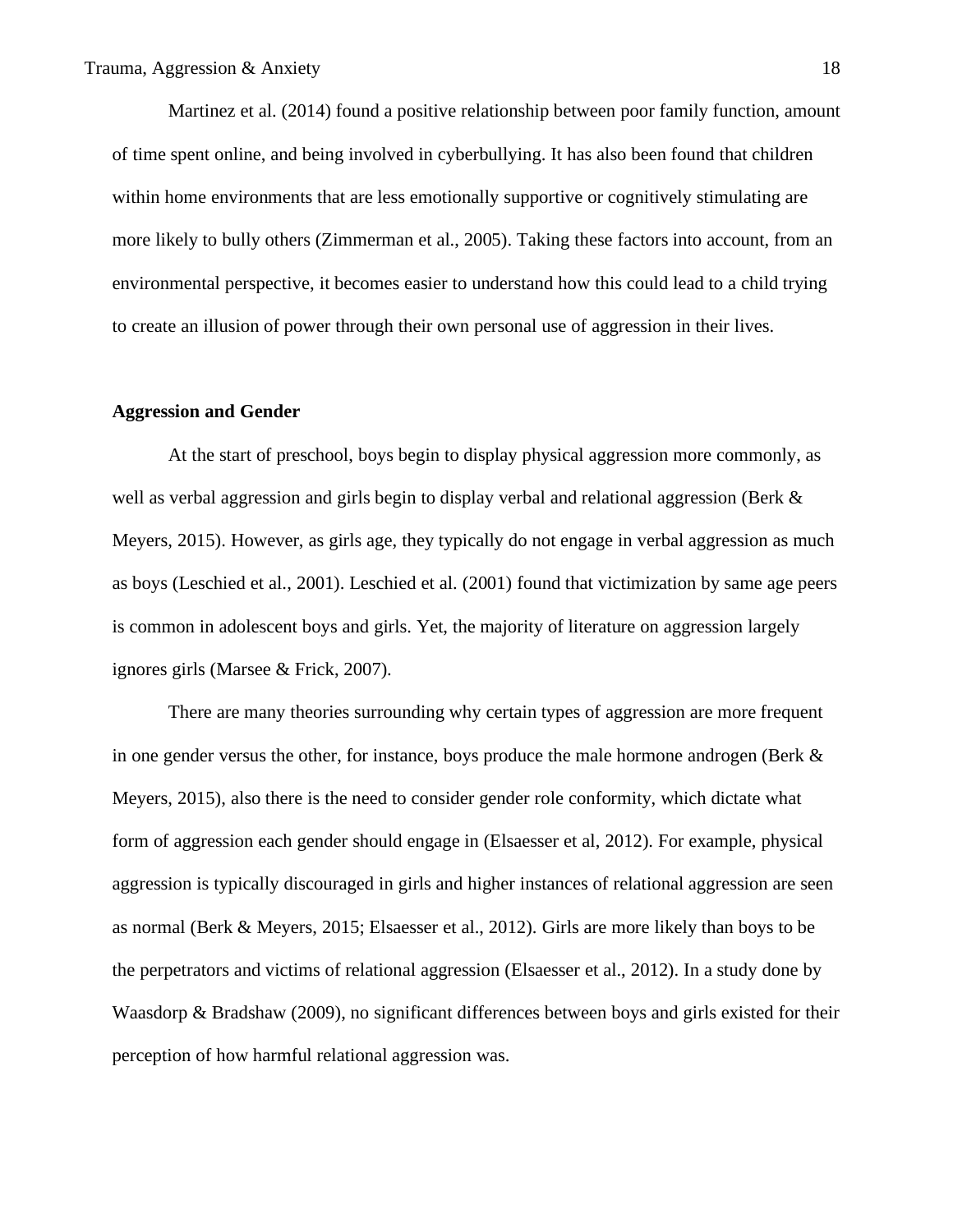Early maturation in girls was equated with higher rates of aggression at age 11, however, as they progressively aged the rate of aggression fell (Mrug et al., 2013). In a study by Kim et al. (2006), involving Korean middle school students, it was found that girls who bullied others had more externalizing disorders than boys were perpetrators of bullying.

There has also been increasing concern over the elevated violence rates in girls (Luke, 2008). However, it has been shown it is potentially not that girls' behaviors are experiencing an increase in violence, but rather there are changes happening in the criminal justice system and to policies within it (Luke, 2008). For instance, certain situations in which there are physically aggressive acts such as self-defense have been "relabeled" to violent aggressive acts such as aggravated assault (Luke, 2008). The argument of girls' increasing participation in violence has not taken into account the overwhelming policies that continue to facilitate mass incarceration for minor offenders and people of color (Luke, 2008).

#### **Aggression in Children and Adolescents**

Children and adolescents who were neglected have been found to be at a higher risk for perpetrating violent acts (Leschied et al., 2001). Aggressive children may have poor relationships with their peers and as a result of the isolation from their peers they may act out in disruptive ways (Yamasaki & Nishida, 2009). Relational aggression might be so harmful for older children and adolescents because during this time period there is high importance placed on developing friendships and being the victim of relational aggression has the potential to harm an individual's ability to do this (Elsaesser et al. 2012).

Affiliation with delinquent peers have been found to promote and increase the duration of aggressive behaviors in adolescents (Kramer-Kuhn & Farrell, 2016).Also being given more freedom outside of the home, thus increasing their potential contact with community violence,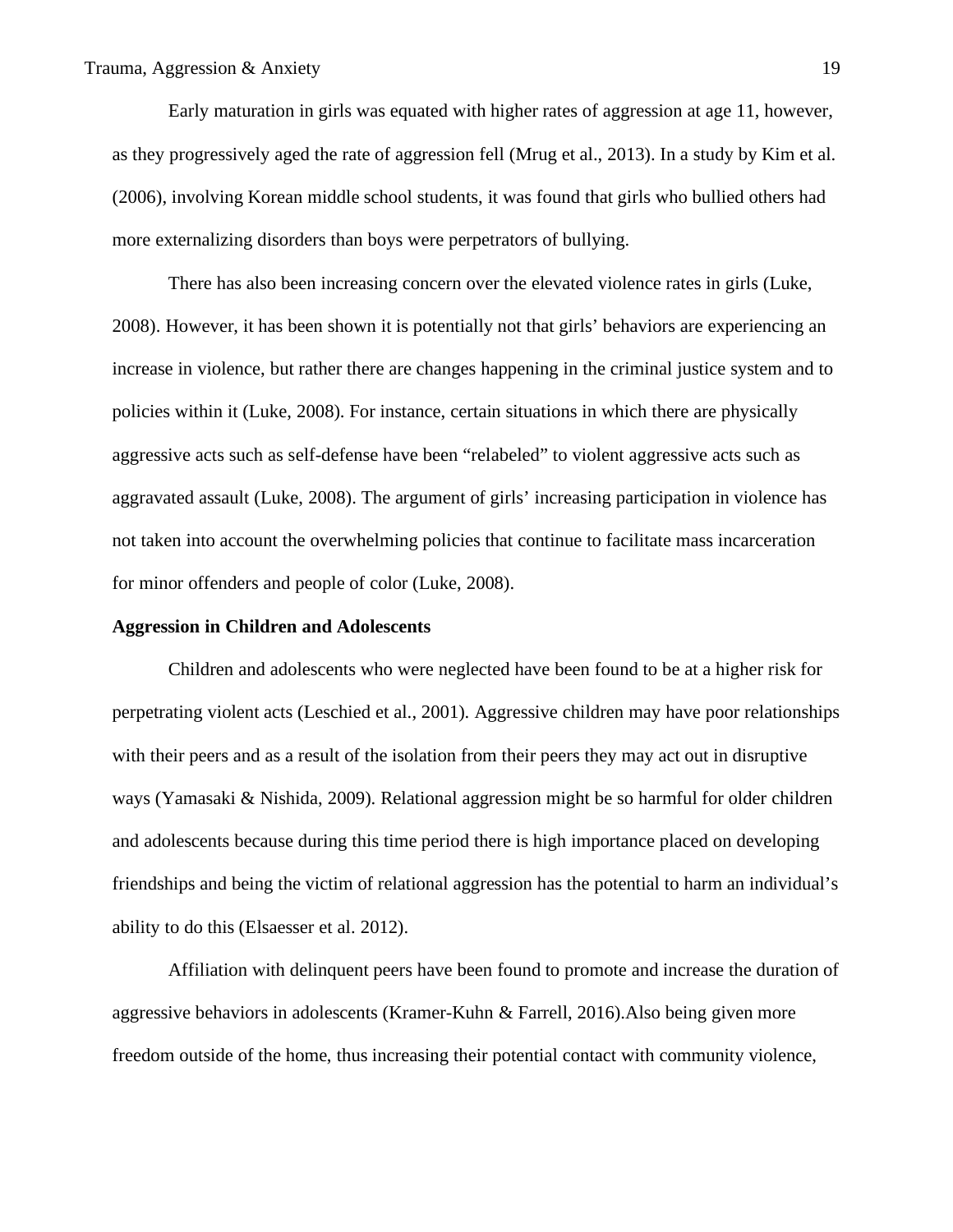has also been deemed an increasing factor for adolescent aggressive behavior (Kramer-Kuhn & Farrell, 2016; Farrell & Bruce, 1997).

#### **Aggression and African Americans**

Past research has almost entirely focused on samples that are white, in order to study aggression (Waasdorp & Bradshaw, 2009; Xie et al., 2003). Farrell et al. (2007), found that AA middle school students endorsed aggression as norm within their peers. In a study done by Mrug et al. (2013), AA and Hispanic girls were found to be more engaged in problem behaviors than their white female peers. This finding however should be viewed through a contextual lens, which often states that minorities are typically viewed as more aggressive or engaging in problem behaviors than their white peers (Dixon, 2008). Living in low SES neighborhoods leads to more common exposure to stressors such a violence (Farrell et al., 2007).

Close relationships allow individuals to mitigate the costs of stressful situations in their day to day lives (Deci & Ryan, 2014; Miller et al., 2015). In regard to relational aggression, research has found its presence to be considered a threat to close relationships (Elsaesser et al. 2012) and 20.8% of individuals who are AA live in low SES neighborhoods, so the presence of relational aggression and the loss of a close relationship can be particularly harmful to these individuals as it can be a loss of a potential protective factor or coping mechanism (Waasdorp & Bradshaw, 2009; Poverty USA, 2018).

In a predominantly AA sample, the parents of girls rated verbal aggression, such as being made fun of, as more harmful to their child, whereas the parents of boys rated physical aggression, such as hitting, to be more harmful (Waasdorp & Bradshaw, 2009). These differences however could be due to cultural stigmas within the AA community towards victimization in general and what is "appropriate" for a respective gender (Sawyer et al., 2008).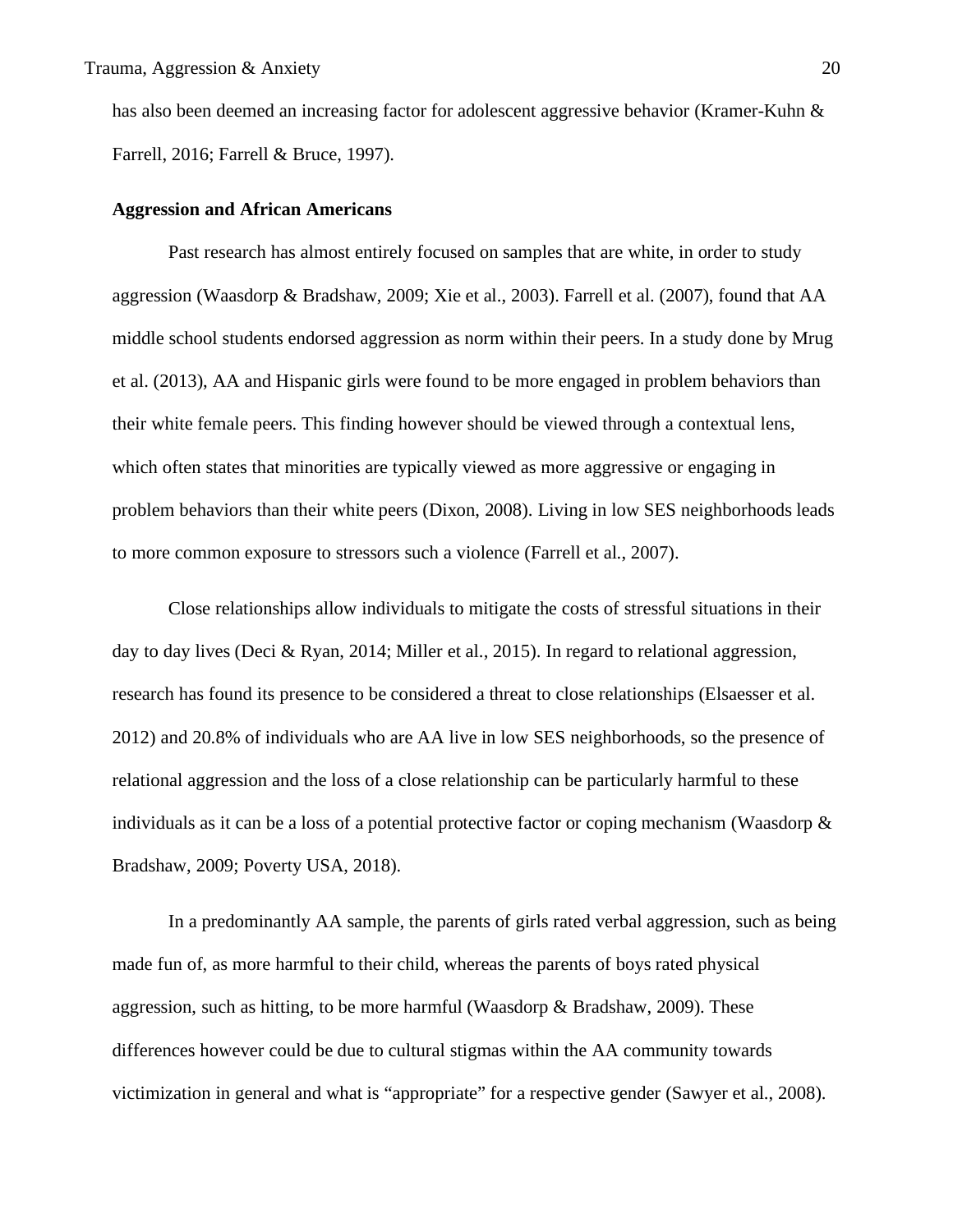In regard to victimization due to the aggression of a peer, AA's are less likely to report being bullied than their white peers; however, if they do report it, they are less likely to report it as a frequent occurrence (Sawyer et al., 2008).

Waasdorp & Bradshaw (2009) found that relational aggression is common within  $5<sup>th</sup>$ grade urban AA students. However, in another study, elementary school aged AA girls were more likely to become a victim of direct physical aggression (i.e. hitting or punching) than white elementary school aged girls, whereas middle school aged minorities overall were more likely to be physical aggression victims (Sawyer et al., 2008). Previous research has found that middle school aged AA girls and boys were less likely to indicate being bullied in comparison to other races, however, when particular bullying situations were presented (physical victimization, 43.47% of girls and 42.78% of boys, verbal victimization, 59.59% of girls and 52.73% of boys, indirect victimization 45.32% of girls and 35.83% of boys), they were more likely to endorse a specific form of victimization due to bullying (Sawyer et al., 2008).

A study by Fitzpatrick et al. (2007), looked at 1542 AA adolescents in grades 5-12 and their rate of bullying. Fitzpatrick et al. (2007) found that there were no gender differences between boys and girls in elementary and middle school. Noting that differences in bullying rates only appeared in the high school aged participants.

## **Aggression and Trauma**

The majority of individuals who have been traumatized are adolescents (Abate et al., 2017) and it has been noted that trauma symptoms coincide with aggressive behaviors (Abate et al., 2017; DSM-5, 2013). There is evidence that the mental state of an individual changes because of a traumatic event (Abate et al., 2017) and due to this change an individual may incorrectly evaluate a situation as threatening, thus displaying aggressive behaviors in response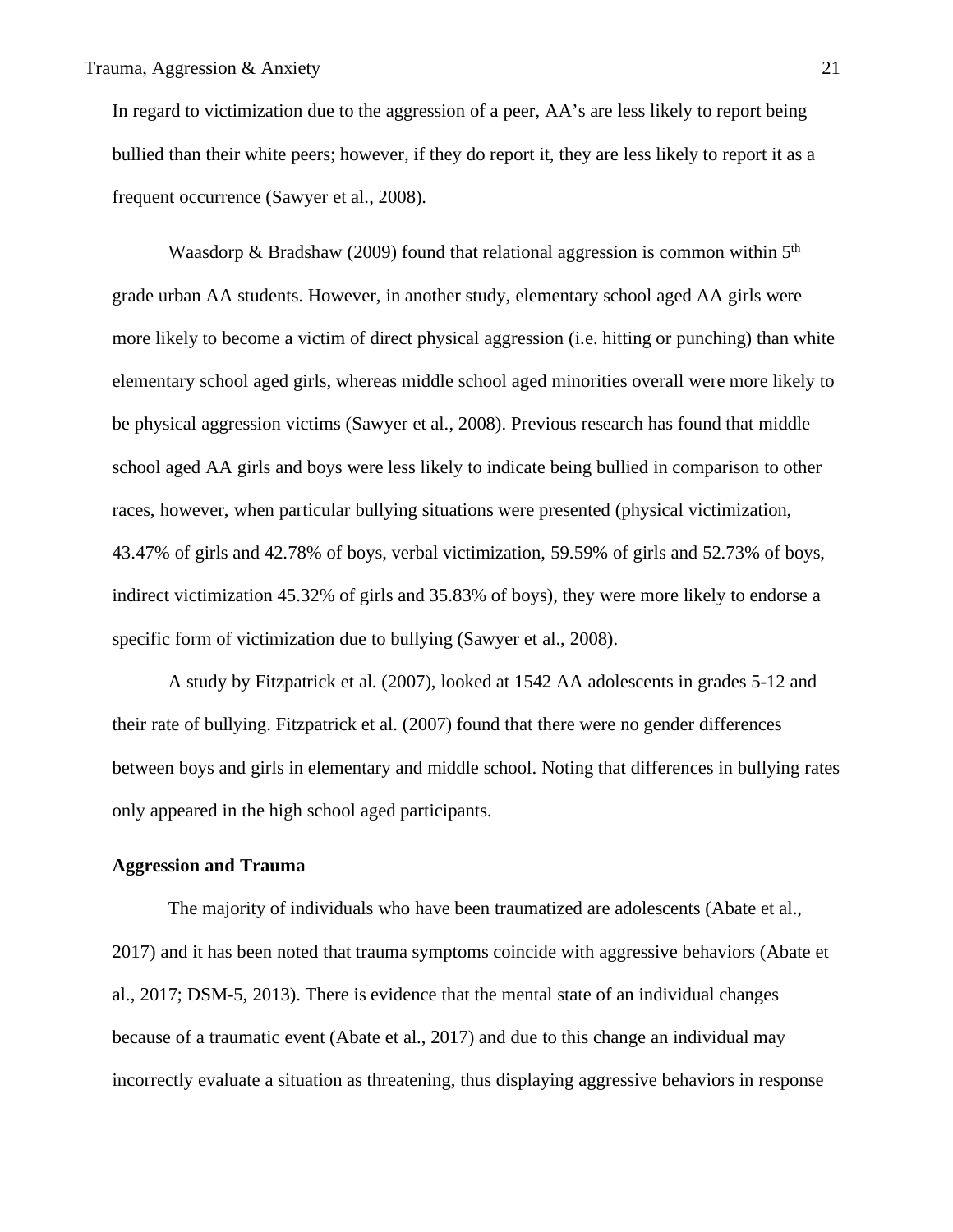(Abate et al., 2017; Verlinden et al., 2013). Researchers found that hyper-mentalizing acted as a mediator between increased trauma and higher rates of aggression within a clinical sample of adolescent females (Abate et al., 2017). However, the mere experience of a traumatic event does not equate to symptomology i.e. aggression (Gorman–Smith & Tolan, 1998), familial factors like a mother's education can negate the effects of the exposure to a traumatic event (Gorman–Smith & Tolan, 1998).

As a result of traumatic experiences children may become aggressive or exhibit bully behaviors (Blaustein & Kinniburgh, 2010). It is theorized that people who have been traumatized themselves may become aggressors or perpetuators of others' trauma possibly due to the fact that experiencing trauma can inhibit executive functioning (i.e., regulation of behavior), or that by becoming the aggressor they create a semblance of control over the trauma that occurred (U.S. Department of Health, 2014; Verlinden et al., 2013).

One study found that the experience of anxiety, stress, and trauma in a community sample of AAs was comparable to clinical rates due to mistreatment based on their race (Williams et al., 2017). In a study by Storr and colleagues (2007), children whose teachers rated them with aggressive and disruptive behavior in the first grade were more likely to experience an assaultive traumatic event in early adulthood.

## **Anxiety**

Up to 33.7% of individuals will be affected by anxiety disorders within their lifespan (Bandelow & Michaelis, 2015). Anxiety is categorized as an intense and persistent worry about everyday things, with behavioral disruptions that are unrelated to medication or other substance uses (DSM-5, 2013). Symptoms of anxiety can include difficulty in concentration, fidgeting, headaches, or sweating, and dry mouth (Ritchie & Roser, 2018).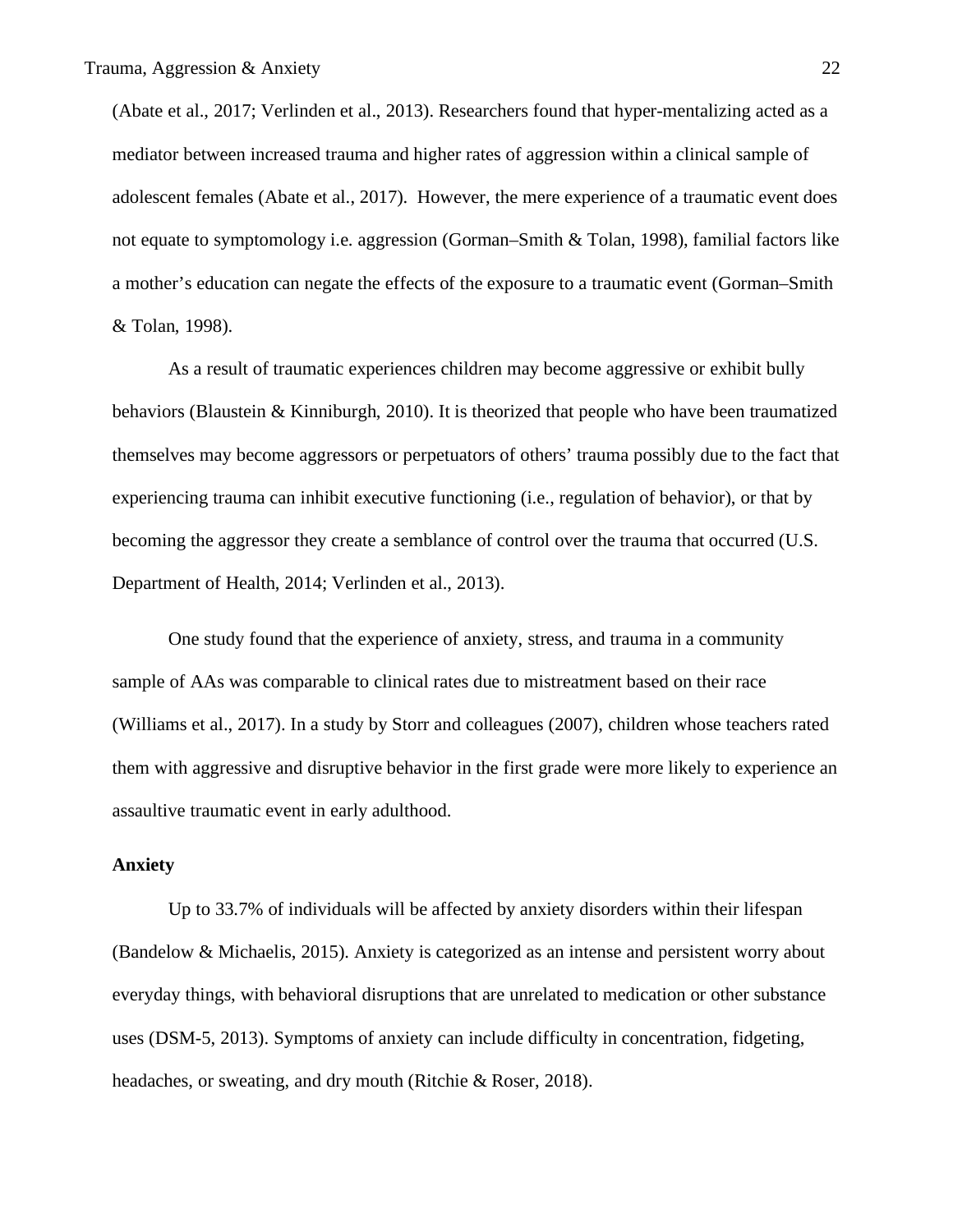There are differing forms of anxiety, such as generalized anxiety disorder (GAD) which is characterized by excessive worry about things such as school or work, for at least 6 months on most days, in tandem with symptoms such as restlessness or irritability, and has no realistic basis to actual threat (DSM-5, 2013; Burstein et al., 2014; Spitzer et al., 2006; Masi et al., 2004).

Social anxiety encompasses feelings of fear or avoidance of social situations that require interaction with people the individual is not familiar with (DSM-5, 2013). It may also include situations in which the individuals feel they are being observed while eating food, drinking, or performing such as giving a talk in front of the class, cognitively this individual feels they are embarrassing themselves, being humiliated or rejected, and potentially offending someone (DSM-5, 2013). For children, the criterion for social anxiety has to also include peer to peer interactions and can also take into account fear due to torment or bullying from a peer (DSM-5, 2013).

Per year, 110 million days are taken off work and school for individuals with GAD (DSM-5, 2013). While there is much discussion about the increased prevalence rate of anxiety diagnoses being made worldwide, it is important to note that a new version of the DSM came out, the DSM-5, and this version contains more developmentally appropriate diagnostic criteria (Bandelow & Michaelis, 2015; DSM-5,2013). Previous research found a prevalence rate in the general population of 1.6%-5.0% which has lack of concentration and irritability as commonly associated symptoms of GAD (Burstein et al., 2014; Masi et al., 2004).

Comorbidities, such as depression and other anxiety disorders are commonly found in adolescents and children diagnosed with GAD (Burstein et al.,2014; Masi et al., 2004). While somatic symptoms i.e., stomach aches, are common in adults and children alike (Masi et al., 2004), there is speculation that children who exhibit somatic symptoms are predisposed to it due to their temperamental traits (Masi et al., 2004).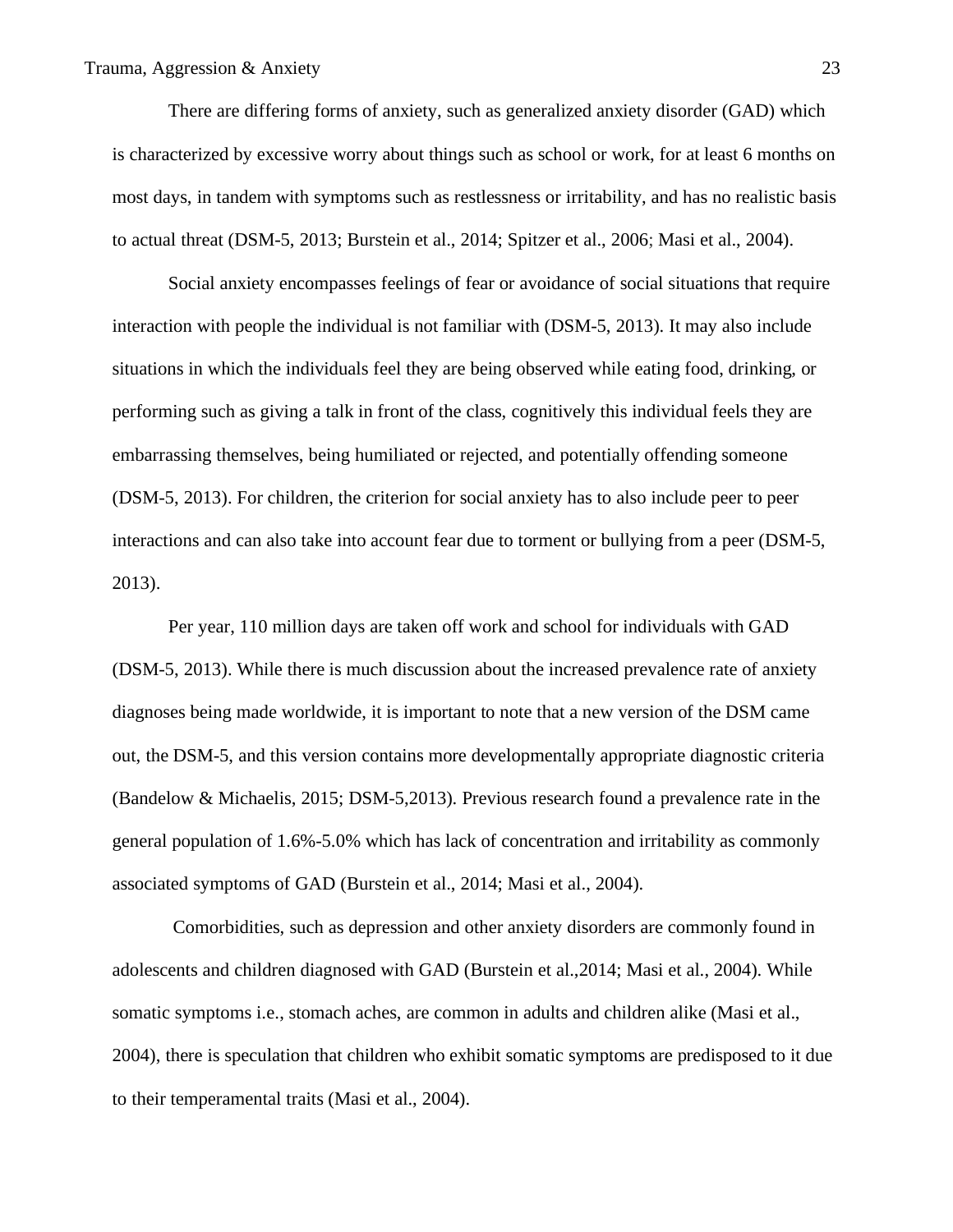## **Anxiety and the Environment**

The environment that an individual resides within can influence their perception of the world (Ellen et al., 2001). For individuals that reside within low income areas that are typically plagued by community violence, they have been found to have higher levels of anxiety in adolescence (Currier et al., 2019; Ellen et al., 2001).

Household income or socioeconomic status (SES) has repeatedly been found to have a relationship with anxiety disorders in adult populations (Vine et al., 2012). This relationship is partially due to the fact that low SES households and neighborhoods experience stressors, such as reduced access to resources, which can effectively increase anxiety rates (Vine et al., 2012). In low SES neighborhoods, there was an association with levels of physical and separation/panic anxiety symptoms found, as well as a negative relationship between household income and social anxiety in girls (Vine et al., 2012). Interestingly enough, according to a study done by Vine and colleagues (2012), the effect of parental depression due to economic downfall leads to poorer parenting and increases the risk of separation/panic anxiety symptomology in their children.

Past research has supported the idea that environments that contain overprotective parents are a risk factor associated with development of anxiety in children and adolescents (Bakhla et al., 2013; DSM-5, 2013).

#### **Anxiety and Gender**

Gender differences in anxiety rates have been reported as appearing around pre-school aged children (Paulus et al., 2014). Other studies have found that gender differences may be a result of pubertal start differences (Bakhla et al., 2013). Around 63% of individuals who are diagnosed with anxiety identify as women (Ritchie & Roser, 2018). Currently, for GAD diagnoses there is a 2:1 Female to Male ratio (DSM-5, 2013; Masi et al., 2004; Bahrami & Yousefi, 2011).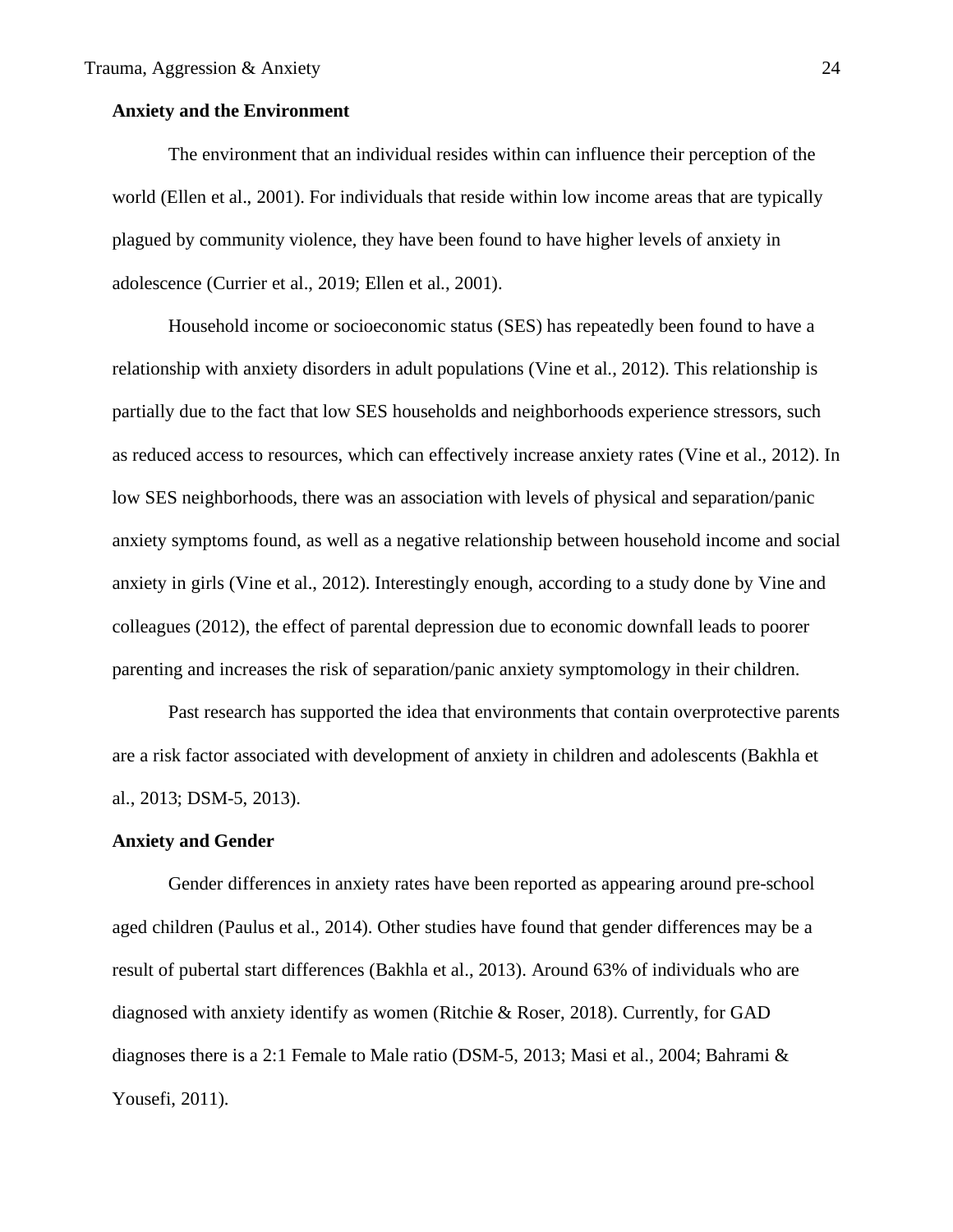Social anxiety in boys have been associated with feelings of loneliness as they are perceived to receive less social support, whereas girls with social anxiety are more likely to be victimized by their peers through bullying (Tillfors et al., 2012). In a study from Bakhla et al. (2013), girls were found to score higher on anxiety overall, as well as the subgroups of anxiety that were measured.

Lewinsohn et al. (1998) controlled for psychosocial factors between girls and boys and still found that girls were more likely to have higher rates of anxiety, which he felt suggested a potential genetic component difference between the genders. However, it is important to consider this ratio discrepancy in light of social norms that disallow boys and men from seeking help for psychopathologies and diagnosticians' own biases about men's mental health (Jutel, 2011; Smith et al., 2016; Paulus et al., 2014). In a study executed by Obrdalj et al. (2013), girls who were involved in bullying were found to frequently exhibit symptomology of anxiety. The highest rates of anxiety were found in individuals who were involved in bullying as a bully-victim (Obrdalj et al., 2013).

## **Anxiety in Children and Adolescents**

Most anxiety disorders manifest in childhood and the average age of onset is 11 years old (Bandelow & Michaelis, 2015; DSM-5, 2013). The overall community rate of anxiety diagnoses in children and adolescents spans from 9% to 32% and past research has found a relationship between anxiety diagnoses in childhood and later psychological difficulty in adulthood (Creswell et al., 2014; Paulus et al., 2014).

Children and adolescents with GAD commonly have excessive worry about their overall performance or ability to complete a task related to school (DSM-5, 2013). While the overall reasoning behind an individual's diagnoses of GAD seems to be appropriate for their age, the severity of symptoms is much stronger in children and adolescents than it is in adults, also the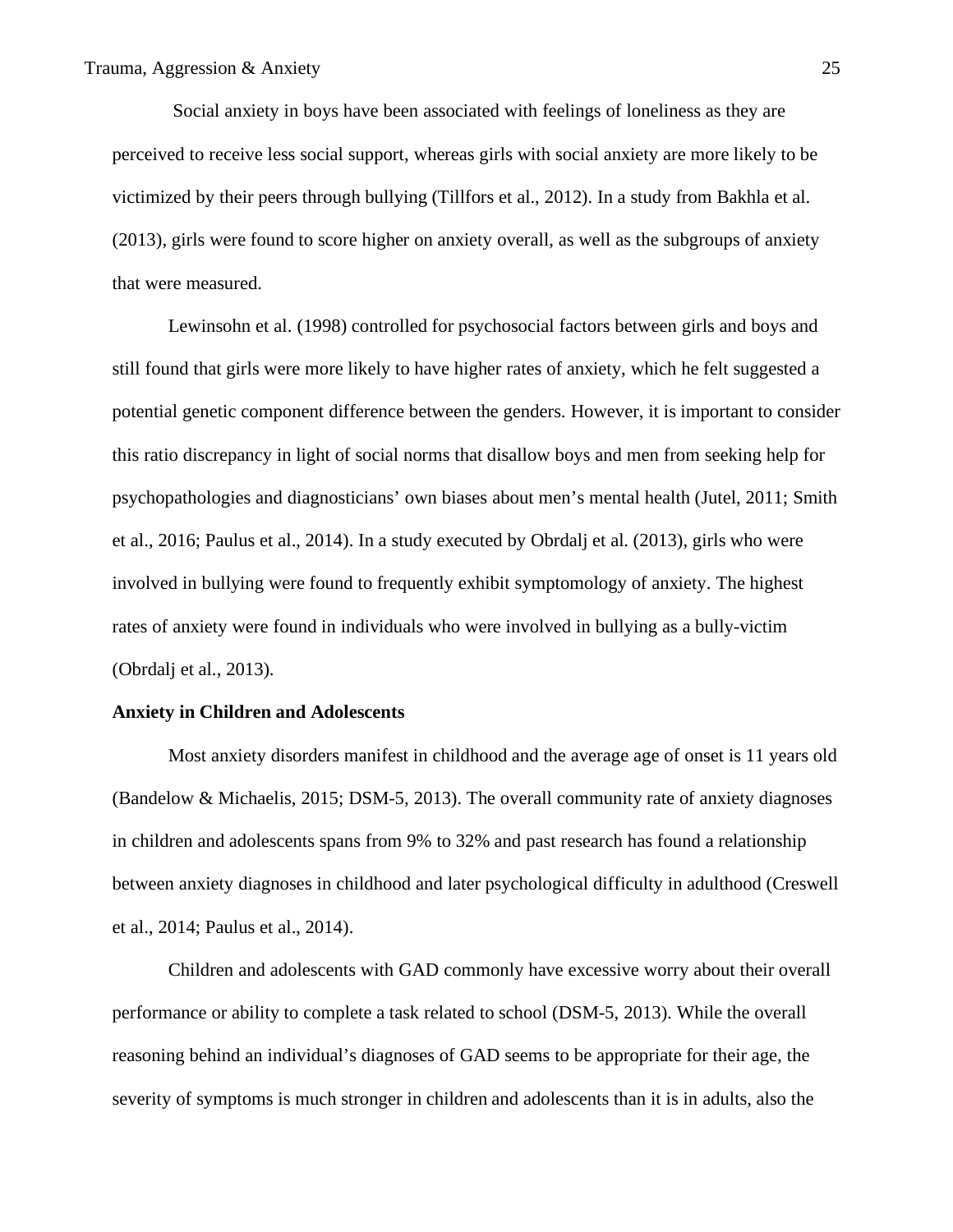focus of their worry has the ability to change repeatedly and still be considered GAD (DSM-5, 2013). Within adolescents, GAD has a one-year prevalence rate of 0.9% in community samples (DSM-5, 2013). While research supports that children and adolescents can develop and be diagnosed with GAD, there is a concern that the disorder is over-diagnosed in this population samples (DSM-5, 2013).

Anxiety in children has been seen in the manifestation of fear and worry when facing bullies or completing scholastic assignments (Vine et al., 2012). Regarding social anxiety in children and adolescents, the prevalence rate is 7%, comparable to the rate of adults suffering this affliction, with a typical onset of symptomologies seen at age 13. The onset can sometimes be due to past situational factors such as being traumatized from bullying (DSM-5, 2013). High rates of anxiety and depression in the first grade were also strong predictors of PTSD development following a traumatic event, later in life (Storr et al., 2007).

During the transitionary phase of childhood to adolescence, a spike is seen in the rate of GAD diagnoses (Beesdo-Baum et al., 2011). A large majority of adolescents do not receive clinical help for their anxiety, however, there is speculation this is due to their unawareness of the resources that exist and/or a lack of services available to help them (Creswell et al., 2014). The cost of children with anxiety disorders is monumental for societies, therefore it is incredibly important to research the foundation of anxiety (Paulus et al., 2014).

#### **Anxiety and African Americans**

Race within the United States of America is associated with differential social status and intergroup relations (Levine et al., 2015). Despite the differences that exist in the manifestation of anxiety by cultural group, race, or ethnicity, either in tandem or separately, the research on AAs anxiety is severely lacking (DSM-5, 2013; Lambert et al., 2004; Sibrava et al., 2013). AAs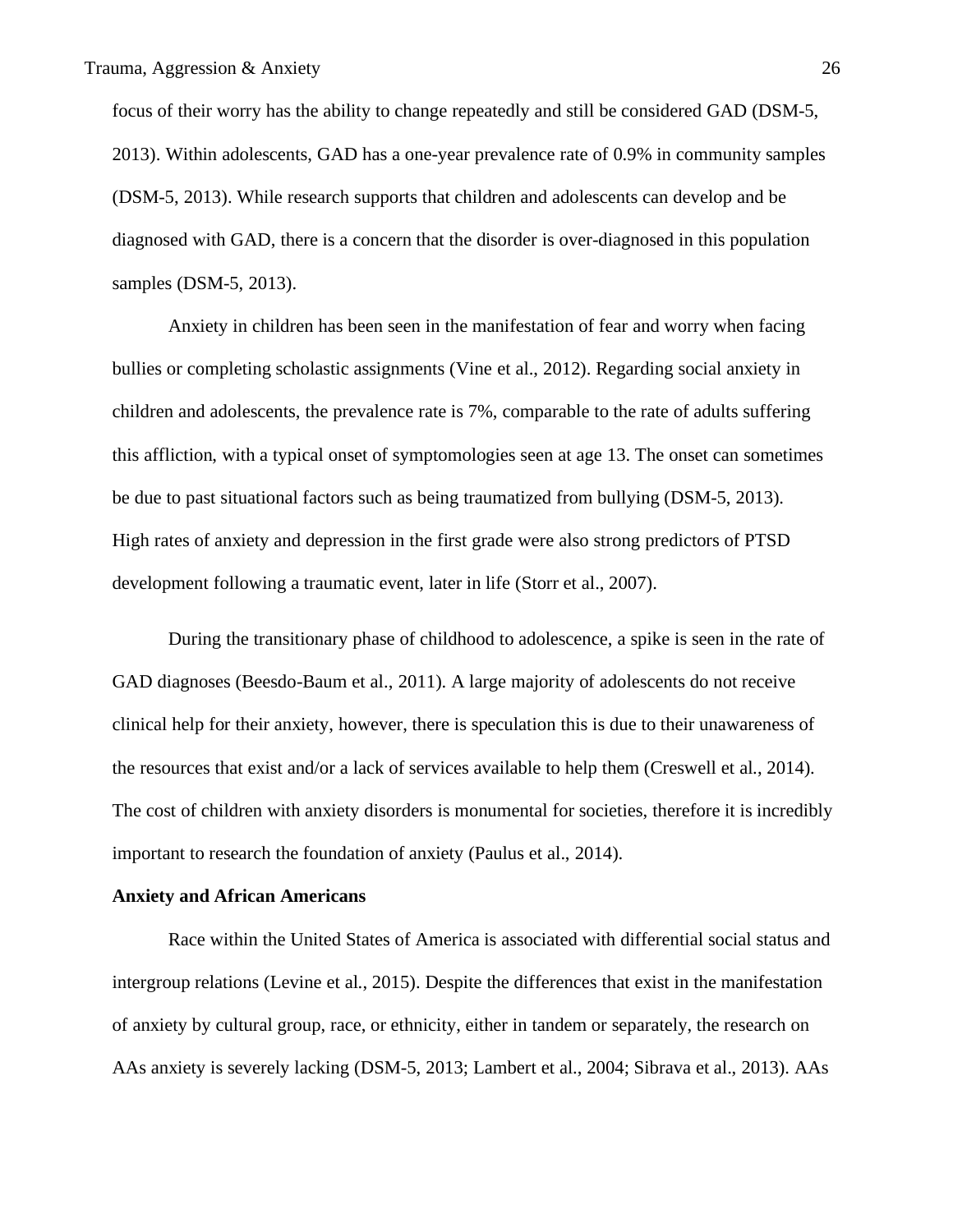who face discrimination because of their race, have been associated with higher rates of GAD (Soto et al., 2011). Yet, in a study by Assari et al. (2017), involving 681 Black youth between the ages of 15-32, only black males who experienced racial discrimination had a higher likelihood of increased anxiety and depressive symptomology. However, contrarian research has found in a sample of adolescents, racial minorities overall were less likely to fall within the criteria that warranted a diagnosis of GAD, compared to non -Hispanic white adolescents (Burstein et al., 2014).

In Williams et al. (2012), AAs overall experienced more state anxiety and depressive symptomology than those with European descent however AAs who had a strong ethnic identity had lower rates of anxiety and depression symptomology. This was an important finding because ethnic identity has been linked with increased self-esteem which can buffer against psychopathologies such as anxiety (Williams et al., 2012).

Interestingly enough, the DSM-5 (2013) found that individuals who are not of European descent are less likely to experience GAD. However, this is most likely due to errors in the measurement of anxiety and influence of distrust, as well as the cultural stigma of mental illness overall in the community that results in them reporting less symptomology (Hunter & Schmidt, 2010). The typical presentation of anxiety symptoms in AAs differs from European Americans. AA children's anxiety is typically categorized by a fear of some sort (Lambert et al., 2004). This classification of fear as a symptom is in part exacerbated by environmental factors for children living in inner cities (Lambert et al., 2004). This is because individuals who reside in urban inner cities experience or witness crime and violence more often than others (Lambert et al., 2004).

Informal social support (one not provided by the state or government) is considered important to AAs in the United States, as these individuals provide AAs with protection against the development of psychopathologies such as depression (Levine et al., 2015). It was found that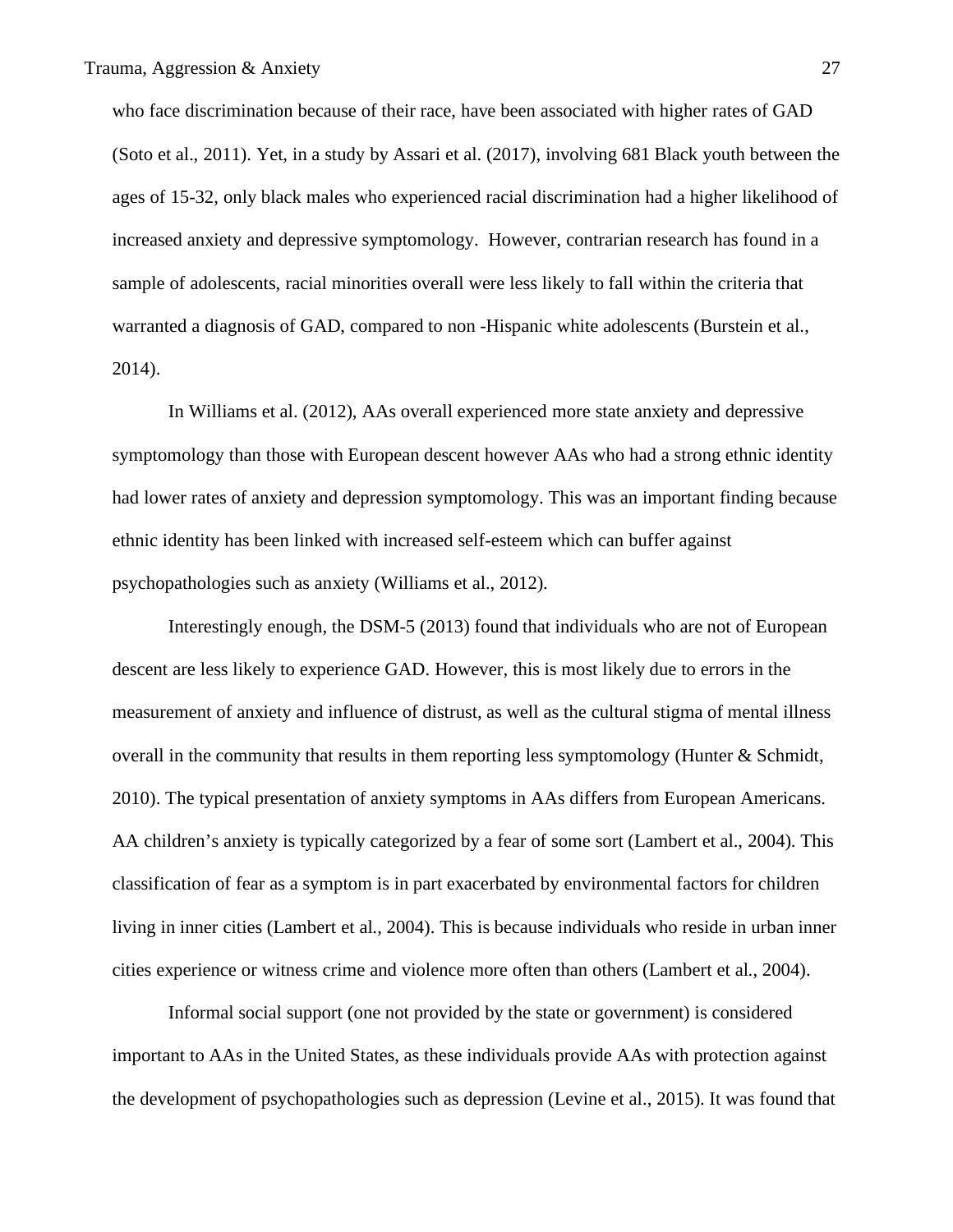AA individuals who are experiencing anxiety or depression may withdraw from their informal social support networks, thereby experiencing an exacerbation of their symptoms (Lincoln et al., 2010). In a study done by Sibrava et al. (2013), although the majority of their AA participants had a severe and long-lasting effects of anxiety, half of them still were not receiving treatment for their anxiety.

## **Anxiety, Victimization, and Aggression**

In a study by Isolan et al. (2013) looking at 2,353 Brazilian adolescents, instances of anxiety in victims of bullying and bully-victims were highest for these groups compared to individuals not involved in bullying or involved solely as aggressors of bullying. They also found support for the idea that boys were typically more involved in the bullying but that girls reported more anxiety symptomology because of being a victim of bullying (Isolan et al., 2013). They theorized that rates of anxiety in individuals in their sample were related to their peer victimization. The rates of anxiety endorsed by their participants that were victims or bullyvictims was in line with their expectations (Isolan et al., 2013).

In a sample of Dutch children, 23.2% of individuals who were both a victim of bullying, and an aggressor (Bully-victim) reported symptomology in line with anxiety, compared to 9.9% of those not involved in any way (Fekkes et al., 2004). There is opposing literature regarding the theory that bullies typically do not have comparable rates of anxiety to other individuals in bully situations but rather display more frequently externalizing behaviors, whereas other research has found that bullies do have high anxiety rates (Haghighi et al., 2016; Isolan et al., 2013; Roberts & Duong, 2016; Fekkes et al., 2004).

#### **Summary of Previous Literature**

AAs are a severely understudied group (Benetiz et al., 2014). Past research on trauma, aggression, and anxiety has almost exclusively focused on white samples (Waasdorp &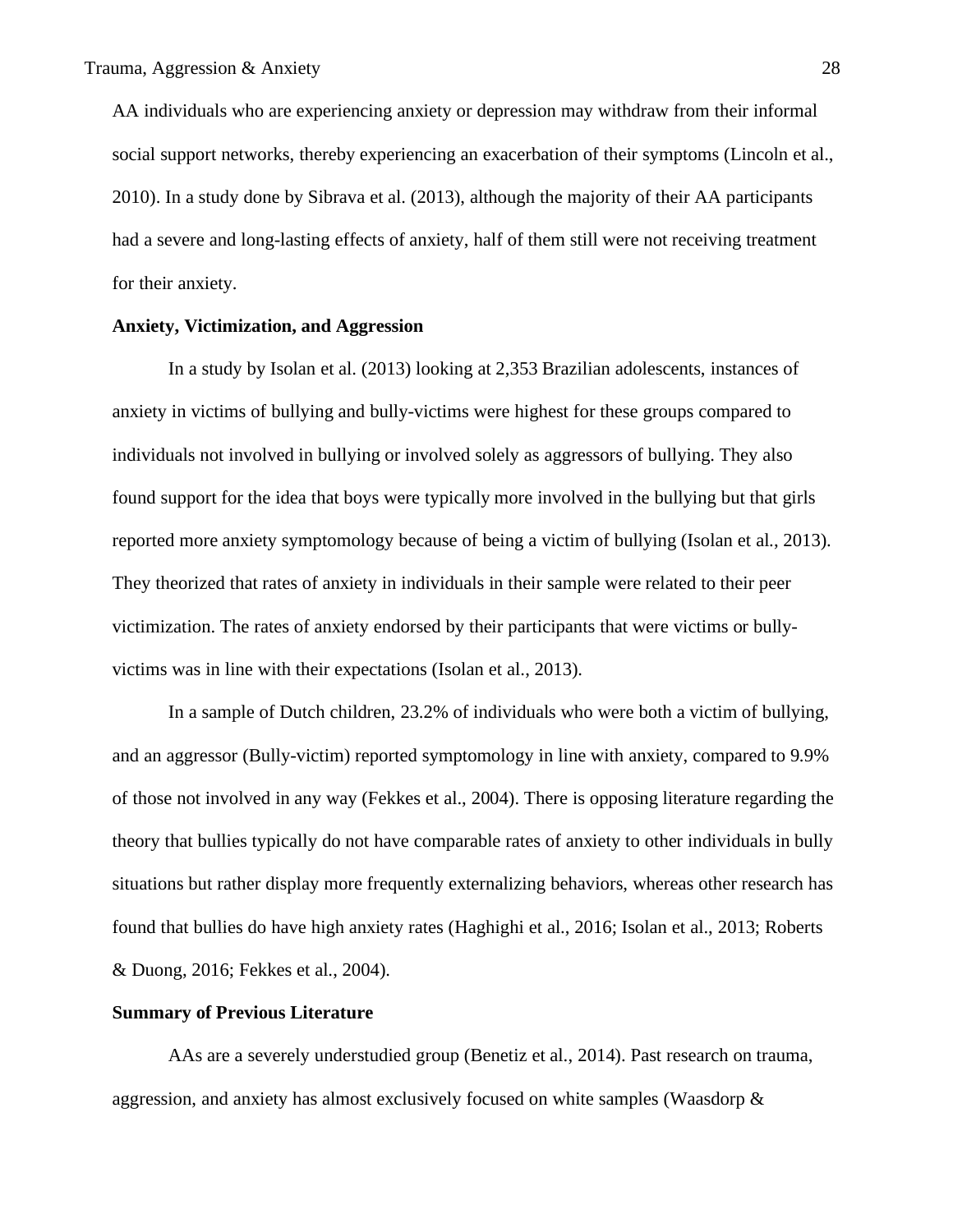Bradshaw, 2009; Xie et al., 2003). AAs are more likely to experience traumatic events, especially in the form of bullying than other races (Elsaesser et al., 2012).

Although it was found that middle school aged girls are more likely to be victims of bullying and avoid situations that involve scholastic events and school in general as a result of the bullying, much of the research on aggression has focused on male students (Marsee & Frick, 2007; Vidourek et al. 2016). Although girls have often been found to be victims of relational aggression, studies have found that AA girls engage in physical aggression more than their peers (Sawyer et al., 2008). This is important to highlight because even though they are more frequently found as participants in physical aggression, they underreport it as happening (Sawyer et al., 2008). However, reports of higher aggression in minorities have to be taken from the understanding that contextually minorities are viewed as more aggressive than other races (Dixon, 2008; Konold et al., 2016; Ghavami & Peplau, 2012). This means that what may be constituted as a normal reaction to an environmental elicitor in a person who is white, may be misconstrued as more or highly aggressive in a person that is of a minority racial group such as AA.

AAs that live in low income neighborhoods have been found to have higher instances of trauma exposure and anxiety rates potentially due to low SES being associated with trauma and anxiety (Alim et al., 2006; Benitez et al., 2014; Gapen et al., 2011). However, support from social groups has been found to be a buffer for trauma and anxiety development in AAs (Gapen et al. 2011; Linares, 2004), whereas as a perceived lack of social support has been found to exacerbate symptomologies (Gapen et al., 2011). Rates of Generalized Anxiety Disorder (GAD) in AA individuals are potentially higher than other races due to the racial discrimination they face (Soto et al., 2011). In light of all of these factors, it is incredibly important for research to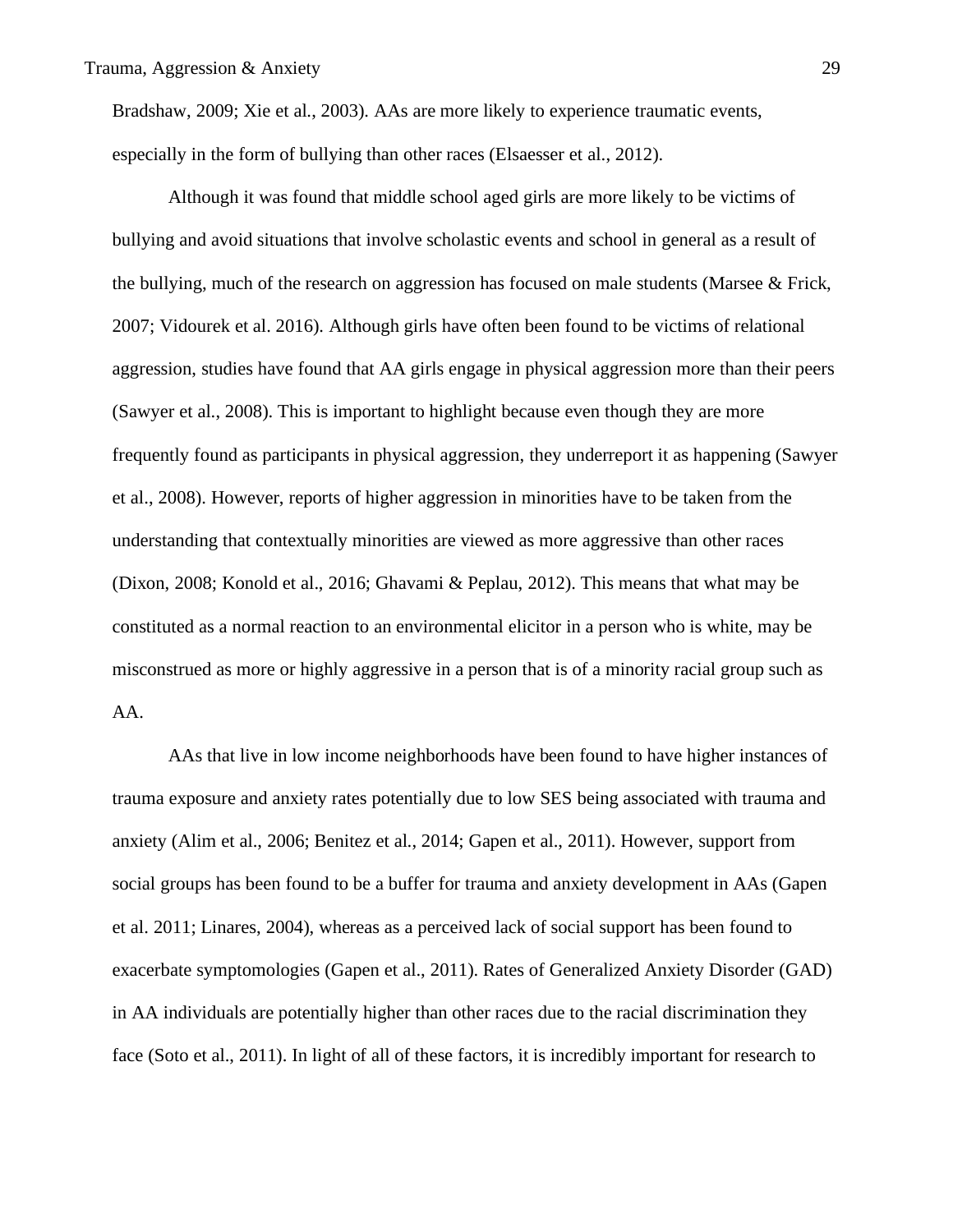further focus on this understudied population rates of victimization, aggression, and anxiety in AA girls.

## **Gaps in Previous Literature**

Although many strides have been made in research on trauma, aggression, and anxiety, over the last decade the resulting research focus has continued to largely ignore AAs. Without approaching research involving AA from a contextually and culturally relevant lens, the rate of misdiagnoses, ineffective treatment methods, and inapplicable generalizations will continue to plague this community (Bell et al., 2015).

As Bronfenbrenner & Morris (2005) pointed out, individuals do not develop in the absence of their surrounding environments, parental figures, and cultures, but rather in tandem and because of them, and as result differences are expected in individuals. Trauma, as a result of bullying, has been associated with the development of anxiety and the tendency to be a participant in aggression (Swearer & Hymel, 2015).

Past research on physical aggression and victimization from aggression has focused primarily on boys (Marsee & Frick, 2007). However, when aggression studies are done with samples of girls it is typically focused on relational aggression or girls who are involved in the judicial system (Marsee & Frick, 2007). Avoidance behavior has been found to be higher in girls following trauma from being bullied and avoidance has been noted as a common correlate of social anxiety and trauma (Plexousakis et al., 2019; Vidourek et al. 2016).

Past experiences of bullying may cause some victims to attempt to create a sense of control over what happened to them by becoming perpetrators themselves and these individuals typically have higher levels of anxiety (Swearer et al., 2001). The choice to ignore these differential factors, in order to generalize research findings to different racial groups from research that does not take them into account in the first place, is a huge disservice. The current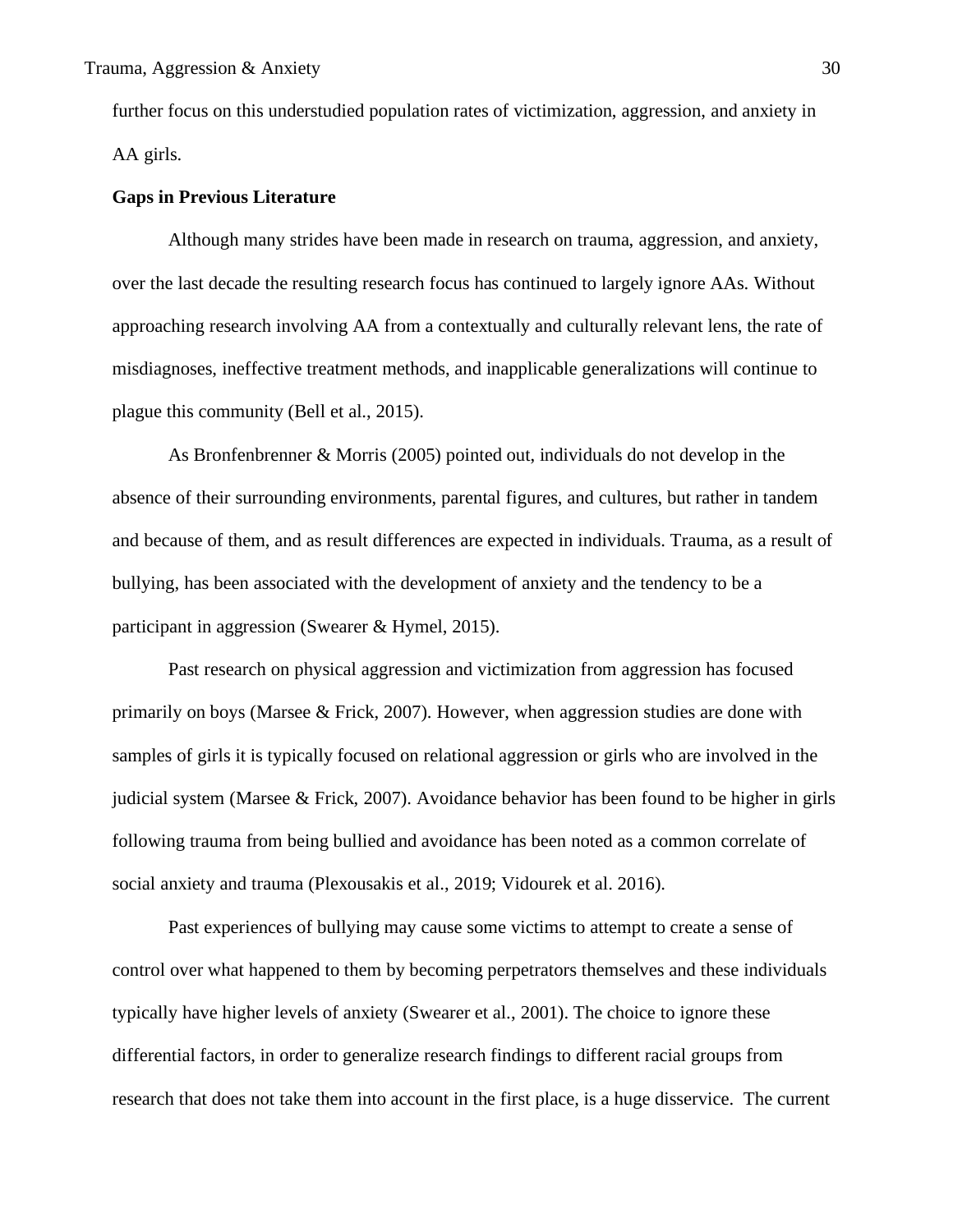study aimed to illuminate the potential anxiety and trauma from victimization by their peers, as well as the participants own aggressive behaviors.

## **Hypotheses**

**Aim 1.** Evaluate the relationship of anxiety, aggression, and victimization in early adolescent AA females

*Hypothesis 1:* It was hypothesized that there would have a positive relationship between anxiety, aggression and victimization.

*Hypothesis 1a.* It was hypothesized that relational aggression would have a positive relationship with social anxiety.

*Hypothesis 1b.* It was hypothesized that physical aggression would have a positive relationship with worry anxiety.

*Hypothesis 1c.* It was hypothesized that verbal aggression would have a positive relationship with social anxiety.

*Hypothesis 1d.* It was hypothesized that overt victimization would have a positive relationship with worry/oversensitivity.

*Hypothesis 1e.* It was hypothesized that relational victimization would have a positive relationship with social concerns/concentration.

**Aim 2.** Observe whether the individuals who are victims of aggression would also report being aggressors in early adolescent AA females.

*Hypothesis 2:* It was hypothesized that individuals who are victims of aggression would also report being aggressors .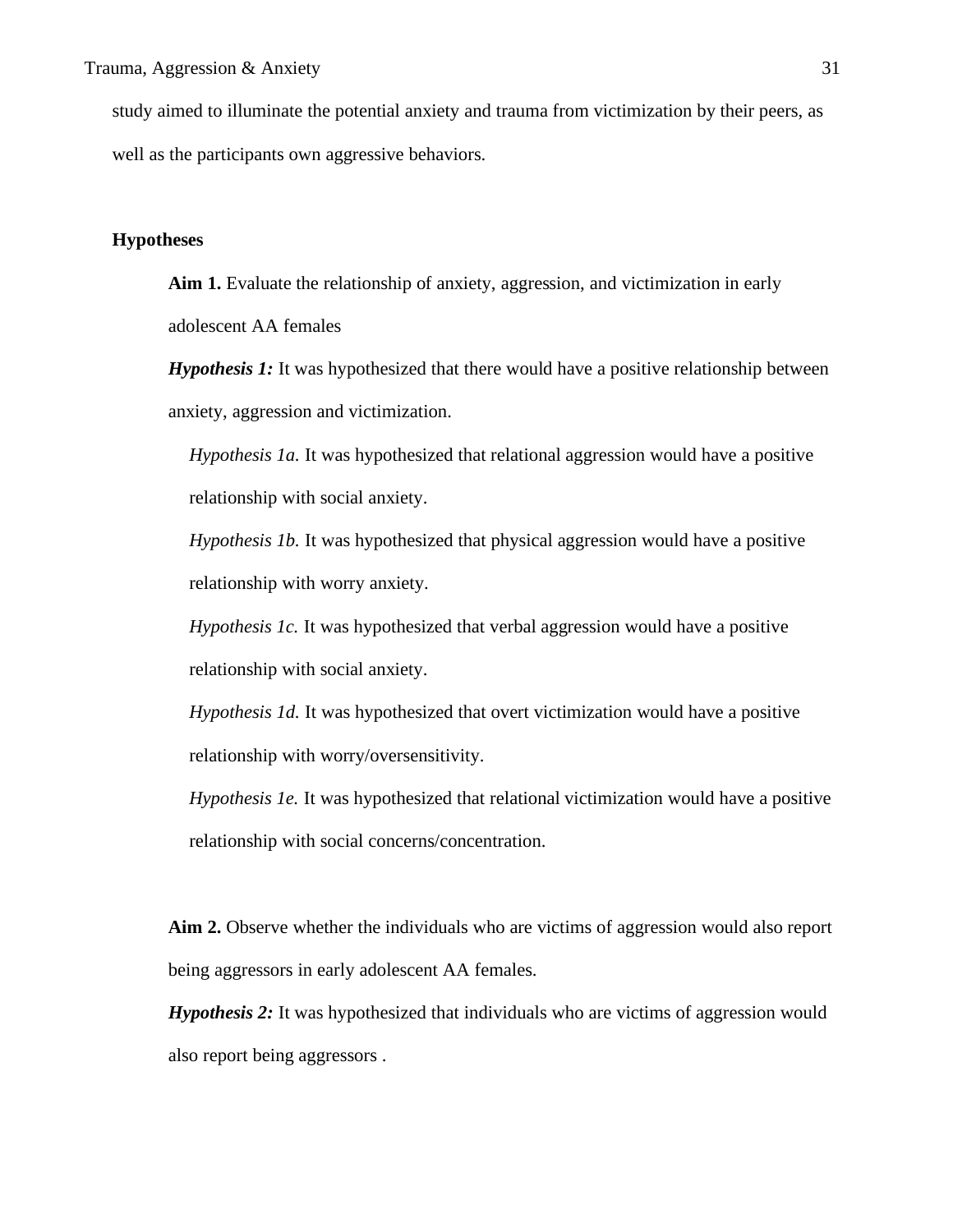*Hypothesis 2a.* It was hypothesized that the same individuals who are endorsing being physical aggressors would report being victims of overt aggression themselves.

Hypothesis 2b. It was hypothesized that the same individuals who are endorsing being relational aggressors would report being victims of relational aggression.

Hypothesis 2c. It was hypothesized that the same individuals who are endorsing being verbal aggressors would report being victims of overt aggression.

**Aim 3.** Investigate the relationship between weight, aggression, victimization, and anxiety.

*Hypothesis 3:* It was hypothesized that early adolescent AA females with higher weight would have increased rates of victimization in early adolescent AA females.

Hypothesis 3a. It was hypothesized that there would be significant differences between the weight groupings and the use of relational victimization.

Hypothesis 3b. It was hypothesized that there would be significant differences

between the weight groupings and the use overt victimization.

*Hypothesis 4:* It was hypothesized that early adolescent AA females with higher weight would have increased rates of anxiety in early adolescent AA females.

Hypothesis 4a. It was hypothesized that that there would be significant differences between the weight groupings and social anxiety.

Hypothesis 4b. It was hypothesized that that there would be significant differences between the weight groupings and worry anxiety.

**Hypothesis 5.** *:* It was hypothesized that early adolescent AA females with higher weight would significantly differ from the other weight groups rates of aggression in early adolescent AA females.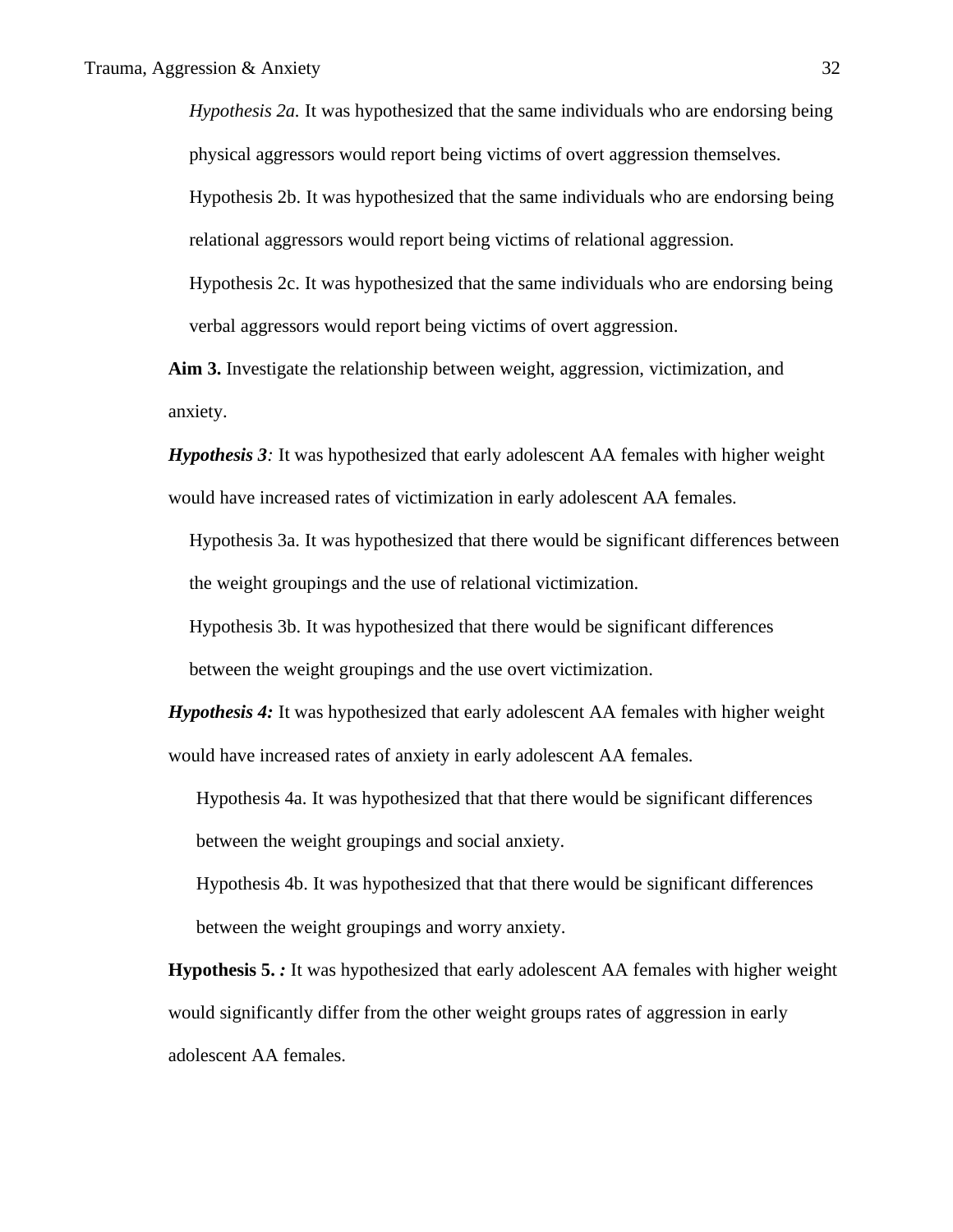Hypothesis 5a. It was hypothesized that that there would be significant differences between the weight groupings and the use of physical aggression. Hypothesis 5b. It was hypothesized that that there would be significant differences between the weight groupings and the use of relational aggression. Hypothesis 5c. It was hypothesized that that there would be significant differences between the weight groupings and the use of verbal aggression subscale.

**Aim 4.** Investigate the relationship between the environment, aggression, anxiety, and victimization in early adolescent AA females

*Hypothesis 6:* It was hypothesized that environmental factors would have an effect on the rate of aggression, victimization, and anxiety.

*Hypothesis 6a.* It was hypothesized that environmental factors (poverty ratio) would mediate the relationship between physical aggression and anxiety.

*Hypothesis 6b*. It was hypothesized that environmental factors (poverty level) would moderate the relationship between relational aggression and relational victimization. *Hypothesis 6c.* It was hypothesized that environmental factors (caregivers highest education) would moderate the relationship between anxiety and overt victimization.

## **Method**

## **Participants**

The present study is part of a larger school-based RCT health promotion and obesity prevention called Challenge! 77 AA girls, ages 11 to 13 (*M*=11.81, *SD*=.69) were recruited from middle schools in a mid-Atlantic city, with individuals from primarily low-income neighborhoods. Eligibility for this study was determined by their age and comprehension of the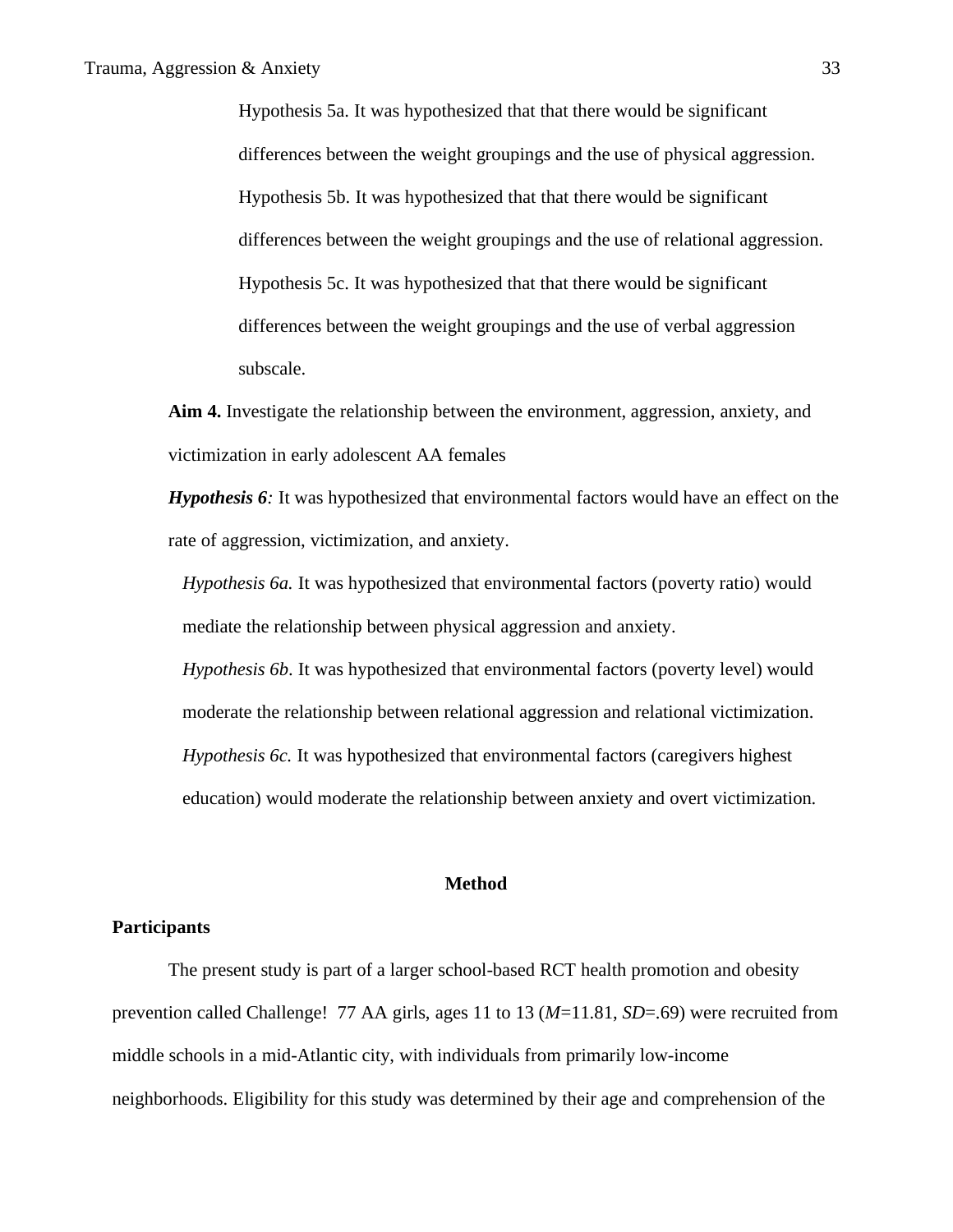English language. Students who were in special education classes were not included in the Challenge! study. A specific weight range was not a requirement to be enrolled. Out of 138 students, 97 were eligible for this study (70%). However, due to the study being a 2-day (2 hour session) assessment time constraints may have influenced their completion of the measures, such is the case 77 were used for analyses because they completed at least one of the measures. For the present study, the girls needed to have completed the Revised Children's Manifestation of Anxiety Scale (RCMAS) and the Problem Behavior Problem Frequency Scale (PBFS), as well as reported identifying as AA or Black.

#### **Procedure**

The University of Maryland School of Medicine Institutional Review Board approved of methodology for the study. Written consent was given by the adolescents and their caregivers for the study. Prior to the beginning of the Challenge! health promotion and obesity prevention, participants were administered baseline measurements. All measures used in the study were selfreported on a computer with questions appearing auditorily through headphones and visually on the computer screen; they used a computer mouse to give the responses. Trained research assistants collected sociodemographic information and assisted the participants when necessary. Trained research assistants were on standby to answer any questions the participants had. The individuals were compensated for their participation.

#### **Measures**

**Demographics.** Demographic surveys were assessed using the information students provided as well as their caregivers responses. The participants provided information regarding their race/ethnicity, age, and grade level. Their caregivers provided responses regarding their own education level and family income status.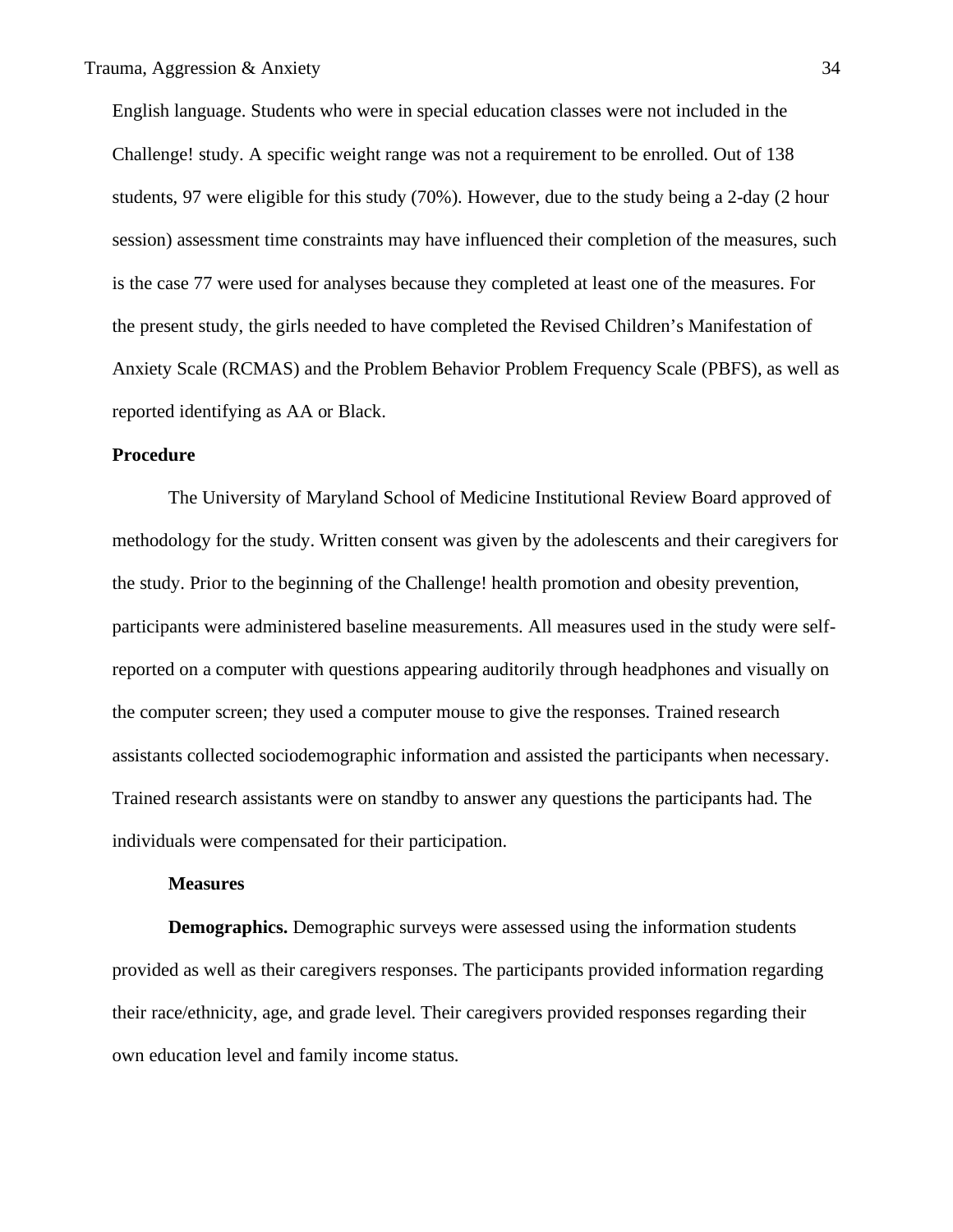**Anxiety**. The Revised Children's Manifestation of Anxiety Scale (RCMAS) sometimes known as 'what I think I feel' was self-reported by the participants to measure their rates of anxiety symptomatology (Cowart, 1987; Reynolds et al., 1981). The RCMAS is a 37-item selfreport measure used for children ages 6 to 19. It consists of 3 subscales: physiological anxiety, worry/oversensitivity, and social concerns/concentration (Cowart, 1987). The participant indicates their response based off 2 available endorsements: (1) Yes, (2) No. The total manifest anxiety score is determined by the total number of yeses a participant endorses, disregarding the lie score yeses (Cowart, 1987). Stallard et al. (2001) found that a total manifest anxiety cut off score of 19 was indicative of children suffering from clinically significant anxiety. A high score on the subscales of the RCMAS indicates that the participant filling it out experiences a high level of anxiety on the respective subscale (Cowart, 1987). Previous studies utilizing the RCMAS to compare youth with anxiety to those without have reported an effect size of Hedges *d*=1.30 when the sample size was 808 (Seligman et al., 2004). The RCMAS has been found to be a reliable self-report measure for black and white, female and male participants with a Cronbach's alpha between 0.78 to 0.85 (Reynolds et al., 1981; Reynolds & Richmond, 2000). The anxiety of the participants was assessed using two subscales (worry/oversensitivity, and social concerns/concentration). A Cronbach's alpha was calculated for this sample and was found to be 0.87. (See Appendix B. & Table 4.)

**Victimization and Aggression.** The Problem Behavior Frequency Scale (PBFS) was self-reported by the participants. The PBFS is a 37-item questionnaire that is administered to assess violent and non-violent delinquent behavior within the last thirty days in adolescents (Farrell et al., 2017). The participants respond based off a 6-point scale (1- never to 6 - 20+ times) and scoring is based off the total for each subscale i.e. a high score is indicative of a particular encounters with certain subscale behaviors (Farrell et al., 2017). Initially, it was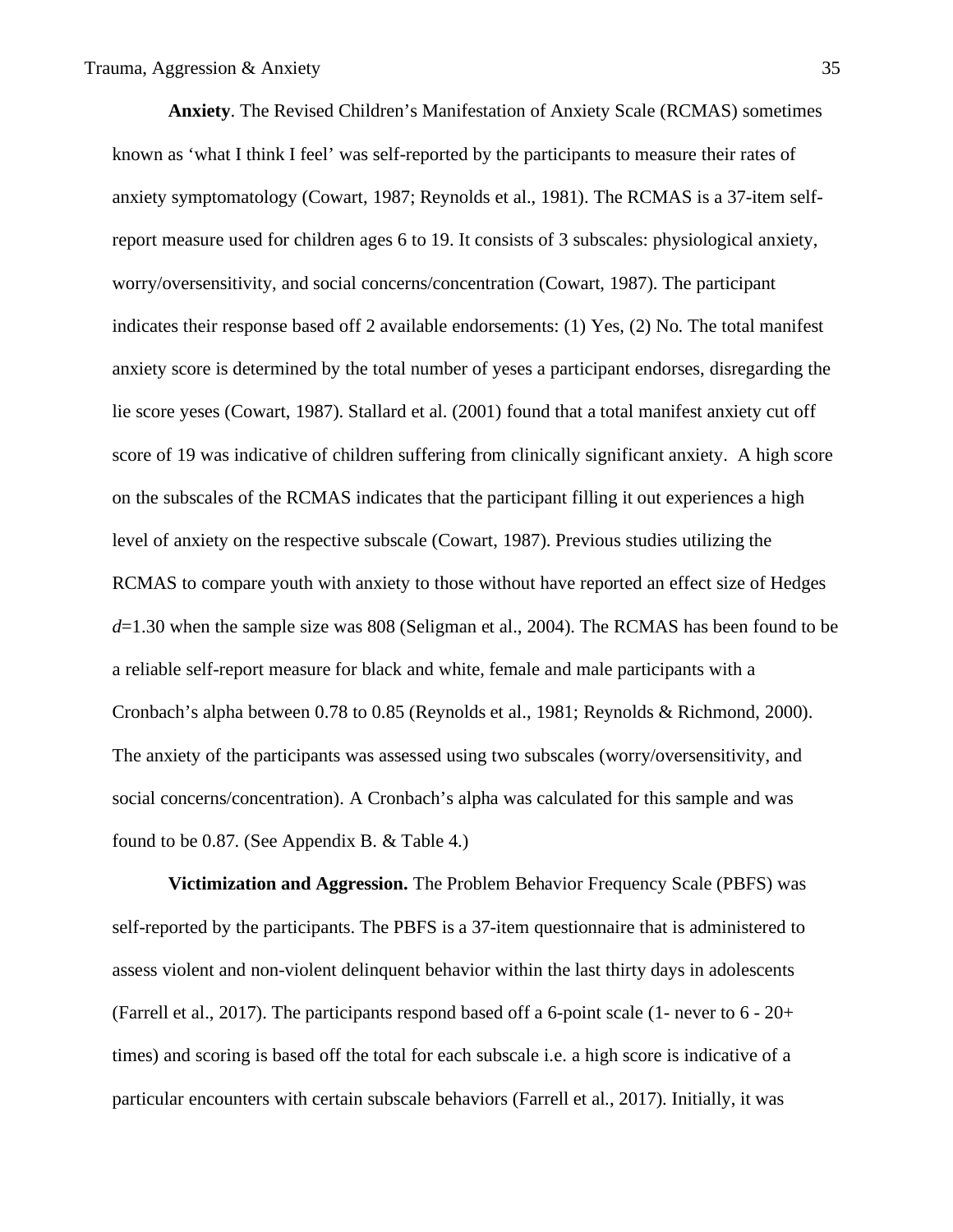designed to evaluate the progress of preventions to lower youth violence (Farrell et al.,2000) There are seven factors: three forms of aggression (physical, verbal, and relational), two types of victimization (overt or relational), substance use and delinquent behavior (Farrell et al., 2016) (See Appendix A.). Modest effect sizes (*d*s= .20 to .40) were found for the PBFS gender differences in a sample of 5.532 adolescents (Farrell et al., 2016). The subscales of the PBFS were found to have an internal consistency of .77 to .81 (Farrell et al., 2017). A Cronbach's alpha was calculated for this measure using this sample and was found to be 0.94. (See Table 4.)

**Weight status.** Weight status of the individuals were gathered by weighing and measuring the participants in triplicate using a standardized procedure by trained research assistants. Body Mass Index (BMI) was then calculated (weight in kgs/[height in meters]<sup>2</sup>) and translated to percentiles using CDC age and gender requirements (CDC, 2018). The BMI was then broken down into 3 categories (normal, overweight, and obese) based off CDC guidelines for youth, normal weight (<85th percentile), overweight (≥85th and <95th percentile), and obese (≥95th percentile) (CDC, 2018).

**Environmental Factors.** Environmental factors were measured using the information caregivers gave regarding their highest education level (on a scale of 1-8), poverty ratio and poverty level. (See Appendix C. & Table 2.)

### *Data Analysis Plan*

Responses to the demographic questionnaires (age, grade, primary care giver, education level, and poverty level), The Revised Children's Manifestation of Anxiety Scale (RCMAS*)* and The Problem Behavior Frequency Scale (PBFS) was entered into Statistical Package for the Social Sciences (SPSS V.25). The data was cleaned prior to use to remove missing or incomplete data. The rates of anxiety, aggression, and victimization were determined via the cut offs provided by the scoring guideline for the PBFS and the RCMAS. Environmental factors were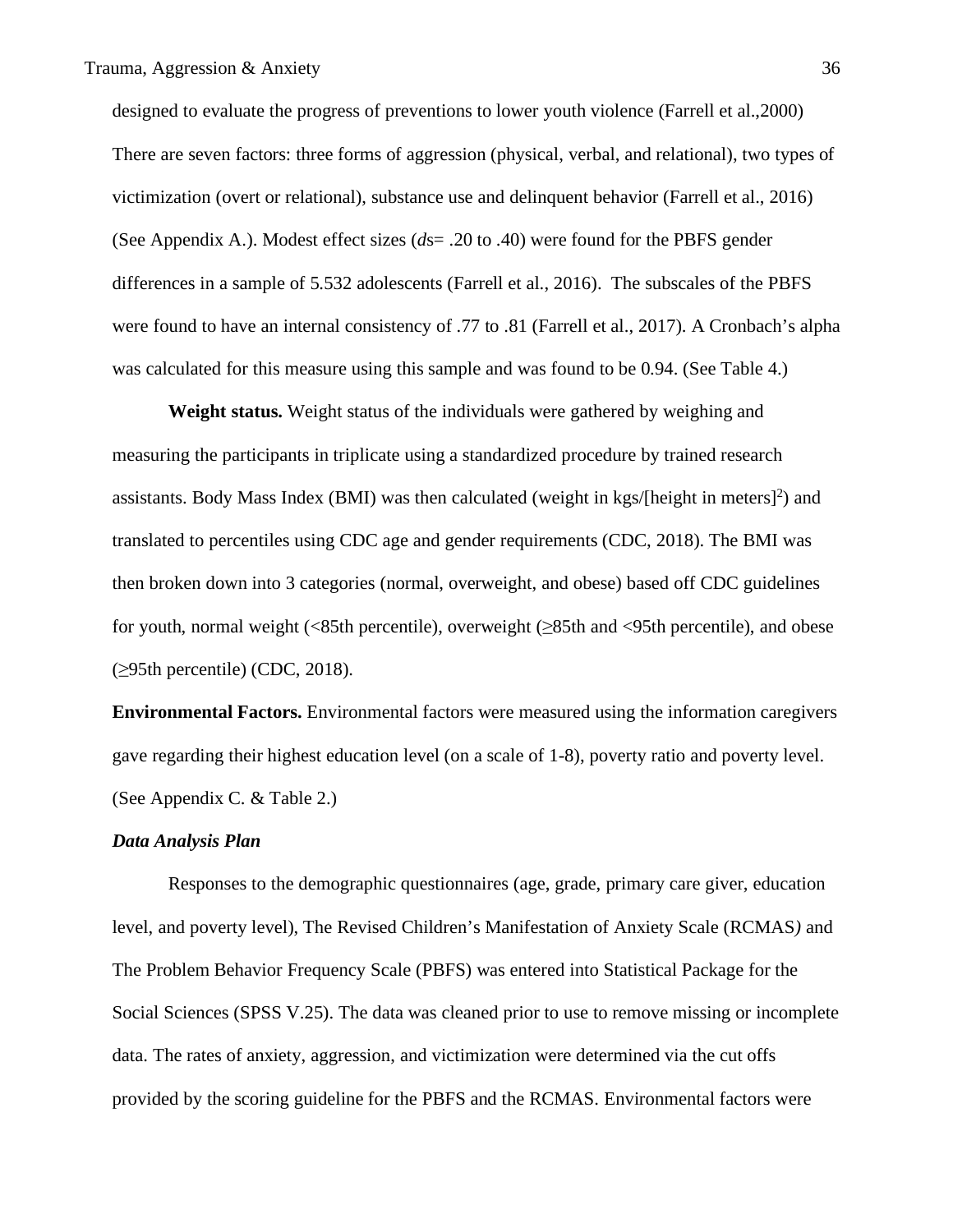determined by evaluating the education level and income status of the participants caregivers during the time period of the initial data collection.

**Preliminary Analysis.** Descriptive statistics were run for the participants age, weight, poverty level and highest education level of the caregivers, total RCMAS subscale scores and total PBFS subscale scores in order to gather a better understanding of the sample set.

**Aim 1.** Evaluate the relationship of anxiety, aggression, and victimization in early adolescent AA females

*Hypothesis 1:* To test the hypothesis that there would be a relationship between rates of anxiety, aggression and victimization in early adolescent AA females, a Pearson's correlation was performed.

*Hypothesis 1a.* To test the hypothesis that relational aggression would have a positive relationship with social concerns/concentration in AA girls a Pearson's correlation was conducted.

*Hypothesis 1b.* To test the hypothesis that physical aggression would have a positive relationship with worry/oversensitivity a Pearson's correlation was conducted.

*Hypothesis 1c.* To test the hypothesis that verbal aggression would have a positive relationship with social concerns/concentration a Pearson's correlation was conducted.

*Hypothesis 1d*. To test the hypothesis that overt victimization and the worry/oversensitivity subscale would have a positive relationship a Pearson's correlation was conducted.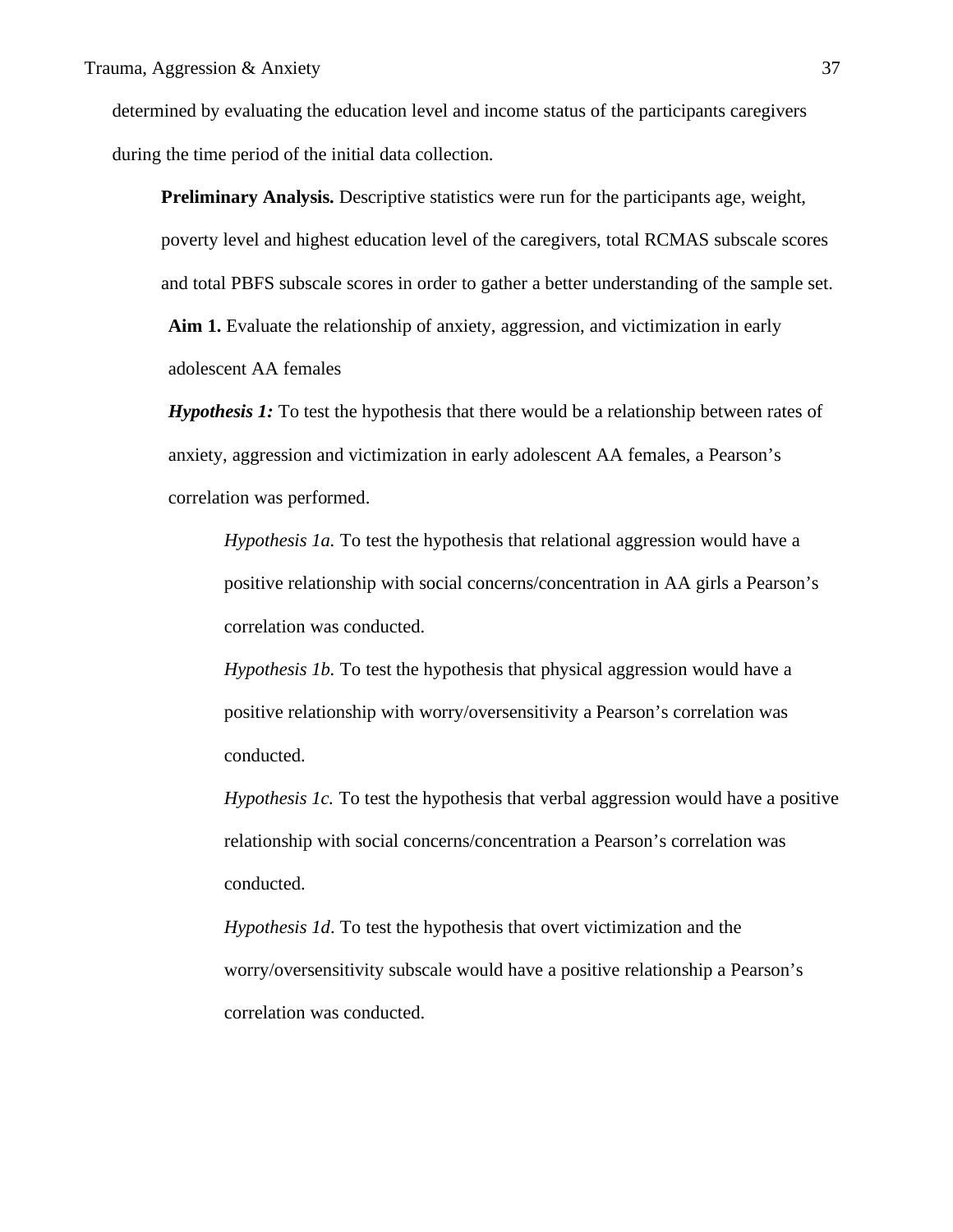*Hypothesis 1e* . To test the hypothesis that relational victimization and the social concerns/concentration subscale would have a positive relationship a Pearson's correlation was conducted.

Aim 2. Observe whether early adolescent AA females who are victims of aggression are also aggressors.

*Hypothesis 2:* To evaluate the hypothesis that early adolescent AA females who are victims of aggression are also aggressors, a linear regression was performed.

*Hypothesis 2a.* To evaluate the hypothesis that the same individuals who are endorsing being physical aggressors would report being victims of overt aggression themselves, a linear regression was performed.

Hypothesis 2b. To evaluate the hypothesis that the same individuals who are endorsing being relational aggressors would report being victims of relational aggression, a linear regression was performed.

Hypothesis 2c. To evaluate the hypothesis that the same individuals who are endorsing being verbal aggressors would report being victims of overt aggression, a linear regression was performed.

**Aim 3.** Investigate the relationship between weight, aggression, victimization, and anxiety.

*Hypothesis 3:* To test the hypothesis that higher weight would be related to increased rates of victimization in early adolescent AA females, an ANOVA was conducted.

> Hypothesis 3a. To test the hypothesis that higher weight would have a positive relationship with the total score of relational victimization, an ANOVA was conducted.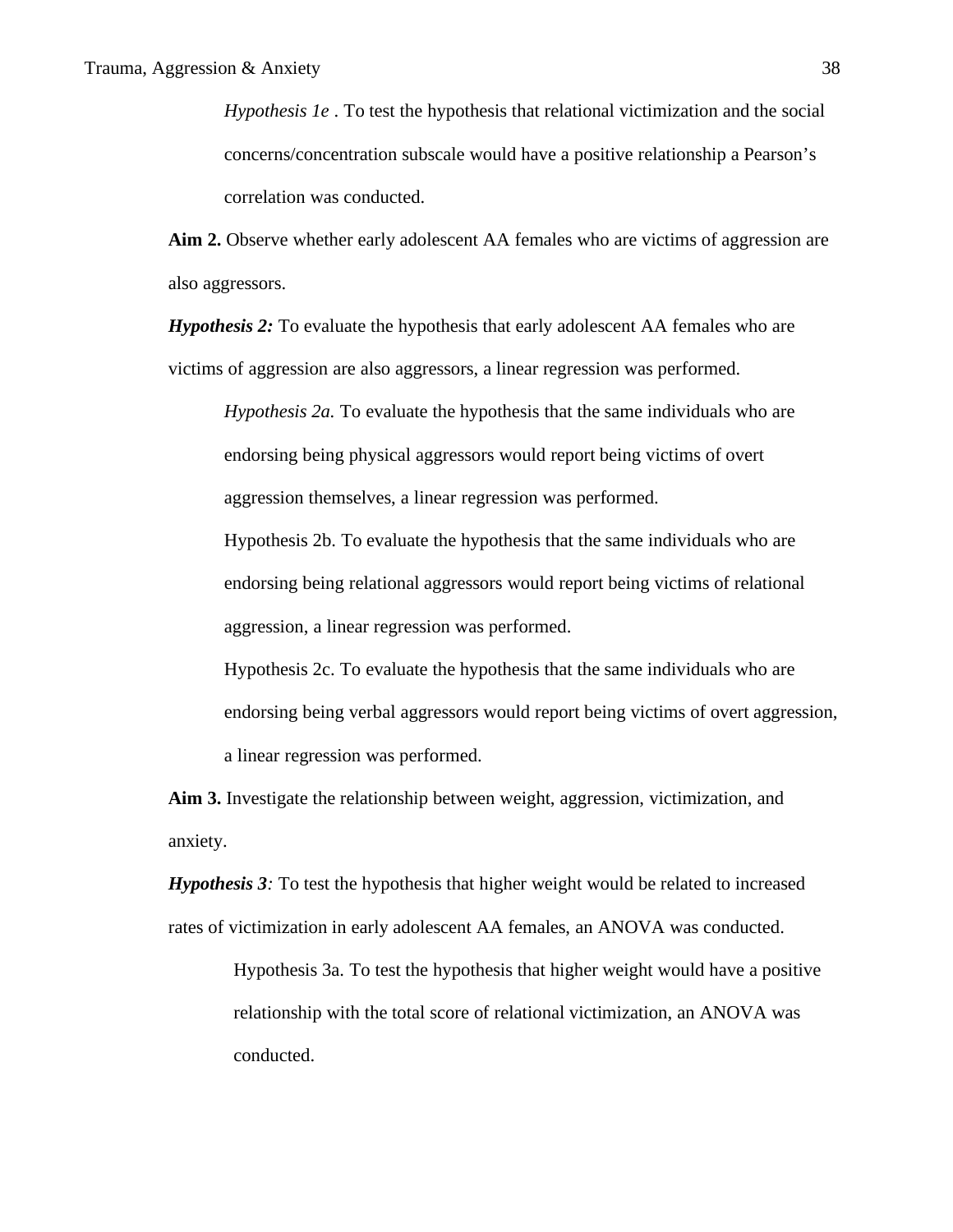Hypothesis 3b. To test the hypothesis that higher weight would have a positive relationship with total score of overt victimization, an ANOVA was conducted.

*Hypothesis 4:* To test the hypothesis that higher weight would be related to increased rates of anxiety in early adolescent AA females, an ANOVA was conducted.

> Hypothesis 4a. To test the hypothesis that higher weight would have a positive relationship with social concerns subscale, an ANOVA was conducted. Hypothesis 4b. To test the hypothesis that higher weight would have a positive

relationship with worry anxiety subscale, an ANOVA was conducted.

**Hypothesis 5.** To test the hypothesis that higher weight would significantly differ from the other weight groups rates of aggression in early adolescent AA females, an ANOVA was conducted.

> Hypothesis 5a. To test the hypothesis that higher weight would significantly differ from the other groups on the physical aggression subscale, an ANOVA was conducted.

Hypothesis 5b. To test the hypothesis that higher weight would significantly differ from the other groups on the relational aggression subscale, an ANOVA was conducted.

Hypothesis 5c. To test the hypothesis that higher weight would differ from the other groups on the verbal aggression subscale, an ANOVA was conducted.

**Aim 5.** Testing Model (See *Figure 1*) Model 2 (See *Figure 2*) & Model 3 (See *Figure 3*)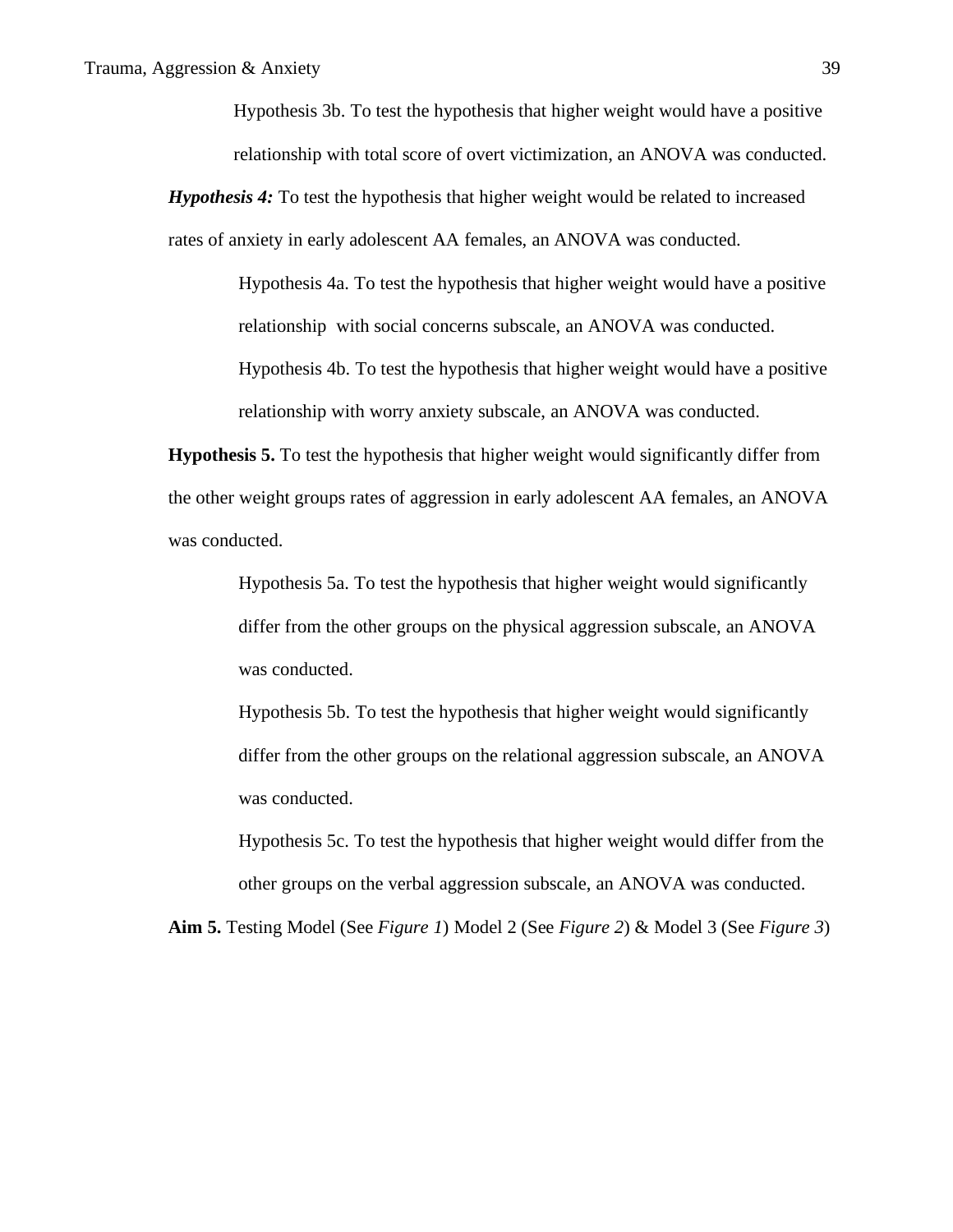### **Results**

# **Preliminary Analyses**

This study contains 77, 11–13-year-old  $(M=11.81, SD = .69)$  participants who identified as AA girls. The participants were in the  $6<sup>th</sup>$  and  $7<sup>th</sup>$  grade with the majority of them reporting being in  $6<sup>th</sup>$  grade. More than half of the girls (80.5%) indicated that their mother was the primary caregiver. Only 42.9% of caregivers provided information about their highest education level. Of the caregivers who reported their education level, 72.7% were a high school graduate or had some college. Only 39% of participants caregivers responded to information about household income, of that number 43.3% reported living at or below the poverty line. BMI was calculated, their scores ranged from 15.86 – 37.79 (*M=* 23.24, *SD*= 5.43). A little over half of the girls (53.2%) had a measured BMI in a normal range, 14.3% had a measured BMI in the overweight range, whereas 32.5% had a measured BMI in the obese range. (See Table 1. & Table 2.).

The majority of girls indicated that in the last 30 days the most common forms of physical aggression were having shoved or pushed another student (53.3%), hit or slapped another kid (52%), and thrown something at another student to hurt them (37.3%). The most common forms of overt victimization were being shoved or pushed by someone (48%), being hit by someone (48%), being yelled at or called mean names (60%), and had a student threaten to hit or physically harm you (37.3%). Around 6.7% of girls had reported threatening someone with a weapon such as a gun or knife, with 2.7% of the sample having reported that the act of threatening someone had occurred more than 20+ times in the last 30 days. About 12% of the girls reported being threatened or injured with a weapon, with 4% of them reporting the event as happening 20+ times.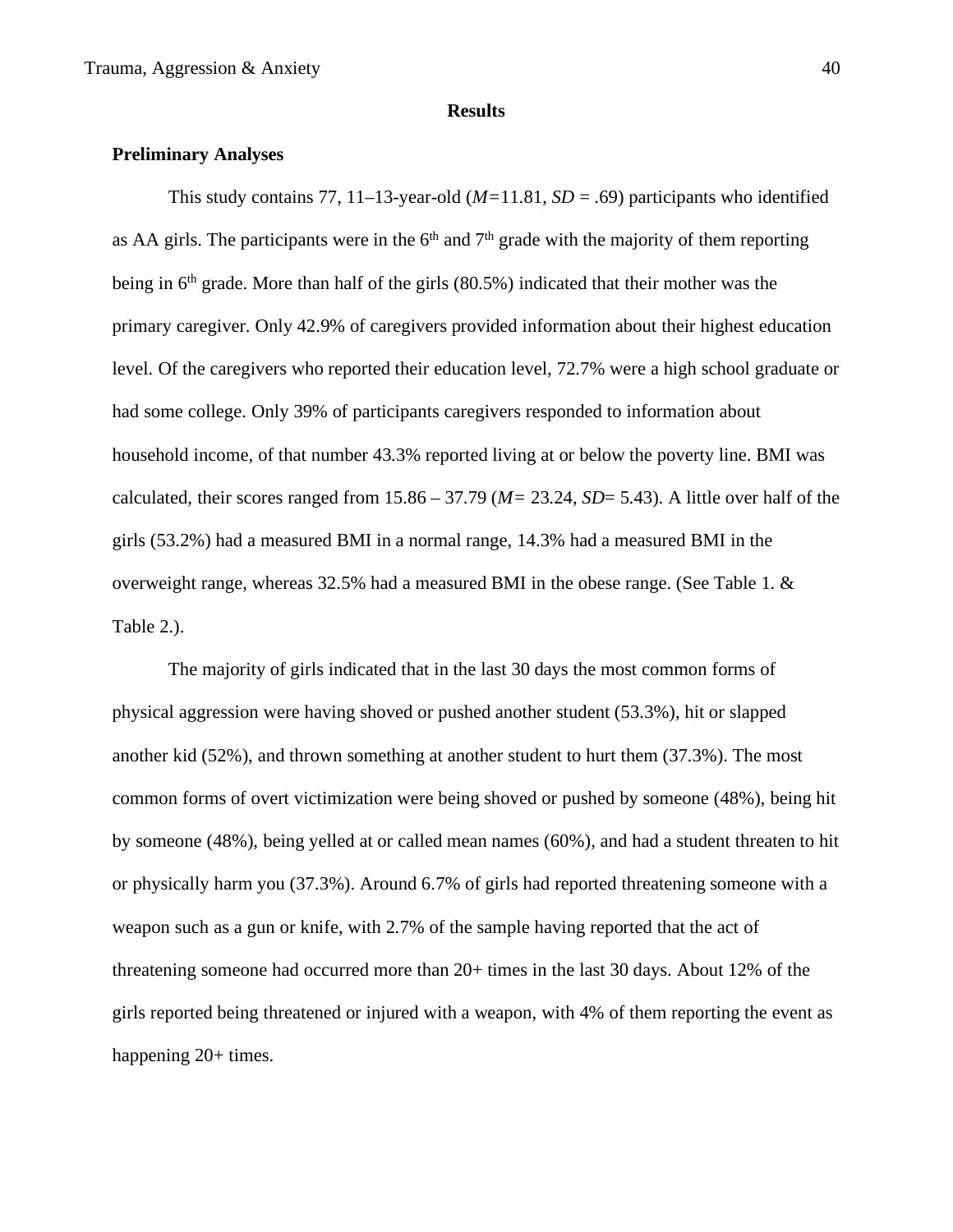**Aim 1.** Evaluate the rates of anxiety, aggression and victimization in early adolescent AA females

*Hypothesis 1:* To test the hypothesis that there would be a relationship between rates of anxiety, aggression and victimization in early adolescent AA females, a Pearson's correlation was performed (See Table 3).

*Hypothesis 1a.* A Pearson Correlation was conducted between relational aggression and social concern/concentration subscale. No significant relationship was found between instances of relational aggression and participants social concerns/concentration,  $r(71) = .188$ ,  $p = .117$ .

*Hypothesis 1b.* A Pearson Correlation was conducted between physical aggression and worry/oversensitivity subscale. No significant relationship was found between instances of physical aggression and participants worry/oversensitivity,  $r(73) = .118$ ,  $p = .327$ .

*Hypothesis 1c.* A Pearson Correlation was conducted between verbal aggression and social concerns/concentration subscale. A significant positive relationship was found between instances of verbal aggression and participants social concerns/concentration,  $r(71) = .253$ ,  $p < .05$ .

*Hypothesis 1d.* A Pearson Correlation was conducted between overt victimization and worry/oversensitivity subscale. A significant positive relationship was found between instances of overt victimization and participants worry/oversensitivity,  $r(71) = .254$ ,  $p < .05$ .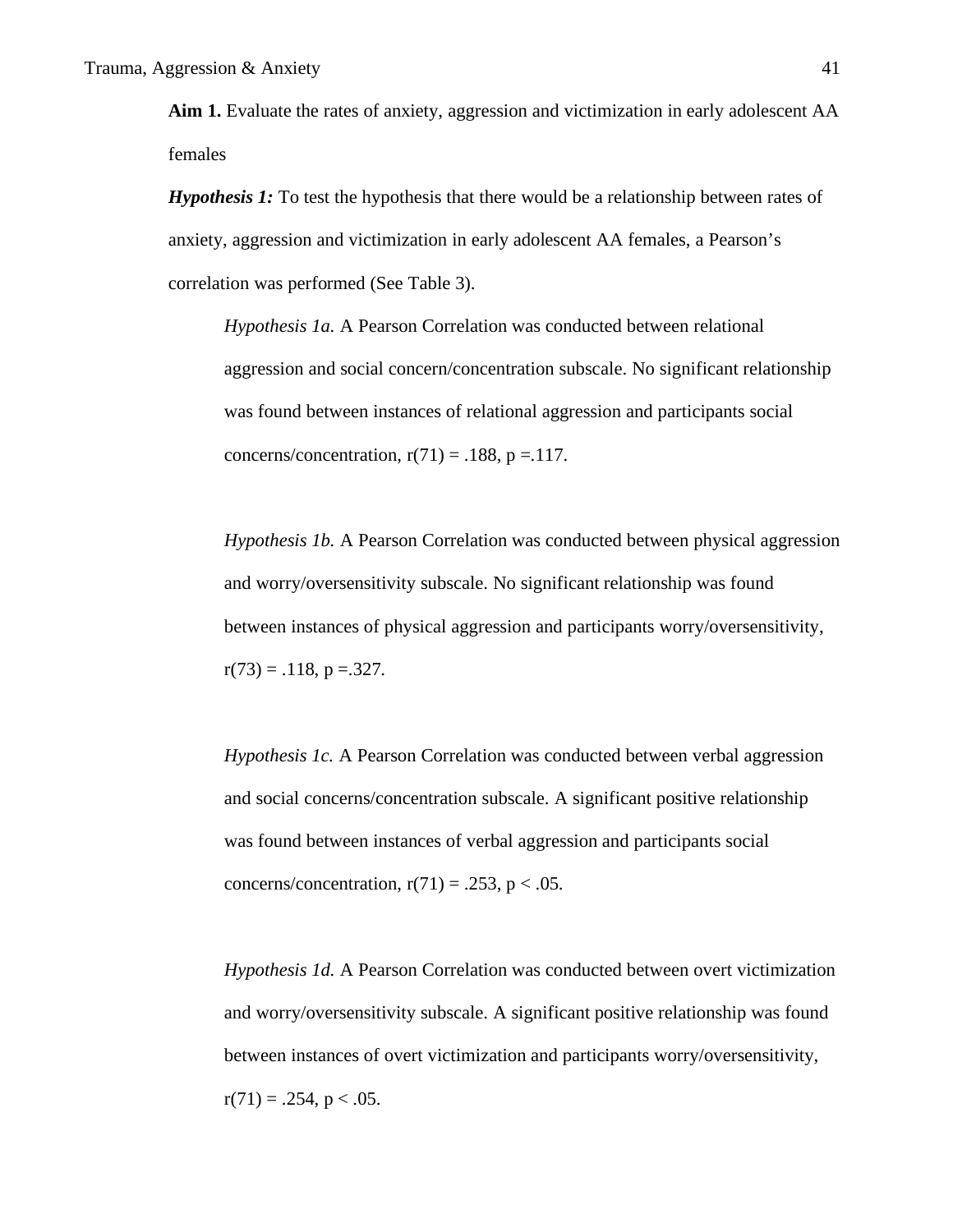*Hypothesis 1e.* A Pearson Correlation was conducted between relational victimization and social concerns/concentration subscale. A significant positive relationship was found between instances of relational victimization and participants social concerns/concentration,  $r(71) = .519$ ,  $p < .01$ .

**Aim 2.** Observe whether the individuals who are victims of aggression are also aggressors in early adolescent AA females.

*Hypothesis 2:* To evaluate the hypothesis that individuals who are victims of aggression would be aggressors in early adolescent AA females, a linear regression was performed.

*Hypothesis 2a.* A linear regression was conducted to assess the usage of physical aggression to predict level of overt victimization. A significant regression equation was found  $F(1,73)= 18.12$ , p < .000), with an R<sup>2</sup> of .199. Participants predicted overt victimization is equal to  $4.61 + .56$  (physical aggression) when physical aggression is measured. Participants overt victimization increased .56 for each endorsement of physical aggression.

Hypothesis 2b. A linear regression was conducted to assess the usage of relational aggression to predict being a victim of relational aggression. A significant regression equation was found  $F(1,73)= 5.54$ , p < .05), with an R<sup>2</sup> of .070. Participants predicted relational victimization is equal to 5.28 + .344 (relational aggression) when relational aggression is measured. Participants relational victimization increased .344 for each endorsement of relational aggression.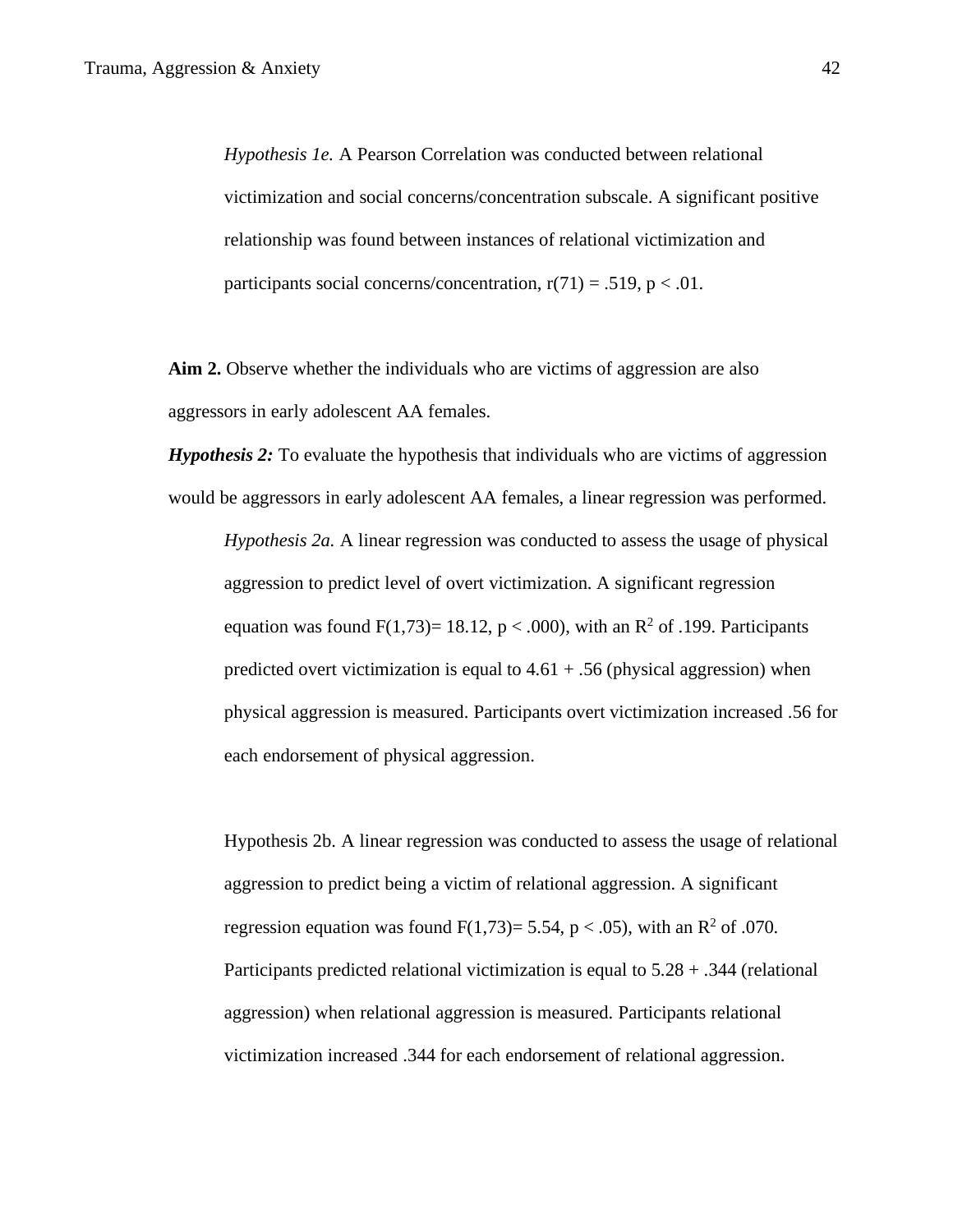Hypothesis 2c. A linear regression was conducted to assess the usage of verbal aggression to predict being a victim of overt aggression. A significant regression equation was found  $F(1,73)= 19.99$ , p < .000), with an R<sup>2</sup> of .215. Participants predicted overt victimization is equal to  $4.69 + .67$  (verbal aggression) when verbal aggression is measured. Participants overt victimization increased .67 for each endorsement of verbal aggression.

**Aim 3.** Investigate the relationship between weight, victimization, anxiety and aggression in early adolescent AA females.

*Hypothesis 3:* To test the hypothesis that that early adolescent AA females with higher weight would be related to increased rates of victimization, an ANOVA was conducted.

Hypothesis 3a. An Analysis of Variance was conducted to test if the relational victimization of a participant was different based on their weight (BMI Classification). A significant difference was found between the three groups (normal, overweight, obese),  $F(2,72)=3.163$ , p<.05. Normal weight (M=8.60, SD =4.91) participants had the highest average endorsement of relational victimization compared to overweight  $(M=5.64, SD = 1.21)$  and obese  $(M=6.96,$  $SD = 2.03$ ).

Then, an independent samples t-test was conducted to see if being normal category (*M=*8.60, *SD=* 4.91) or overweight/obese category (*M=* 6.54, *SD=*1.90) influenced the total relational victimization of the participants. A significant difference was found between the groups total relational victimization score  $t(73) = 2.33$ ,  $p < 0.05$  with individuals in the normal category reporting higher instances of relational victimization.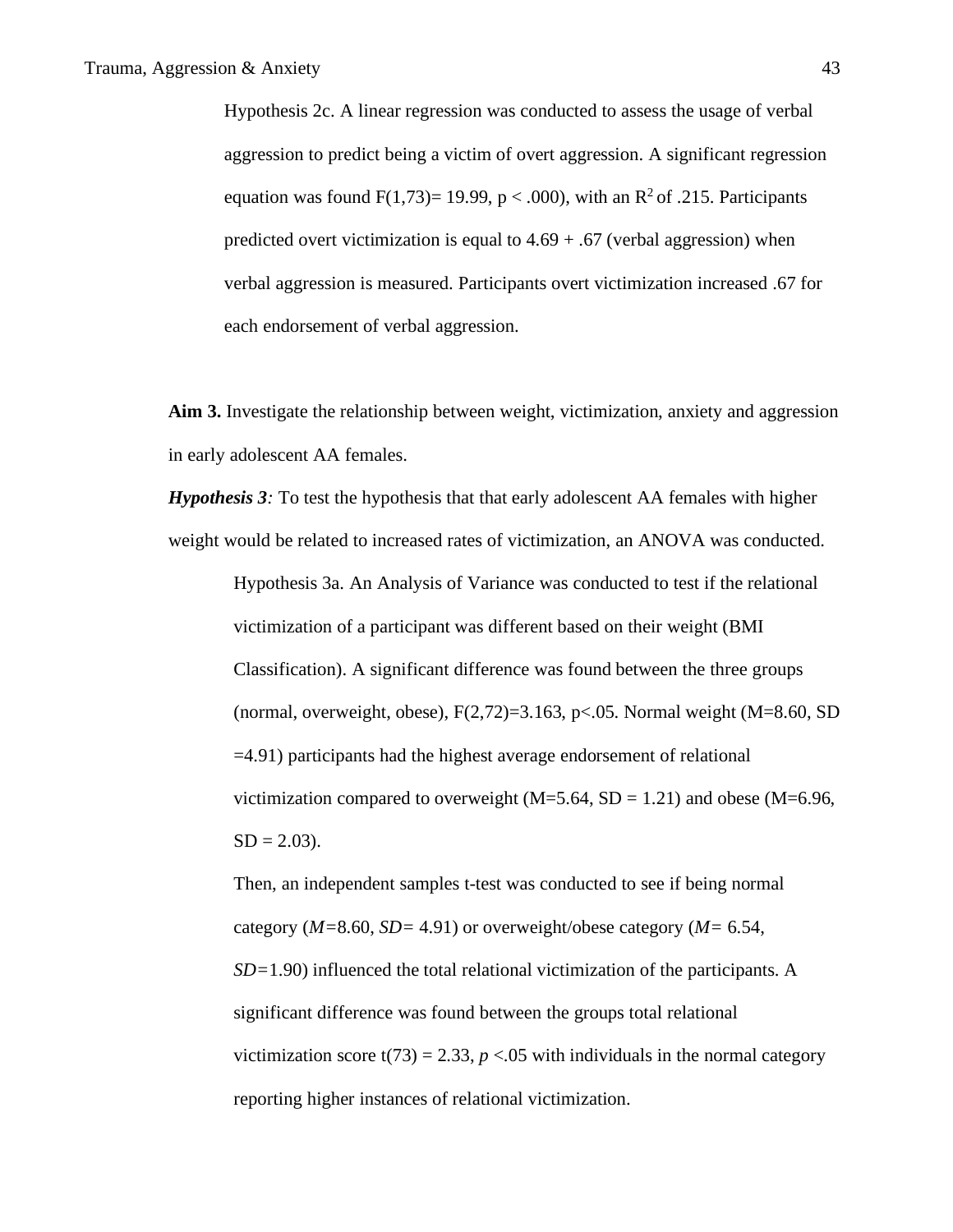Hypothesis 3b. An Analysis of Variance was conducted to test if the overt victimization of a participant was different based on their weight (BMI Classification). No significant difference was found between the three groups (normal, overweight, obese),  $F(2,72)=3.12$ , p $>0.05$ . Even though normal weight  $(M=9.88, SD=6.67)$  participants had the highest average endorsement of overt victimization compared to overweight ( $M=8.27$ ,  $SD = 5.76$ ) and obese ( $M=8.75$ ,  $SD = 4.06$ .

Then an independent samples *t*-test was conducted to see if being normal category (*M=*9.88, *SD=* 6.67) or overweight/obese category (*M=* 8.60, *SD=*4.58) influenced the total overt victimization of the participants. No significant difference was found between the groups total overt victimization score t(73) = 3.44,  $p > 0.05$ . An additional analysis was run with an independent samples t-test, instead grouping normal/overweight together and obese separately. No significant difference was found between normal/overweight group (*M=*9.53, *SD=* 6.46) and the obese groups (*M=*8.75, *SD=* 4.06) scores on overt victimization.

*Hypothesis 4:* To test the hypothesis that that early adolescent AA females with higher weight would be related to increased rates of anxiety, an ANOVA was conducted.

Hypothesis 4a. To test the hypothesis that that early adolescent AA females with higher weight will differ from the other groups on the social concerns/concentration subscale, an ANOVA was conducted. No significant difference was found between the groups (normal, overweight, obese) social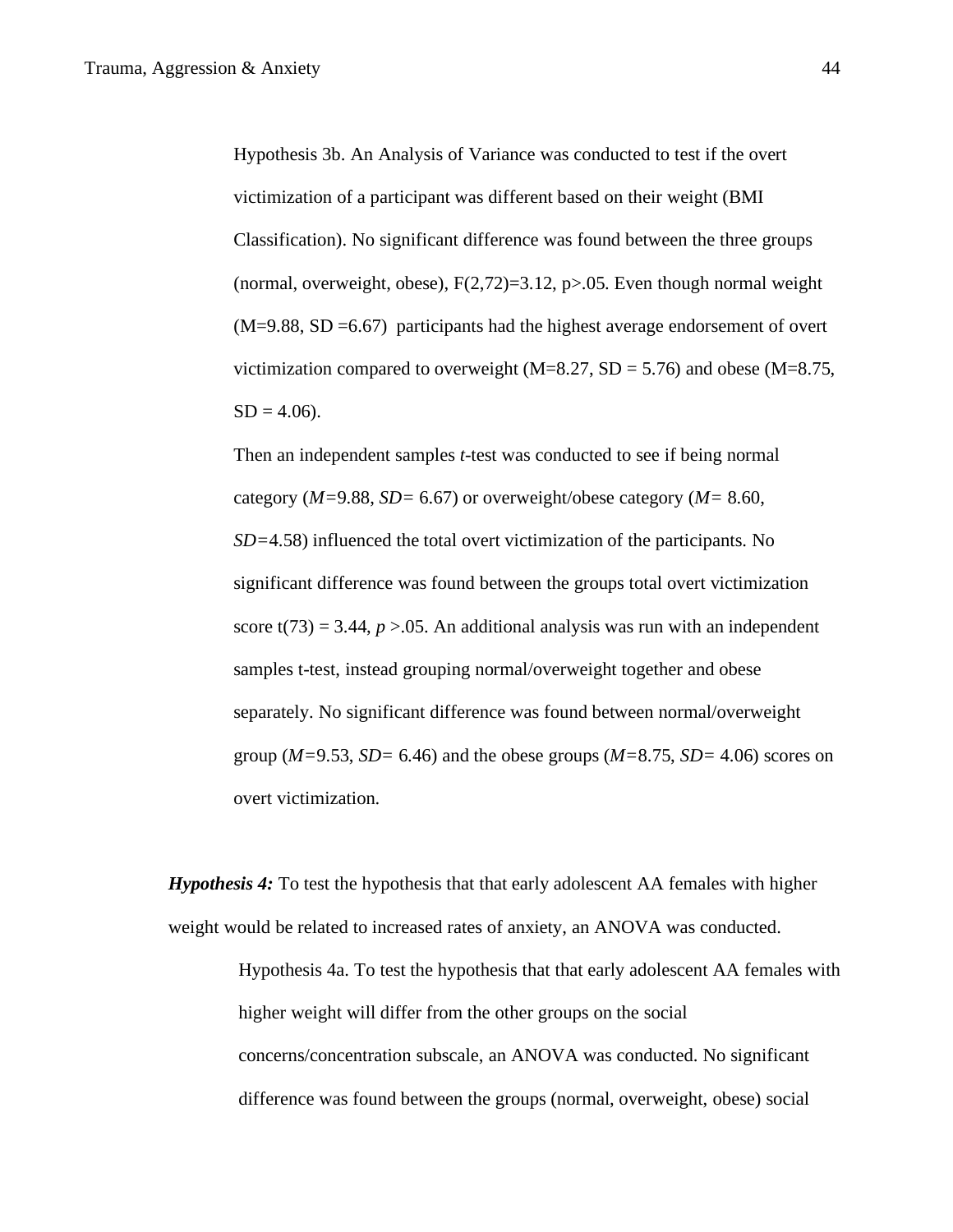concerns anxiety subscale score  $F(2,70)=1.33$ , p $>0.05$ . Even though individuals in the obese category (*M=*2.56, *SD=* 1.92) scored higher than the participants in the normal (*M=*1.79, *SD=* 1.80) and overweight (*M=*2.00, *SD=* 1.83) groups. Further analyses were conducted to see if the collapse of the groups into normal/ overweight and obese would have an influence on the social concern anxiety reported. An independent samples t-test was run. No significant difference were found between the groups social concern anxiety score  $t(71) = -1.61$ ,  $p > 0.05$ .)

Hypothesis 4b. To test the hypothesis that early adolescent AA females with higher weight would differ from the other groups on the worry subscale, an ANOVA was conducted. A significant difference was found between the groups F(2,70)=3.39, p<.05. With individuals in the obese category (*M=*6.00, *SD=* 3.20) reporting higher instances of worry than the individuals in the normal (*M=*3.95, *SD=* 3.10) and overweight (*M=*4.60, *SD=* 2.50) group. Then, an independent samples t-test was conducted to see if being in the normal (*M=*5.73, *SD=* 4.59) or overweight/obese category (*M=* 8.00, *SD=*4.60) influenced the total RCMAS anxiety score of the participants. A significant difference was found between the groups total anxiety score  $t(71) = -2.10$ ,  $p =$ .039 with individuals in the overweight/obese category reporting higher instances of overall manifest anxiety.

**Hypothesis 5.** To test the hypothesis that early adolescent AA females with higher weight would be related to increased rates of aggression in early adolescent AA females, an ANOVA was conducted.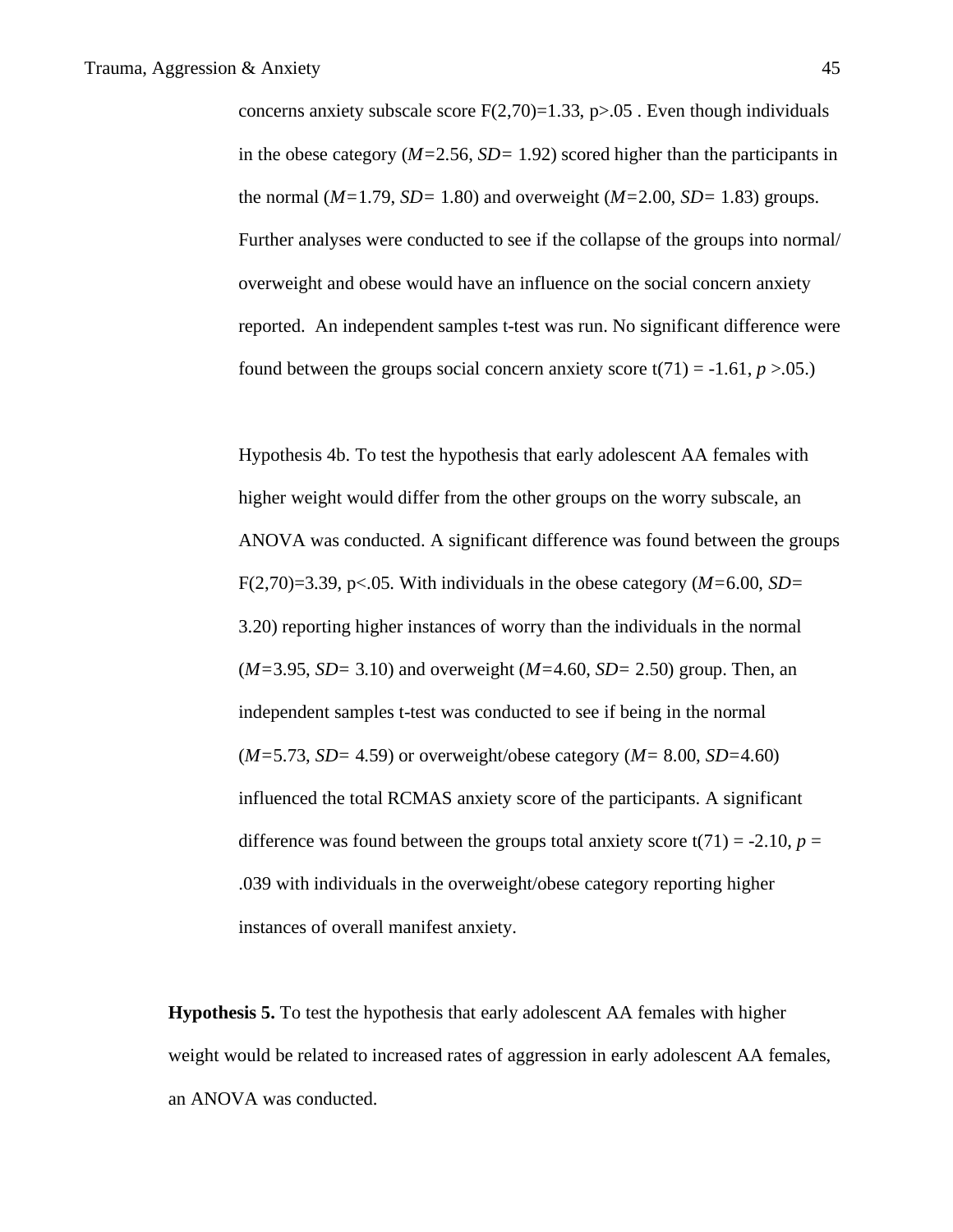Hypothesis 5a. To test the hypothesis that early adolescent AA females with higher weight would differ from the other groups on the physical aggression subscale, an ANOVA was conducted. No significant difference was found between the groups (normal, overweight, obese) physical aggression subscale score,  $F(2,72)=0.97$ , p $>0.05$ . Even though individuals in the obese category (*M=*9.38, *SD=* 5.94) scored higher than the participants in the normal (*M=*7.75, *SD=* 4.09) and overweight (*M=*8.00, *SD=* 2.37) groups.

Hypothesis 5b. To test the hypothesis that early adolescent AA females with higher weight would differ from the other groups on the relational aggression subscale, an ANOVA was conducted. No significant difference was found between the groups (normal, overweight, obese) relational aggression subscale score,  $F(2,72)=0.72$ , p $>0.05$ . Even though individuals in the obese category (*M=*7.46, *SD=* 3.72) scored higher than the participants in the normal (*M=*6.70, *SD=* 2.79) and overweight (*M=*6.27, *SD=* 2.11) groups.

Hypothesis 5c. To test the hypothesis that early adolescent AA females with higher weight would differ from the other groups on the verbal aggression subscale, an ANOVA was conducted. No significant difference was found between the groups (normal, overweight, obese) verbal aggression subscale score,  $F(2,72)= .78$ , p $> 0.05$ . Even though individuals in the obese category (*M=*7.54, *SD=* 4.37) scored higher than the participants in the normal (*M=*6.65, *SD=* 4.15) and overweight (*M=*5.82, *SD=* 1.83) groups.

**Aim 4.** Testing Model (See *Figure 1*) Model 2 (See *Figure 2*) & Model 3 (See *Figure 3*)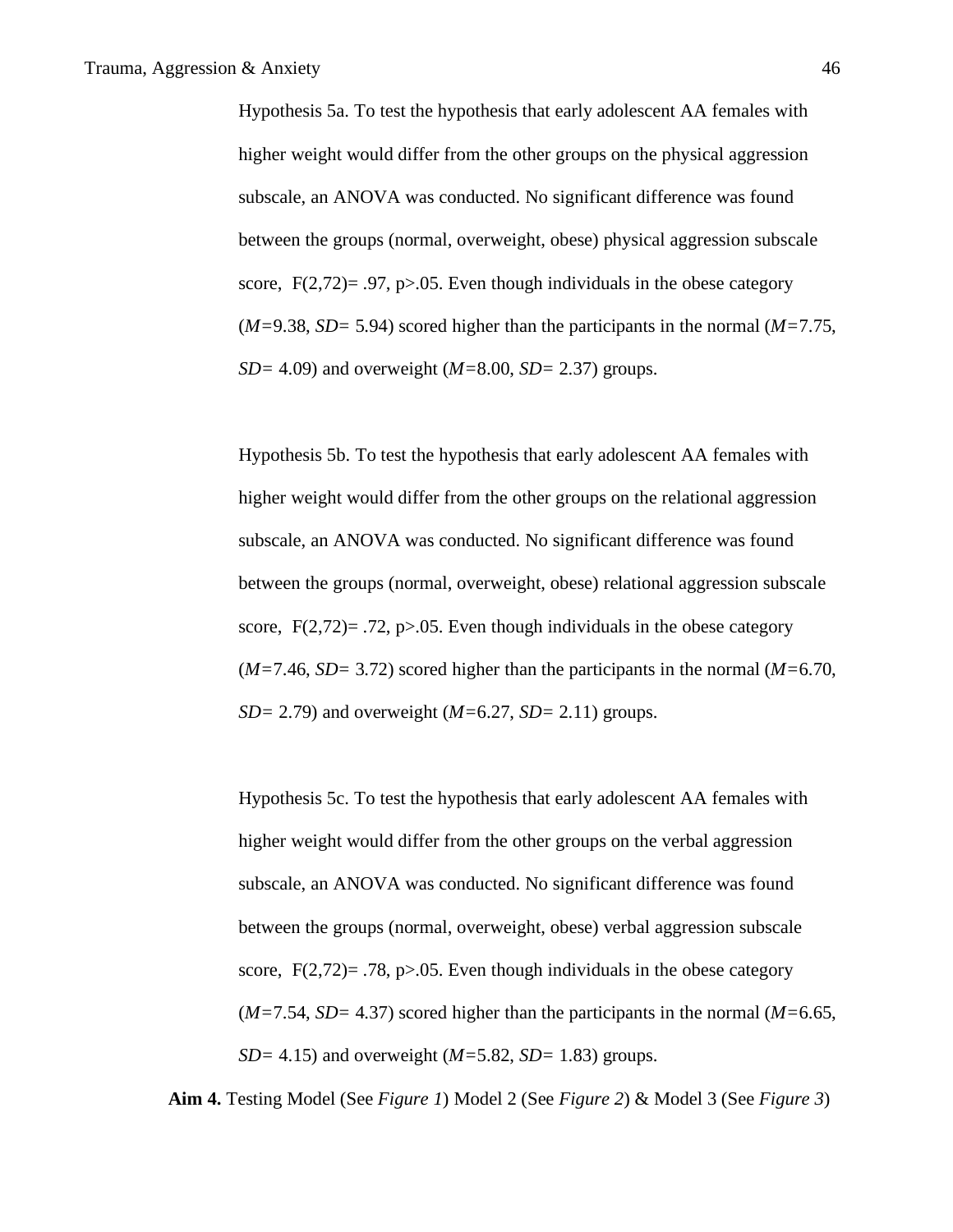**Hypothesis 6.** A regression analysis was used to investigate the hypothesis that environmental factors (poverty ratio) mediates the relationship between physical aggression and anxiety (See *Figure 1*). The results indicated that environmental factor was not a significant mediator between physical aggression and anxiety. As reported above, physical aggression was not related to environmental factor (poverty ratio),  $(B=0.02, p=.73)$  but was significantly related to anxiety score  $(B=.62, p=.002)$ .

**Hypothesis 7.** A regression analysis was used to investigate the hypothesis that environmental factor (poverty line) moderates the relationship between relational aggression and relational victimization (See *Figure 2*). The results indicate that environmental factor does not moderate the relationship between relational aggression and relational victimization. As reported above, the interaction of environmental factor did not moderate relational aggression and relational victimization scores (*B*=-0.18 *p>.05*).

**Hypothesis 8.** A regression analysis was used to investigate the hypothesis that environmental factor (Caregiver education level; no schooling - high school and some college – college degree) moderates the relationship between total anxiety and overt victimization (See *Figure 3*). The results indicate that environmental factor does not moderate the relationship between total anxiety and overt victimization. As reported above, the interaction of environmental factor did not moderate between total anxiety and overt victimization scores (*B*= -0.55, *p>.05*).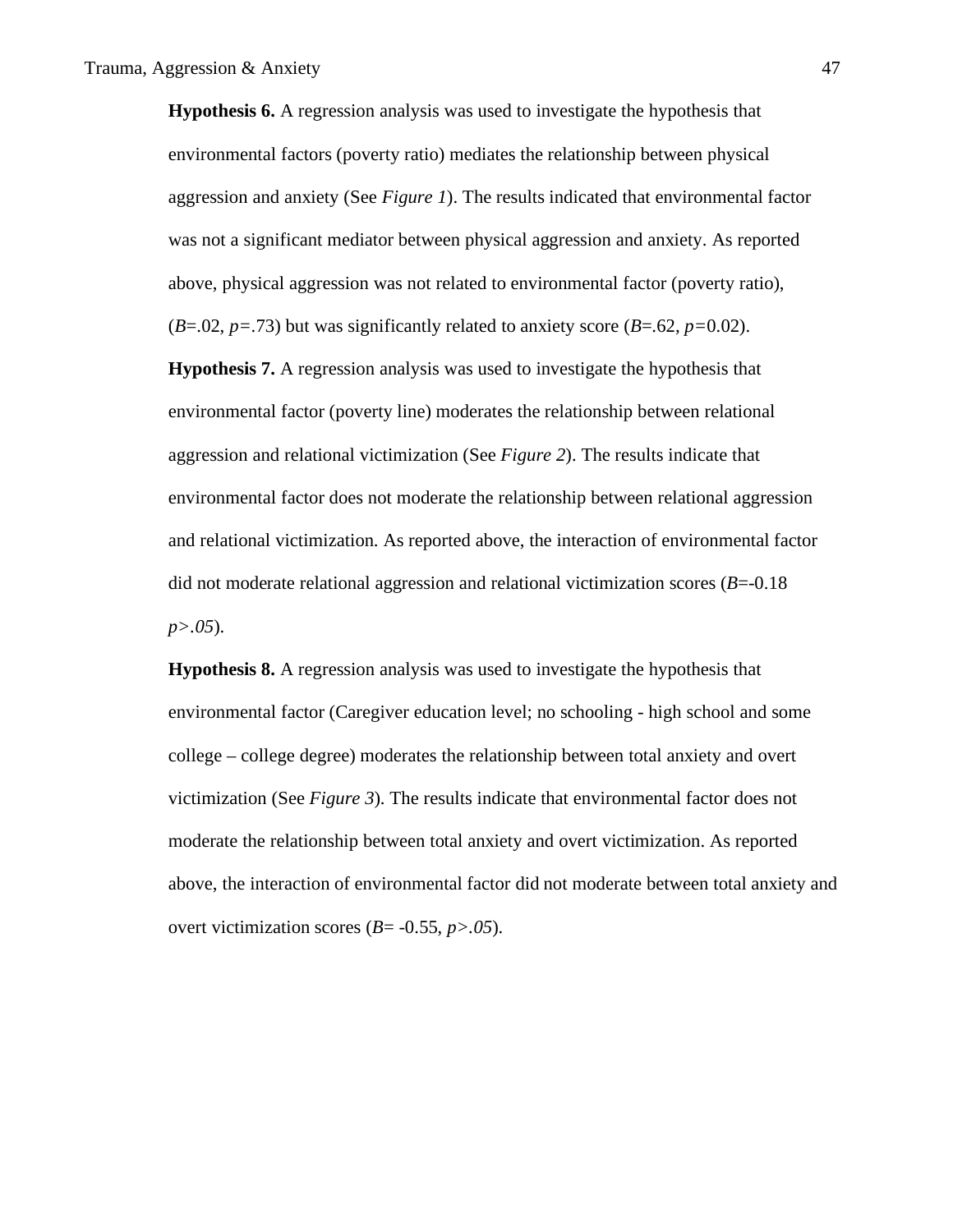# **Discussion**

The first aim of this study was to evaluate the rates of anxiety, aggression, and victimization in early adolescent AA girls. It was hypothesized that there would be a positive relationship between the rates of anxiety, aggression, and victimization in this sample. This hypothesis was in part supported. In this sample, AA girls' endorsements of relational aggression in the last 30 days did not have a significant relationship with their scores on the subscale social concerns/concentration which contains items such as "it is hard for me to keep my mind on my school work". Nor was physical aggression and anxiety which contains items such as "I get nervous when things do not go the right way for me" correlated. This is consistent with some research that noted aggression had not been found to be correlated with rates of anxiety (Isolan et al., 2013). However, this finding can be the result of the sample size. Verbal aggression and social concerns of anxiety were found to be positively correlated. This finding is consistent with a study by Kashani et al. (1991), which utilized the RCMAS and an aggression measure with adolescents. The researchers found that the use of verbal and physical aggression were correlated with increased reports of anxiety. They theorized that the use of aggression by their sample may be a result of the individuals trying to compensate for their anxiety (Kashani et al., 1991).

In terms of victimization, overt victimization was found to have a relationship with anxiety, this could be because overt victimization includes items that encompass some physical attacks such as "being pushed or shoved" and "being threatened with a weapon" aggressive action which may cause an individual to worry for their safety. This is consistent with items from the RCMAS such as "I worry a lot of the time" and "I am afraid of a lot of things". Relational victimization was found to be positively correlated with social aspects of anxiety. This seems to be expected as being relationally victimized results in a threat to friendships/social support and the RCMAS includes items such as "I feel others do not like the way I do things" which could be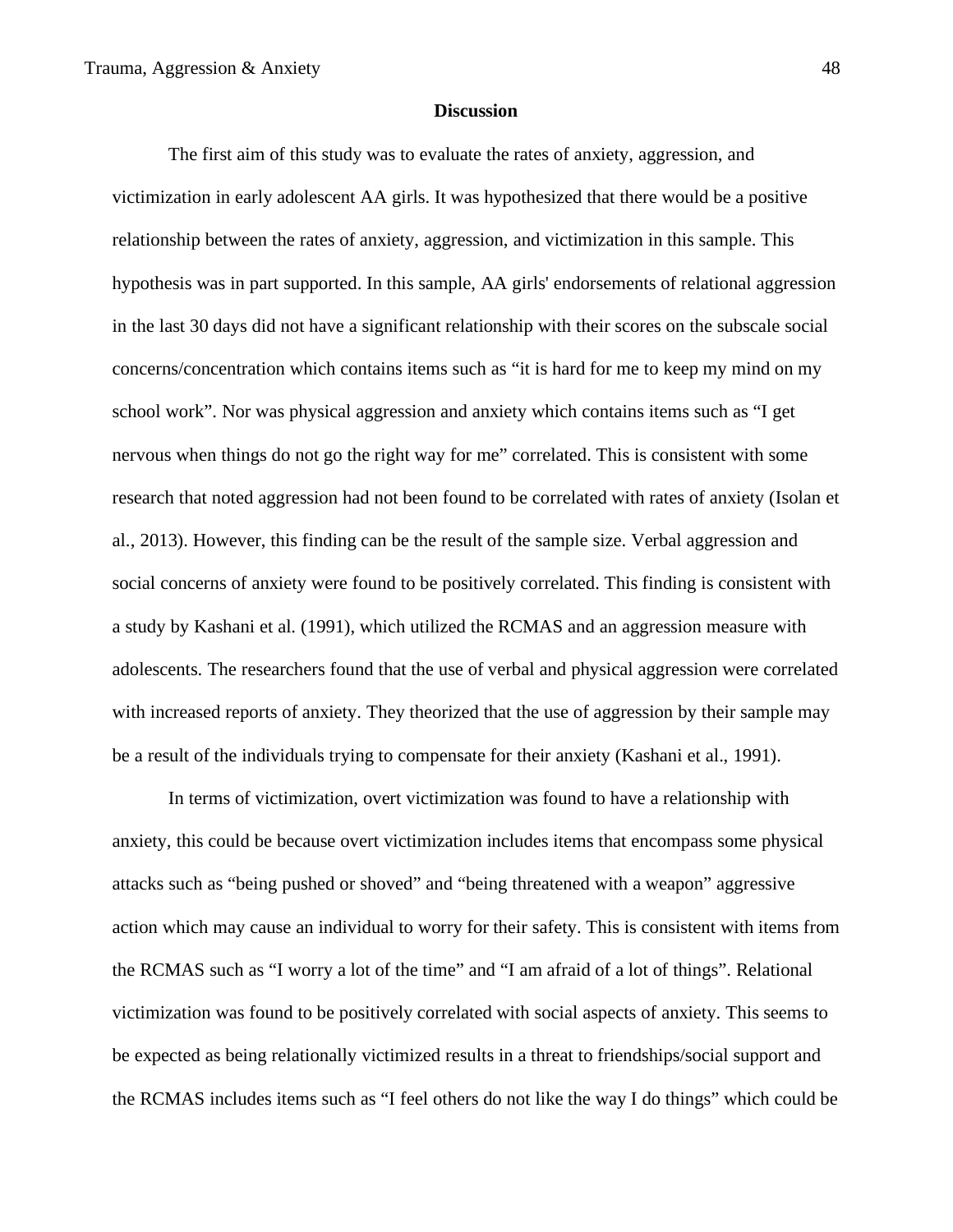a potential reflection of thoughts a participant has after being ostracized by their peers (Elsaesser et al. 2012).

The second aim of this study was to observe whether the individuals who are victims of aggression would also report being an aggressor. The hypothesis was fully supported via the rates of correlation. This suggested that the same individuals who reported aggressing against others in the last 30 days, also reported that they were victimized in those same 30 days, i.e. physical and verbal aggressors reported overt victimization, while relational aggressors reported relational victimization. This is consistent with previous literature that individuals who are traumatized by bullying may become a bully as well (Abate et al., 2017; Goldweber et al., 2013; Verlinden et al., 2013). The aggressive factors also correlated onto their respective victimization factors in a similar fashion that was seen by Farrell et al. (2016) i.e., relational aggression correlated with relational victimization and physical and verbal aggression correlated with overt victimization. Perhaps one of the most concerning findings were the number of girls who had reported threatening someone with a weapon such as a gun or knife, and/or being threatened or injured with a weapon themselves. Further exploration into where the acts of threatening and being threatened are occurring (i.e., on school grounds or in their neighborhood) are of the upmost importance to ensure the safety of young AA girls.

The third aim of the study was to test the hypothesis that early adolescent AA females with higher weight (BMI category) would have increased rates of victimization. This hypothesis was only partially supported. While BMI membership (normal, overweight, and obese) mattered for instances of relational victimization (consisting of items such as being left out on purpose), it was normal weight individuals who reported higher frequencies of this occurrence than overweight or obese individuals. This finding violates previous research that stated higher weight led to more instances of bullying, specifically in the form of relational victimization (Puhl &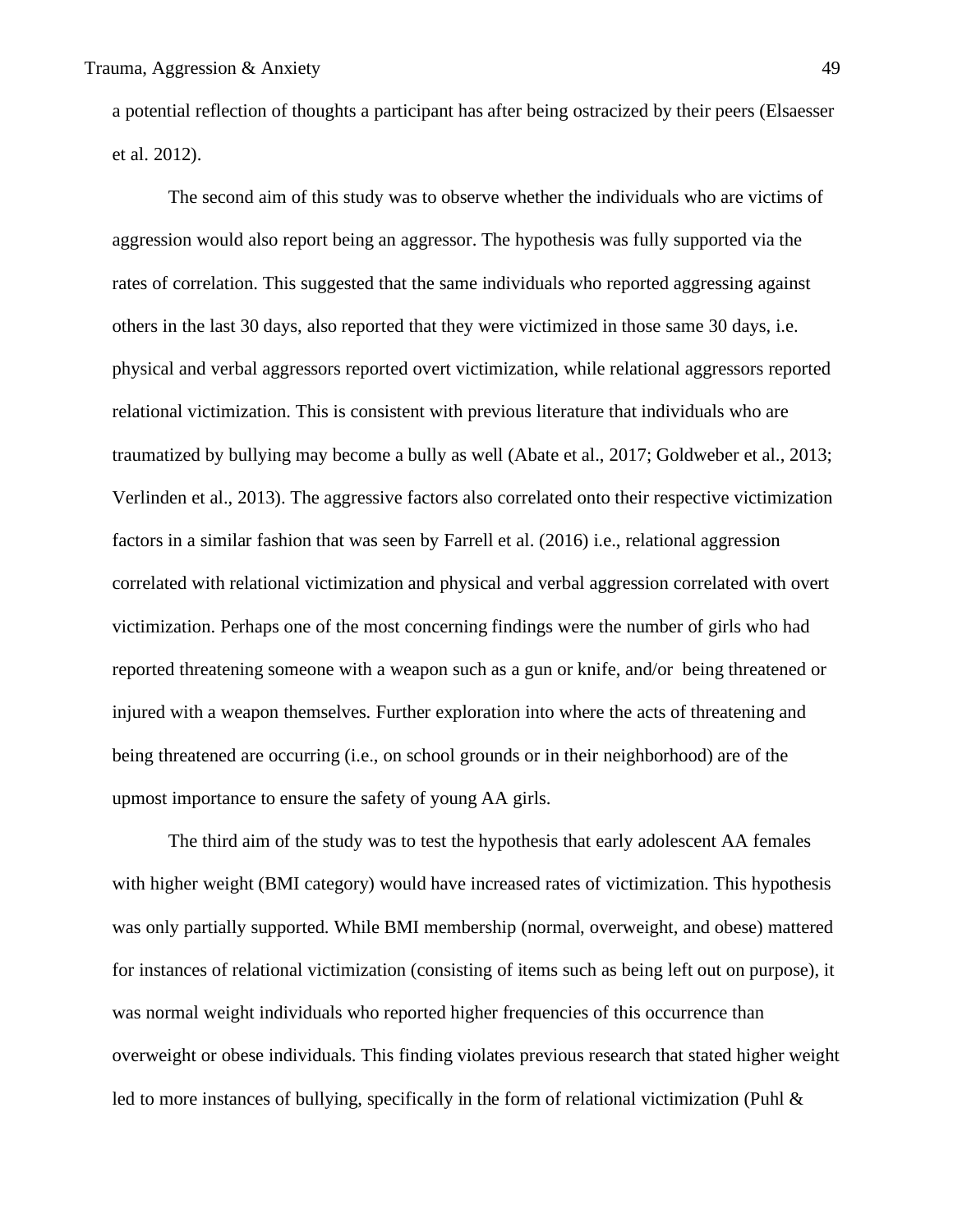King., 2013). This finding could be due to the sample of the study, and future research should explore if similar findings occur in studies using AA and girls. Regarding overt victimization, BMI category membership had no significant effect on the rates of victimization experiences by the girls.

The hypothesis that higher weight (BMI category) would be related to increased rates of aggression was not supported by the data. No significant findings were found between the participants BMI category and their subsequent aggressive (physical, relational, and verbal) use. This finding was surprising as previous research has found that children that are overweight or obese use physical aggression more often than their underweight or normal weight peers (Janssen et al., 2004; Tso et al., 2017). In a Canadian sample of adolescents ages 11-16, older overweight and obese girls and boys ages 15-16 were more likely to bully their peers (Janssen et al., 2004) .Our finding could be a result of two things; our participants, as AA, typically endorse having higher body weight ideals than other races, and they may not experience the same rates of weight related bullying (which could influence them to become bully-victims) if they attend predominately AA schools and therefore rates of aggression seen are not significant (Berg et al., 2008). Or the other reasoning could be because our participants are not old enough to display significant weight related aggression for observation (Janssen et al., 2004).

Lastly, the hypothesis that higher weight (BMI category) would be related to increased rates of anxiety was partially supported. No significant differences were found between the participants BMI category and aspects of social anxiety. This could be due to the distribution of individuals in each group not being large enough to test this thoroughly. Yet, a significant difference was found between groups and aspects of worry, with individuals in the obese group reporting higher instances of worry items of anxiety. Further analysis was conducted to test if collapsing the weight groups into normal and overweight/obese, thereby increasing the frequency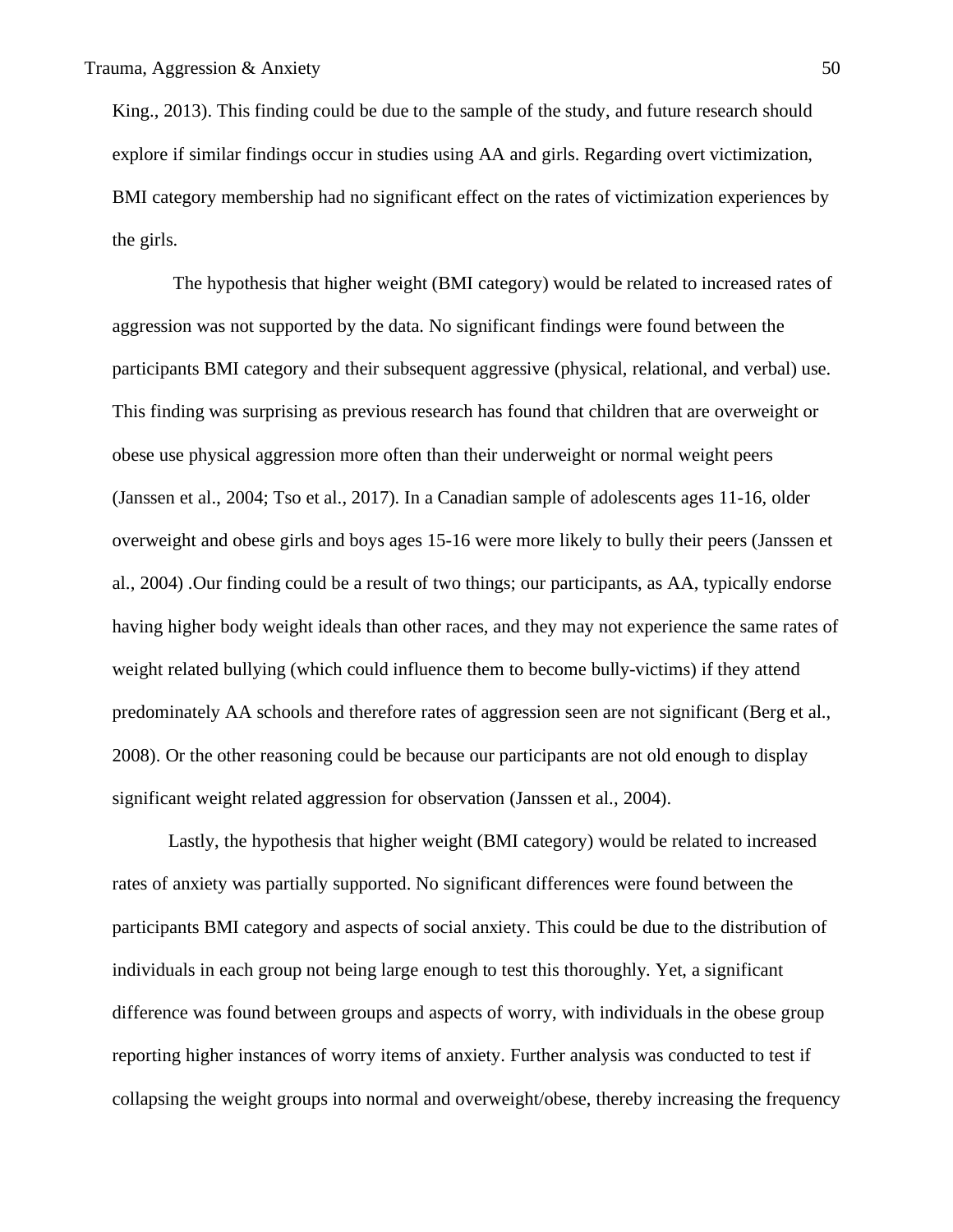of participants in the group, would predict individuals in the overweight/obese category having higher overall anxiety and this finding was supported by the data. Parsing the role of anxiety and BMI is difficult as some studies have pointed to no clear evidence of a relationship between anxiety and being overweight or obese (Haghighi et al., 2016). However, the study by Haghighi et al. (2016) utilized a majority of females in their sample of adults. Beyond biological differences between adults and adolescents there are psychological ones such as body esteem, which infers that during puberty overweight or obese adolescents would have more anxiety about their body (Lindberg et al., 2020). While a study conducted utilizing adolescents between the age of 11-17 have emphasized a relationship that seems to exist between weight and anxiety but reiterated that it requires a more in-depth look to determine if the relationship is bidirectional or unilinear (Roberts & Duong, 2016).

The fourth aim of this study was to test Model 1 (see Figure 1), Model 2 (see Figure 2) & Model 3 (see Figure 3). It was predicted that an environmental factor (poverty ratio) would mediate the relationship between physical aggression and anxiety scores of the participants. The hypothesis was not supported (see Figure 1). This could be due to the smaller sample of caregivers that provided information about household income and number of individuals in them whom that are dependent in order to calculate poverty ratio.

An analysis conducted to see if environmental factors [poverty level (living at or below the poverty line)] moderated the relationship between relational aggression and relational victimization. The data did not support this hypothesis as poverty level had no impact on the relationship between relational aggression and relational victimization. This again could be due to the limited number of completed responses in order to calculate poverty level.

Lastly, an analysis was conducted to see if an environmental factor (the caregiver's highest education level) moderated the relationship between anxiety of the participants and overt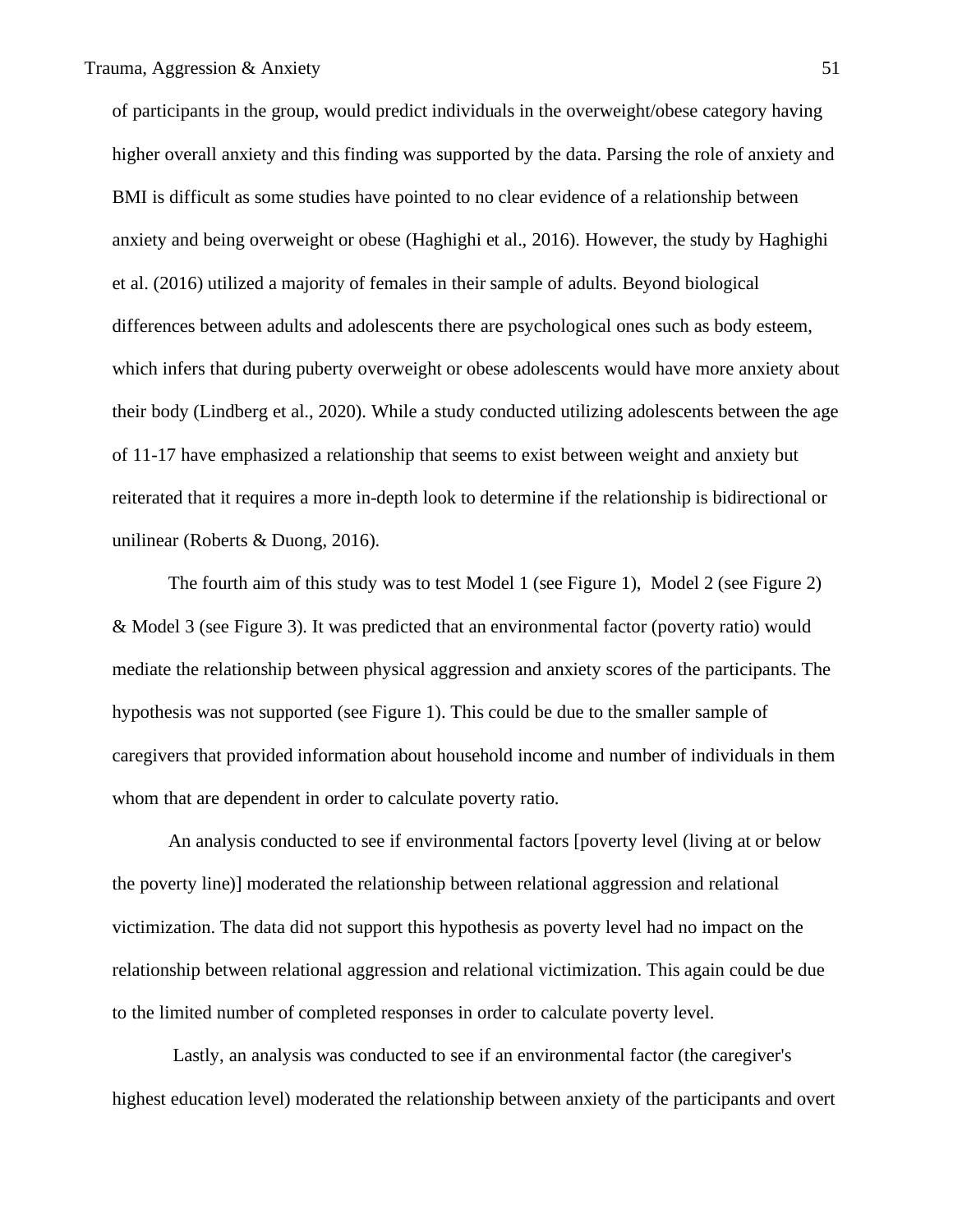victimization. This hypothesis was not supported. This was not in line with expectations. It was theorized that education level (an environmental correlate of SES) would affect the rates of anxiety and overt victimization seen in the participants. This is because a study involving adults found that low SES was related to increased anxiety (Vine et al., 2012). Also, in another study low SES was related to being victimized by others in child participants (Jansen et al., 2012 ). however, due to our sample being adolescents a potential reason behind no effect being seen could be that SES doesn't affect their anxiety rates nor their victimization from peers. Another potential explanation for the lack of mediating and moderating relationship of environment could be because there is no environmental variability, meaning all the girls and their caregivers likely live in the same environments and have similar experiences within them.

## **Limitations**

As expected, there are limitations present within the study's design. The limitations of the current study include the fact that the participants were not initially gathered for the purpose of looking at trauma, aggression, and anxiety. As a result of this, the measures used were not extensive or directly chosen to reveal the effects of traumatic experiences, aggressive responses nor anxiety. Ideally, to measure trauma symptoms through the lens of a developmental approach, a measure such as My Worst Experience Scale (MWES) would have garnered a complimentary view, being designed from an ethnically diverse population for children ages 9-18, it helps identify experiences with situational experiences such as physical punishment, as well as divorce (experiences children may consider traumatic) to assess them (Hyman et al., 2002). Anxiety in this study utilized the RCMAS, however, a measure such as the Youth Anxiety Measure for DSM-5 (YAM-5) might better capture anxiety in children and adolescents as it is more update with the current anxiety criteria from the DSM-5 (Muris et al., 2017).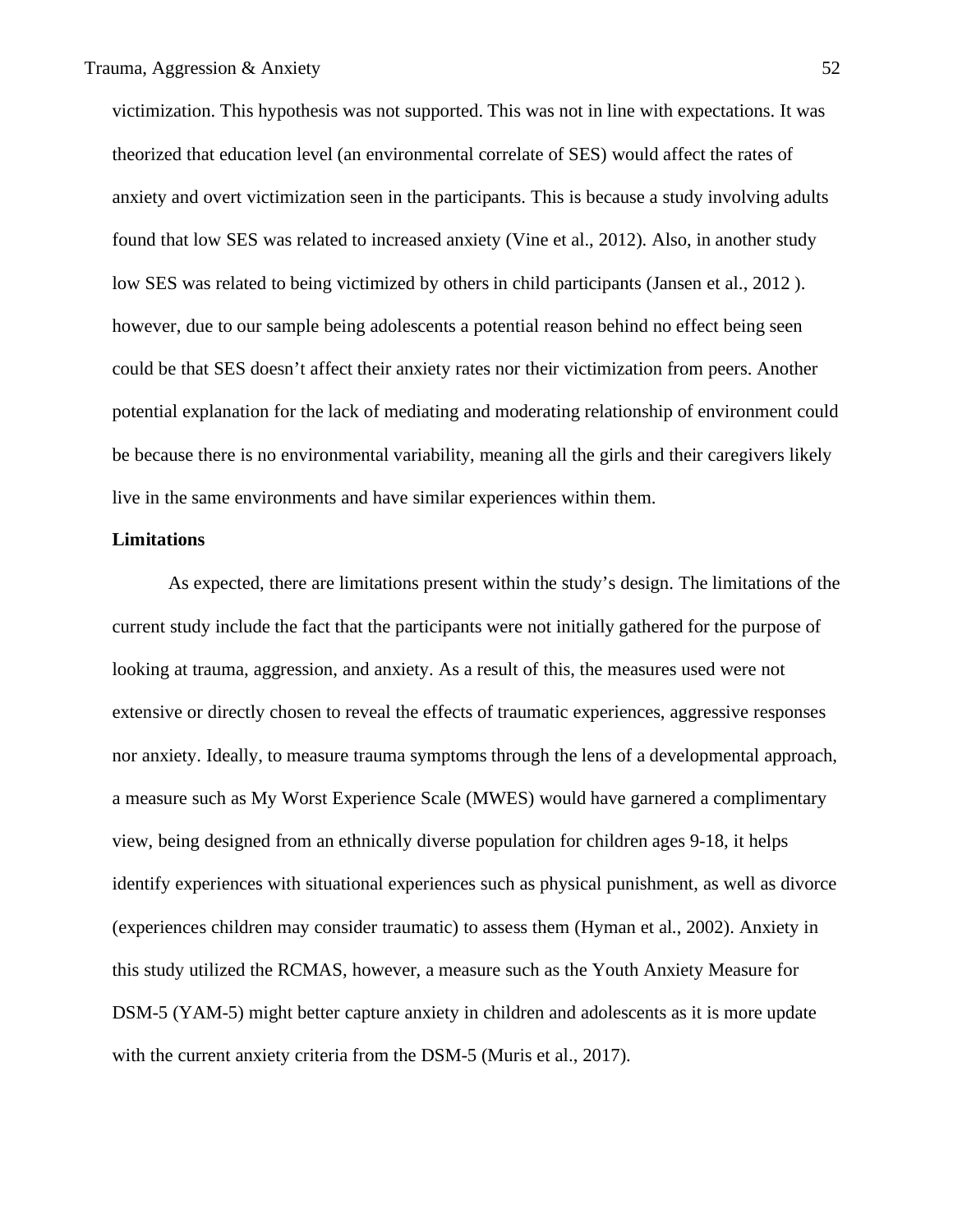The current study was also limited by sample demographics. Not all participants that filled out both measures and even fewer caregivers that provided information about household income and highest education level. A very specific sample of AA girls was used. As a result, generalizability of the results from the study are particularly limited to this population. There are also gender differences in the types of aggression boys and girls display i.e. relational versus physical (Hess & Hagen, 2006) and not including males in sample hindered the ability to evaluate how they differ in their use of aggression. Finally, the measures were self-administered, meaning that the participants could have given answers they believed were socially desirable, instead of truthfully answering for fear of backlash due to their answers (APA, n.d.).

#### **Future Directions**

Findings from this study can afford to be expanded further. Future directions should recruit a larger more ethnically diverse sample size to increase the generalizability to other populations, as well as include males to be able to compare and contrast their differences in rates of trauma, aggression, and anxiety.

Environmental context and intergenerational trauma should be taken into account when gathering data and conducting analyses because being a minority effects a person's perceptions, treatment, and standing in society (Levine et al., 2015). Researchers should also operationalize the specific cultural views on what constitutes anxiety and trauma in their population of interest such as AA and compare/contrast them to other populations (Henderson, 2019). Parent reports on their perception of their children's explicit trauma, aggression, and anxiety should be taken, as well as their own trauma, aggression, and anxiety. This is because parents own trauma, aggression, or anxiety can have an influence on the symptoms their children display (Kaufman & Henrich, 2000; Plexousakis et al., 2019; Vine et al., 2012). Research should also look at positive aspects or protective factors in their participants' lives by measuring social relationship such as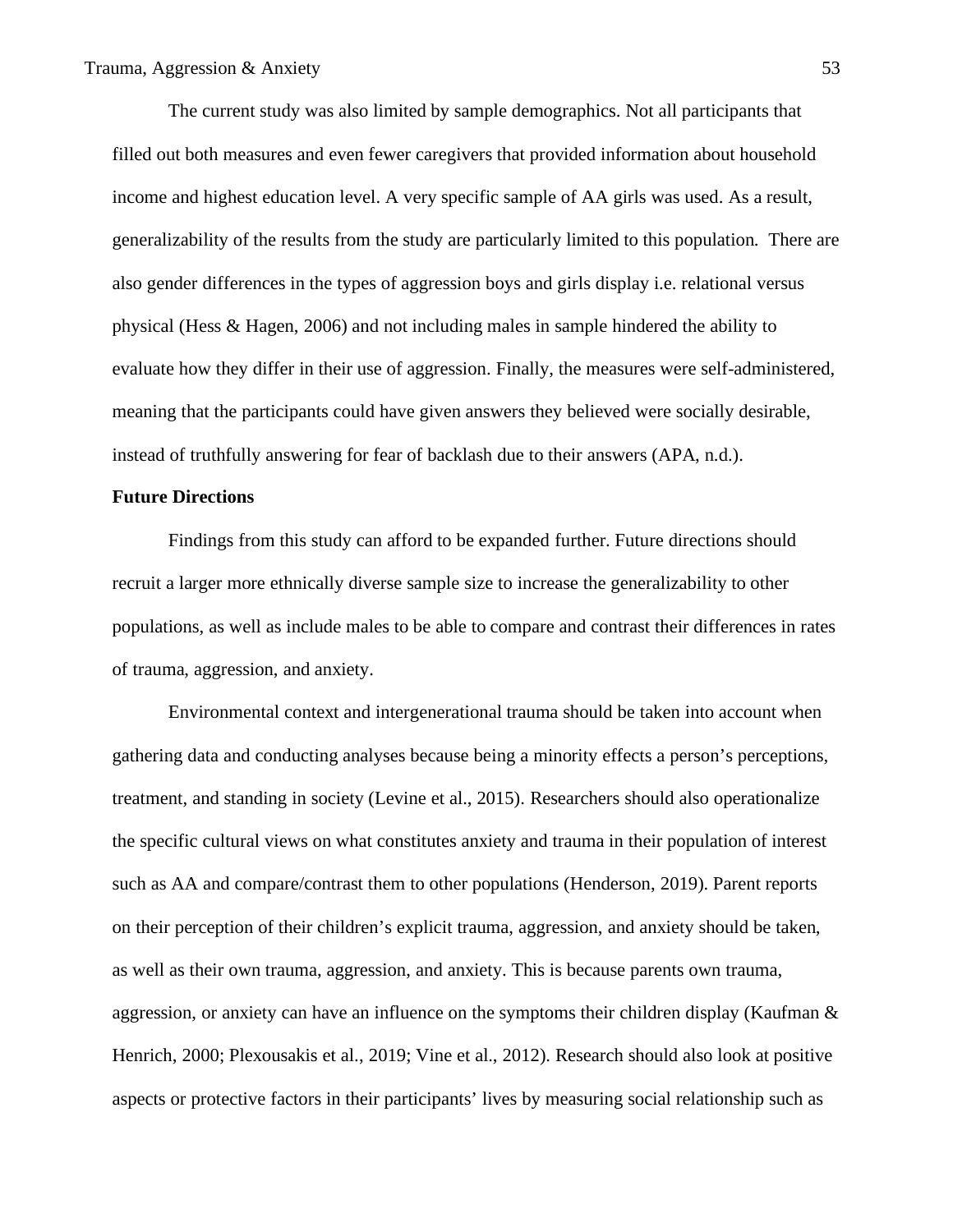friendships that can mitigate the effects of trauma and anxiety and lower aggression rates (Gapen et al. 2011; Linares, 2004).

# **Conclusion**

The overarching aim this research sought to answer was how the rates of victimization, aggression, and anxiety manifested in a community sample of AA girls. This study found that the AA girls were both aggressors and victims of a variety of aggressions. The rates of aggression and victimization correlations found indicate a potential bully-victim relationship. Increased weight of participants did not have the expected influence on victimization, however, this could be due to difference in body ideals or potentially highlighting that weight isn't as influential on the rates victimization in low income African American girls (Berg et al., 2008). However, overall anxiety was effected by the participants' weight when said participants were overweight/obese.

Future research should take care to explore the concerning number of AA adolescents who are traumatized by bullying and are aggressors themselves in low income community samples and compare them to AA individuals in middle or high income communities to better understand the of environmental factors for AAs, as well as the rates of anxiety seen. Further research could lead to the development of culturally relevant interventions to lower the concerning rate of victimization, aggression, and anxiety.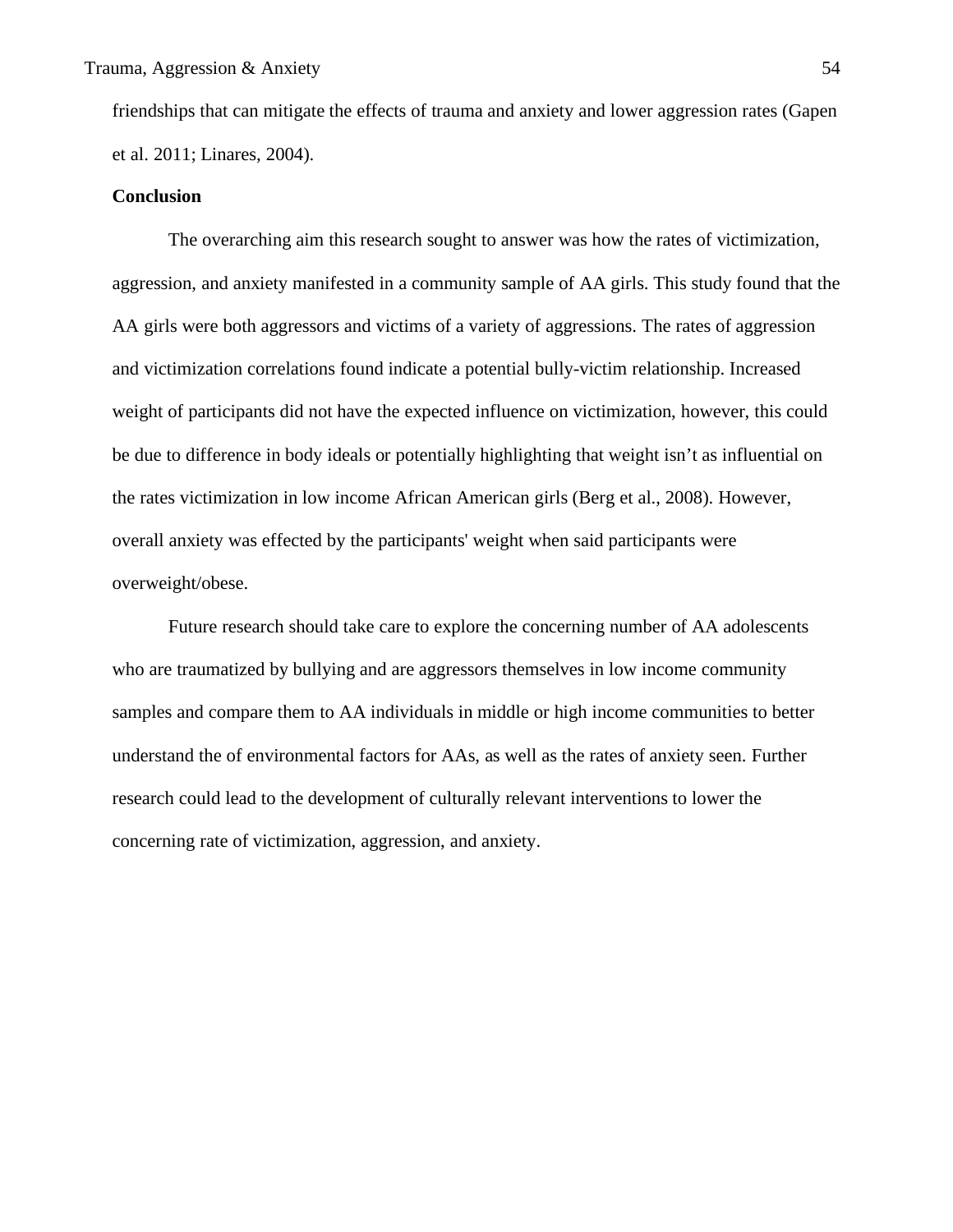#### References

- Abate, A., Marshall, K., Sharp, C., & Venta, A. (2017). Trauma and Aggression: Investigating the Mediating Role of Mentalizing in Female and Male Inpatient Adolescents. *Child Psychiatry & Human Development*, *48*(6), 881–890. https://doi.org/10.1007/s10578-017- 0711-6
- Alim, T. N., Charney, D. S., & Mellman, T. A. (2006). An overview of posttraumatic stress disorder in African Americans. *Journal of Clinical Psychology*, *62*(7), 801–813. https://doi.org/10.1002/jclp.20280
- American Psychiatric Association. (2013). *Diagnostic and Statistical Manual of Mental Disorders, 5th Edition: DSM-5* (5th ed.). American Psychiatric Publishing.
- American Psychological Association. (2008). *Children and Trauma. Update for Mental Health Professionals*. https://www.apa.org/pi/families/resources/update.pdf
- American Psychological Association. (2019). *Trauma and shock*. https://www.apa.org/topics/trauma#:~:text=Trauma%20is%20an%20emotional%20respo nse,symptoms%20like%20headaches%20or%20nausea.
- *APA Dictionary of Psychology*. (n.d.-a). American Psychological Association. Retrieved 2020, from https://dictionary.apa.org/aggression
- *APA Dictionary of Psychology*. (n.d.-b). American Psychological Association. Retrieved 2020, from https://dictionary.apa.org/diathesis-stress-model
- *APA Dictionary of Psychology*. (n.d.-c). APA Dictionary of Psychology. Retrieved 2021, from https://dictionary.apa.org/social-desirability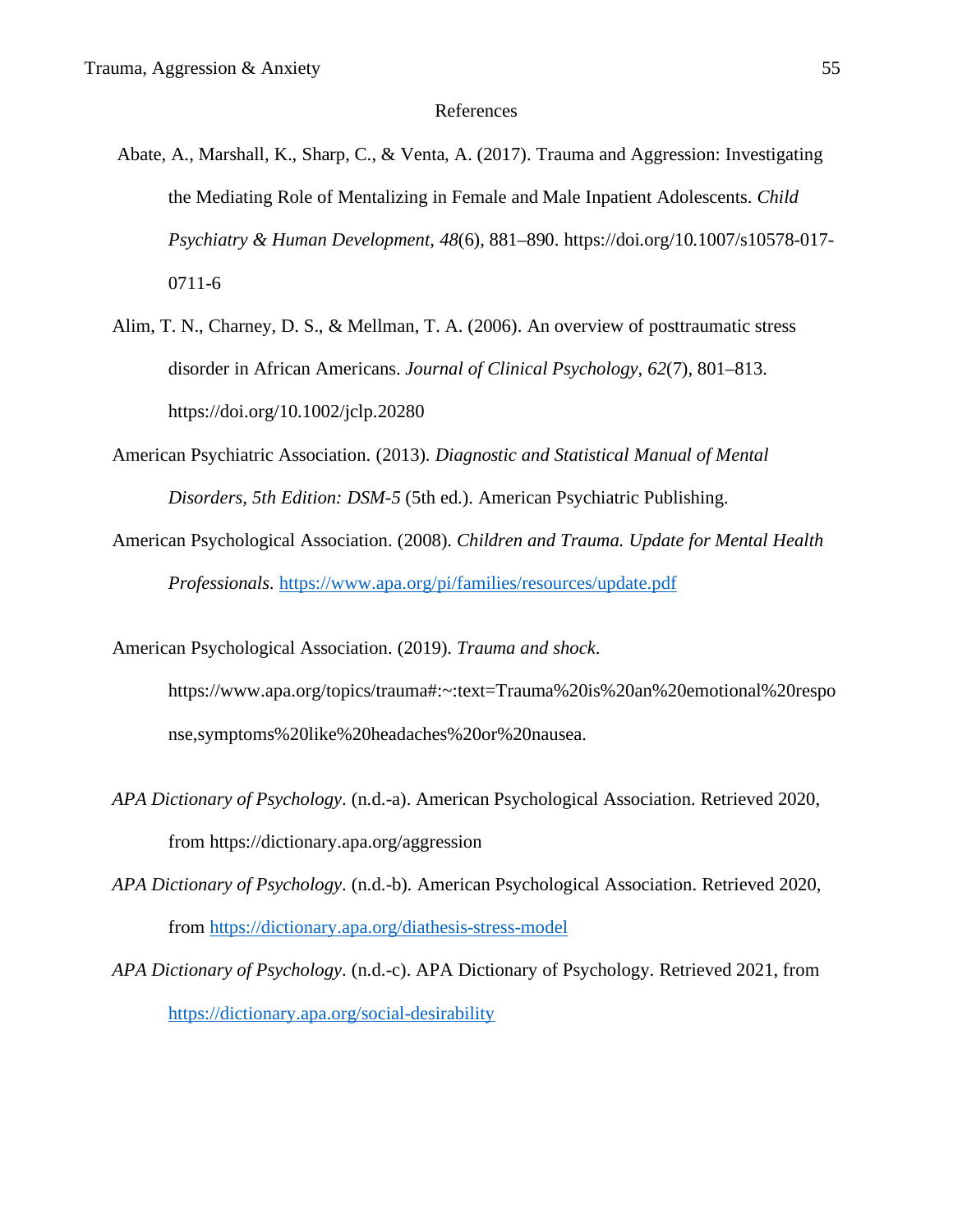- Arseneault, L., Bowes, L., & Shakoor, S. (2009). Bullying victimization in youths and mental health problems: 'Much ado about nothing'? *Psychological Medicine*, *40*(5), 717–729. https://doi.org/10.1017/s0033291709991383
- Assari, S., Moazen-Zadeh, E., Caldwell, C. H., & Zimmerman, M. A. (2017). Racial Discrimination during Adolescence Predicts Mental Health Deterioration in Adulthood: Gender Differences among Blacks. *Frontiers in Public Health*, *5*, 0. https://doi.org/10.3389/fpubh.2017.00104
- *Average length of school year and average length of school day, by selected characteristics: United States, 2003–04*. (n.d.). National Center for Education Statistics. Retrieved 2020, from https://nces.ed.gov/surveys/pss/tables/table\_2004\_06.asp
- Bahrami, F., & Yousefi, N. (2011). Females Are More Anxious Than Males: a Metacognitive Perspective. *Iran J Psychiatry Behav Sci*, *5*(2), 83–90. https://www.ncbi.nlm.nih.gov/pmc/articles/PMC3939970/
- Bakhla, A. K., Sinha, P., Sharan, R., Binay, Y., Verma, V., & Chaudhury. (2013). Anxiety in school students: Role of parenting and gender. *Industrial Psychiatry Journal*, *22*(2), 131. https://doi.org/10.4103/0972-6748.132927
- Ball, H. A., Arseneault, L., Taylor, A., Maughan, B., Caspi, A., & Moffitt, T. E. (2008). Genetic and environmental influences on victims, bullies and bully-victims in childhood. *Journal of Child Psychology and Psychiatry*, *49*(1), 104–112. https://doi.org/10.1111/j.1469- 7610.2007.01821.x
- Bandelow, B., & Michaelis, S. (2015). Epidemiology of anxiety disorders in the 21st century. *Anxiety*, *17*(3), 327–335. https://doi.org/10.31887/dcns.2015.17.3/bbandelow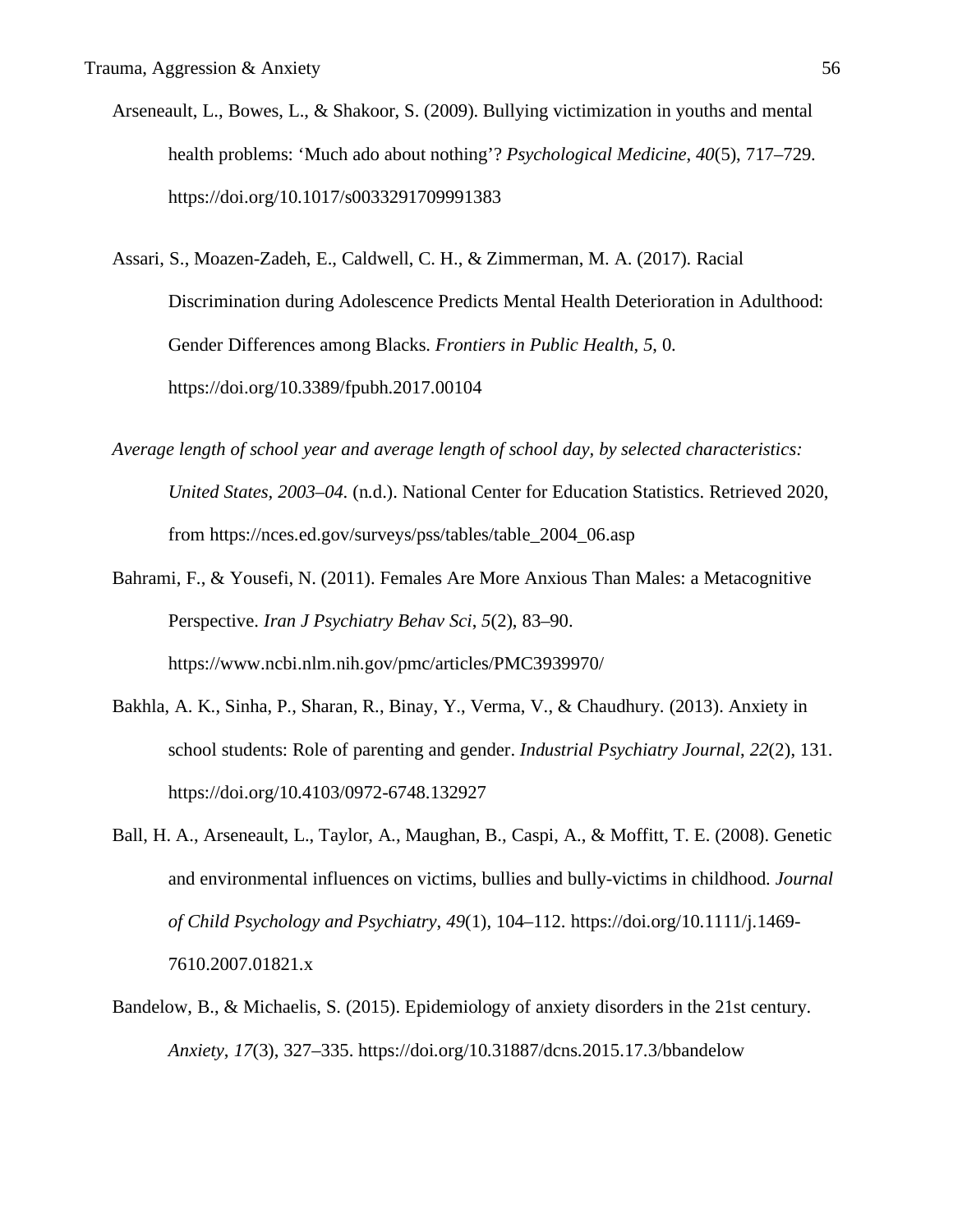- Beesdo-Baum, K., Winkel, S., Pine, D. S., Hoyer, J., Höfler, M., Lieb, R., & Wittchen, H.-U. (2011). The diagnostic threshold of generalized anxiety disorder in the community: A developmental perspective. *Journal of Psychiatric Research*, *45*(7), 962–972. https://doi.org/10.1016/j.jpsychires.2010.12.007
- Bell, C. C., Jackson, W. M., & Bell, B. H. (2015). Misdiagnosis of African-Americans with Psychiatric Issues – Part II. *Journal of the National Medical Association*, *107*(3), 35–41. https://doi.org/10.1016/s0027-9684(15)30049-3
- Benavides Abanto, C. M., Jara-Almonte, J. L., Stuart, J., & La Riva, D. (2018). Bullying Victimization Among Peruvian Children: The Predictive Role of Parental Maltreatment. *Journal of Interpersonal Violence*, 088626051881778.

https://doi.org/10.1177/0886260518817780

Benítez, C. I. P., Sibrava, N. J., Kohn-Wood, L., Bjornsson, A. S., Zlotnick, C., Weisberg, R., & Keller, M. B. (2014). Posttraumatic stress disorder in African Americans: A two year follow-up study. *Psychiatry Research*, *220*(1-2), 376–383. doi:

10.1016/j.psychres.2014.07.020

- Benjet, C., Bromet, E., Karam, E. G., Kessler, R. C., McLaughlin, K. A., Ruscio, A. M., Shahly, V., Stein, D. J., Petukhova, M., Hill, E., Alonso, J., Atwoli, L., Bunting, B., Bruffaerts, R., Caldas-de-Almeida, J. M., de Girolamo, G., Florescu, S., Gureje, O., Huang, Y., … Koenen, K. C. (2015). The epidemiology of traumatic event exposure worldwide: results from the World Mental Health Survey Consortium. *Psychological Medicine*, *46*(2), 327– 343. https://doi.org/10.1017/s0033291715001981
- Berk, L., & Meyers, A. (2015). *Infants, Children, and Adolescents (Berk, Infants, Children, and Adolescents Series)* (8th ed.). Pearson.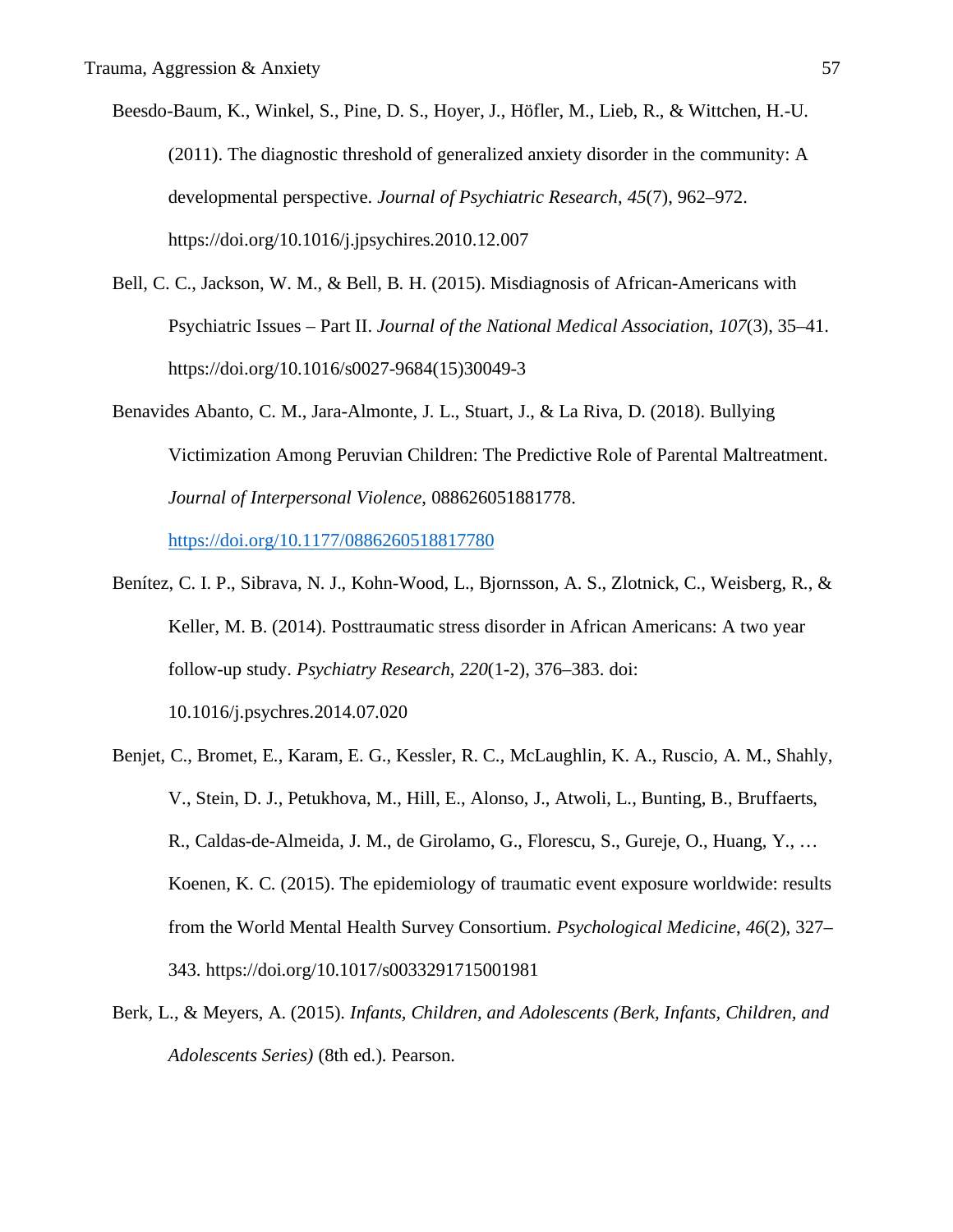- Bitsko, R. H., Holbrook, J. R., Ghandour, R. M., Blumberg, S. J., Visser, S. N., Perou, R., & Walkup, J. T. (2018). Epidemiology and Impact of Health Care Provider–Diagnosed Anxiety and Depression Among US Children. *Journal of Developmental & Behavioral Pediatrics*, *39*(5), 395–403. https://doi.org/10.1097/dbp.0000000000000571
- Blaustein, M. E., & Kinniburgh, K. M. (2010). *Treating traumatic stress in children and adolescents: How to foster resilience through attachment, self-regulation, and competency*. Guilford Press.
- Blitz, L. V., & Lee, Y. (2015). Trauma-Informed Methods to Enhance School-Based Bullying Prevention Initiatives: An Emerging Model. *Journal of Aggression, Maltreatment & Trauma*, *24*(1), 20–40. https://doi.org/10.1080/10926771.2015.982238
- Bowers, L., Smith, P. K., & Binney, V. (1992). Cohesion and power in the families of children involved in bully/victim problems at school. *Journal of Family Therapy*, *14*(4), 371–387. https://doi.org/10.1046/j..1992.00467.x
- Bowers, L., Smith, P. K., & Binney, V. (1994). Perceived Family Relationships of Bullies, Victims and Bully/Victims in Middle Childhood. *Journal of Social and Personal Relationships*, *11*(2), 215–232. https://doi.org/10.1177/0265407594112004
- Boxer, P., Rowell Huesmann, L., Dubow, E. F., Landau, S. F., Gvirsman, S. D., Shikaki, K., & Ginges, J. (2012). Exposure to Violence Across the Social Ecosystem and the Development of Aggression: A Test of Ecological Theory in the Israeli-Palestinian Conflict. *Child Development*, *84*(1), 163–177. https://doi.org/10.1111/j.1467- 8624.2012.01848.x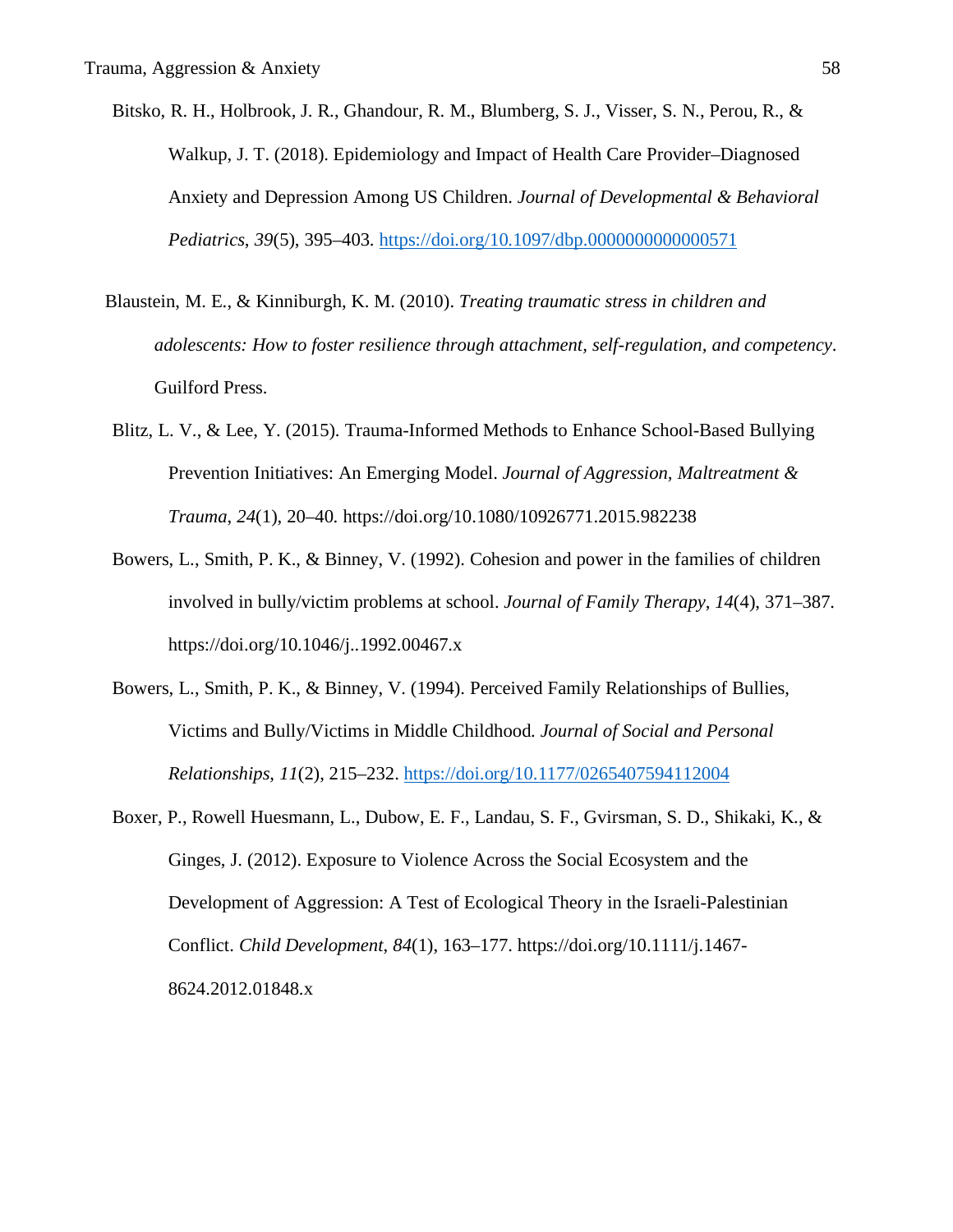- Bronfenbrenner, U. (2005). *Making Human Beings Human: Bioecological Perspectives on Human Development (The SAGE Program on Applied Developmental Science): Vol. Chapter 14* (1st ed.). SAGE Publications, Inc.
- Buelga, S., Martínez–Ferrer, B., & Cava, M. –. J. (2017). Differences in family climate and family communication among cyberbullies, cybervictims, and cyber bully–victims in adolescents. *Computers in Human Behavior*, *76*, 164–173. https://doi.org/10.1016/j.chb.2017.07.017
- *Bullying in U.S. schools, 2014 status report*. (2014).

https://olweus.sites.clemson.edu/documents/Bullying%20in%20US%20Schools-- 2014%20Status%20Report.pdf

- Burstein, M., Beesdo-Baum, K., He, J.-P., & Merikangas, K. R. (2014). Threshold and subthreshold generalized anxiety disorder among US adolescents: prevalence, sociodemographic, and clinical characteristics. *Psychological Medicine*, *44*(11), 2351– 2362. https://doi.org/10.1017/s0033291713002997
- Canales, M., Acosta Oidor, C., Salazar Baena, V., & Jaime Ruiz, E. (2018). Bullying. Description of the roles of victim, bully, peer group, school, family and society. *International Journal of Sociology of Education*, *7*(3), 278. https://doi.org/10.17583/rise.2018.3547
- Carlyle, K. E., & Steinman, K. J. (2007). Demographic Differences in the Prevalence, Co-Occurrence, and Correlates of Adolescent Bullying at School. *Journal of School Health*, *77*(9), 623–629. https://doi.org/10.1111/j.1746-1561.2007.00242.x
- Cowart, C. (1987a). Test Review : Reynolds, C. R., & Richmond, B. O. (1985) Revised Children's Manifest Anxiety Scales (RCMAS). Los Angeles: Western Psychological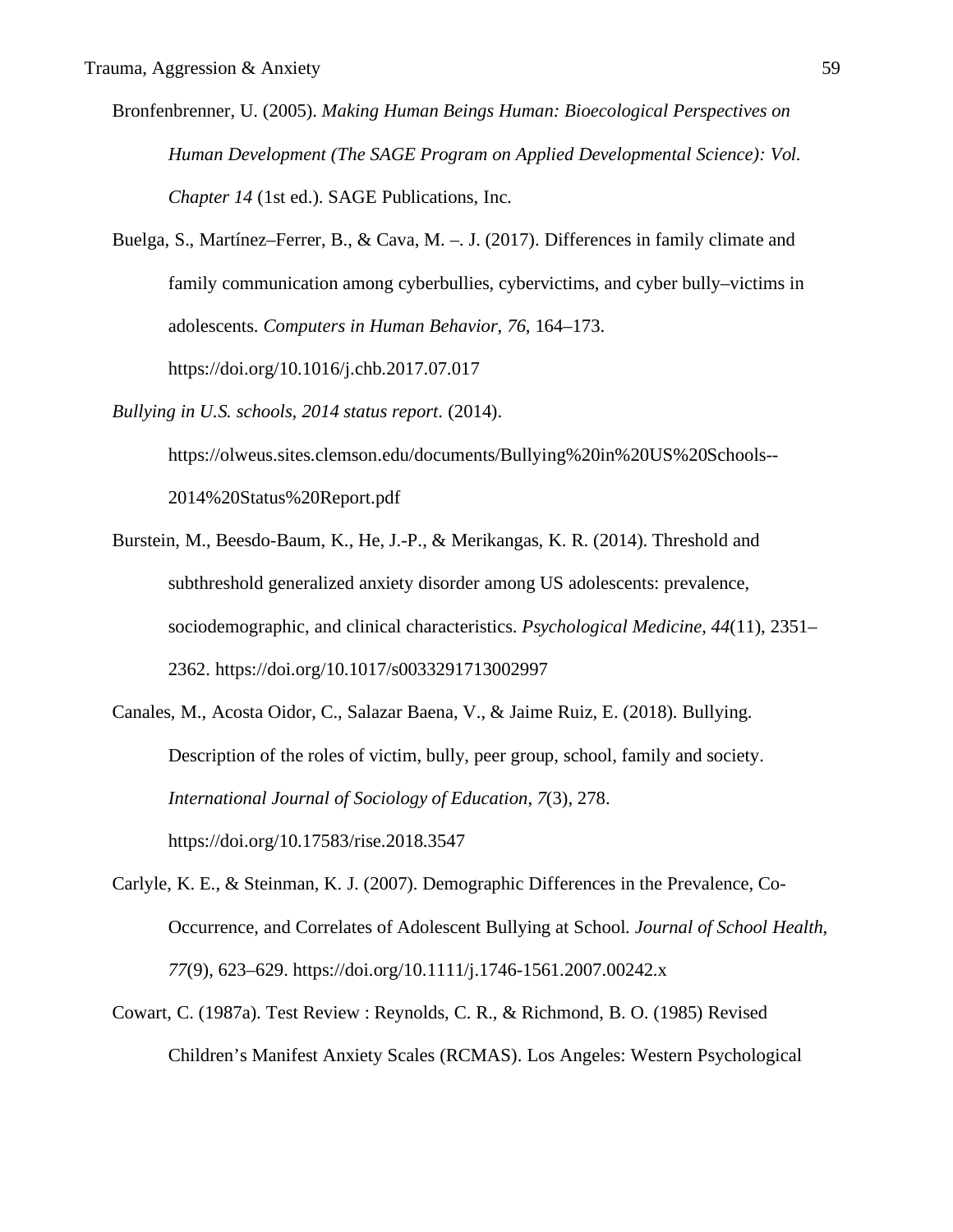Services. *Journal of Psychoeducational Assessment*, *5*(1), 77–80. https://doi.org/10.1177/073428298700500110

- Cowart, C. (1987b). Test Review : Reynolds, C. R., & Richmond, B. O. (1985) Revised Children's Manifest Anxiety Scales (RCMAS). Los Angeles: Western Psychological Services. *Journal of Psychoeducational Assessment*, *5*(1), 77–80. https://doi.org/10.1177/073428298700500110
- Coyne, S. M., Robinson, S. L., & Nelson, D. A. (2008). Does Reality Backbite? Physical, Verbal, and Relational Aggression in Reality Television Programs. *Journal of Broadcasting & Electronic Media*, *54*(2), 282–298. https://doi.org/10.1080/08838151003737931
- Creswell, C., Waite, P., & Cooper, P. J. (2014). Assessment and management of anxiety disorders in children and adolescents. *Archives of Disease in Childhood*, *99*(7), 674–678. https://doi.org/10.1136/archdischild-2013-303768
- Cross, D., Vance, L. A., Kim, Y. J., Ruchard, A. L., Fox, N., Jovanovic, T., & Bradley, B. (2018). Trauma exposure, PTSD, and parenting in a community sample of low-income, predominantly African American mothers and children. *Psychological Trauma: Theory, Research, Practice, and Policy*, *10*(3), 327–335. https://doi.org/10.1037/tra0000264
- Currier, D., Patton, G., Sanci, L., Sahabandu, S., Spittal, M., English, D., Milner, A., & Pirkis, J. (2019). Socioeconomic Disadvantage, Mental Health and Substance Use in Young Men in Emerging Adulthood. *Behavioral Medicine*, 1–9.

https://doi.org/10.1080/08964289.2019.1622504

Cummings, E. M., Davies, P., & Campbell, S. B. (2000). *Developmental psychopathology and family process: theory, research, and clinical implications*. New York: Guilford.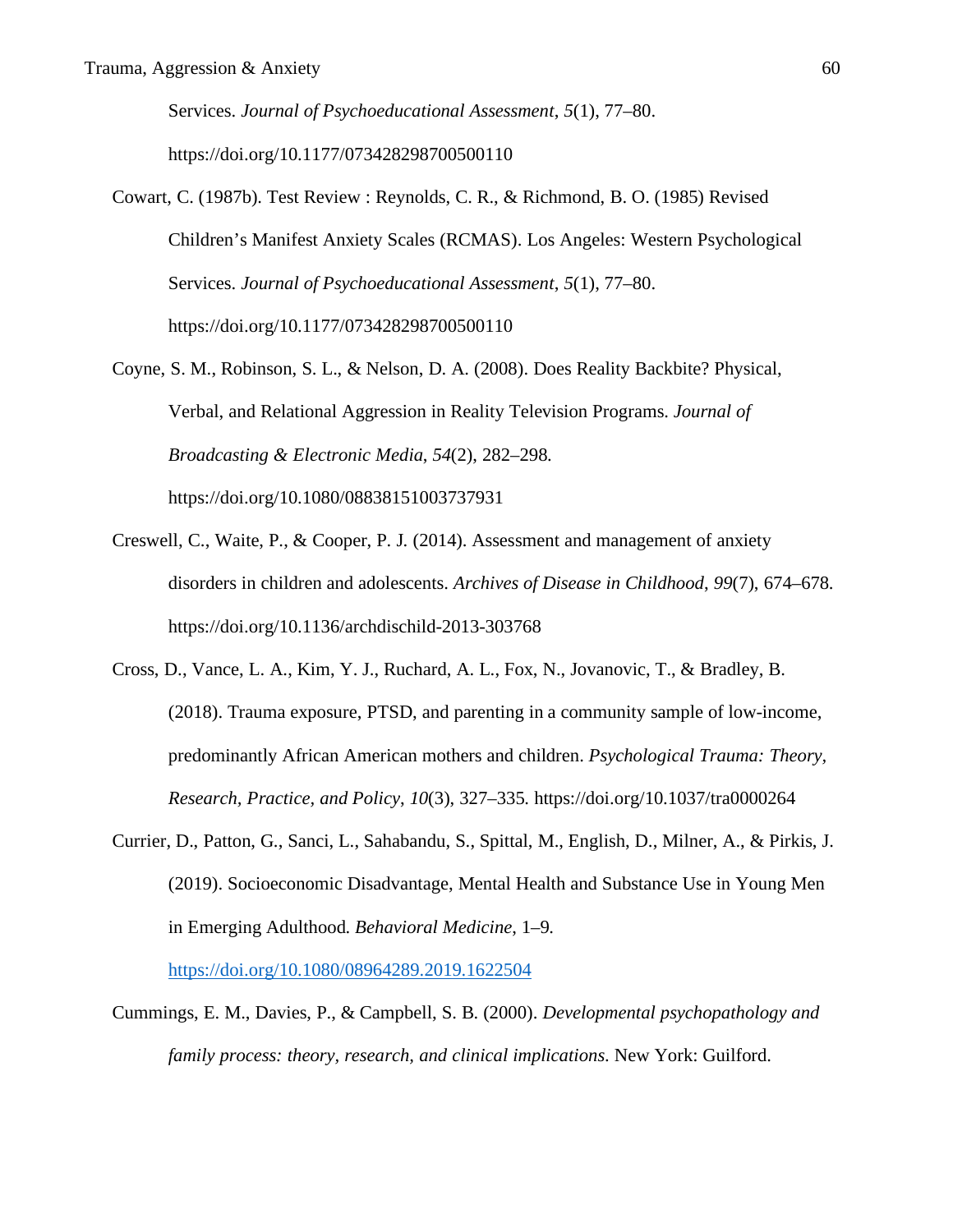- Dangelis, T. (2019, February). *The legacy of trauma*. American Psychological Association. https://www.apa.org/monitor/2019/02/legacy-trauma
- Deci, E. L., & Ryan, R. M. (2014). Autonomy and Need Satisfaction in Close Relationships: Relationships Motivation Theory. *Human Motivation and Interpersonal Relationships*, 53–73. https://doi.org/10.1007/978-94-017-8542-6\_3
- *Defining Childhood Obesity | Overweight & Obesity | CDC*. (2018). Defining Childhood Obesity. https://www.cdc.gov/obesity/childhood/defining.html
- Dixon, T. L. (2008). Crime News and Racialized Beliefs: Understanding the Relationship Between Local News Viewing and Perceptions of African Americans and Crime. *Journal of Communication*, *58*(1), 106–125. https://doi.org/10.1111/j.1460-2466.2007.00376.x
- Dyregrov, A., & Yule, W. (2006). A Review of PTSD in Children. *Child and Adolescent Mental Health*, *11*(4), 176–184. https://doi.org/10.1111/j.1475-3588.2005.00384.x
- Ellen, I. G., Mijanovich, T., & Dillman, K.-N. (2001). Neighborhood Effects on Health: Exploring the Links and Assessing the Evidence. *Journal of Urban Affairs*, *23*(3–4), 391–408. https://doi.org/10.1111/0735-2166.00096
- Elsaesser, C., Gorman-Smith, D., & Henry, D. (2012). The Role of the School Environment in Relational Aggression and Victimization. *Journal of Youth and Adolescence*, *42*(2), 235– 249. https://doi.org/10.1007/s10964-012-9839-7
- Essex, N. (2011). Bullying and School Liability—Implications for School Personnel. *The Clearing House: A Journal of Educational Strategies, Issues and Ideas*, *84*(5), 192–196. https://doi.org/10.1080/00098655.2011.564678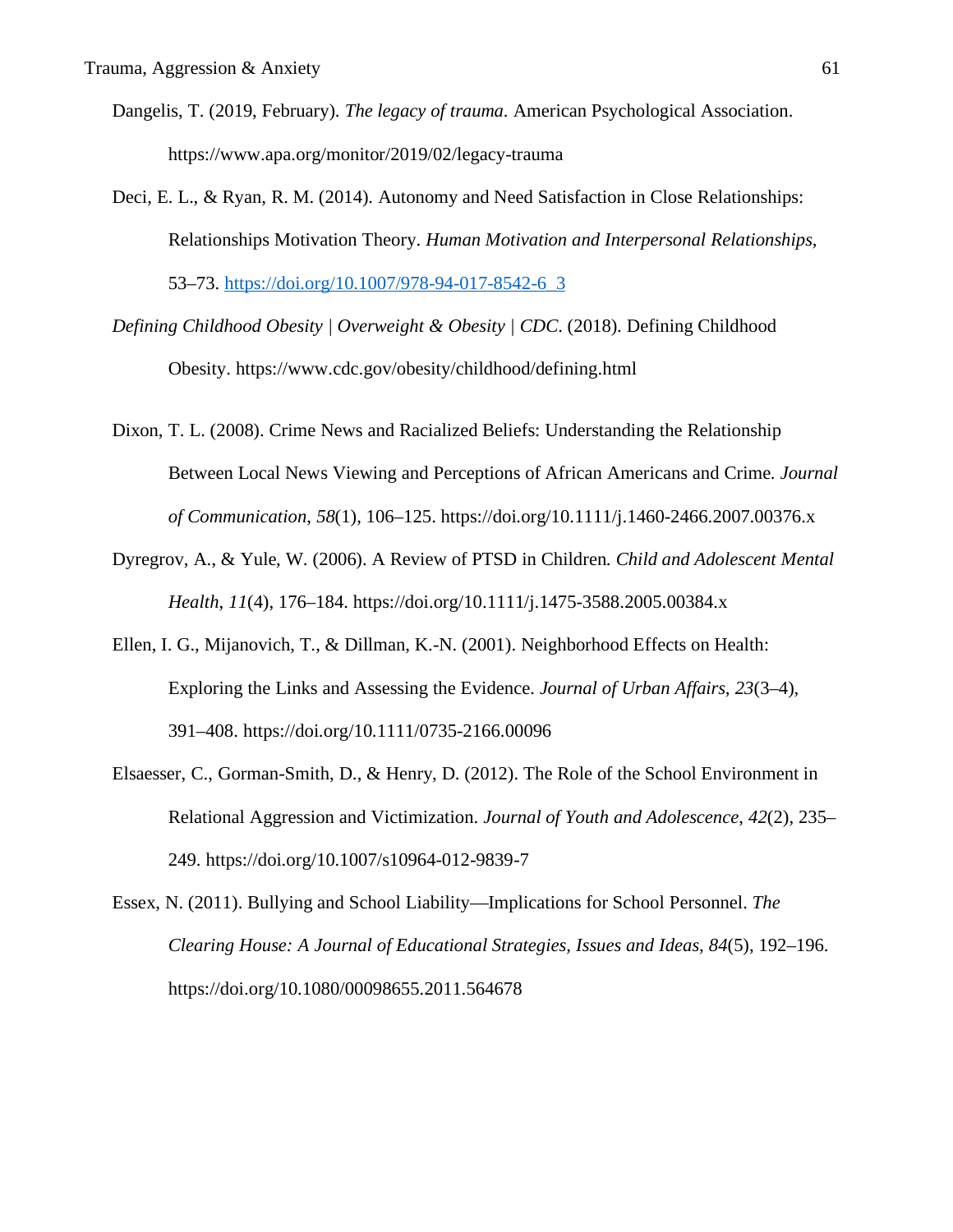- Farrell, A. D., & Bruce, S. E. (1997). Impact of exposure to community violence on violent behavior and emotional distress among urban adolescents. *Journal of Clinical Child Psychology*, *26*(1), 2–14. https://doi.org/10.1207/s15374424jccp2601\_1
- Farrell, A. D., Erwin, E. H., Allison, K. W., Meyer, A., Sullivan, T., Camou, S., Kliewer, W., & Esposito, L. (2007). Problematic Situations in the Lives of Urban African American Middle School Students: A Qualitative Study. *Journal of Research on Adolescence*, *17*(2), 413–454. https://doi.org/10.1111/j.1532-7795.2007.00528.x
- Farrell, A. D., Kung, E. M., White, K. S., & Valois, R. F. (2000). The Structure of Self-Reported Aggression, Drug Use, and Delinquent Behaviors During Early Adolescence. *Journal of Clinical Child Psychology*, *29*(2), 282–292.

https://doi.org/10.1207/s15374424jccp2902\_13

- Farrell, A. D., Sullivan, T. N., Goncy, E. A., & Le, A.-T. H. (2016). Assessment of adolescents' victimization, aggression, and problem behaviors: Evaluation of the Problem Behavior Frequency Scale. *Psychological Assessment*, *28*(6), 702–714. https://doi.org/10.1037/pas0000225
- Farrell, A. D., Thompson, E. L., & Mehari, K. R. (2017). Dimensions of Peer Influences and Their Relationship to Adolescents' Aggression, Other Problem Behaviors and Prosocial Behavior. *Journal of Youth and Adolescence*, *46*(6), 1351–1369.

https://doi.org/10.1007/s10964-016-0601-4

Fatima, & Sheikh. (2014). Socioeconomic Status and Adolescent Aggression: The Role of Executive Functioning as a Mediator. *The American Journal of Psychology*, *127*(4), 419. https://doi.org/10.5406/amerjpsyc.127.4.0419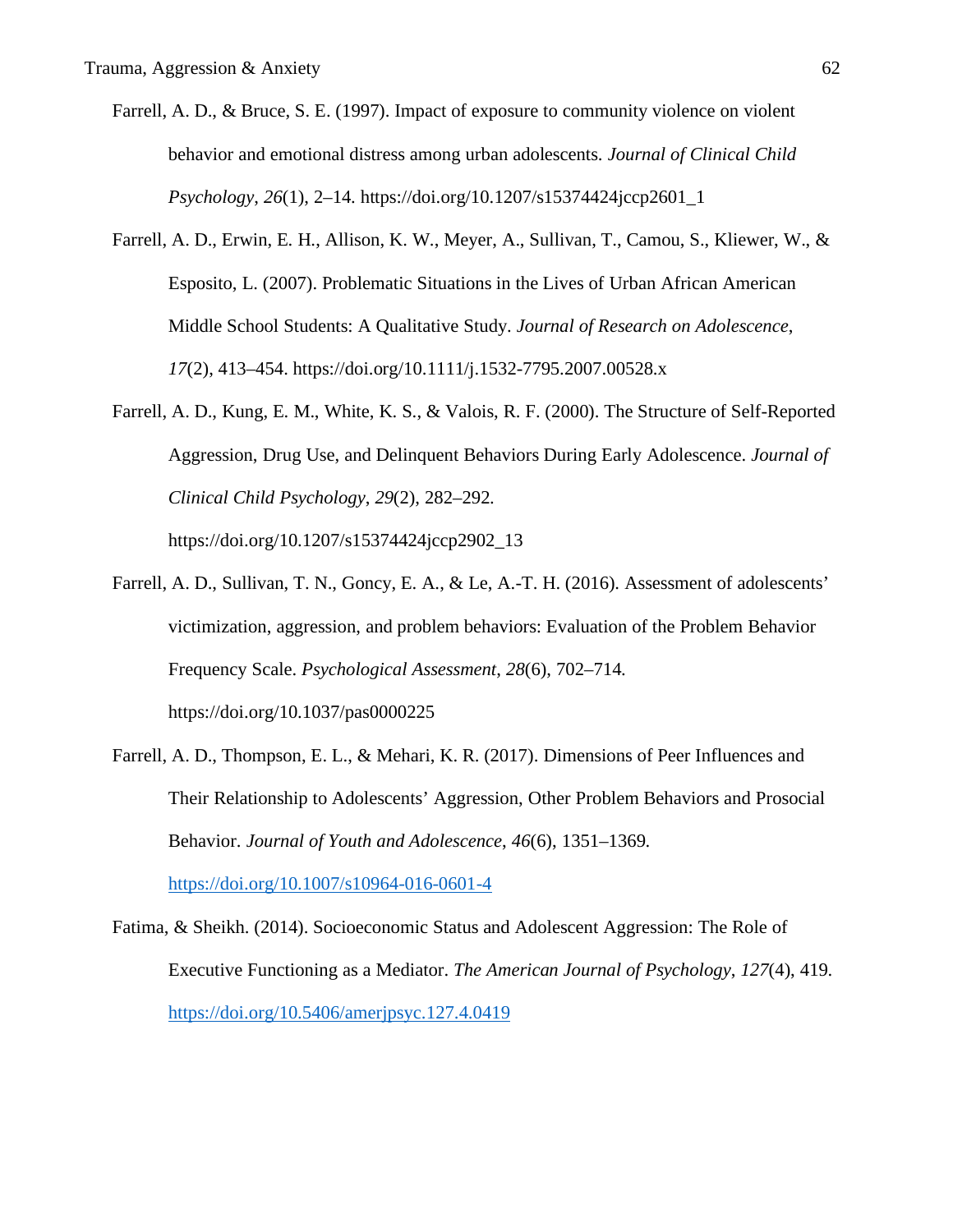- Fekkes, M., Pijpers, F. I., & Verloove-Vanhorick, S. (2004). Bullying behavior and associations with psychosomatic complaints and depression in victims. *The Journal of Pediatrics*, *144*(1), 17–22. https://doi.org/10.1016/j.jpeds.2003.09.025
- Fitzpatrick, K. M., Dulin, A. J., & Piko, B. F. (2007). Not Just Pushing and Shoving: School Bullying Among African American Adolescents. *Journal of School Health*, *77*(1), 16–22. https://doi.org/10.1111/j.1746-1561.2007.00157.x
- Gapen, M., Cross, D., Ortigo, K., Graham, A., Johnson, E., Evces, M., Ressler, K. J., & Bradley, B. (2011). Perceived neighborhood disorder, community cohesion, and PTSD symptoms among low-income African Americans in an urban health setting. *American Journal of Orthopsychiatry*, *81*(1), 31–37. https://doi.org/10.1111/j.1939-0025.2010.01069.x
- Ghandour, R. M., Sherman, L. J., Vladutiu, C. J., Ali, M. M., Lynch, S. E., Bitsko, R. H., & Blumberg, S. J. (2019). Prevalence and Treatment of Depression, Anxiety, and Conduct Problems in US Children. *The Journal of Pediatrics*, *206*, 256-267.e3. https://doi.org/10.1016/j.jpeds.2018.09.021
- Ghavami, N., & Peplau, L. A. (2012). An Intersectional Analysis of Gender and Ethnic Stereotypes. *Psychology of Women Quarterly*, *37*(1), 113–127. https://doi.org/10.1177/0361684312464203
- Goldweber, A., Waasdorp, T. E., & Bradshaw, C. P. (2013). Examining the link between forms of bullying behaviors and perceptions of safety and belonging among secondary school students. *Journal of School Psychology*, *51*(4), 469–485. https://doi.org/10.1016/j.jsp.2013.04.004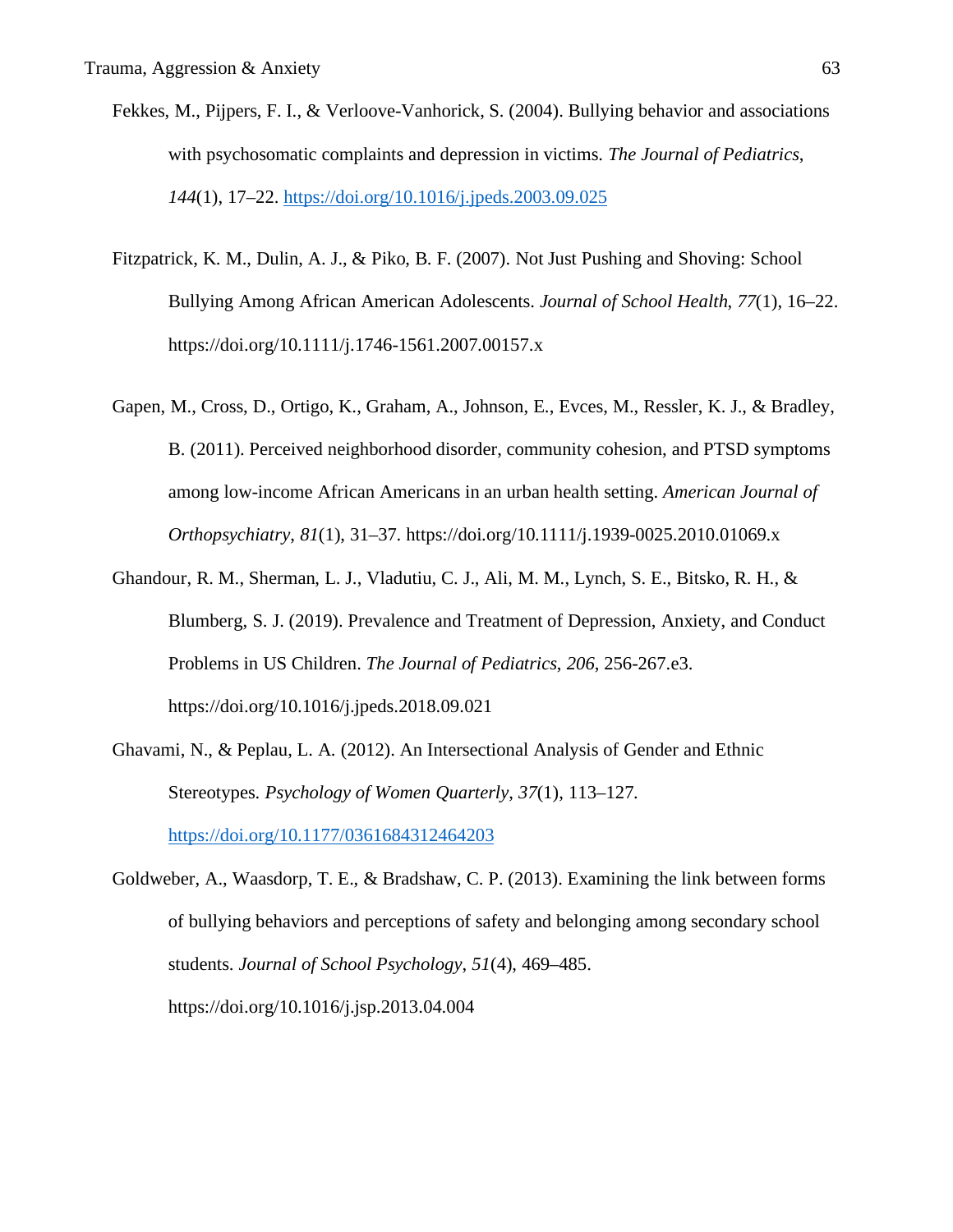- Gorman–Smith, D., & Tolan, P. (1998). The role of exposure to community violence and developmental problems among inner-cityyouth.  $\langle i \rangle$ Development and Psychopathology, *10*(1), 101–116. https://doi.org/10.1017/s0954579498001539</div>
- Guerra, N. G., Rowell Huesmann, L., & Spindler, A. (2003). Community Violence Exposure, Social Cognition, and Aggression Among Urban Elementary School Children. *Child Development*, *74*(5), 1561–1576. https://doi.org/10.1111/1467-8624.00623
- Haghighi, M., Jahangard, L., Ahmadpanah, M., Bajoghli, H., Holsboer-Trachsler, E., & Brand, S. (2016). The relation between anxiety and BMI – is it all in our curves? *Psychiatry Research*, *235*, 49–54. https://doi.org/10.1016/j.psychres.2015.12.002
- Haynie, D. L., Nansel, T., Eitel, P., Crump, A. D., Saylor, K., Yu, K., & Simons-Morton, B. (2001). Bullies, Victims, and Bully/Victims: *The Journal of Early Adolescence*, *21*(1), 29–49. https://doi.org/10.1177/0272431601021001002
- Henry, D. B., Farrell, A. D., Schoeny, M. E., Tolan, P. H., & Dymnicki, A. B. (2011). Influence of school-level variables on aggression and associated attitudes of middle school students. *Journal of School Psychology*, *49*(5), 481–503.

https://doi.org/10.1016/j.jsp.2011.04.007

- Henderson, Z. (2017). In Their Own Words: How Black Teens Define Trauma. *Journal of Child & Adolescent Trauma*, *12*(1), 141–151. https://doi.org/10.1007/s40653-017-0168-6
- Hicks White, A. A., Pratt, K. J., & Cottrill, C. (2018). The relationship between trauma and weight status among adolescents in eating disorder treatment. *Appetite*, *129*, 62–69. https://doi.org/10.1016/j.appet.2018.06.034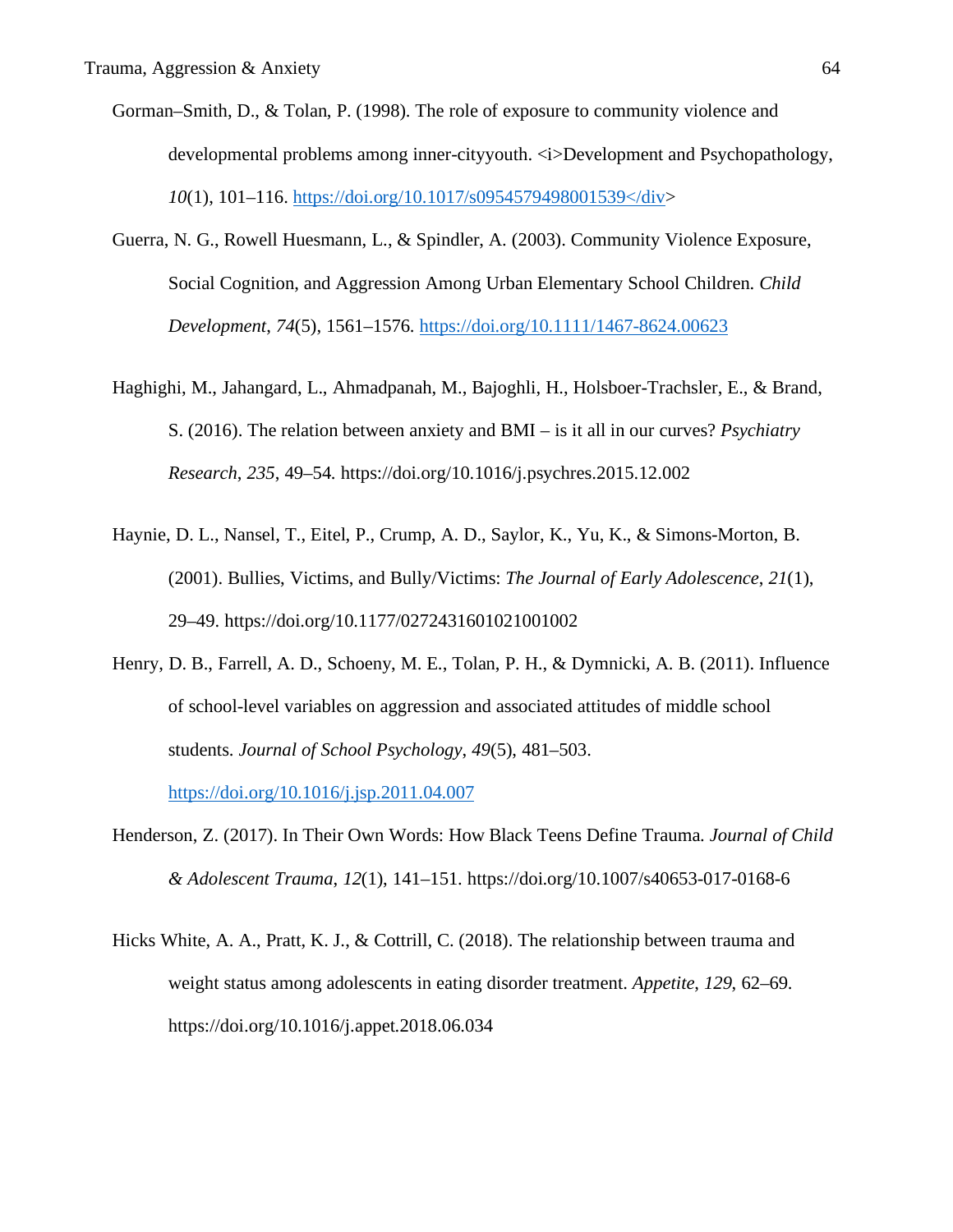- Hodges, M., Godbout, N., Briere, J., Lanktree, C., Gilbert, A., & Kletzka, N. T. (2013). Cumulative trauma and symptom complexity in children: A path analysis. *Child Abuse & Neglect*, *37*(11), 891–898. https://doi.org/10.1016/j.chiabu.2013.04.001
- Hong, J. S., Voisin, D. R., Cho, S., Smith, D. C., & Resko, S. M. (2018). Peer victimization and substance use among African American adolescents and emerging adults on Chicago's Southside. *American Journal of Orthopsychiatry*, *88*(4), 431–440. https://doi.org/10.1037/ort0000247
- *How to cope with traumatic stress*. (2019, October 30). American Psychological Association. https://www.apa.org/topics/traumatic-stress
- Hunt, K. L., Martens, P. M., & Belcher, H. M. E. (2011). Risky business: Trauma exposure and rate of posttraumatic stress disorder in African American children and adolescents. *Journal of Traumatic Stress*, *24*(3), 365–369. https://doi.org/10.1002/jts.20648
- Hunter, L. R., & Schmidt, N. B. (2010). Anxiety psychopathology in African American adults: Literature review and development of an empirically informed sociocultural model. *Psychological Bulletin*, *136*(2), 211–235. https://doi.org/10.1037/a0018133
- Hymel, S., & Bonanno, R. A. (2014). Moral Disengagement Processes in Bullying. *Theory Into Practice*, *53*(4), 278–285. https://doi.org/10.1080/00405841.2014.947219
- Idsoe, T., Dyregrov, A., & Idsoe, E. C. (2012). Bullying and PTSD Symptoms. Journal of Abnormal Child Psychology, 40(6), 901–911. https://doi.org/10.1007/s10802-012-9620-0
- Isolan, L., Salum, G. A., Osowski, A. T., Zottis, G. H., & Manfro, G. G. (2013). Victims and bully-victims but not bullies are groups associated with anxiety symptomatology among Brazilian children and adolescents. *European Child & Adolescent Psychiatry*, *22*(10), 641–648. https://doi.org/10.1007/s00787-013-0412-z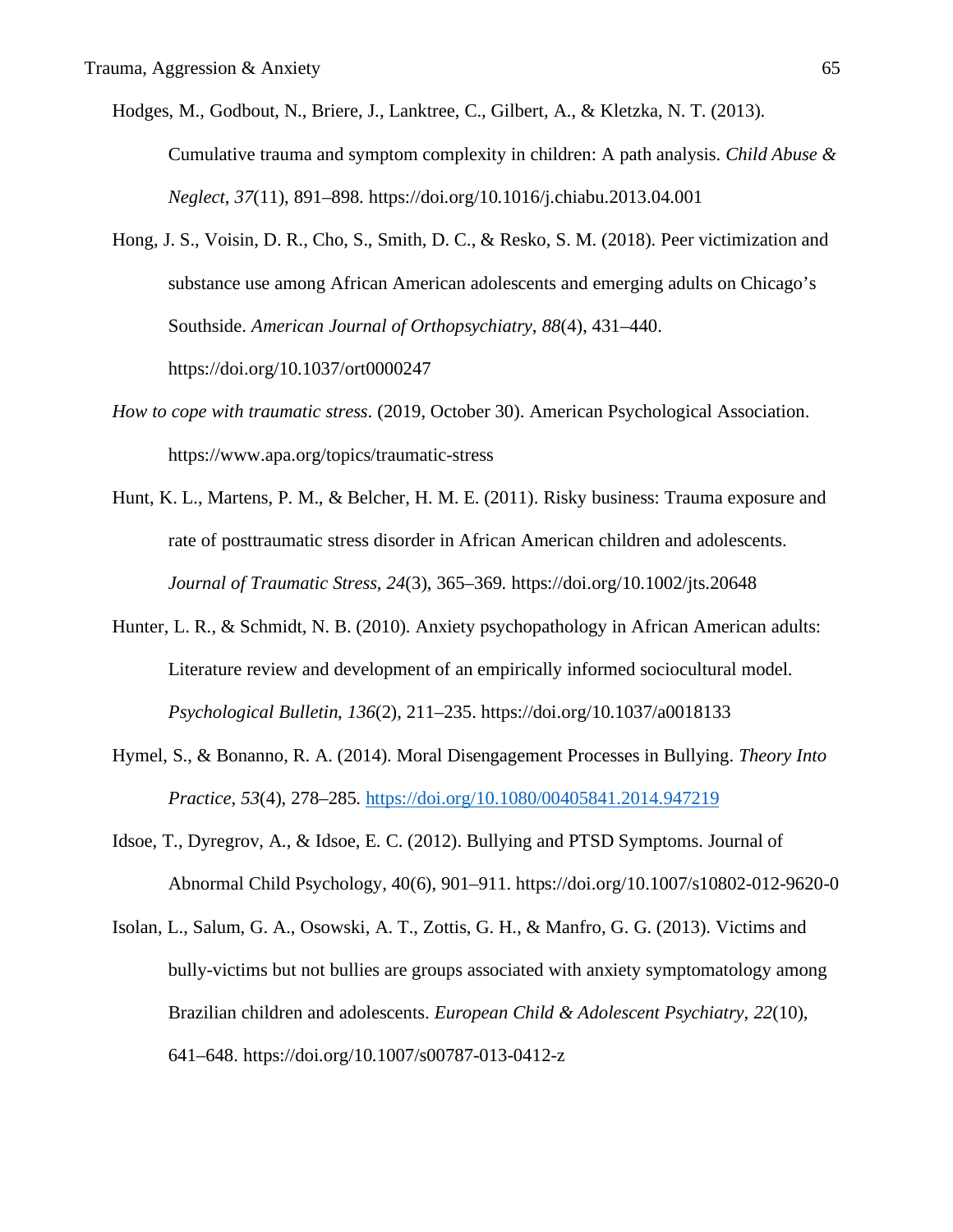- Jansen, P. W., Verlinden, M., Berkel, A. D. V., Mieloo, C., van der Ende, J., Veenstra, R., Verhulst, F. C., Jansen, W., & Tiemeier, H. (2012). Prevalence of bullying and victimization among children in early elementary school: Do family and school neighbourhood socioeconomic status matter? *BMC Public Health*, *12*(1), 494. https://doi.org/10.1186/1471-2458-12-494
- Janssen, I., Craig, W. M., Boyce, W. F., & Pickett, W. (2004). Associations Between Overweight and Obesity With Bullying Behaviors in School-Aged Children. *PEDIATRICS*, *113*(5), 1187–1194. https://doi.org/10.1542/peds.113.5.1187
- Jutel, A. G. (2011). Putting a name to it: Diagnosis in contemporary society. Baltimore, MD: Johns Hopkins University Press.
- Kashani, J. H., Deuser, W., & Reid, J. C. (1991). Aggression and Anxiety: A New Look at an Old Notion. *Journal of the American Academy of Child & Adolescent Psychiatry*, *30*(2), 218–223. https://doi.org/10.1097/00004583-199103000-00009
- Kaufamn, J., & Henrich, C. C. (2000). WAIMH Handbook of Infant Mental Health, Vol. 2: Early Intervention, Evaluation, and Assessment (Volume 2). In *Exposure to violence and early childhood trauma* (Volume 2 ed., pp. 195–207). Wiley.
- Kim, Y. S., Leventhal, B. L., Koh, Y.-J., Hubbard, A., & Boyce, W. T. (2006). School Bullying and Youth Violence. *Archives of General Psychiatry*, *63*(9), 1035. https://doi.org/10.1001/archpsyc.63.9.1035
- Konold, T., Cornell, D., Shukla, K., & Huang, F. (2016). Racial/Ethnic Differences in Perceptions of School Climate and Its Association with Student Engagement and Peer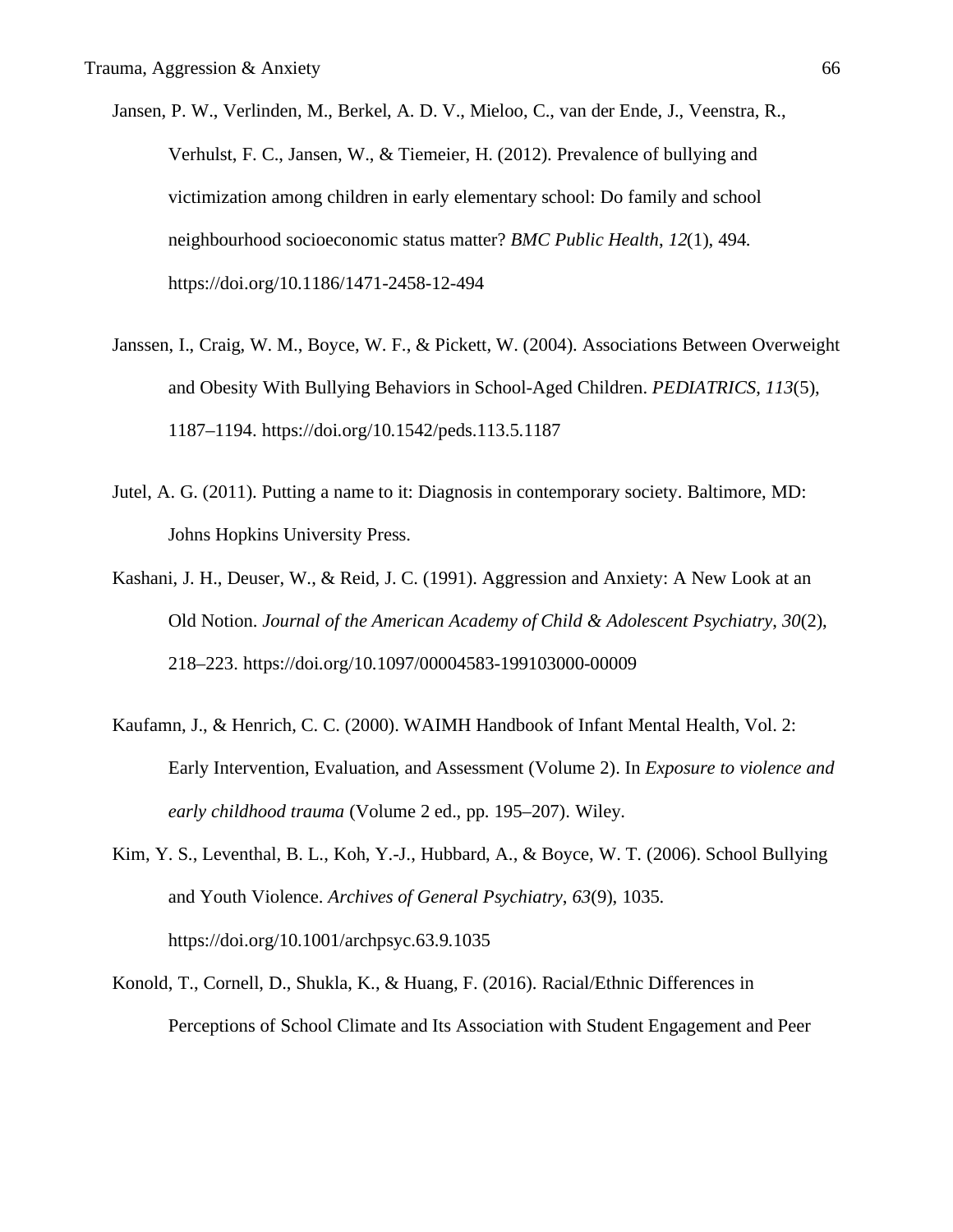Aggression. *Journal of Youth and Adolescence*, *46*(6), 1289–1303. https://doi.org/10.1007/s10964-016-0576-1

- Kramer-Kuhn, A. M., & Farrell, A. D. (2016). The Promotive and Protective Effects of Family Factors in the Context of Peer and Community Risks for Aggression. *Journal of Youth and Adolescence*, *45*(4), 793–811. https://doi.org/10.1007/s10964-016-0438-x
- Kuo, F. E., & Sullivan, W. C. (2001). Aggression and Violence in the Inner City. *Environment and Behavior*, *33*(4), 543–571. https://doi.org/10.1177/00139160121973124
- Lam, D. O. B., & Liu, A. W. H. (2006). The Path through Bullying—A Process Model from the Inside Story of Bullies in Hong Kong Secondary Schools. *Child and Adolescent Social Work Journal*, *24*(1), 53–75. https://doi.org/10.1007/s10560-006-0058-5
- Lambert, S. F., Cooley, M. R., Campbell, K. D. M., Benoit, M. Z., & Stansbury, R. (2004). Assessing Anxiety Sensitivity in Inner-City African American Children: Psychometric Properties of the Childhood Anxiety Sensitivity Index. *Journal of Clinical Child & Adolescent Psychology*, *33*(2), 248–259. https://doi.org/10.1207/s15374424jccp3302\_5
- Leschied, A. W., Cummings, A. L., Van Brunschot, M., Cunningham, A., & Saunders, A. (2001). Aggression in adolescent girls: Implications for policy, prevention, and treatment. *Canadian Psychology/Psychologie Canadienne*, *42*(3), 200–215. https://doi.org/10.1037/h0086892
- Levine, D. S., Taylor, R. J., Nguyen, A. W., Chatters, L. M., & Himle, J. A. (2015). Family and friendship informal support networks and social anxiety disorder among African Americans and Black Caribbeans. *Social Psychiatry and Psychiatric Epidemiology*, *50*(7), 1121–1133. https://doi.org/10.1007/s00127-015-1023-4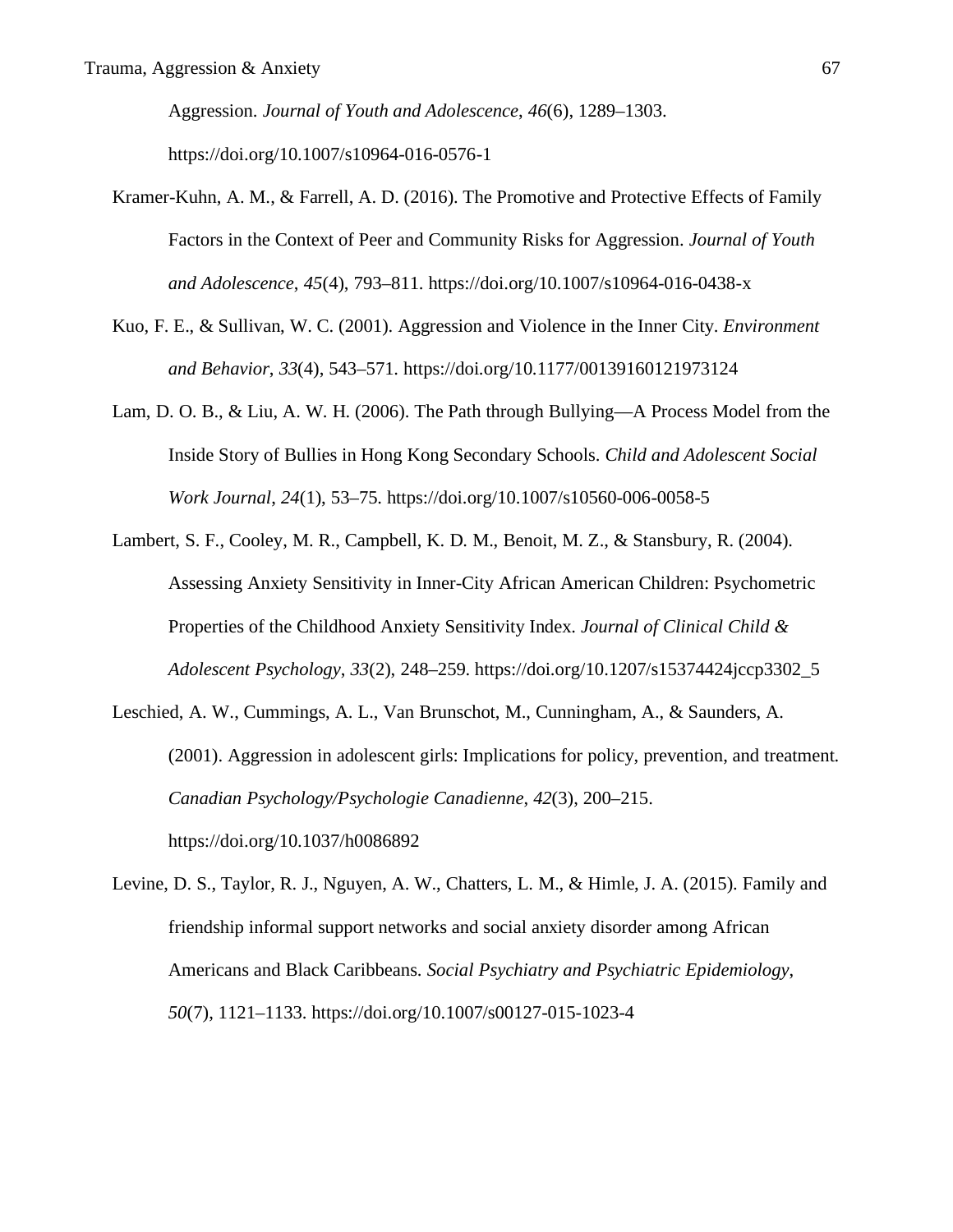- Lewinsohn, P. M., Gotlib, I. H., Lewinsohn, M., Seeley, J. R., & Allen, N. B. (1998). Gender differences in anxiety disorders and anxiety symptoms in adolescents. *Journal of Abnormal Psychology*, *107*(1), 109–117. https://doi.org/10.1037/0021-843x.107.1.109
- Linares, L. O. (2004). Social Connection to Neighbors, Multiple Victimization, and Current Health Among Women Residing in High Crime Neighborhoods. *Journal of Family Violence*, *19*(6), 347–358. https://doi.org/10.1007/s10896-004-0680-y
- Lincoln, K. D., Taylor, R. J., Bullard, K. M. K., Chatters, L. M., Woodward, A. T., Himle, J. A., & Jackson, J. S. (2010). Emotional support, negative interaction and DSM IV lifetime disorders among older African Americans: findings from the national survey of American life (NSAL). *International Journal of Geriatric Psychiatry*, n/a.

https://doi.org/10.1002/gps.2383

- Lindberg, L., Hagman, E., Danielsson, P., Marcus, C., & Persson, M. (2020). Anxiety and depression in children and adolescents with obesity: a nationwide study in Sweden. *BMC Medicine*, *18*(1), n.a. https://doi.org/10.1186/s12916-020-1498-z
- Liu, J. (2004). CONCEPT ANALYSIS: AGGRESSION. *Issues in Mental Health Nursing*, *25*(7), 693–714. https://doi.org/10.1080/01612840490486755
- Luke, K. P. (2008). Are Girls Really Becoming More Violent? A Critical Analysis. *Affilia*, *23*(1), 38–50. https://doi.org/10.1177/0886109907310461
- Luxenberg, H., Limber, S., & Olweus, D. (2014). *Bullying in U.S. Schools*. Hazelden Foundation. http://newsstand.clemson.edu/wpcontent/uploads/2014/10/OBPPbullyingtrends\_2014\_final2.pdf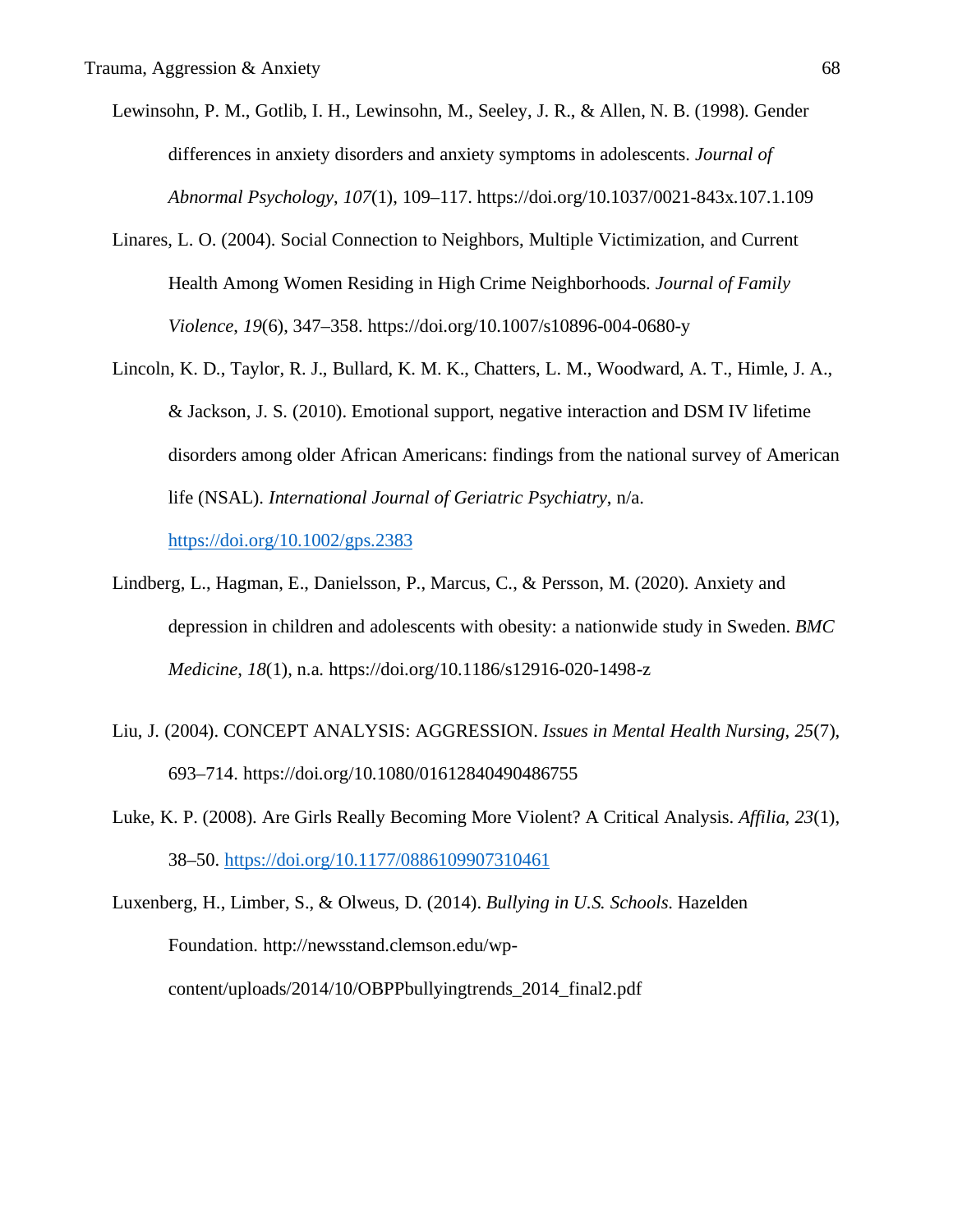- Marsee, M. A., & Frick, P. J. (2007). Exploring the Cognitive and Emotional Correlates to Proactive and Reactive Aggression in a Sample of Detained Girls. *Journal of Abnormal Child Psychology*, *35*(6), 969–981. https://doi.org/10.1007/s10802-007-9147-y
- Marshall, A. D. (2016). Developmental Timing of Trauma Exposure Relative to Puberty and the Nature of Psychopathology Among Adolescent Girls. *Journal of the American Academy of Child & Adolescent Psychiatry*, *55*(1), 25-32.e1. https://doi.org/10.1016/j.jaac.2015.10.004
- Martinez-Herves, M., Kramer, T., & Hickey, N. (2014). EPA-0731 How parenting style influences ict use and cyberbullying in a sample of secondary students in the UK. *European Psychiatry*, *29*, 1. https://doi.org/10.1016/s0924-9338(14)78083-6
- Masi, G., Millepiedi, S., Mucci, M., Poli, P., Bertini, N., & Milantoni, L. (2004). Generalized Anxiety Disorder in Referred Children and Adolescents. *Journal of the American Academy of Child & Adolescent Psychiatry*, *43*(6), 752–760. https://doi.org/10.1097/01.chi.0000121065.29744.d3
- McKay, M. M., Lynn, C. J., & Bannon, W. M. (2005). Understanding Inner City Child Mental Health Need and Trauma Exposure: Implications for Preparing Urban Service Providers. *American Journal of Orthopsychiatry*, *75*(2), 201–210. https://doi.org/10.1037/0002- 9432.75.2.201
- Meiser-Stedman, R. (2002). Clinical Child and Family Psychology Review. *Clinical Child and Family Psychology Review*, *5*(4), 217–232. https://doi.org/10.1023/a:1020982122107
- Miller, A. B., Esposito-Smythers, C., & Leichtweis, R. N. (2015). Role of Social Support in Adolescent Suicidal Ideation and Suicide Attempts. *Journal of Adolescent Health*, *56*(3), 286–292. https://doi.org/10.1016/j.jadohealth.2014.10.265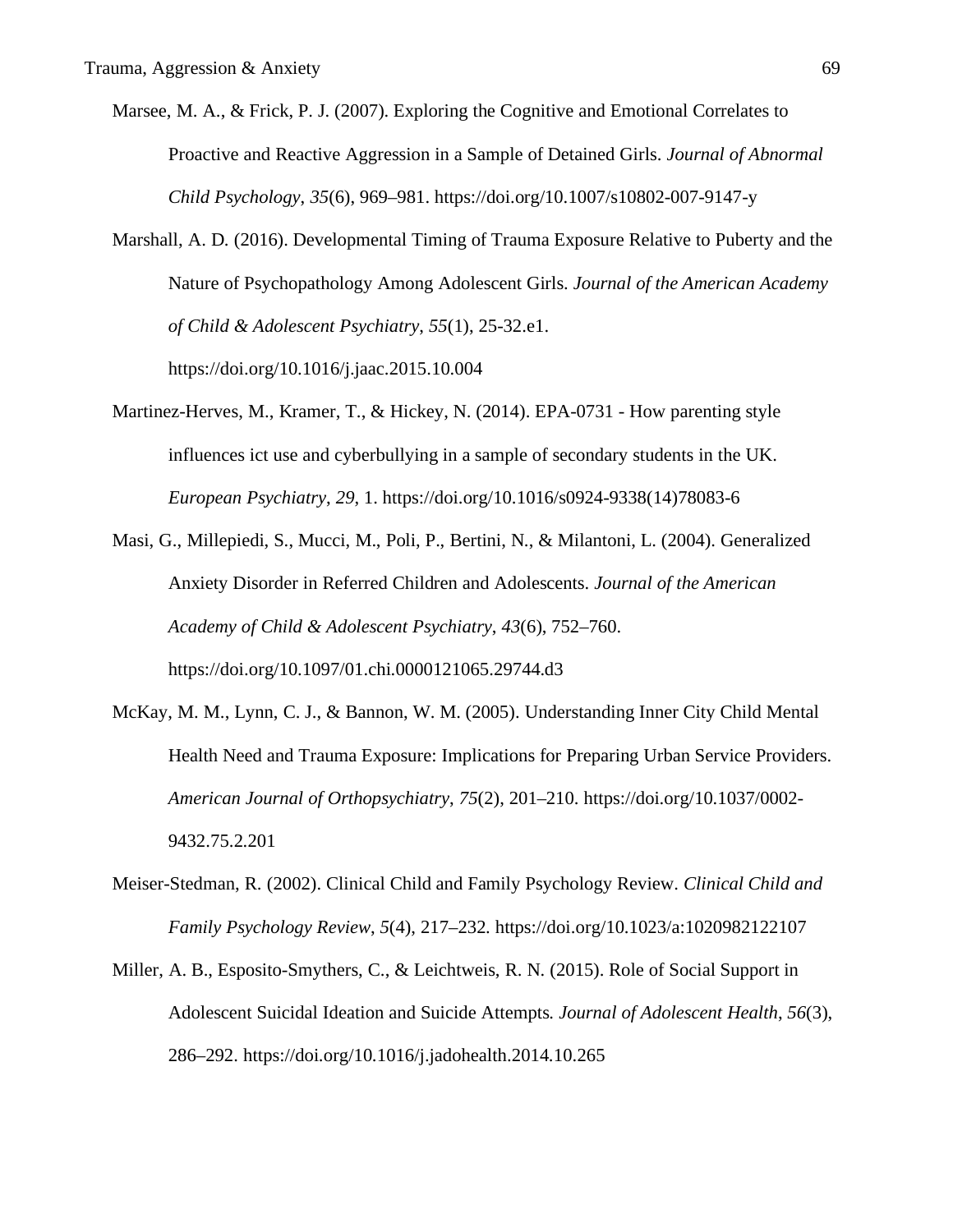- Mrug, S., Elliott, M. N., Davies, S., Tortolero, S. R., Cuccaro, P., & Schuster, M. A. (2013). Early Puberty, Negative Peer Influence, and Problem Behaviors in Adolescent Girls. *Pediatrics*, *133*(1), 7–14. https://doi.org/10.1542/peds.2013-0628
- Muris, P., Simon, E., Lijphart, H., Bos, A., Hale, W., & Schmeitz, K. (2016). The Youth Anxiety Measure for DSM-5 (YAM-5): Development and First Psychometric Evidence of a New Scale for Assessing Anxiety Disorders Symptoms of Children and Adolescents. *Child Psychiatry & Human Development*, *48*(1), 1–17. https://doi.org/10.1007/s10578-016- 0648-1
- *(MWES) My Worst Experience Scale*. (2002). WPS. https://www.wpspublish.com/mwes-myworst-experience-scale
- Nielsen, M. B., Tangen, T., Idsoe, T., Matthiesen, S. B., & Magerøy, N. (2015). Post-traumatic stress disorder as a consequence of bullying at work and at school. A literature review and meta-analysis. *Aggression and Violent Behavior*, *21*, 17–24. https://doi.org/10.1016/j.avb.2015.01.001
- *NIMH » Post-Traumatic Stress Disorder*. (2019). National Institute of Mental Health. https://www.nimh.nih.gov/health/topics/post-traumatic-stress-disorderptsd/index.shtml#:%7E:text=Traumatic%20Stress%20Disorder- ,Overview,danger%20or%20to%20avoid%20it.
- Obrdalji, E., Sesar, K., santic, Z., Klaric, M., sesar, I., & Rumbodlt, M. (2013). Trauma Symptoms in Pupils Involved in School Bullying - A Cross Sectional Study Conducted in Mostar, Bosnia and Herzegovina. *Collegium Antropologicum*, *37*(1), 6–11. https://www.researchgate.net/publication/236931130\_Trauma\_Symptoms\_in\_Pupils\_Inv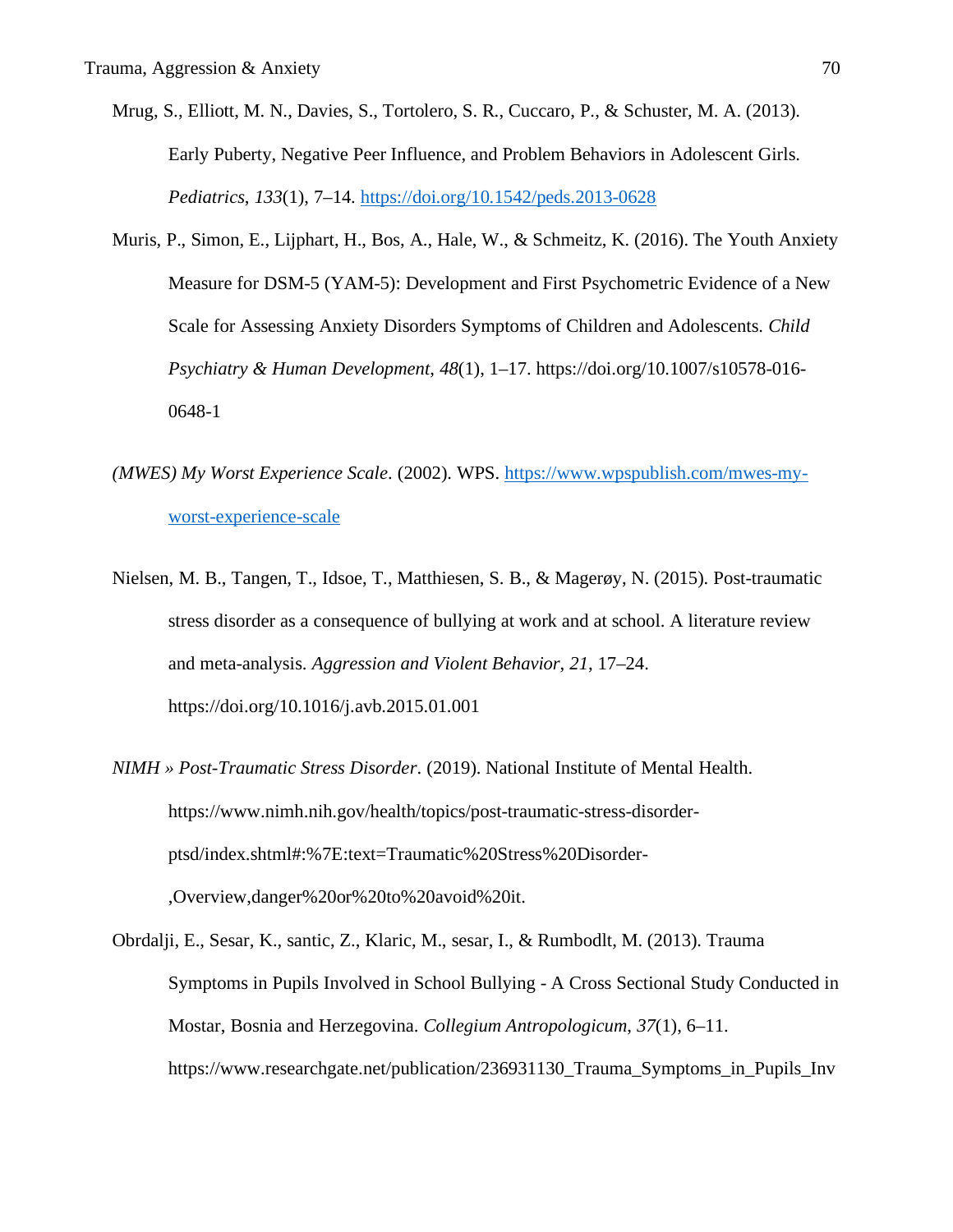olved\_in\_School\_Bullying\_-

\_A\_Cross\_Sectional\_Study\_Conducted\_in\_Mostar\_Bosnia\_and\_Herzegovina

- Ogden, C. L. (2010). Prevalence of High Body Mass Index in US Children and Adolescents, 2007-2008. *JAMA*, *303*(3), 242. https://doi.org/10.1001/jama.2009.2012
- Ogle, C. M., Rubin, D. C., Berntsen, D., & Siegler, I. C. (2013). The Frequency and Impact of Exposure to Potentially Traumatic Events Over the Life Course. *Clinical Psychological Science*, *1*(4), 426–434. https://doi.org/10.1177/2167702613485076
- Ogle, C. M., Rubin, D. C., & Siegler, I. C. (2013). Cumulative exposure to traumatic events in older adults. *Aging & Mental Health*, *18*(3), 316–325. https://doi.org/10.1080/13607863.2013.832730
- Pachter, L. M., Auinger, P., Palmer, R., & Weitzman, M. (2006). Do Parenting and the Home Environment, Maternal Depression, Neighborhood, and Chronic Poverty Affect Child Behavioral Problems Differently in Different Racial-Ethnic Groups? *PEDIATRICS*, *117*(4), 1329–1338. https://doi.org/10.1542/peds.2005-1784
- Paulus, F. W., Backes, A., Sander, C. S., Weber, M., & von Gontard, A. (2014). Anxiety Disorders and Behavioral Inhibition in Preschool Children: A Population-Based Study. *Child Psychiatry & Human Development*, *46*(1), 150–157. https://doi.org/10.1007/s10578-014-0460-8

Pérez Benítez, C. I., Sibrava, N. J., Kohn-Wood, L., Bjornsson, A. S., Zlotnick, C., Weisberg, R., & Keller, M. B. (2014). Posttraumatic stress disorder in African Americans: A two year follow-up study. *Psychiatry Research*, *220*(1–2), 376–383. https://doi.org/10.1016/j.psychres.2014.07.020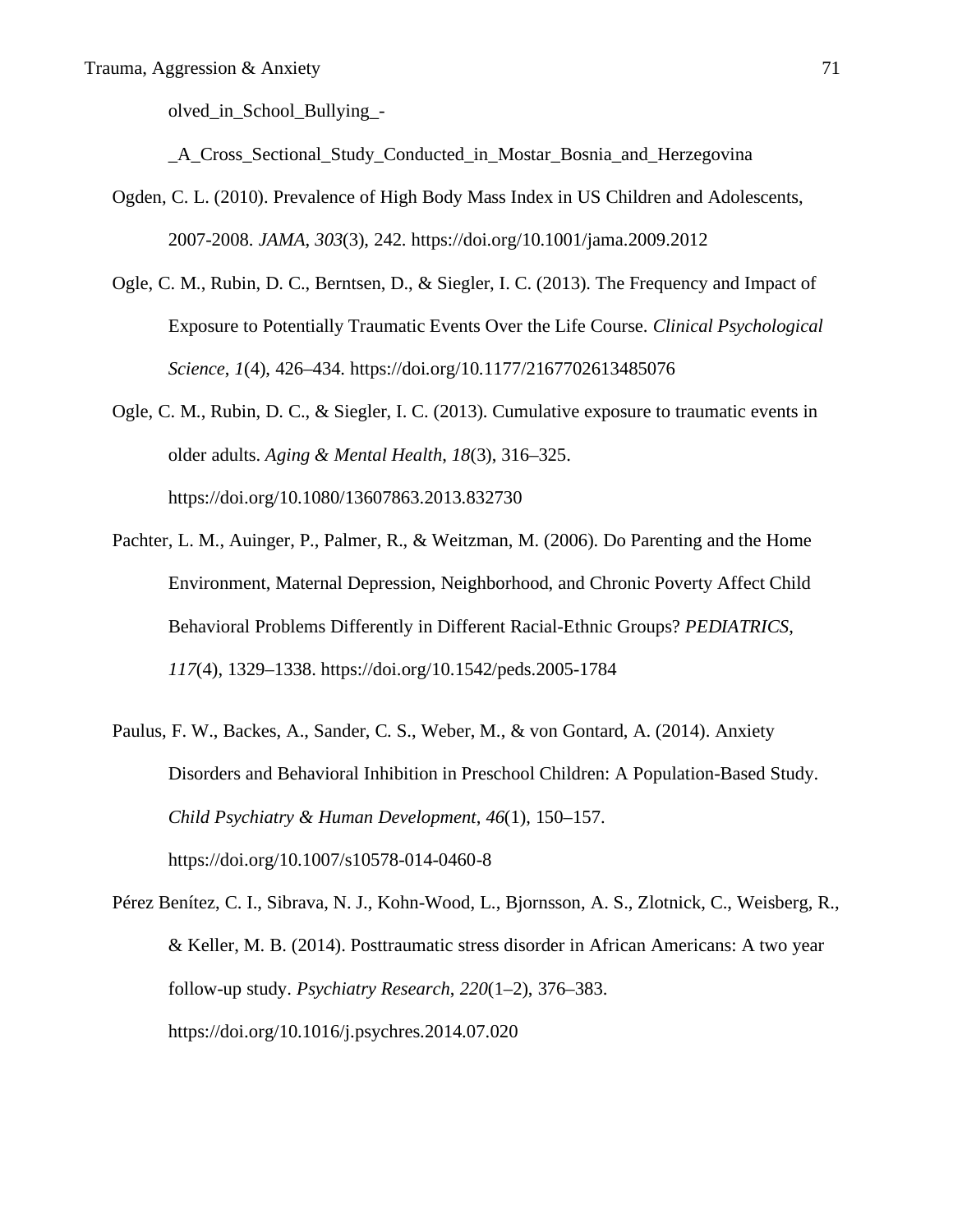- PhD, M. C. E., PhD, P. D. T., PhD, S. C. B., Cummings, M. E., Davies, P. T., & Campbell, S. B. (2002). *Developmental Psychopathology and Family Process: Theory, Research, and Clinical Implications* (1st ed.). The Guilford Press.
- Pine, D. S., & Cohen, J. A. (2002). Trauma in children and adolescents: risk and treatment of psychiatric sequelae. *Biological Psychiatry*, *51*(7), 519–531. https://doi.org/10.1016/s0006-3223(01)01352-x
- Plexousakis, S. S., Kourkoutas, E., Giovazolias, T., Chatira, K., & Nikolopoulos, D. (2019). School Bullying and Post-traumatic Stress Disorder Symptoms: The Role of Parental Bonding. *Frontiers in Public Health*, *7*, 75. https://doi.org/10.3389/fpubh.2019.00075

*POVERTY FACTS The Population of Poverty USA*. (2018). Poverty USA.

https://www.povertyusa.org/facts

- Puhl, R. M., & King, K. M. (2013). Weight discrimination and bullying. *Best Practice & Research Clinical Endocrinology & Metabolism*, *27*(2), 117–127. https://doi.org/10.1016/j.beem.2012.12.002
- Reynolds, C. R., & Paget, K. D. (1981). Factor analysis of the Revised Children's Manifest Anxiety Scale for Blacks, Whites, males, and females with a national normative sample. *Journal of Consulting and Clinical Psychology*, *49*(3), 352–359. https://doi.org/10.1037/0022-006x.49.3.352
- Reynolds, R. C. R. (2000). *RCMAS-2: Revised Children's Manifest Anxiety Scale (Manual)*. Western Psychological Services.
- Rigby, K. (2013). Bullying in schools and its relation to parenting and family life. *Family Matters*, *92*, 61–67.

https://search.informit.com.au/documentSummary;dn=442237495856995;res=IELHSS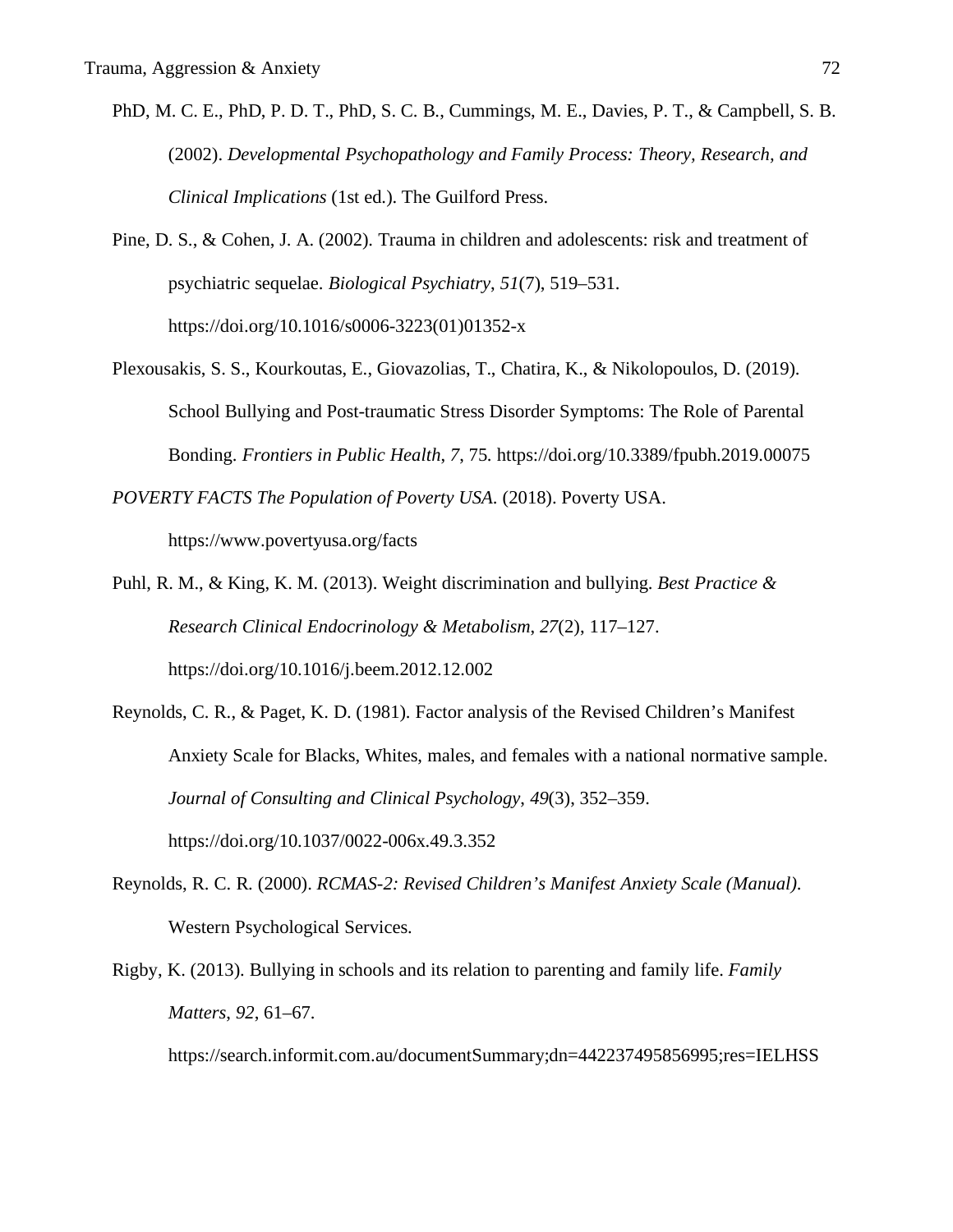- Ritchie, H., & Roser, M. (2018, January 20). *Mental Health*. Our World in Data. https://ourworldindata.org/mental-health
- Roberts, R. E., & Duong, H. T. (2016). Do Anxiety Disorders Play a Role in Adolescent Obesity? *Annals of Behavioral Medicine*, *50*(4), 613–621. https://doi.org/10.1007/s12160-016-9786-8
- Ryan, J., Chaudieu, I., Ancelin, M.-L., & Saffery, R. (2016). Biological underpinnings of trauma and post-traumatic stress disorder: focusing on genetics and epigenetics. *Epigenomics*, *8*(11), 1553–1569. https://doi.org/10.2217/epi-2016-0083
- Sawyer, A. L., Bradshaw, C. P., & O'Brennan, L. M. (2008a). Examining Ethnic, Gender, and Developmental Differences in the Way Children Report Being a Victim of "Bullying" on Self-Report Measures. *Journal of Adolescent Health*, *43*(2), 106–114. https://doi.org/10.1016/j.jadohealth.2007.12.011
- Scarr, S., & McCartney, K. (1983). How People Make Their Own Environments: A Theory of Genotype --> Environment Effects. *Child Development*, *54*(2), 424. https://doi.org/10.2307/1129703
- Scholte, R. H. J., Engels, R. C. M. E., Overbeek, G., de Kemp, R. A. T., & Haselager, G. J. T. (2007). Stability in Bullying and Victimization and its Association with Social Adjustment in Childhood and Adolescence. *Journal of Abnormal Child Psychology*, *35*(2), 217–228. https://doi.org/10.1007/s10802-006-9074-3
- Schwartz, D., Proctor, L. J., & Chien, D. H. (2001). The aggressive victim of bullying: Emotional and behavioral dysregulation as a pathway to victimization by peers. In J. Juvonen & S. Graham (Eds.), *Peer harassment in school: The plight of the vulnerable and victimized* (p. 147–174). The Guilford Press.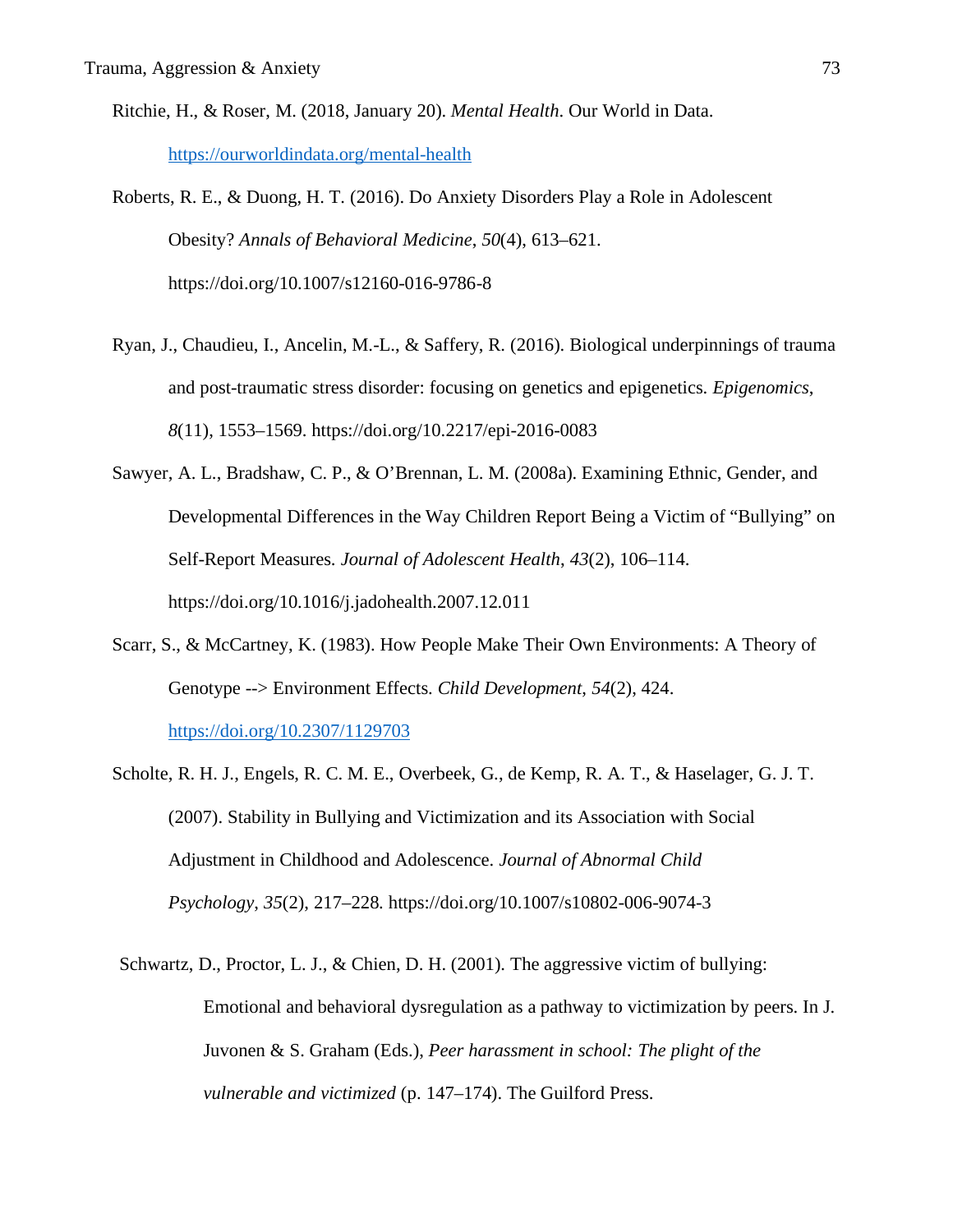- Seligman, L. D., Ollendick, T. H., Langley, A. K., & Baldacci, H. B. (2004). The Utility of Measures of Child and Adolescent Anxiety: A Meta-Analytic Review of the Revised Children's Manifest Anxiety Scale, the State–Trait Anxiety Inventory for Children, and the Child Behavior Checklist. *Journal of Clinical Child & Adolescent Psychology*, *33*(3), 557–565. https://doi.org/10.1207/s15374424jccp3303\_13
- Seth, P., Jackson, J. M., DiClemente, R. J., & Fasula, A. M. (2017). Community trauma as a predictor of sexual risk, marijuana use, and psychosocial outcomes among detained African-American female adolescents. *Vulnerable Children and Youth Studies*, *12*(4), 353–359. https://doi.org/10.1080/17450128.2017.1325547
- Shaikh, M. (2013). Bullying victimization among school-attending adolescents in Pakistan. *J Pak Med Assoc .*, 1202–1203. https://pubmed.ncbi.nlm.nih.gov/24601209/
- Shireen, F., janapana, H., rehmattallah, S., temuri, H., & azim, F. (2014). Trauma experience of youngsters and Teens: A key issue in suicidal behavior among victims of bullying? *Pakistan Journal of Medical Sciences*, *30*(1), 206–2010. https://doi.org/10.12669/pjms.301.4072
- Sibrava, N. J., Beard, C., Bjornsson, A. S., Moitra, E., Weisberg, R. B., & Keller, M. B. (2013). Two-year course of generalized anxiety disorder, social anxiety disorder, and panic disorder in a longitudinal sample of African American adults. *Journal of Consulting and Clinical Psychology*, *81*(6), 1052–1062. https://doi.org/10.1037/a0034382
- Sibrava, N. J., Bjornsson, A. S., Pérez Benítez, A. C. I., Moitra, E., Weisberg, R. B., & Keller, M. B. (2019). Posttraumatic stress disorder in African American and Latinx adults: Clinical course and the role of racial and ethnic discrimination. *American Psychologist*, *74*(1), 101–116. https://doi.org/10.1037/amp0000339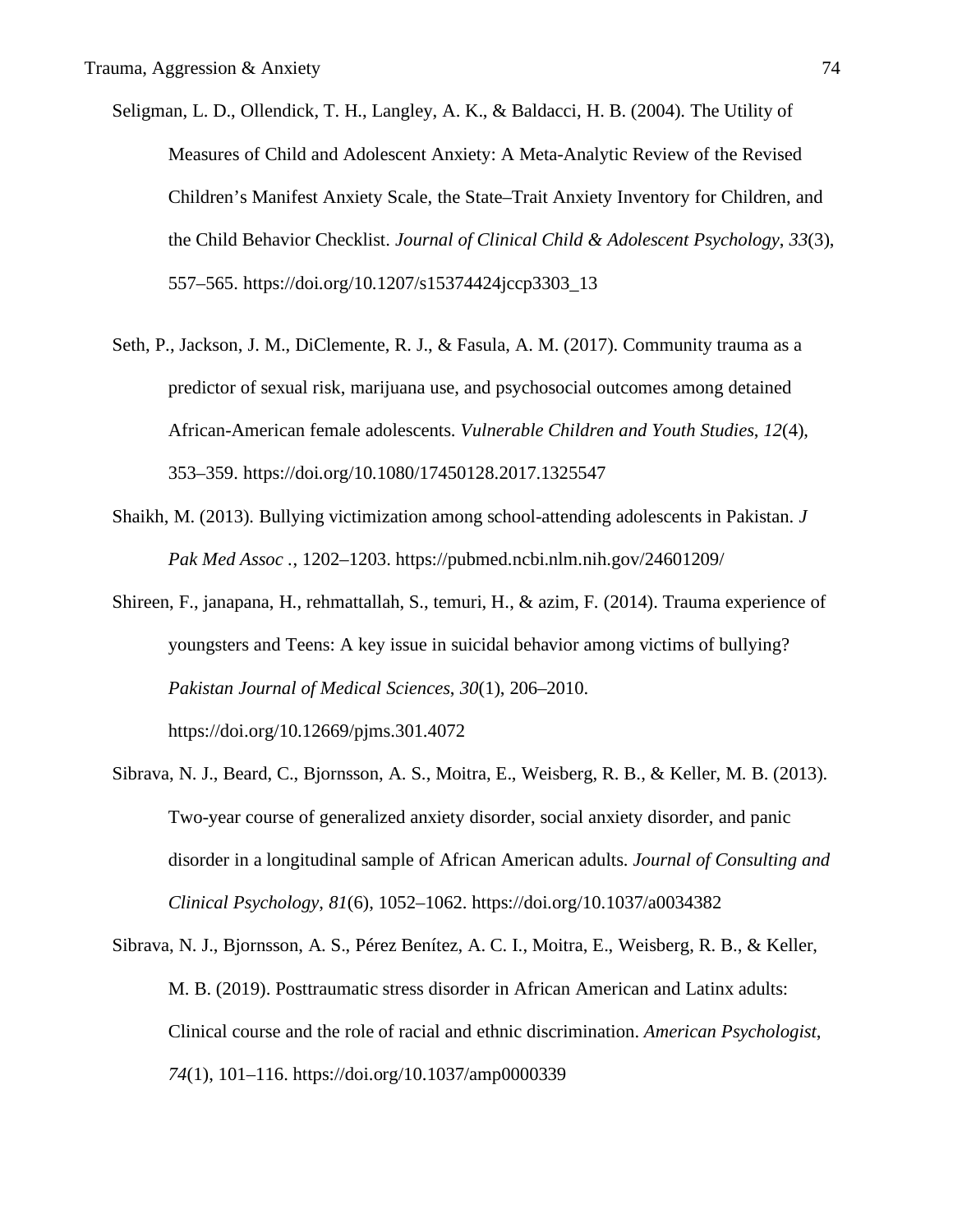- Smith, D. T., Mouzon, D. M., & Elliott, M. (2016). Reviewing the Assumptions About Men's Mental Health: An Exploration of the Gender Binary. *American Journal of Men's Health*, *12*(1), 78–89. https://doi.org/10.1177/1557988316630953
- Solberg, M. E., & Olweus, D. (2003). Prevalence estimation of school bullying with the Olweus Bully/Victim Questionnaire. *Aggressive Behavior*, *29*(3), 239–268. https://doi.org/10.1002/ab.10047
- Soto, J. A., Dawson-Andoh, N. A., & BeLue, R. (2011). The relationship between perceived discrimination and Generalized Anxiety Disorder among African Americans, Afro Caribbeans, and non-Hispanic Whites. *Journal of Anxiety Disorders*, *25*(2), 258–265. https://doi.org/10.1016/j.janxdis.2010.09.011
- Spitzer, R. L., Kroenke, K., Williams, J. B. W., & Löwe, B. (2006). A Brief Measure for Assessing Generalized Anxiety Disorder. *Archives of Internal Medicine*, *166*(10), 1092. https://doi.org/10.1001/archinte.166.10.1092
- Stallard, P., Velleman, R., Langsford, J., & Baldwin, S. (2001). Coping and psychological distress in children involved in road traffic accidents. *British Journal of Clinical Psychology*, *40*(2), 197–208. https://doi.org/10.1348/014466501163643
- Storr, C. L., Ialongo, N. S., Anthony, J. C., & Breslau, N. (2007). Childhood Antecedents of Exposure to Traumatic Events and Posttraumatic Stress Disorder. *American Journal of Psychiatry*, *164*(1), 119–125. https://doi.org/10.1176/ajp.2007.164.1.119
- Swearer, S. M., & Hymel, S. (2015). Understanding the psychology of bullying: Moving toward a social-ecological diathesis–stress model. *American Psychologist*, *70*(4), 344–353. https://doi.org/10.1037/a0038929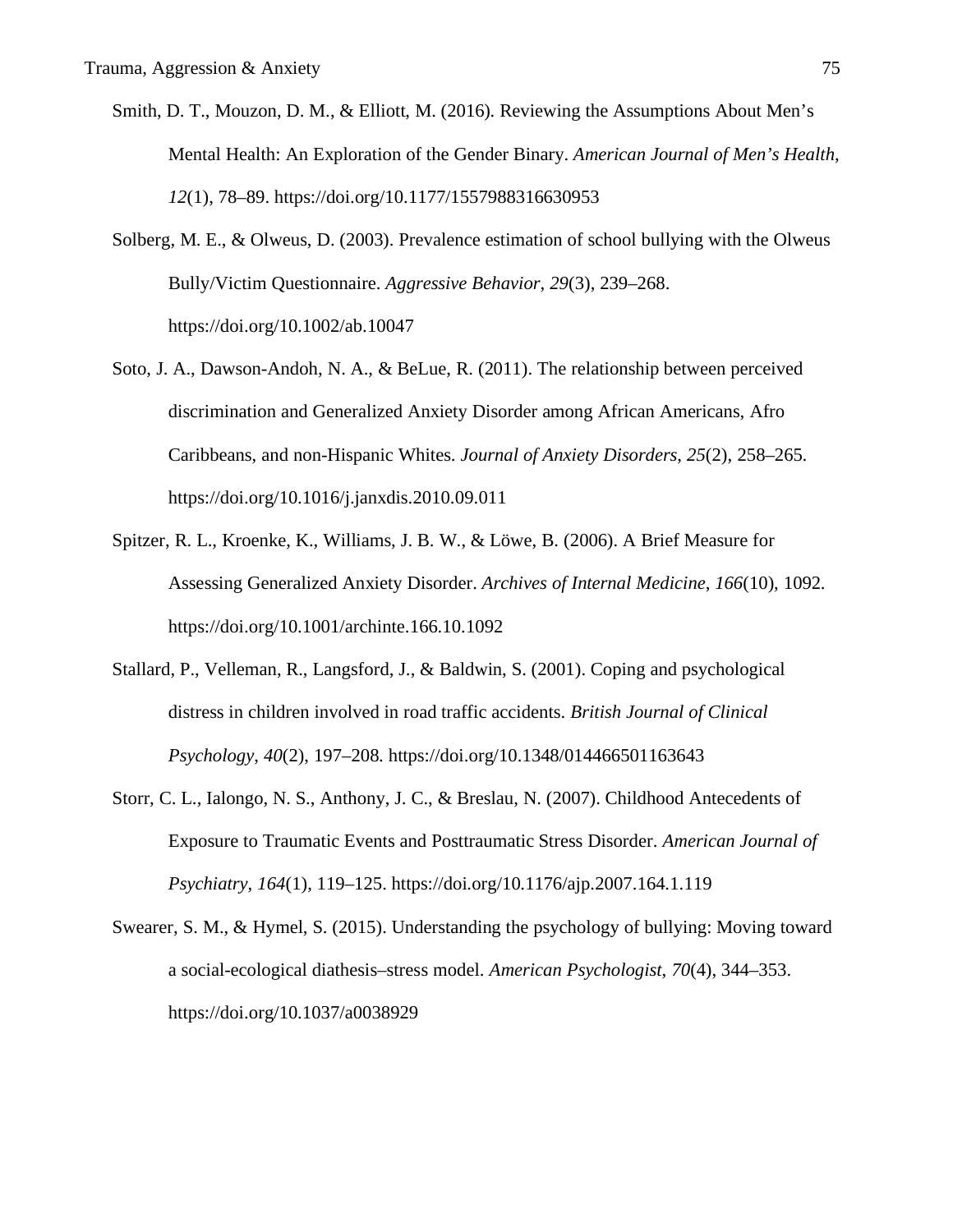- Swearer, S. M., Song, S. Y., Cary, P. T., Eagle, J. W., & Mickelson, W. T. (2001). Psychosocial Correlates in Bullying and Victimization. *Journal of Emotional Abuse*, *2*(2–3), 95–121. https://doi.org/10.1300/j135v02n02\_07
- Tillfors, M., Persson, S., Willén, M., & Burk, W. J. (2012). Prospective links between social anxiety and adolescent peer relations. *Journal of Adolescence*, *35*(5), 1255–1263. https://doi.org/10.1016/j.adolescence.2012.04.008
- Turner, Heather A.; Finkelhor, David; Shattuck, Anne; Hamby, Sherry; Mitchell, Kimberly (2015). *Beyond bullying: Aggravating elements of peer victimization episodes.. School Psychology Quarterly, 30(3), 366–384.* doi:10.1037/spq0000058
- Tso, M. K., Rowland, B., Toumbourou, J. W., & Guadagno, B. L. (2017). Overweight or obesity associations with physical aggression in children and adolescents. *International Journal of Behavioral Development*, *42*(1), 116–131. https://doi.org/10.1177/0165025417690265
- U.S. Department of Health and Human Services, Substance Abuse and Mental Health Services Administration, Center for Substance Abuse Treatment. (2014). Trauma-informed care in behavioral health services. Rockville, MD.
- *VA.gov | Veterans Affairs*. (2018). Veterans Association. https://www.ptsd.va.gov/understand/common/common\_adults.asp
- Van den Berg, P., Neumark-Sztainer, D., Eisenberg, M. E., & Haines, J. (2008). Racial/Ethnic Differences in Weight-related Teasing in Adolescents. *Obesity*, *16*(S2), S3–S10. https://doi.org/10.1038/oby.2008.445
- Verlinden, M., Veenstra, R., Ghassabian, A., Jansen, P. W., Hofman, A., Jaddoe, V. W. V., Verhulst, F. C., & Tiemeier, H. (2013). Executive Functioning and Non-Verbal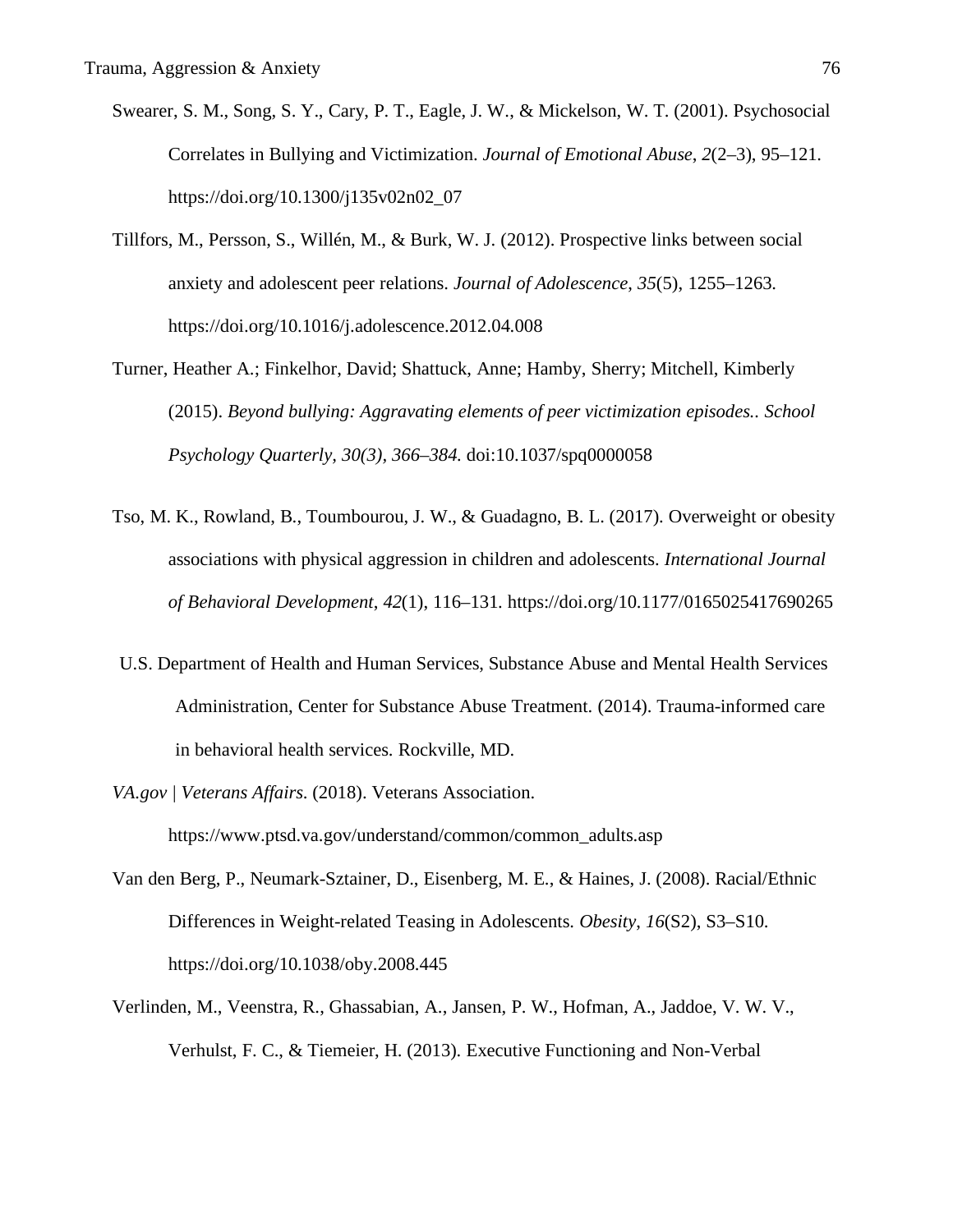Intelligence as Predictors of Bullying in Early Elementary School. *Journal of Abnormal Child Psychology*, *42*(6), 953–966. https://doi.org/10.1007/s10802-013-9832-y

Vidourek, R. A., King, K. A., & Merianos, A. L. (2016). School bullying and student trauma: Fear and avoidance associated with victimization. *Journal of Prevention & Intervention in the Community*, *44*(2), 121–129. https://doi.org/10.1080/10852352.2016.1132869

Vine, M., Stoep, A. V., Bell, J., Rhew, I. C., Gudmundsen, G., & McCauley, E. (2012). ASSOCIATIONS BETWEEN HOUSEHOLD AND NEIGHBORHOOD INCOME AND ANXIETY SYMPTOMS IN YOUNG ADOLESCENTS. *Depression and Anxiety*, *29*(9), 824–832. https://doi.org/10.1002/da.21948

Voisin, D. R., Bird, J. D. P., Hardestry, M., & Cheng Shi Shiu. (2010). African American Adolescents Living and Coping With Community Violence on Chicago's Southside. *Journal of Interpersonal Violence*, *26*(12), 2483–2498. https://doi.org/10.1177/0886260510383029

- Waasdorp, T. E., & Bradshaw, C. P. (2009a). Child and Parent Perceptions of Relational Aggression Within Urban Predominantly African American Children's Friendships: Examining Patterns of Concordance. *Journal of Child and Family Studies*, *18*(6), 731– 745. https://doi.org/10.1007/s10826-009-9279-5
- Weaver, I. (2020). *Epigenetics in Psychology*. Noba. https://nobaproject.com/modules/epigenetics-in-psychology
- Wen, M., Zhang, X., Harris, C. D., Holt, J. B., & Croft, J. B. (2013). Spatial Disparities in the Distribution of Parks and Green Spaces in the USA. *Annals of Behavioral Medicine*, *45*(S1), 18–27. https://doi.org/10.1007/s12160-012-9426-x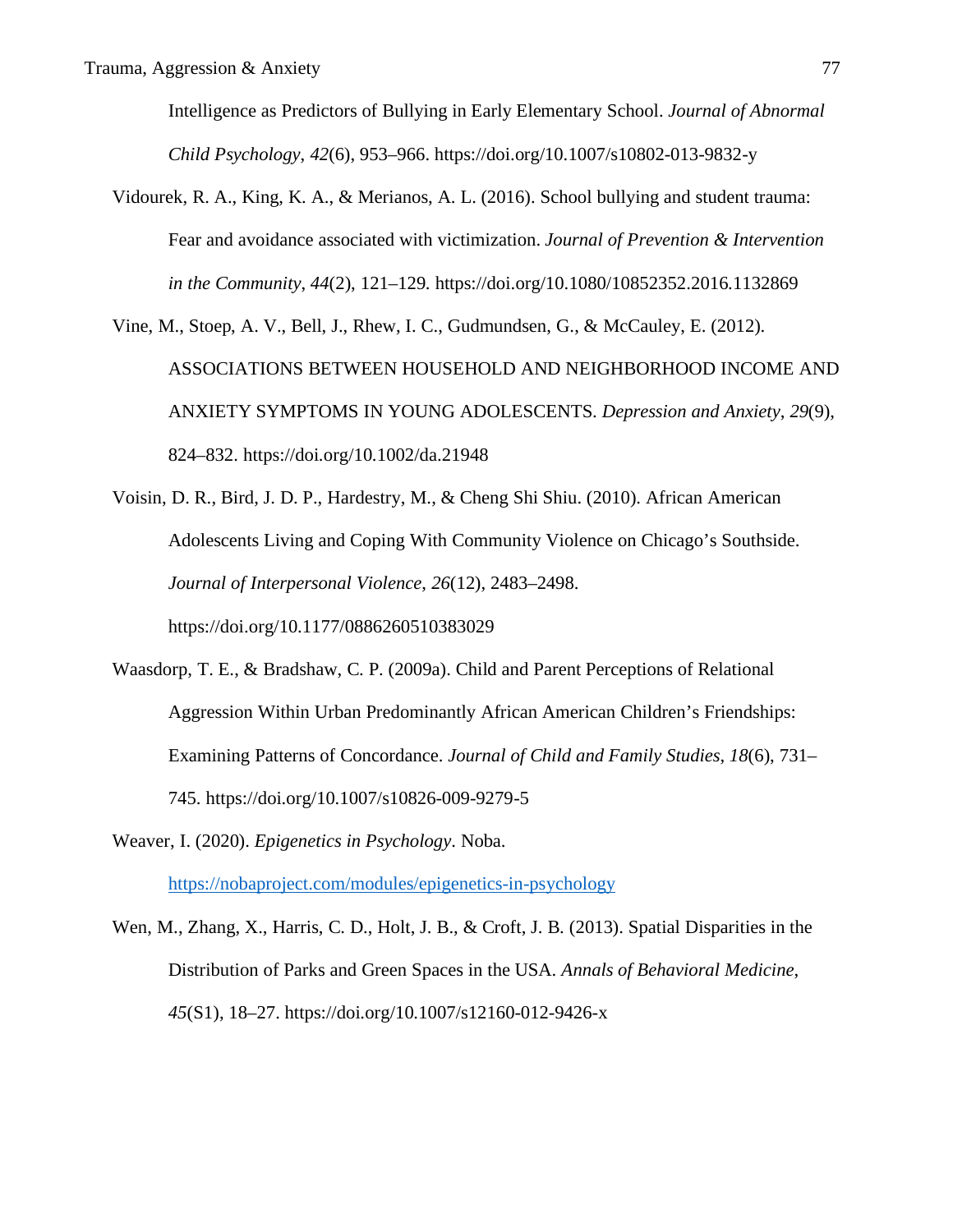- Williams, M. T., Kanter, J. W., & Ching, T. H. W. (2017). Anxiety, Stress, and Trauma Symptoms in African Americans: Negative Affectivity Does Not Explain the Relationship between Microaggressions and Psychopathology. *Journal of Racial and Ethnic Health Disparities*, *5*(5), 919–927. https://doi.org/10.1007/s40615-017-0440-3
- Williams, M. T., Chapman, L. K., Wong, J., & Turkheimer, E. (2012). The role of ethnic identity in symptoms of anxiety and depression in African Americans. Psychiatry Research, 199(1), 31–36. https://doi.org/10.1016/j.psychres.2012.03.049
- Wolke, D., Copeland, W. E., Angold, A., & Costello, E. J. (2013). Impact of Bullying in Childhood on Adult Health, Wealth, Crime, and Social Outcomes. *Psychological Science*, *24*(10), 1958–1970. https://doi.org/10.1177/0956797613481608
- Xie, H., Farmer, T. W., & Cairns, B. D. (2003). Different forms of aggression among inner-city African–American children: Gender, configurations, and school social networks. *Journal of School Psychology*, *41*(5), 355–375. https://doi.org/10.1016/s0022-4405(03)00086-4
- Yamasaki, K., & Nishida, N. (2009). The relationship between three types of aggression and peer relations in elementary school children. *International Journal of Psychology*, *44*(3), 179– 186. https://doi.org/10.1080/00207590701656770
- Yehuda, R., Engel, S. M., Brand, S. R., Seckl, J., Marcus, S. M., & Berkowitz, G. S. (2005). Transgenerational Effects of Posttraumatic Stress Disorder in Babies of Mothers Exposed to the World Trade Center Attacks during Pregnancy. *The Journal of Clinical Endocrinology & Metabolism*, *90*(7), 4115–4118. https://doi.org/10.1210/jc.2005-0550
- Yu, Y., Junxia, S., Yan, H., & Jun, W. (2006). Relationship between family characteristics and aggressive behaviors of children and adolescents. *Journal of Huazhong University of Science and Technology [Medical Sciences]*, *26*(3), 380–383. https://doi.org/10.1007/bf02829583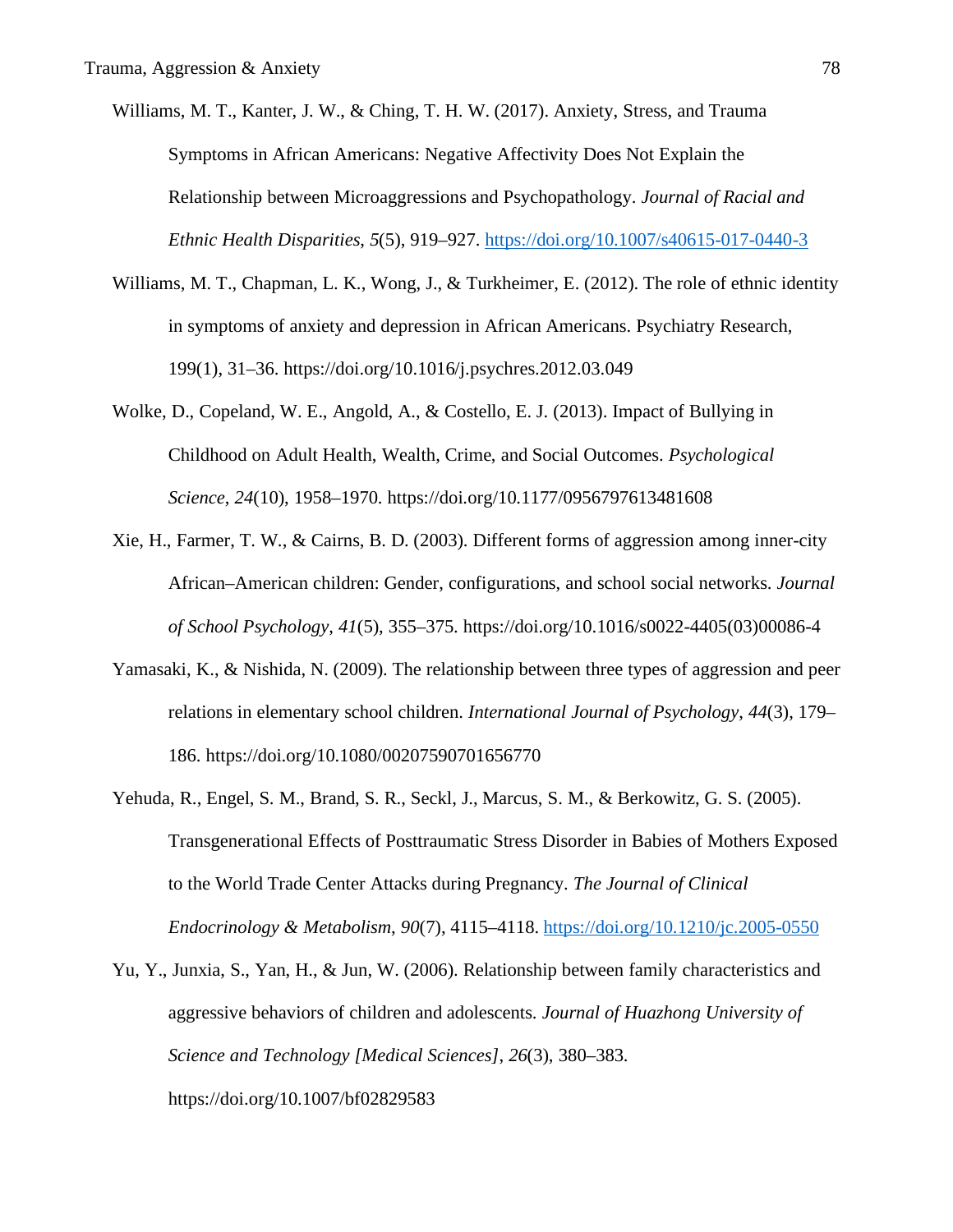Zimmerman, F. J., Glew, G. M., Christakis, D. A., & Katon, W. (2005). Early Cognitive Stimulation, Emotional Support, and Television Watching as Predictors of Subsequent Bullying Among Grade-School Children. *Archives of Pediatrics & Adolescent Medicine*, *159*(4), 384. https://doi.org/10.1001/archpedi.159.4.384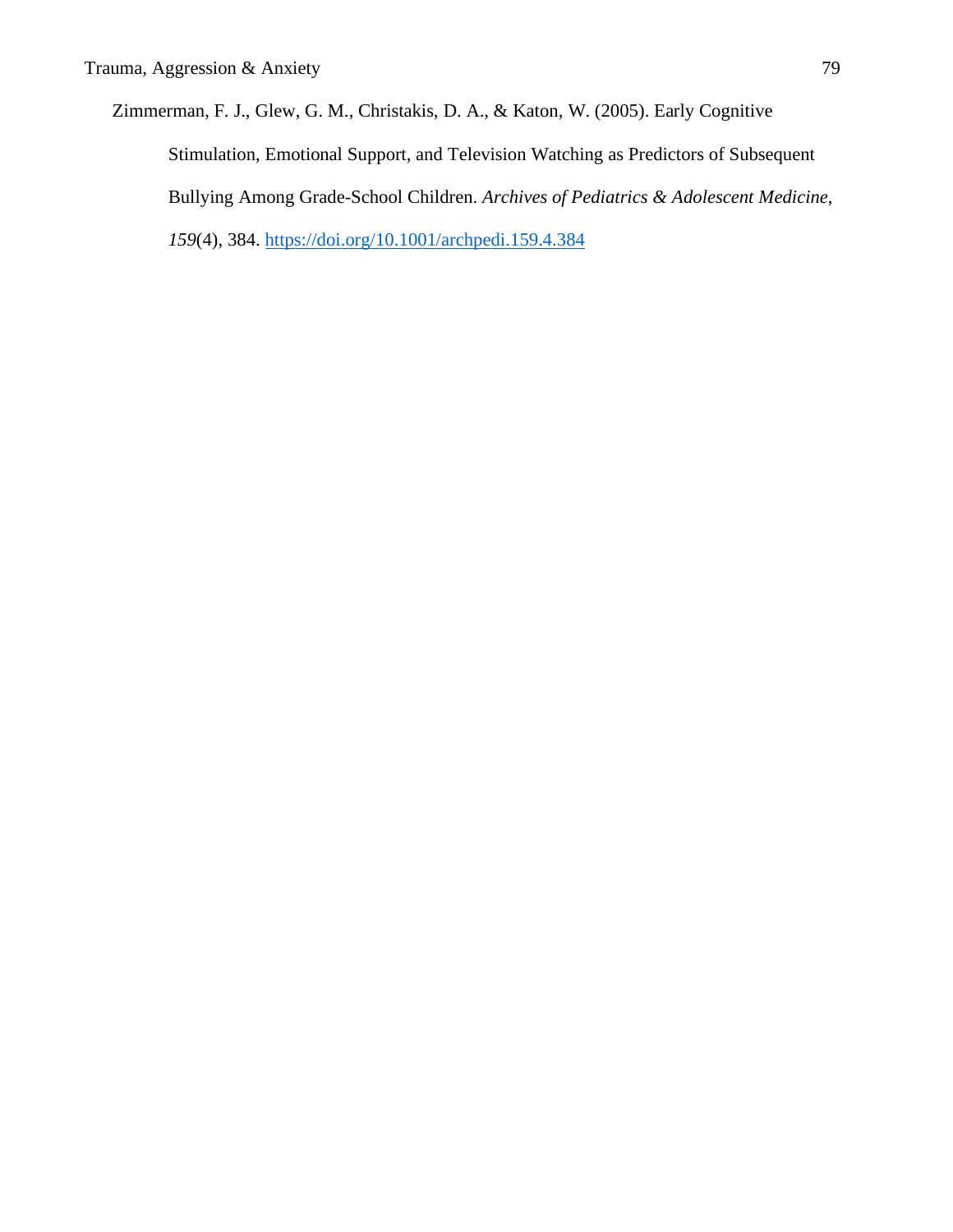| ٠<br>۰.<br>۰, |
|---------------|
|---------------|

| Table 1.            |            |  |
|---------------------|------------|--|
| Demographics        |            |  |
| Variable            | n(%)       |  |
| <b>BMI</b> category | 77 (100%)  |  |
| Normal              | 41 (53.2%) |  |
| Overweight          | 11 (14.3%) |  |
| Obese               | 25 (32.5%) |  |
| Grade Level         | 77 (100%)  |  |
| 6 <sup>th</sup>     | 42 (54.5%) |  |
| 7 <sup>th</sup>     | 35 (45.5%) |  |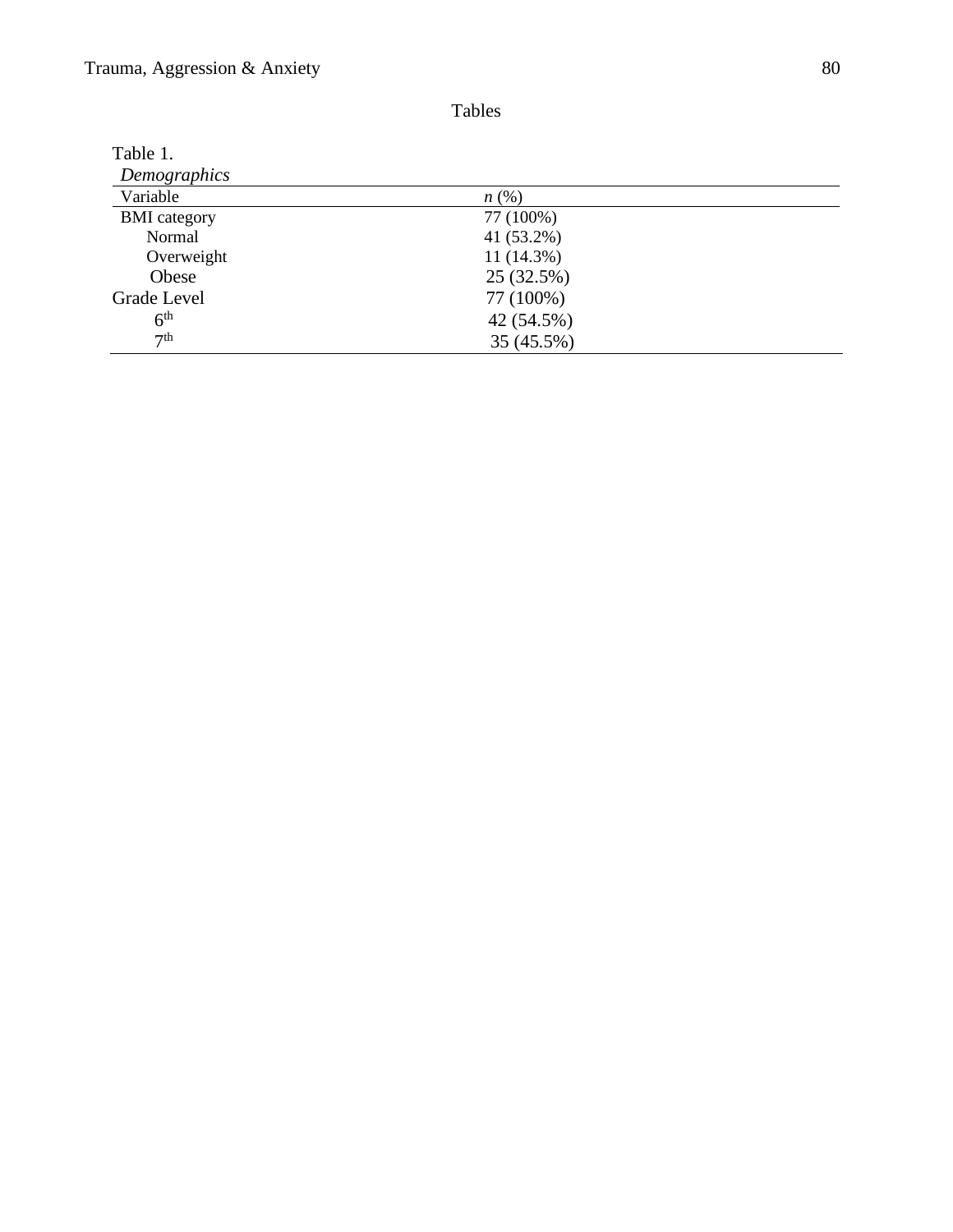Table 2.

| Table 2.                        |            |  |
|---------------------------------|------------|--|
| Caregiver Demographics          |            |  |
| Variable                        | n(%)       |  |
| Living at or below poverty line | 30 (39%)   |  |
| Yes                             | 13 (43.3%) |  |
| N <sub>o</sub>                  | 17 (56.7%) |  |
| <b>Education</b> level          | 33 (42.9%) |  |
| No High school                  | $1(1.3\%)$ |  |
| Some High school                | $5(6.5\%)$ |  |
| High school Grad                | 11 (14.3%) |  |
| <b>GED</b>                      | $1(1.3\%)$ |  |
| Some college                    | 13 (16.9%) |  |
| College Grad                    | $1(1.3\%)$ |  |
| Masters level +                 | $1(1.3\%)$ |  |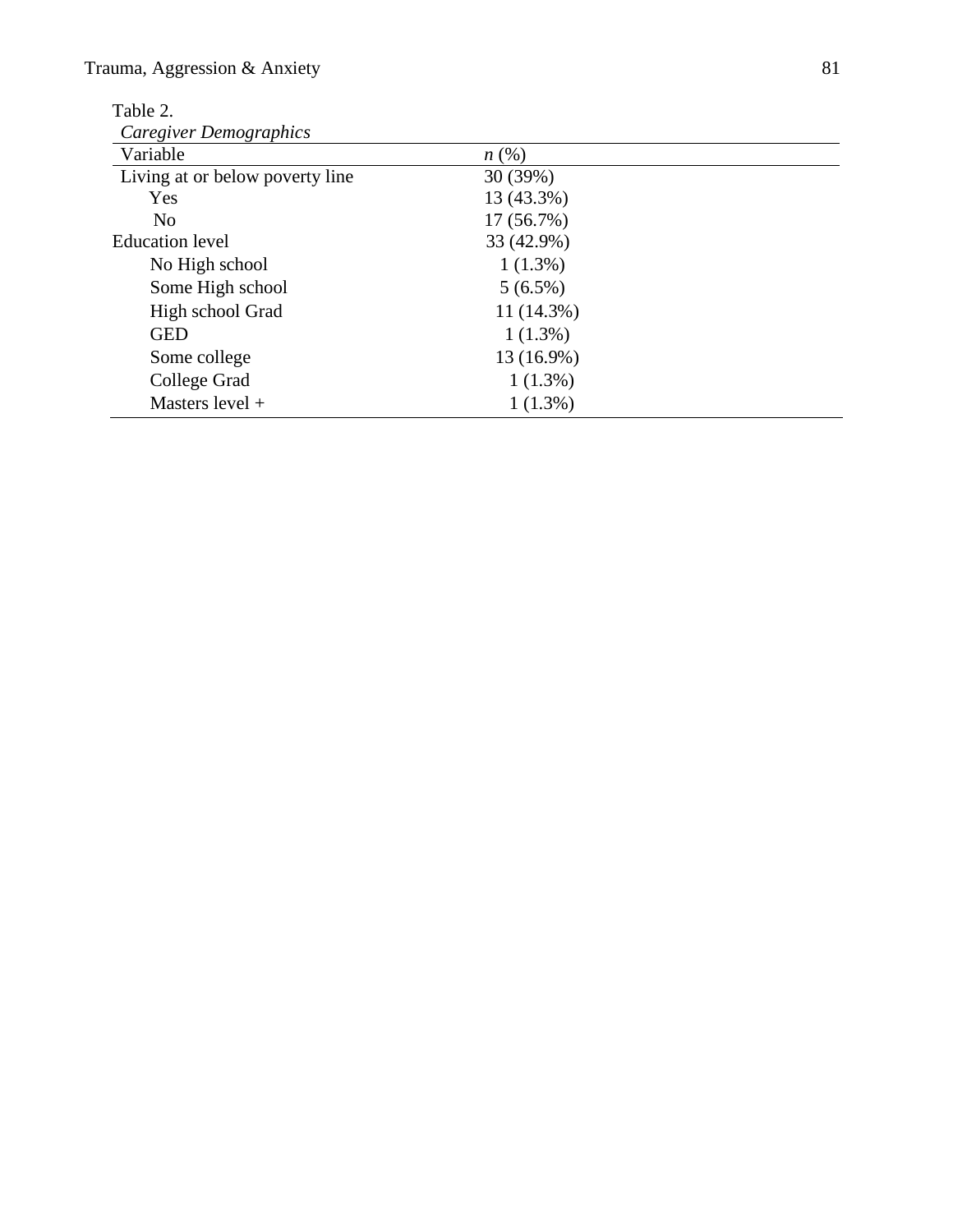| abie |  |
|------|--|
|------|--|

*Correlations between Anxiety Aggression and Victimization Measures*

|                             | $\sim$ |          | 3.   | 4.       |           | 6.       |          |
|-----------------------------|--------|----------|------|----------|-----------|----------|----------|
| 1. Worry                    | $-$    | $.737**$ | .118 | .195     | .210      | $.254*$  | .399**   |
| 2. Social Concern           |        | $- -$    | .230 | $.253*$  | .188      | $.385**$ | $.519**$ |
| 3. Physical Aggression      |        |          | $-$  | $.796**$ | $.715***$ | $.446**$ | .117     |
| 4. Verbal Aggression        |        |          |      |          | $.767**$  | $.464**$ | .210     |
| 5. Relational aggression    |        |          |      |          | --        | .484**   | $.265*$  |
| 6. Overt Victimization      |        |          |      |          |           |          | $.665**$ |
| 7. Relational Victimization |        |          |      |          |           |          |          |

\*Correlation is significant at the 0.05 level (2-tailed)

\*\*Correlation is significant at the 0.01 level (2-tailed).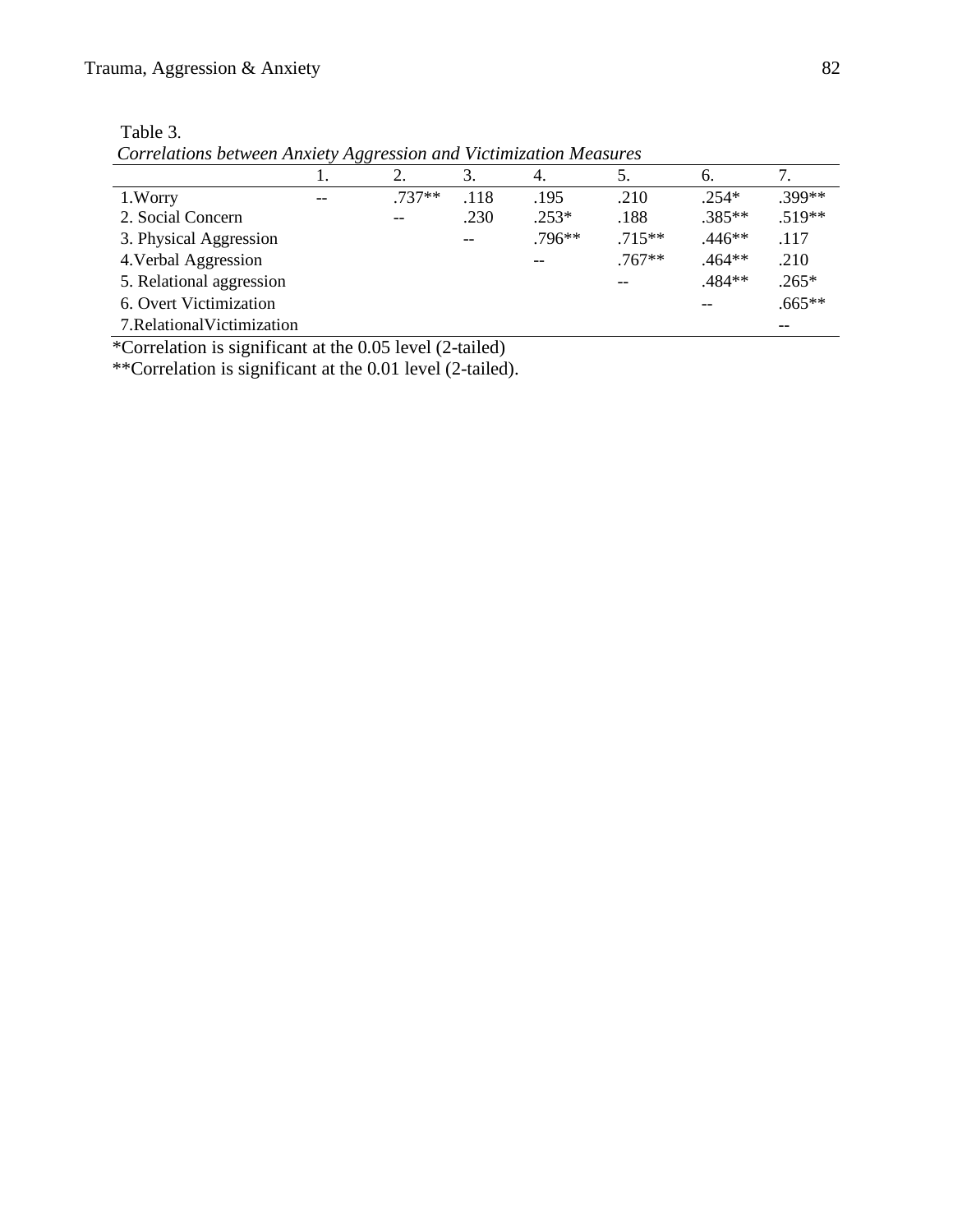| able |  |
|------|--|
|------|--|

*Cronbach alpha for subscales*

|                                 | α    |
|---------------------------------|------|
| <b>RCMAS</b>                    |      |
| Worry/Oversensitivity           | 0.80 |
| Social Concerns/Concentration   | 0.69 |
| <b>PBFS</b>                     |      |
| Physical Aggression             | 0.86 |
| Verbal Aggression               | 0.86 |
| Relational aggression           | 0.70 |
| <b>Overt Victimization</b>      | 0.89 |
| <b>Relational Victimization</b> | 0.82 |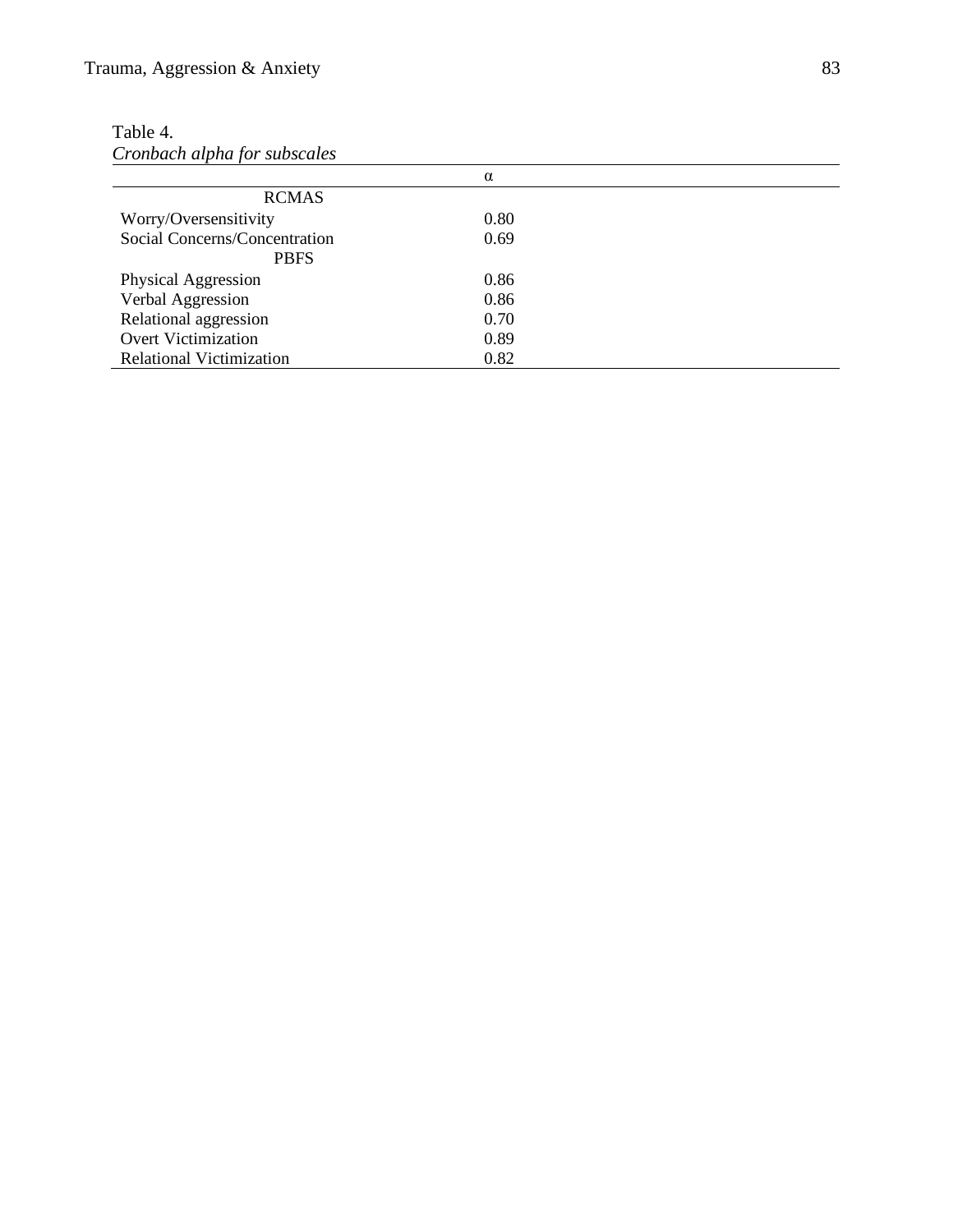Table 5.

|                                   |            | Mean scores |            |        | <b>ANOVA</b> |         |
|-----------------------------------|------------|-------------|------------|--------|--------------|---------|
|                                   |            | (SD)        |            |        |              |         |
| Psychosocial Variables            | Normal     | Overweight  | Obese      | (df)   | ${\bf F}$    | $p-$    |
|                                   |            |             |            |        |              | value   |
| Physical Aggression               | 7.75(4.09) | 8.00(2.37)  | 9.38(5.94) | (2,72) | .967         | .39     |
| Verbal Aggression                 | 6.65(4.15) | 5.82(1.83)  | 7.54(4.37) | (2,72) | .775         | .46     |
| <b>Relational Aggression</b>      | 6.70(2.79) | 6.27(2.10)  | 7.46(3.72) | (2,72) | .723         | .49     |
| <b>Overt Victimization</b>        | 9.88(6.67) | 8.27(5.76)  | 8.75(4.06) | (2,72) | .472         | .63     |
| Relational<br>Victimization       | 8.60(4.91) | 5.64(1.21)  | 6.96(2.03) | (2,72) | 3.16         | .048*   |
| Worry/Oversensitivity             | 3.95(3.10) | 4.60(2.50)  | 6.00(3.20) | (2,70) | 1.32         | .27     |
| Social Concerns/<br>Concentration | 1.79(1.80) | 2.00(1.83)  | 2.56(1.92) | (2,70) | 3.39         | $.039*$ |

<sup>a</sup>: normal = BMI < 85%; overweight =  $85\% \leq BMI$  < 95%; obese = BMI  $\geq 95\%$ 

 $*$ :  $p$ <.05, significant differences between the BMI groups on the subscale.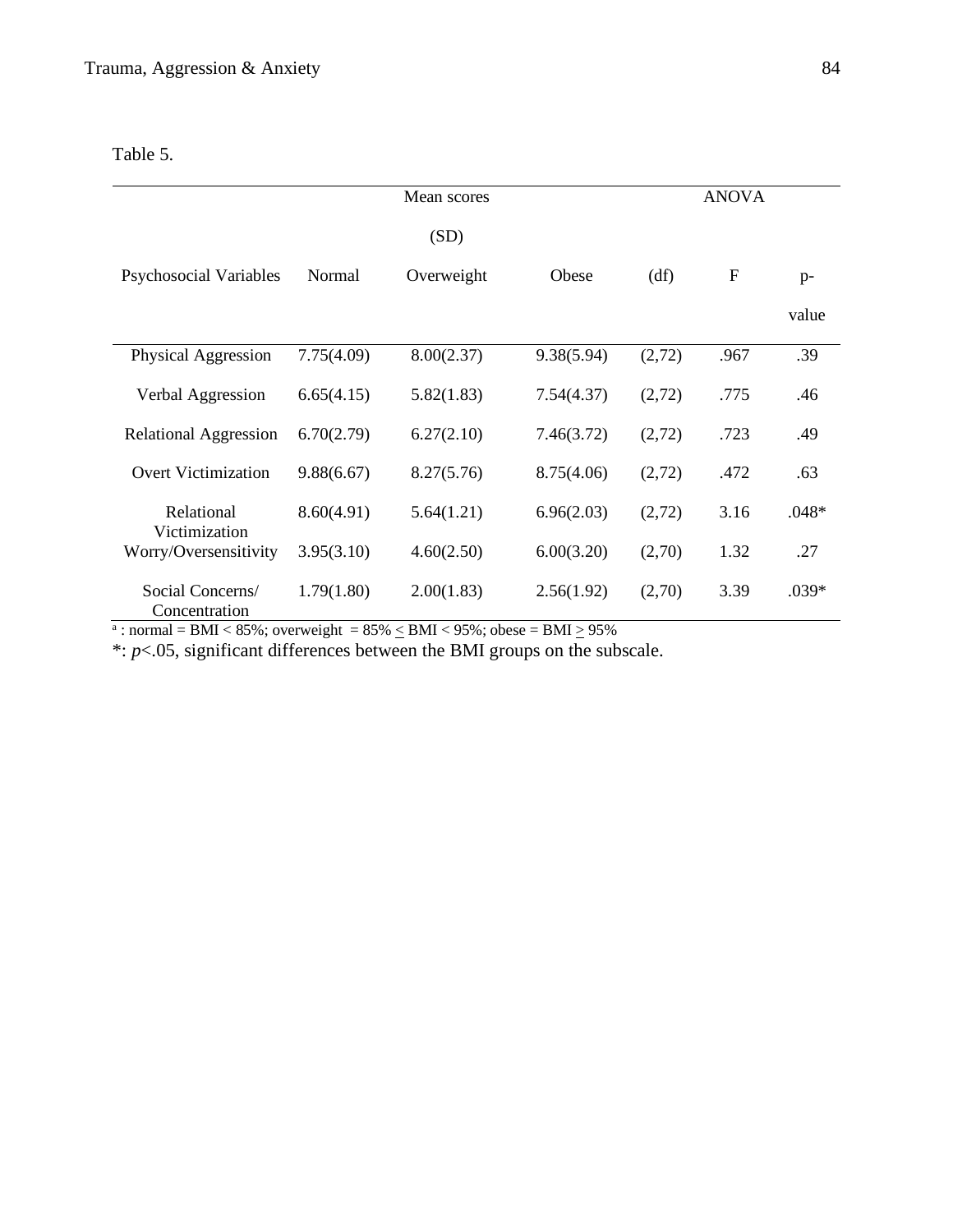

*Figure 1.* Environmental factors *(*Poverty ratio) will mediate the relationship between total physical aggression and total manifest anxiety.



*Figure 2.* Environmental factors (living at or below the poverty line) are predicted to moderate the relationship between total relational aggression and total relational victimization.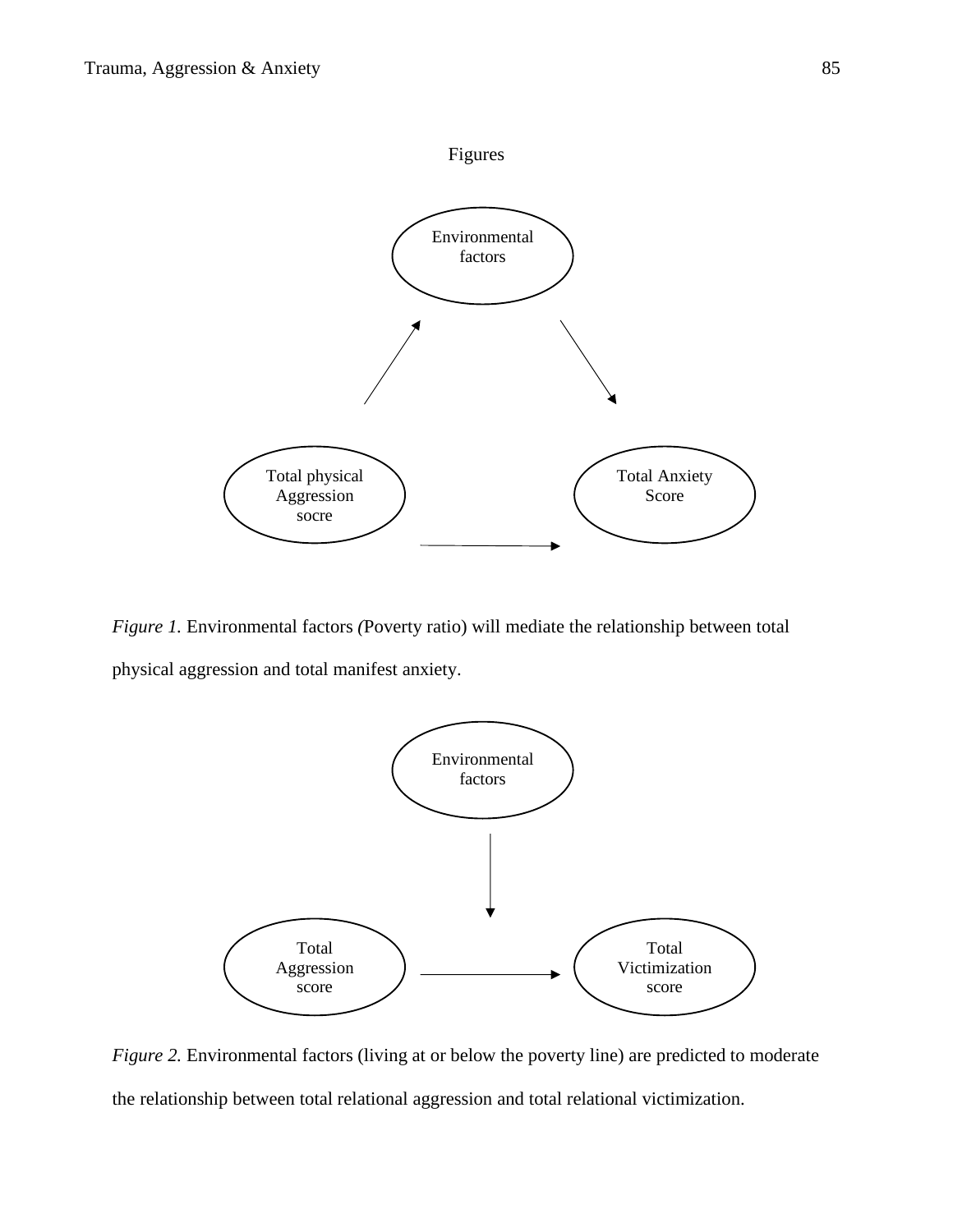

*Figure 3.* Negative environmental factors (Caregiver education level) are predicted to moderate the relationship between total anxiety and overt victimization.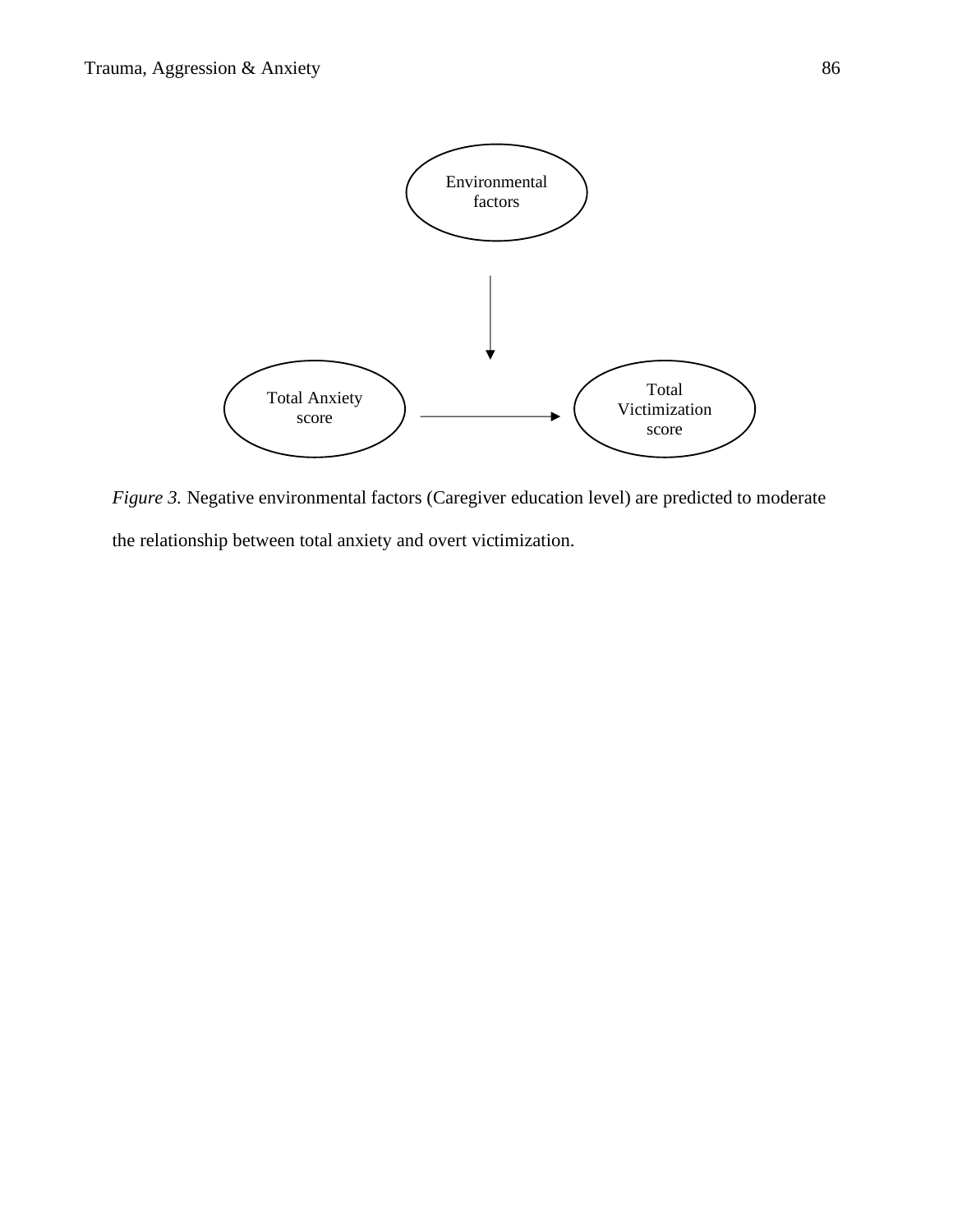## Appendices

# Appendix C **Demographic Questionnaire Primary Caretaker**

# **Baseline Demographics Interview Form**

|        | Today's date: /                        |         |          | Your date of birth: $\sqrt{2\pi}$                                                             |
|--------|----------------------------------------|---------|----------|-----------------------------------------------------------------------------------------------|
|        |                                        | mm / dd | $/$ xxxx | $mm / dd /$ $xyxx$                                                                            |
|        | What is your gender?                   |         |          |                                                                                               |
| $\Box$ | female<br>male<br>$\Box$               |         |          |                                                                                               |
|        |                                        |         |          |                                                                                               |
|        | What is your relationship to the teen? |         |          |                                                                                               |
| $\Box$ | Mother                                 |         | □        | Stepmother/father's partner                                                                   |
| $\Box$ | Father                                 |         | □        | Aunt                                                                                          |
| □      | Grandfather                            |         | □        | Uncle                                                                                         |
| □      | Grandmother                            |         | $\Box$   | Cousin                                                                                        |
| $\Box$ | Brother                                |         | $\Box$   | Other relative                                                                                |
| □      | Sister                                 |         | $\Box$   | Non-relative                                                                                  |
| $\Box$ | Stepfather/mother's partner            |         |          |                                                                                               |
|        |                                        |         |          |                                                                                               |
|        |                                        |         |          | Does your teen have any disabilities that would prevent him/her from being physically active2 |
| □      | Yes                                    |         |          |                                                                                               |
| □      | No                                     |         |          |                                                                                               |
|        |                                        |         |          |                                                                                               |

## Is there a history of Diabetes in your family?

- $\Box$  Yes
- $\square$  No

## If YES, Who, ?... (check all that apply)

- □ Teen's Mother
- □ Teen's Father
- □ Teen's Paternal Grandfather
- □ Teen's Paternal Grandmother
- □ Teen's Maternal Grandfather
- □ Teen's Maternal Grandmother
- $\hfill\Box\quad$  Teen's Brother
- □ Teen's Sister
- □ Teen's Aunt on father side
- □ Teen's Uncle on father side
- □ Teen's Aunt on mother side
- □ Teen's Uncle on mother side
- □ Teen's Cousin
- $\Box$  Other relative